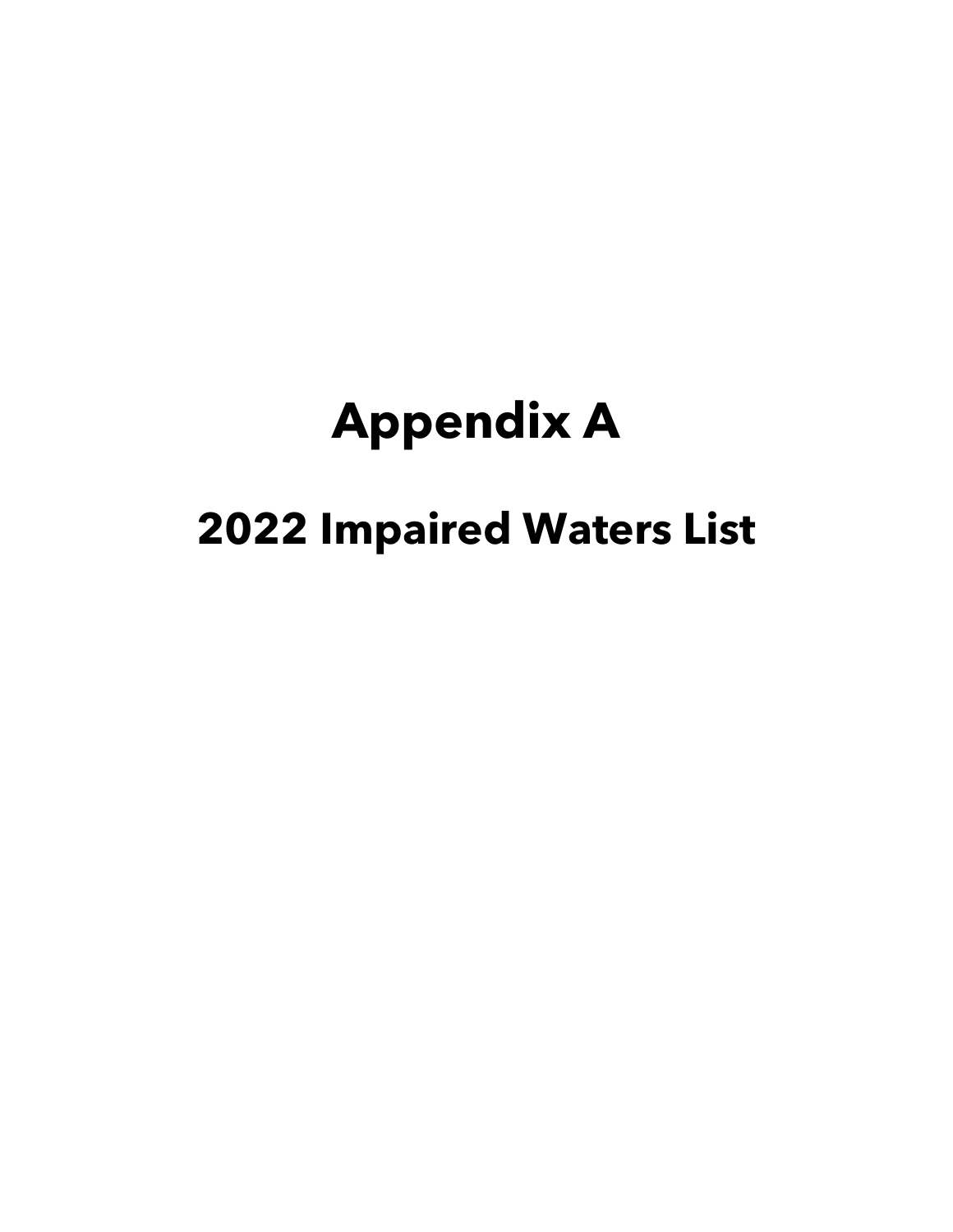| <b>Waterbody Name</b>                         | <b>Water Type</b>                  | <b>Size</b>   | AU             | Cycle          | <b>Source</b>               | Pollutant/Cause (WDNR & EPA) Impairment (WDNR)     |                                                                              | <b>Observed Effect (EPA)</b>                                               | <b>Listing</b> | <b>TMDL</b>      | <b>WBIC</b>        | WDN<br><b>AU ID</b> | <b>EPA AU ID</b>         | <b>Counties</b>            |
|-----------------------------------------------|------------------------------------|---------------|----------------|----------------|-----------------------------|----------------------------------------------------|------------------------------------------------------------------------------|----------------------------------------------------------------------------|----------------|------------------|--------------------|---------------------|--------------------------|----------------------------|
| <b>Adams Valley Creek</b>                     | <b>RIVER</b>                       | 2.6           | Category<br>5A | Listed<br>1998 | <b>NPS</b>                  | Sediment/Total Suspended Solids                    | <b>Degraded Habitat</b>                                                      | <b>Physical Substrate Habitat Alterations</b>                              | Category<br>5A | Priority<br>Low  | 1653700            | 14002               | WI10008303               | La Crosse                  |
| Ahnapee River                                 | <b>RIVER</b>                       | 7.9           | 5A             | 1998           | Other                       | PCBs                                               | PCBs Contaminated Fish Tissue                                                | PCBs in Fish Tissue                                                        | 5A             | Low              | 94800              | 18073               | WI10006107               | Door, Kewaunee             |
| <b>Ahnapee River</b>                          | <b>RIVER</b>                       | 6.9           | 5A             | 1998           | Other                       | <b>PCBs</b>                                        | PCBs Contaminated Fish Tissue                                                | PCBs in Fish Tissue                                                        | 5A             | Low              | 94800              | 482923              | WI10008822               | Door                       |
| Ahnapee River                                 | <b>RIVER</b>                       | 7.9           | 5A             | 2022           | <b>PS/NPS</b>               | <b>Unknown Pollutant</b>                           | <b>Degraded Biological Community</b>                                         | <b>Biological Integrity</b>                                                | 5А             | Low              | 94800              | 18073               | WI10006107               | Door, Kewaunee             |
| <b>Allen Creek</b><br>Allen Creek             | <b>RIVER</b><br><b>RIVER</b>       | 5.2<br>2.7    | 5A<br>5A       | 2020<br>2016   | <b>NPS</b><br><b>NPS</b>    | <b>Total Phosphorus</b><br><b>Total Phosphorus</b> | <b>Degraded Biological Community</b><br><b>Degraded Biological Community</b> | <b>Biological Integrity</b><br><b>Biological Integrity</b>                 | 5A<br>5A       | Low<br>Medium    | 883700<br>883700   | 13625<br>13626      | WI10010031<br>WI10010032 | Rock<br>Rock               |
|                                               |                                    |               |                |                |                             |                                                    |                                                                              |                                                                            |                |                  |                    |                     |                          | Dane, Green,               |
| <b>Allen Creek</b>                            | <b>RIVER</b>                       | 4.0           | 5A             | 2016           | <b>PS/NPS</b>               | <b>Total Phosphorus</b>                            | <b>Degraded Biological Community</b>                                         | <b>Biological Integrity</b>                                                | 5A             | Medium           | 883700             |                     | 5542005 WI10034660       | Rock                       |
| Allen Creek                                   | <b>RIVER</b>                       | 10.6          | 5P             | 2018           | PS/NPS                      | <b>Total Phosphorus</b>                            | <b>Impairment Unknown</b>                                                    | Organic Enrichment                                                         | 5P             | Medium           | 883700             | 13623               | WI10002800               | Green, Rock                |
| <b>Allen Creek</b><br>Amacoy Lake             | <b>RIVER</b><br>LAKE               | 2.0<br>282.5  | 5P<br>5A       | 2020<br>2014   | <b>NPS</b><br><b>NPS</b>    | <b>Total Phosphorus</b><br>Unknown Pollutant       | <b>Impairment Unknown</b><br><b>Excess Algal Growth</b>                      | <b>Organic Enrichment</b><br>Nutrient/Eutrophication Biological Indicators | 5P<br>5Α       | Medium<br>Low    | 883700<br>2359700  | 18522<br>15269      | WI10006436<br>WI10003999 | Rock<br>Rusk               |
| Amber Lake                                    | LAKE                               | 735.6         | 5A             | 2014           | <b>NPS</b>                  | Unknown Pollutant                                  | <b>Excess Algal Growth</b>                                                   | Nutrient/Eutrophication Biological Indicators                              | 5A             | Low              | 2271600            | 18693               | WI10006556               | Oneida, Vilas              |
| Amik Lake, Pike Lake Chain                    | LAKE                               | 140.8         | 5C             | 2016           | <b>NPS</b>                  | <b>Total Phosphorus</b>                            | Impairment Unknown, Excess Algal                                             | Organic Enrichment, Nutrient/Eutrophication                                | 5C             | Low              | 2268600            | 14815               | WI10003623               | Vilas                      |
|                                               |                                    |               |                |                |                             |                                                    | Growth                                                                       | <b>Biological Indicators</b>                                               |                |                  |                    |                     |                          |                            |
| Amnicon Lake                                  | LAKE                               | 390.2         | 5A             | 1998           | <b>NPS</b>                  | Sediment/Total Suspended Solids                    | Elevated Water Temperature,<br><b>Degraded Habitat</b>                       | Temperature, Physical Substrate Habitat<br>Alterations                     | 5A             | Low              | 2858100            | 296831              | WI10008205               | Douglas                    |
| Amnicon Lake                                  | LAKE                               | 390.2         | 5A             | 2020           | <b>NPS</b>                  | <b>Unknown Pollutant</b>                           | <b>Excess Algal Growth</b>                                                   | Nutrient/Eutrophication Biological Indicators                              | 5A             | Low              | 2858100            | 296831              | WI10008205               | Douglas                    |
| Amnicon River Beach, Lake Superior            | <b>GREAT LAKES</b>                 | 0.3           | 5A             | 2016           | <b>NPS</b>                  | E. coli                                            | Recreational Restrictions - Pathogens                                        | Pathogens                                                                  | 5A             | Low              | 2751220            |                     | 1487383 WI10024757       | Douglas                    |
|                                               | <b>BEACH</b>                       |               |                |                |                             |                                                    |                                                                              |                                                                            |                |                  |                    |                     |                          |                            |
| Amsterdam Beach, Lake Michigan                | <b>GREAT LAKES</b><br><b>BEACH</b> | 0.3           | 5A             | 2022           | <b>NPS</b>                  | E. coli                                            | Recreational Restrictions - Pathogens                                        | Pathogens                                                                  | 5A             | Low              | 20                 |                     | 1487416 WI10024777       | Sheboygan                  |
|                                               |                                    |               |                |                |                             |                                                    |                                                                              | Eutrophication, Nutrient/Eutrophication                                    |                |                  |                    |                     |                          |                            |
| Andrus Lake (Little Round)                    | LAKE                               | 30.1          | 5W             | 2020           | <b>NPS</b>                  | <b>Total Phosphorus</b>                            | Eutrophication, Excess Algal Growth                                          | <b>Biological Indicators</b>                                               | 5W             | Low              | 2668600            | 16788               | WI10005223               | Polk                       |
| Anna Lake                                     | LAKE                               | 194.5         | 5B             | 1998           | Atm. Dep.                   | Mercury                                            | Mercury Contaminated Fish Tissue                                             | Mercury in Fish Tissue                                                     | 5B             | Low              | 2953800            | 128391              | WI10007528               | Vilas                      |
| <b>Annis Creek</b>                            | <b>RIVER</b><br>LAKE               | 6.0<br>25.9   | 5P<br>5B       | 2018           | <b>NPS</b>                  | <b>Total Phosphorus</b>                            | <b>Impairment Unknown</b>                                                    | <b>Organic Enrichment</b><br>Mercury in Fish Tissue                        | 5P<br>5B       | Low              | 2066200<br>2898200 | 15664               | WI10004328               | Dunn                       |
| Anodanta Lake                                 |                                    |               |                | 2018           | Atm. Dep.                   | Mercury                                            | Mercury Contaminated Fish Tissue<br>High Phosphorus Levels, Excess Alga      | Organic Enrichment, Nutrient/Eutrophication                                |                | Low              |                    | 20558               | WI10011028               | Bayfield                   |
| <b>Apple River Flowage</b>                    | LAKE                               | 604.5         | 5W             | 2012           | <b>NPS</b>                  | <b>Total Phosphorus</b>                            | Growth                                                                       | <b>Biological Indicators</b>                                               | 5W             | Low              | 2624200            | 16550               | WI10005025               | Polk                       |
| Arbutus Lake                                  | <b>IMPOUNDMENT</b>                 | 773.8         | 5A             | 1998           | Other                       | Mercury                                            | Mercury Contaminated Fish Tissue                                             | Mercury in Fish Tissue                                                     | 5А             | Low              | 1727700            | 14235               | WI10003168               | Clark, Jackson             |
| <b>Arbutus Lake</b>                           | <b>IMPOUNDMENT</b>                 | 773.8         | 5A             | 2018           | <b>NPS</b>                  | <b>Total Phosphorus</b>                            | High Phosphorus Levels, Excess Algal                                         | Organic Enrichment, Nutrient/Eutrophication                                | 5A             | Low              | 1727700            | 14235               | WI10003168               | Clark, Jackson             |
| Arkansaw Creek                                | <b>RIVER</b>                       | 9.0           | 5P             | 2018           | <b>NPS</b>                  | <b>Total Phosphorus</b>                            | Growth<br><b>Impairment Unknown</b>                                          | <b>Biological Indicators</b><br>Organic Enrichment                         | 5P             | Low              | 2055300            | 15612               | WI10004288               | Pepin                      |
| <b>Arrowhead River</b>                        | <b>RIVER</b>                       | 6.5           | 5A             | 2018           | <b>PS/NPS</b>               | <b>Total Phosphorus</b>                            | <b>Degraded Biological Community</b>                                         | <b>Biological Integrity</b>                                                | 5A             | Low              | 241700             | 10750               | WI10000777               | Winnebago                  |
|                                               |                                    |               |                |                |                             |                                                    |                                                                              |                                                                            |                |                  |                    |                     |                          | Dodge, Jefferson,          |
| Ashippun River                                | <b>RIVER</b>                       | 33.17         | 5P             | 2014           | <b>NPS</b>                  | <b>Total Phosphorus</b>                            | <b>Impairment Unknown</b>                                                    | Organic Enrichment                                                         | 5P             | Low              | 853800             | 11543               | WI10038700               | Washington,<br>Waukesha    |
|                                               |                                    |               |                |                |                             |                                                    | Degraded Biological Community,                                               | <b>Biological Integrity, Physical Substrate</b>                            |                |                  |                    |                     |                          |                            |
| <b>Babb Creek</b>                             | <b>RIVER</b>                       | 6.4           | 5A             | 1998           | <b>NPS</b>                  | Sediment/Total Suspended Solids                    | <b>Degraded Habitat</b>                                                      | <b>Habitat Alterations</b>                                                 | 5A             | Low              | 1279100            | 13003               | WI10002426               | Sauk                       |
| Bacon Branch                                  | <b>RIVER</b>                       | 6.0           | 5A             | 2006           | <b>NPS</b>                  | Sediment/Total Suspended Solids                    | <b>Degraded Habitat</b>                                                      | Physical Substrate Habitat Alterations                                     | 5A             | Low              | 953200             | 18554               | WI10026493               | Grant                      |
| <b>Bad Axe River</b>                          | <b>RIVER</b>                       | 4.3           | 5P             | 2016           | <b>NPS</b>                  | <b>Total Phosphorus</b>                            | <b>Impairment Unknown</b>                                                    | <b>Organic Enrichment</b>                                                  | 5P             | Medium           | 1639300            | 13966               | WI10008317               | Vernon                     |
| <b>Badfish Creek</b>                          | <b>RIVER</b>                       | 12.3          | 5A             | 1998           | Contam. Sed.                | PCBs                                               | PCB Contaminated Sediments, PCBs<br><b>Contaminated Fish Tissue</b>          | PCBs in Sediment, PCBs in Fish Tissue                                      | 5A             | Low              | 799500             | 11652               | WI10001446               | Dane, Rock                 |
|                                               |                                    |               |                |                |                             |                                                    | PCB Contaminated Sediments, PCBs                                             | PCBs in Sediment, PCBs in Fish Tissue                                      |                |                  |                    |                     |                          |                            |
| <b>Badfish Creek</b>                          | <b>RIVER</b>                       | 0.9           | 5A             | 1998           | Contam. Sed.                | <b>PCBs</b>                                        | <b>Contaminated Fish Tissue</b>                                              |                                                                            | 5A             | Low              | 799500             | 11653               | WI10001447               | Dane                       |
| Badfish Creek                                 | <b>RIVER</b>                       | 12.3          | 5A             | 2012           | <b>NPS</b>                  | Total Phosphorus                                   | <b>High Phosphorus Levels</b>                                                | Organic Enrichment                                                         | 5A             | Low              | 799500             | 11652               | WI10001446               | Dane, Rock                 |
| <b>Badger Mill Creek</b><br>Badger Mill Creek | <b>RIVER</b><br><b>RIVER</b>       | 2.0<br>3.0    | 5A<br>5A       | 2018<br>2018   | <b>NPS</b><br><b>PS/NPS</b> | <b>Total Phosphorus</b><br><b>Total Phosphorus</b> | <b>High Phosphorus Levels</b><br><b>High Phosphorus Levels</b>               | <b>Organic Enrichment</b><br>Organic Enrichment                            | 5A<br>5A       | Medium<br>Medium | 888100<br>888100   | 13654<br>13655      | WI10002822<br>WI10002823 | Dane<br>Dane               |
| <b>Ballard Lake (Ballard Chain</b>            | LAKE                               | 502.6         | 5B             | 1998           | Atm. Dep.                   | Mercury                                            | Mercury Contaminated Fish Tissue                                             | Mercury in Fish Tissue                                                     | 5B             | Low              | 2340700            | 15235               | WI10003970               | Vilas                      |
|                                               | LAKE                               | 325.4         | 5W             | 2016           | <b>NPS</b>                  |                                                    |                                                                              | Eutrophication, Nutrient/Eutrophication                                    | 5W             | Low              | 2112800            | 16052               | WI10004640               | Washburn                   |
| Balsam Lake                                   |                                    |               |                |                |                             | <b>Total Phosphorus</b>                            | Eutrophication, Excess Algal Growth                                          | <b>Biological Indicators</b>                                               |                |                  |                    |                     |                          |                            |
| <b>Bark River</b>                             | <b>RIVER</b><br><b>GREAT LAKES</b> | 12.5          | 5A             | 2016           | <b>NPS</b>                  | <b>Total Phosphorus</b>                            | <b>Degraded Biological Community</b>                                         | <b>Biological Integrity</b>                                                | 5A             | Medium           | 813500             | 5541890             | WI1003462                | Jefferson                  |
| Barker Island Inner Beach                     | <b>BEACH</b>                       | 0.4           | 5A             | 2018           | <b>NPS</b>                  | E. coli                                            | Recreational Restrictions - Pathogens                                        | Pathogens                                                                  | 5A             | Low              | 2751220            |                     | 1452402 WI10023510       | Douglas                    |
| Bass Creek                                    | <b>RIVER</b>                       | 18.1          | 5P             | 2014           | PS/NPS                      | <b>Total Phosphorus</b>                            | <b>Impairment Unknown</b>                                                    | <b>Organic Enrichment</b>                                                  | 5P             | Low              | 795800             | 11631               | WI10001431               | Rock                       |
| Bass Lake                                     | LAKE                               | 105.8         | 5B             | 2012           | Atm. Dep                    | Mercury                                            | Mercury Contaminated Fish Tissue                                             | Mercury in Fish Tissue                                                     | 5B             | Low              | 969600             | 127945              | WI10007132               | Lincoln                    |
| <b>Bass Lake</b>                              | LAKE                               | 84.5<br>190.0 | 5B<br>5B       | 1998           | Atm. Dep.                   | Mercury                                            | Mercury Contaminated Fish Tissue                                             | Mercury in Fish Tissue<br>Mercury in Fish Tissue                           | 5B<br>5B       | Low              | 2279800            | 18701               | WI10006837               | Price                      |
| Bass Lake, North<br><b>Batavia Creek</b>      | LAKE<br><b>RIVER</b>               | 4.9           | 5A             | 1998<br>2016   | Atm. Dep.<br><b>NPS</b>     | Mercury<br><b>Unknown Pollutant</b>                | Mercury Contaminated Fish Tissue<br><b>Elevated Water Temperature</b>        | Temperature                                                                | 5A             | Low<br>Low       | 1868900<br>31400   | 14929<br>10083      | WI10003714<br>WI10000270 | Iron<br>Sheboygan          |
| <b>Bay City Creek</b>                         | <b>RIVER</b>                       | 7.8           | 5A             | 2016           | <b>NPS</b>                  | <b>Total Phosphorus</b>                            | Degraded Biological Community                                                | <b>Biological Integrity</b>                                                | 5A             | Low              | 2891100            | 17627               | WI6936105                | Ashland                    |
| Bayview Park Beach, Lake Michigan             | <b>GREAT LAKES</b><br><b>BEACH</b> | 0.4           | 5W             | 2022           | <b>NPS</b>                  | E. coli                                            | Recreational Restrictions - Pathogens Pathogens                              |                                                                            | 5W             | Low              | 20                 |                     | 1527102 WI10025421       | Milwaukee                  |
| Bayview Park Beach, Lake Superior             | <b>GREAT LAKES</b><br><b>BEACH</b> | 0.07          | 5A             | 2022           | <b>NPS</b>                  | E. coli                                            | Recreational Restrictions - Pathogens                                        | Pathogens                                                                  | 5A             | Low              | 2751220            | 3894378             | WI10026958               | Ashland                    |
| Bear Creek                                    | <b>RIVER</b>                       | 5.3           | 5A             | 2018           | <b>NPS</b>                  | <b>Unknown Pollutant</b>                           | <b>Elevated Water Temperature</b>                                            | Temperature                                                                | 5A             | Low              | 267400             | 315668              | WI10008438               | Portage                    |
| Bear Creek<br><b>Bear Creek</b>               | <b>RIVER</b><br><b>RIVER</b>       | 8.2<br>2.5    | 5A<br>5A       | 2012<br>2014   | <b>NPS</b><br><b>NPS</b>    | <b>Total Phosphorus</b><br><b>Total Phosphorus</b> | <b>High Phosphorus Levels</b><br><b>High Phosphorus Levels</b>               | Organic Enrichment<br>Organic Enrichment                                   | 5A<br>5A       | Low              | 1234600<br>2061900 | 13408<br>15582      | WI10010182<br>WI10004264 | Richland<br>Buffalo, Pepin |
| Bear Creek                                    | <b>RIVER</b>                       | 1.5           | 5A             | 2014           | <b>NPS</b>                  | <b>Total Phosphorus</b>                            | <b>High Phosphorus Levels</b>                                                | <b>Organic Enrichment</b>                                                  | 5A             | Low<br>Low       | 2061900            |                     | 3883349 WI10026051       | Pepin                      |
| <b>Bear Creek</b>                             | <b>RIVER</b>                       | 6.0           | 5P             | 2014           | <b>NPS</b>                  | <b>Total Phosphorus</b>                            | <b>Impairment Unknown</b>                                                    | <b>Organic Enrichment</b>                                                  | 5P             | Low              | 2061900            |                     | 15581 WI10004263         | Pepin                      |
| Bear Creek                                    | <b>RIVER</b>                       | 6.6           | 5P             | 2014           | <b>NPS</b>                  | <b>Total Phosphorus</b>                            | <b>Impairment Unknown</b>                                                    | Organic Enrichment                                                         | 5P             | Low              | 2061900            |                     | 1470824 WI10024531       | Buffalo                    |
| <b>Bear Creek</b>                             | <b>RIVER</b>                       | 11.0          | 5P             | 2018           | <b>NPS</b>                  | <b>Total Phosphorus</b>                            | <b>Impairment Unknown</b>                                                    | <b>Organic Enrichment</b>                                                  | 5P             | Low              | 2834600            | 17455               | WI10005772               | Douglas                    |
| Bear Lake                                     | LAKE                               | 66.3          | 5A             | 2016           | <b>NPS</b>                  | Unknown Pollutant                                  | <b>Excess Algal Growth</b>                                                   | Nutrient/Eutrophication Biological Indicators                              | 5C             | Low              | 552100             | 127730              | WI10006939               | Forest                     |
| Bear Lake (T36N R12W S2)                      | LAKE                               | 1347.8        | 5W             | 2014           | <b>NPS</b>                  | <b>Total Phosphorus</b>                            | Eutrophication, Excess Algal Growth                                          | Eutrophication, Nutrient/Eutrophication<br><b>Biological Indicators</b>    | 5W             | Low              | 2105100            | 15985               | WI10004582               | Washburn,<br>Barron        |
| Bear Trap Lake                                | LAKE                               | 247.5         | 5W             | 2014           | <b>NPS</b>                  | <b>Unknown Pollutant</b>                           | <b>Excess Algal Growth</b>                                                   | Nutrient/Eutrophication Biological Indicators                              | 5W             | Low              | 2618100            | 16487               | WI10004970               | Polk                       |
| Bears Grass Creek                             | <b>RIVER</b>                       | 9.8           | 5W             | 2016           | <b>NPS</b>                  | <b>Total Phosphorus</b>                            | <b>High Phosphorus Levels</b>                                                | <b>Organic Enrichment</b>                                                  | 5W             | Medium           | 2130300            | 16099               | WI10024616               | Eau Claire                 |
| Bears Grass Creek                             | <b>RIVER</b>                       | 6.1           | 5W             | 2016           | <b>NPS</b>                  | <b>Total Phosphorus</b>                            | <b>High Phosphorus Levels</b>                                                | Organic Enrichment                                                         | 5W             | Medium           | 2130300            | 1476724             | WI10028200               | Eau Claire                 |
| <b>Bearskill Lake</b><br>Bearskin Lake        | LAKE<br>LAKE                       | 80.8<br>402.7 | 5B<br>5C       | 1998<br>2016   | Atm. Dep.<br><b>NPS</b>     | Mercury<br>Unknown Pollutant                       | Mercury Contaminated Fish Tissue<br><b>Excess Algal Growth</b>               | Mercury in Fish Tissue<br>Nutrient/Eutrophication Biological Indicators    | 5B<br>5C       | Low<br>Low       | 2265100<br>1523600 | 14803<br>128040     | WI10003611<br>WI10007217 | Iron<br>Oneida             |
| <b>Beaver Creek</b>                           | <b>RIVER</b>                       | 2.7           | 5A             | 2020           | <b>PS/NPS</b>               | Chloride                                           | <b>Chronic Aquatic Toxicity</b>                                              | <b>Chronic Toxicity</b>                                                    | 5A             | Low              | 20000              |                     | 10008 WI10000220         | Milwaukee                  |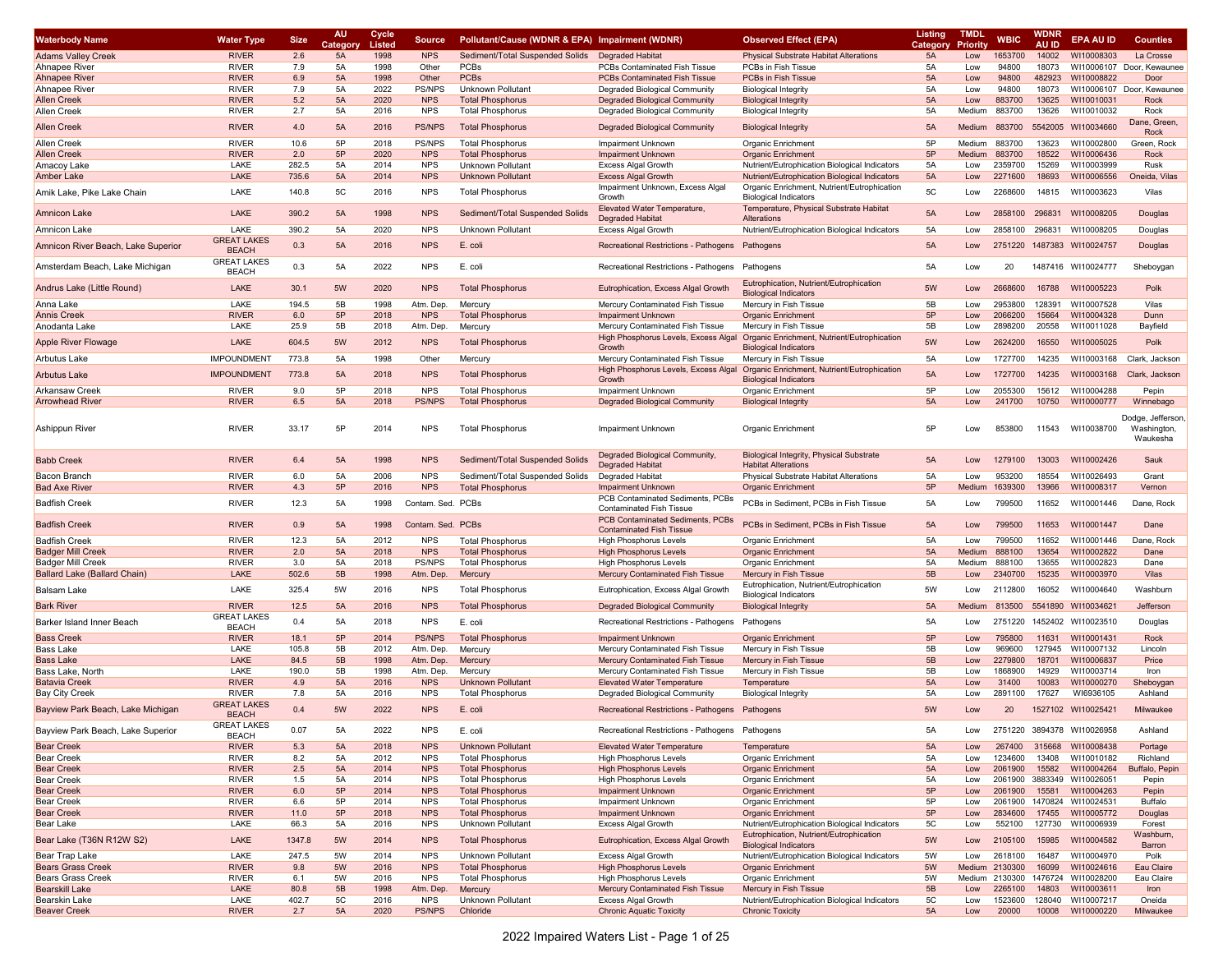| Waterbody Name                            | <b>Water Type</b>   | <b>Size</b> | <b>AU</b> | Cycle  | <b>Source</b> | Pollutant/Cause (WDNR & EPA) Impairment (WDNR) |                                         | <b>Observed Effect (EPA)</b>                | <b>Listing</b> | <b>TMDL</b> | <b>WBIC</b>     | WDNF    | <b>EPA AU ID</b>           | <b>Counties</b>             |
|-------------------------------------------|---------------------|-------------|-----------|--------|---------------|------------------------------------------------|-----------------------------------------|---------------------------------------------|----------------|-------------|-----------------|---------|----------------------------|-----------------------------|
|                                           |                     |             | Categor   | Listed |               |                                                |                                         |                                             | Category       | Priority    |                 | AU ID   |                            |                             |
| <b>Beaver Creek</b>                       | <b>RIVER</b>        | 14.9        | 5A        | 2016   | <b>NPS</b>    | <b>Total Phosphorus</b>                        | Degraded Biological Community           | <b>Biological Integrity</b>                 | 5A             | Low         | 836500          | 11418   |                            | WI10001264 Dodge, Columbia  |
| <b>Beaver Creek</b>                       | <b>RIVER</b>        | 5.1         | 5A        | 2016   | <b>NPS</b>    | <b>Unknown Pollutant</b>                       | <b>Elevated Water Temperature</b>       | Temperature                                 | 5A             | Low         | 1459300         | 12479   | WI10032342                 | Marathon                    |
| <b>Beaver Creek</b>                       | <b>RIVER</b>        | 11.0        | 5A        | 2018   | <b>PS/NPS</b> | <b>Total Phosphorus</b>                        | <b>High Phosphorus Levels</b>           | Organic Enrichment                          | 5A             | Low         | 1677500         | 14078   | WI10003062                 | Trempealeau                 |
|                                           |                     |             |           |        |               |                                                |                                         |                                             |                |             |                 |         |                            |                             |
| <b>Beaver Creek</b>                       | <b>RIVER</b>        | 10.0        | 5W        | 2020   | <b>NPS</b>    | <b>Total Phosphorus</b>                        | <b>Impairment Unknown</b>               | Organic Enrichment                          | 5W             | Low         | 2091400         | 15808   |                            | WI10006047 Barron, Chippewa |
| <b>Beaver Creek</b>                       | <b>RIVER</b>        | 8.1         | 5W        | 2018   | <b>NPS</b>    | <b>Total Phosphorus</b>                        | <b>Impairment Unknown</b>               | Organic Enrichment                          | 5W             | Low         | 2129400         | 16092   | WI10024610                 | Eau Claire                  |
| <b>Beaver Lake</b>                        | LAKE                | 16.6        | 5P        | 2012   | <b>NPS</b>    | <b>Total Phosphorus</b>                        | <b>Impairment Unknown</b>               | <b>Organic Enrichment</b>                   | 5P             | Low         | 1834400         | 16223   | WI10004760                 | Chippewa                    |
|                                           |                     |             |           |        |               |                                                |                                         | Eutrophication, Nutrient/Eutrophication     |                |             |                 |         |                            |                             |
| <b>Becker Lake</b>                        | LAKE                | 35.2        | 5W        | 2016   | <b>NPS</b>    | <b>Total Phosphorus</b>                        | Eutrophication, Excess Algal Growth     | <b>Biological Indicators</b>                | 5W             | High        | 77300           | 9920    | WI10000172                 | Calumet                     |
|                                           |                     |             |           |        |               |                                                |                                         | Eutrophication, Nutrient/Eutrophication     |                |             |                 |         |                            |                             |
| <b>Belleville Millpond</b>                | LAKE                | 29.5        | 5A        | 2016   | <b>NPS</b>    | <b>Total Phosphorus</b>                        | Eutrophication, Excess Algal Growth     | <b>Biological Indicators</b>                | 5A             | Medium      | 4000040         | 902204  | WI10027805                 | Dane                        |
|                                           |                     |             |           |        |               |                                                |                                         | Eutrophication, Nutrient/Eutrophication     |                |             |                 |         |                            |                             |
| <b>Benet Lake</b>                         | LAKE                | 109.9       | 5W        | 2018   | <b>NPS</b>    | <b>Total Phosphorus</b>                        | Eutrophication, Excess Algal Growth     | <b>Biological Indicators</b>                | 5W             | High        | 734800          | 3895153 | WI10027035                 | Kenosha                     |
|                                           |                     |             |           |        |               |                                                |                                         |                                             |                |             |                 |         |                            |                             |
| <b>Bernies Beach</b>                      | <b>INLAND BEACH</b> | 0.1         | 5A        | 2020   | <b>NPS</b>    | E. coli                                        | Recreational Restrictions - Pathogens   | Pathogens                                   | 5A             | Low         | 804600          |         | 1490972 WI10024844         | Dane                        |
| Beulah Lake                               | LAKE                | 812.1       | 5P        | 2020   | <b>NPS</b>    | <b>Total Phosphorus</b>                        | Impairment Unknown                      | Organic Enrichment                          | 5P             | High        | 766600          | 10501   | WI10000591                 | Walworth                    |
| <b>Big Arbor Vitae Lake</b>               | LAKE                | 1070.4      | 5C        | 2018   | <b>NPS</b>    | <b>Total Phosphorus</b>                        | Impairment Unknown, Excess Algal        | Organic Enrichment, Nutrient/Eutrophication | 5A             | Low         | 1545600         | 128406  | WI10008937                 | Vilas                       |
|                                           |                     |             |           |        |               |                                                | Growth                                  | <b>Biological Indicators</b>                |                |             |                 |         |                            |                             |
| <b>Big Bass Lake</b>                      | LAKE                | 176.9       | 5B        | 2002   | Atm. Dep      | Mercury                                        | Mercury Contaminated Fish Tissue        | Mercury in Fish Tissue                      | 5B             | Low         | 1405200         | 424458  | WI10008654                 | Marathon                    |
| <b>Big Beaver Creek</b>                   | <b>RIVER</b>        | 6.4         | 5W        | 2018   | <b>NPS</b>    | <b>Total Phosphorus</b>                        | <b>Impairment Unknown</b>               | <b>Organic Enrichment</b>                   | 5W             | Low         | 2076200         | 15689   | WI10004348                 | Dunn                        |
| <b>Big Beaver Creek</b>                   | <b>RIVER</b>        | 2.7         | 5W        | 2018   | <b>NPS</b>    | <b>Total Phosphorus</b>                        | Impairment Unknown                      | Organic Enrichment                          | 5W             | Low         | 2076200         | 15690   | WI10004349                 | Dunn                        |
|                                           |                     |             |           |        |               |                                                |                                         | Eutrophication, Nutrient/Eutrophication     |                |             |                 |         |                            |                             |
| Big Blake Lake (Blake)                    | LAKE                | 208.1       | 5W        | 2016   | <b>NPS</b>    | <b>Total Phosphorus</b>                        | Eutrophication, Excess Algal Growth     | <b>Biological Indicators</b>                | 5W             | Low         | 2627000         | 16558   | WI10005033                 | Polk                        |
|                                           |                     |             |           |        |               |                                                |                                         | Eutrophication, Nutrient/Eutrophication     |                |             |                 |         |                            |                             |
| <b>Big Butternut Lake</b>                 | LAKE                | 384.5       | 5W        | 2012   | <b>NPS</b>    | <b>Total Phosphorus</b>                        | Eutrophication, Excess Algal Growth     | <b>Biological Indicators</b>                | 5W             | Low         | 2641000         | 16680   | WI10005133                 | Polk                        |
| <b>Big Creek</b>                          | <b>RIVER</b>        | 5.0         | 5A        | 2012   | <b>NPS</b>    | <b>Total Phosphorus</b>                        | <b>High Phosphorus Levels</b>           | <b>Organic Enrichment</b>                   | 5A             | Low         | 1692900         | 14124   | WI10003088                 | Monroe                      |
|                                           |                     |             |           |        |               |                                                |                                         |                                             |                |             |                 |         |                            |                             |
| <b>Big Creek</b>                          | <b>RIVER</b>        | 1.5         | 5A        | 2012   | <b>NPS</b>    | <b>Total Phosphorus</b>                        | <b>High Phosphorus Levels</b>           | Organic Enrichment                          | 5A             | Low         | 1692900         | 1527961 | WI10026390                 | Monroe                      |
| <b>Big Doctor Lake</b>                    | LAKE                | 213.2       | 5W        | 2014   | <b>NPS</b>    | <b>Total Phosphorus</b>                        | Eutrophication, Excess Algal Growth     | Eutrophication, Nutrient/Eutrophication     | 5A             | Low         | 2453400         | 16690   | WI10005139                 | <b>Burnett</b>              |
|                                           |                     |             |           |        |               |                                                |                                         | <b>Biological Indicators</b>                |                |             |                 |         |                            |                             |
| <b>Big Drywood Creek</b>                  | <b>RIVER</b>        | 17.81       | 5P        | 2022   | <b>NPS</b>    | <b>Total Phosphorus</b>                        | <b>Impairment Unknown</b>               | Organic Enrichment                          | 5P             | Low         | 2154800         | 16188   | WI10004732                 | Chippewa                    |
| Big Dummy Lake                            | LAKE                | 113.7       | 5W        | 2014   | <b>NPS</b>    | <b>Total Phosphorus</b>                        | <b>Impairment Unknown</b>               | Organic Enrichment                          | 5W             | Low         | 1835100         | 15829   | WI10004446                 | Barron                      |
| Big Fork Lake (Three Lakes Chain)         | LAKE                | 662.8       | 5B        | 1998   | Atm. Dep.     | Mercury                                        | Mercury Contaminated Fish Tissue        | Mercury in Fish Tissue                      | 5B             | Low         | 1610700         | 128044  | WI10007221                 | Oneida                      |
| Big Fork Lake (Three Lakes Chain)         | LAKE                | 662.8       | 5B        | 2014   | <b>NPS</b>    | <b>Total Phosphorus</b>                        | <b>Impairment Unknown</b>               | <b>Organic Enrichment</b>                   | 5P             | Low         | 1610700         | 128044  | WI10007221                 | Oneida                      |
| Big Lake (Three Lakes Chain)              | LAKE                | 844.8       | 5B        | 1998   | Atm. Dep.     | Mercury                                        | Mercury Contaminated Fish Tissue        | Mercury in Fish Tissue                      | 5B             | Low         | 1613000         | 128045  | WI10008469                 | Oneida                      |
|                                           |                     |             |           |        |               |                                                | Impairment Unknown, Excess Algal        | Organic Enrichment, Nutrient/Eutrophication |                |             |                 |         |                            |                             |
| <b>Big Moon Lake</b>                      | LAKE                | 187.0       | 5W        | 2014   | <b>NPS</b>    | <b>Total Phosphorus</b>                        | Growth                                  | <b>Biological Indicators</b>                | 5W             | Low         | 2079000         | 15706   | WI10004359                 | Barron                      |
| Big Roche A Cri Creek                     | <b>RIVER</b>        | 20.3        | 5A        | 2018   | <b>NPS</b>    | Unknown Pollutant                              | <b>Elevated Water Temperature</b>       | Temperature                                 | 5A             | Low         | 1374100         | 12244   | WI10001892                 | Adams                       |
|                                           |                     |             |           |        |               |                                                |                                         | Eutrophication, Nutrient/Eutrophication     |                |             |                 |         |                            |                             |
| <b>Big Round Lake</b>                     | LAKE                | 1013.7      | 5W        | 2020   | <b>NPS</b>    | <b>Total Phosphorus</b>                        | Eutrophication, Excess Algal Growth     |                                             | 5W             | Low         | 2627400         | 16562   | WI10005037                 | Polk                        |
|                                           |                     |             |           |        |               |                                                |                                         | <b>Biological Indicators</b>                |                |             |                 |         |                            |                             |
| <b>Big Saint Germain Lake</b>             | LAKE                | 1621.8      | 5A        | 2014   | <b>NPS</b>    | <b>Total Phosphorus</b>                        | Eutrophication, Excess Algal Growth     | Eutrophication, Nutrient/Eutrophication     | 5A             | Low         | 1591100         | 128411  | WI10007545                 | Vilas                       |
|                                           |                     |             |           |        |               |                                                |                                         | <b>Biological Indicators</b>                |                |             |                 |         |                            |                             |
| <b>Big Slough</b>                         | <b>RIVER</b>        | 10.4        | 5A        | 2018   | <b>NPS</b>    | <b>Total Phosphorus</b>                        | <b>Impairment Unknown</b>               | <b>Organic Enrichment</b>                   | 5A             | Low         | 174500          | 10731   | WI10000762                 | Columbia                    |
| Big Stone Lake (Three Lakes Chain)        | LAKE                | 606.8       | 5A        | 1998   | Atm. Dep.     | Mercury                                        | Mercury Contaminated Fish Tissue        | Mercury in Fish Tissue                      | 5B             | Low         | 1612200         | 128046  | WI10007222                 | Oneida                      |
| Big Stone Lake (Three Lakes Chain)        | LAKE                | 606.8       | 5A        | 2014   | <b>NPS</b>    | <b>Total Phosphorus</b>                        | <b>High Phosphorus Levels</b>           | <b>Organic Enrichment</b>                   | 5A             | Low         | 1612200         |         | 128046 WI10007222          | Oneida                      |
|                                           |                     |             |           |        |               |                                                | Impairment Unknown, Excess Algal        | Organic Enrichment, Nutrient/Eutrophication |                |             |                 |         |                            |                             |
| <b>Big Trade Lake</b>                     | LAKE                | 327.3       | 5W        | 2018   | <b>NPS</b>    | <b>Total Phosphorus</b>                        | Growth                                  | <b>Biological Indicators</b>                | 5W             | Low         | 2638700         | 16671   | WI10005125                 | <b>Burnett</b>              |
| <b>Billings Creek</b>                     | <b>RIVER</b>        | 15.2        | 5C        | 2020   | <b>NPS</b>    | <b>Unknown Pollutant</b>                       | <b>Elevated Water Temperature</b>       | Temperature                                 | 5C             | Low         | 1196900         | 13197   | WI10002532                 | Monroe, Vernor              |
| <b>Birch Creek</b>                        | <b>RIVER</b>        | 6.9         | 5A        | 2016   | <b>NPS</b>    | Unknown Pollutant                              | <b>Degraded Biological Community</b>    | <b>Biological Integrity</b>                 | 5A             | Low         | 2833500         | 4700332 | WI10030145                 | Douglas                     |
|                                           |                     |             |           |        |               |                                                | Impairment Unknown, Excess Algal        | Organic Enrichment, Nutrient/Eutrophication |                |             |                 |         |                            | <b>Washburn</b>             |
| <b>Birch Lake</b>                         | LAKE                | 368.0       | 5W        | 2022   | <b>NPS</b>    | <b>Total Phosphorus</b>                        | Growth                                  | <b>Biological Indicators</b>                | 5W             | Low         | 2113000         | 16053   | WI10006820                 | Sawyer                      |
|                                           |                     |             |           |        |               |                                                |                                         |                                             |                |             |                 |         |                            |                             |
| <b>Bird Creek</b>                         | RIVER               | 4.7         | 5A        | 2018   | <b>NPS</b>    | Unknown Pollutant                              | <b>Elevated Water Temperature</b>       | Temperature                                 | 5A             | Low         | 152300          | 11053   | WI10000990                 | Waushara                    |
| <b>Biron Flowage</b>                      | <b>IMPOUNDMENT</b>  | 2187.0      | 5A        | 2022   | PS/NPS        | <b>PFOS</b>                                    | PFOS Contaminated Fish Tissue           | PFOS in Fish Tissue                         | 5A             | Medium      | 1396900         | 424404  | WI10008648                 | Wood, Portage               |
| Black Cr (Buck Creek)                     | <b>RIVER</b>        | 9.5         | 5P        | 2018   | <b>NPS</b>    | <b>Total Phosphorus</b>                        | Impairment Unknown                      | Organic Enrichment                          | 5P             | High        | 88300           | 9960    | WI1000020                  | Kewaunee                    |
|                                           |                     |             |           |        |               |                                                |                                         |                                             |                |             |                 |         |                            | Manitowoc                   |
| <b>Black Creek</b>                        | <b>RIVER</b>        | 16.0        | 5A        | 2018   | PS/NPS        | <b>Total Phosphorus</b>                        | <b>Degraded Biological Community</b>    | <b>Biological Integrity</b>                 | 5A             | Low         | 317100          | 337848  | WI10008453                 | Outagamie                   |
| Black Lake (Birch)                        | LAKE                | 133.2       | 5B        | 1998   | Atm. Dep.     | Mercury                                        | Mercury Contaminated Fish Tissue        | Mercury in Fish Tissue                      | 5B             | Low         | 2401300         | 18758   | WI10006610                 | Ashland, Sawye              |
| <b>Black Otter Creek</b>                  | <b>RIVER</b>        | 2.7         | 5P        | 2018   | <b>NPS</b>    | <b>Total Phosphorus</b>                        | <b>Impairment Unknown</b>               | Organic Enrichment                          | 5P             | Low         | 315300          | 9788    | WI6902216                  | Outagamie                   |
| <b>Black Otter Creek</b>                  | <b>RIVER</b>        | 3.3         | 5P        | 2018   | <b>NPS</b>    | Total Phosphorus                               | <b>Impairment Unknown</b>               | Organic Enrichment                          | 5P             | Low         | 315300          | 6902218 | WI6902219                  | Outagamie                   |
| Black R. (Below Medford)                  | <b>RIVER</b>        | 35.7        | 5A        | 1998   | Atm. Dep.     | Mercury                                        | Mercury Contaminated Fish Tissue        | Mercury in Fish Tissue                      | 5A             | Low         | 1676700         | 14258   | WI10003185                 | Clark, Taylor               |
| Black R. (Below Medford)                  | <b>RIVER</b>        | 35.7        | 5A        | 2016   | <b>PS/NPS</b> | <b>Total Phosphorus</b>                        | Impairment Unknown                      | Organic Enrichment                          | 5P             | Medium      | 1676700         | 14258   | WI10003185                 | Clark, Taylor               |
| <b>Black River</b>                        | <b>RIVER</b>        | 6.0         | 5A        | 2014   | <b>NPS</b>    | <b>Total Phosphorus</b>                        | <b>Degraded Biological Community</b>    | <b>Biological Integrity</b>                 | 5A             | High        | 50300           | 11346   | WI8112897                  | Sheboygan                   |
| <b>Black River</b>                        | <b>RIVER</b>        | 9.4         | 5A        | 1998   | Other         |                                                | Mercury Contaminated Fish Tissue        | Mercury in Fish Tissue                      | 5A             |             | 1676700         | 14215   | WI8102613                  | Clark                       |
|                                           |                     | 4.0         |           |        |               | Mercury                                        |                                         |                                             |                | Low         |                 |         |                            |                             |
| <b>Black River</b>                        | <b>RIVER</b>        |             | 5A        | 1998   | Atm. Dep.     | Mercury                                        | Mercury Contaminated Fish Tissue        | Mercury in Fish Tissue                      | 5A             | Low         |                 |         | 1676700 8102615 WI8102616  | Clark                       |
| Black River                               | RIVER               | 22.5        | 5A        | 2004   | Atm. Dep.     | Mercury                                        | Mercury Contaminated Fish Tissue        | Mercury in Fish Tissue                      | 5B             | Low         | 1676700         | 18627   | WI10006500                 | Trempealeau La              |
|                                           |                     |             |           |        |               |                                                |                                         |                                             |                |             |                 |         |                            | Crosse                      |
| <b>Black River</b>                        | <b>RIVER</b>        | 13.5        | 5B        | 1998   | Atm. Dep.     | Mercury                                        | <b>Mercury Contaminated Fish Tissue</b> | Mercury in Fish Tissue                      | 5B             | Low         | 1676700         | 14287   | WI10026856                 | Jackson                     |
| <b>Black River</b>                        | <b>RIVER</b>        | 36.4        | 5A        | 1998   | Other         | PCBs                                           | PCBs Contaminated Fish Tissue           | PCBs in Fish Tissue                         | 5A             | Low         | 1676700         | 14309   |                            | WI10003226 Jackson, Monroe  |
|                                           | <b>RIVER</b>        | 22.5        |           |        |               | <b>PCBs</b>                                    |                                         |                                             |                |             |                 | 18627   | WI10006500                 | Trempealeau, La             |
| <b>Black River</b>                        |                     |             | 5A        | 2004   | Other         |                                                | PCBs Contaminated Fish Tissue           | PCBs in Fish Tissue                         | 5A             | Low         | 1676700         |         |                            | Crosse                      |
| <b>Black River</b>                        | <b>RIVER</b>        | 9.4         | 5A        | 2014   | <b>NPS</b>    | <b>Total Phosphorus</b>                        | Impairment Unknown                      | Organic Enrichment                          | 5P             | Low         | 1676700         | 14215   | WI8102613                  | Clark                       |
| <b>Black River</b>                        | <b>RIVER</b>        | 4.0         | 5A        | 2014   | <b>PS/NPS</b> | <b>Total Phosphorus</b>                        | <b>Impairment Unknown</b>               | Organic Enrichment                          | 5P             | Low         | 1676700         |         | 8102615 WI8102616          | Clark                       |
| <b>Black River</b>                        | <b>RIVER</b>        | 15.5        | 5P        | 2022   | PS/NPS        | <b>Total Phosphorus</b>                        | <b>Impairment Unknown</b>               | Organic Enrichment                          | 5P             | Low         | 1676700         | 14062   | WI10003050                 | Taylor                      |
| <b>Black River</b>                        | <b>RIVER</b>        | 8.3         | 5P        | 2018   | <b>NPS</b>    | <b>Total Phosphorus</b>                        |                                         | Organic Enrichment                          | 5P             |             | 1676700         | 14308   | WI10003225                 | Clark                       |
|                                           |                     |             |           |        |               |                                                | <b>Impairment Unknown</b>               |                                             |                | Low         |                 |         |                            |                             |
| <b>Black River</b>                        | <b>RIVER</b>        | 36.4        | 5A        | 2018   | PS/NPS        | <b>Total Phosphorus</b>                        | Impairment Unknown                      | Organic Enrichment                          | 5P             | Low         | 1676700         | 14309   |                            | WI10003226 Jackson, Monroe  |
| <b>Black River</b>                        | <b>RIVER</b>        | 22.5        | 5A        | 2012   | <b>NPS</b>    | <b>Total Phosphorus</b>                        | <b>Impairment Unknown</b>               | <b>Organic Enrichment</b>                   | 5P             | Low         | 1676700         | 18627   | WI10006500                 | Trempealeau, La             |
|                                           |                     |             |           |        |               |                                                |                                         |                                             |                |             |                 |         |                            | Crosse                      |
| <b>Black River</b>                        | <b>RIVER</b>        | 13.5        | 5B        | 2018   | PS/NPS        | <b>Total Phosphorus</b>                        | Impairment Unknown                      | Organic Enrichment                          | 5P             | Low         | 1676700         | 14287   | WI10026856                 | Jackson                     |
| <b>Black River</b>                        | <b>RIVER</b>        | 17.2        | 5P        | 2018   | <b>PS/NPS</b> | <b>Total Phosphorus</b>                        | <b>Impairment Unknown</b>               | <b>Organic Enrichment</b>                   | 5P             | Low         | 1676700 6777572 |         | WI10039660                 | Clark                       |
| <b>Black River</b>                        | <b>RIVER</b>        | 7.6         | 5P        | 2018   | NPS           | <b>Total Phosphorus</b>                        | Impairment Unknown                      | Organic Enrichment                          | 5P             | Low         |                 |         | 1676700 6897757 WI10040760 | Clark                       |
| <b>Black River (Near Medford Flowage)</b> | <b>RIVER</b>        | 6.5         | 5P        | 2022   | <b>NPS</b>    | <b>Total Phosphorus</b>                        | <b>Impairment Unknown</b>               | Organic Enrichment                          | 5P             | Low         |                 |         | 1676700 201404 WI10008204  | Taylor                      |
| Black River, Hwy H To Rock Creek          | <b>RIVER</b>        | 9.0         | 5A        | 1998   | Other         | Mercury                                        | Mercury Contaminated Fish Tissue        | Mercury in Fish Tissue                      | 5A             | Low         |                 |         | 1676700  14105  WI10003080 | Clark                       |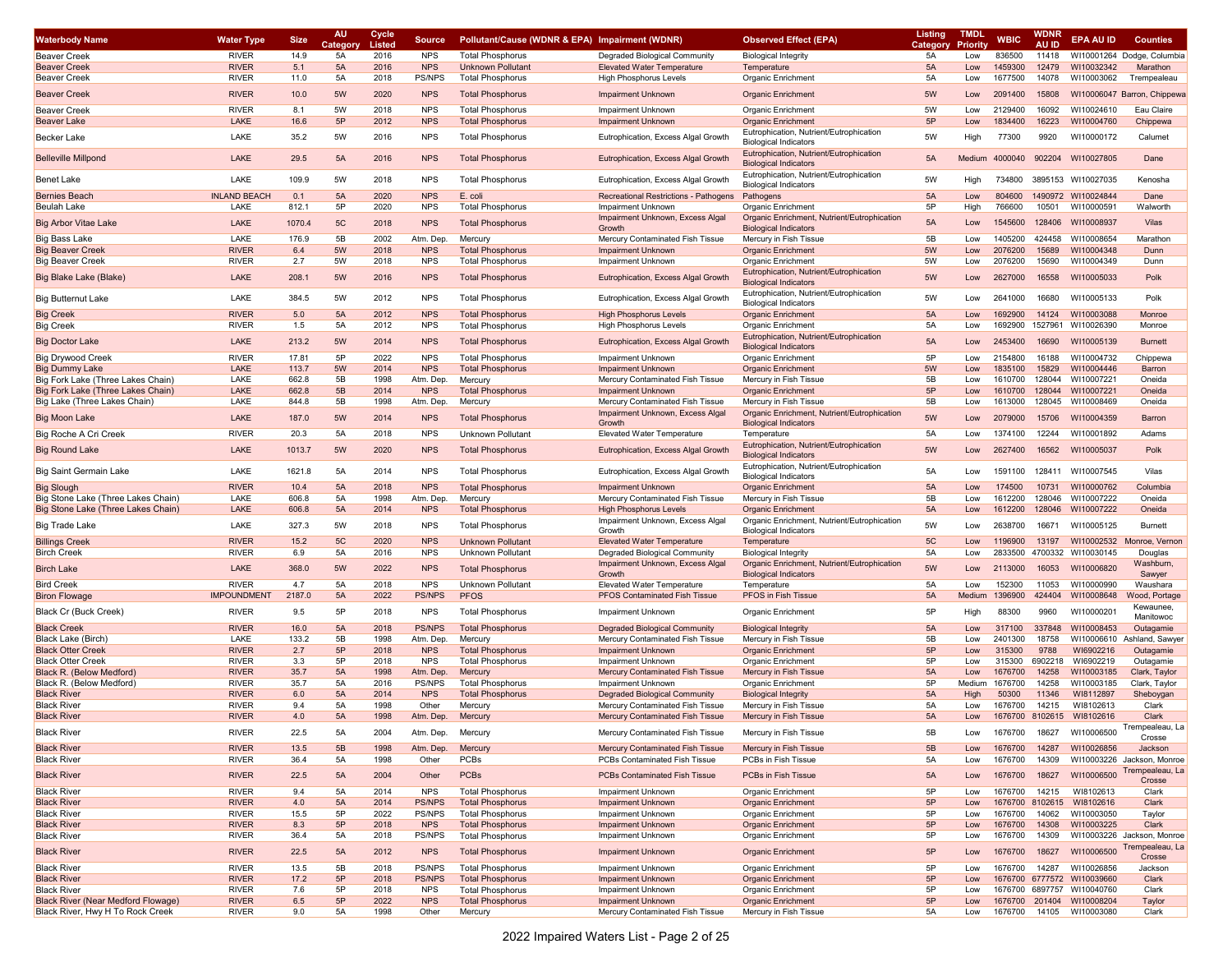| Waterbody Name                                            | <b>Water Type</b>    | <b>Size</b>  | <b>AU</b><br>Category | Cycle<br>Listed | <b>Source</b>        | Pollutant/Cause (WDNR & EPA) Impairment (WDNR) |                                                                   | <b>Observed Effect (EPA)</b>                                                         | <b>Listing</b><br>Category | <b>TMDL</b><br>Priority | WBIC               | WDNR<br><b>AU ID</b> | EPA AU ID                | <b>Counties</b>                    |
|-----------------------------------------------------------|----------------------|--------------|-----------------------|-----------------|----------------------|------------------------------------------------|-------------------------------------------------------------------|--------------------------------------------------------------------------------------|----------------------------|-------------------------|--------------------|----------------------|--------------------------|------------------------------------|
| Black River, Hwy H To Rock Creek                          | <b>RIVER</b>         | 9.0          | 5A                    | 2018            | PS/NPS               | <b>Total Phosphorus</b>                        | <b>Impairment Unknown</b>                                         | <b>Organic Enrichment</b>                                                            | 5P                         | Low                     | 1676700            | 14105                | WI10003080               | Clark                              |
| Black River, Hwy H To Rock Creek<br><b>Blackhawk Lake</b> | <b>RIVER</b><br>LAKE | 9.0<br>212.5 | 5A<br>5A              | 1998<br>2022    | PS/NPS<br><b>NPS</b> | Unknown Pollutant<br><b>Total Phosphorus</b>   | Low DO<br>Impairment Unknown, Excess Algal                        | Dissolved Oxygen<br>Organic Enrichment, Nutrient/Eutrophication                      | 5A<br>5A                   | Low<br>Low              | 1676700<br>1239400 | 14105<br>13338       | WI10003080<br>WI10002617 | Clark<br>lowa                      |
| <b>Blake Fork</b>                                         | RIVER                | 17.2         | 5A                    | 2012            | <b>PS/NPS</b>        | <b>Total Phosphorus</b>                        | Growth<br><b>High Phosphorus Levels</b>                           | <b>Biological Indicators</b><br>Organic Enrichment                                   | 5A                         | Medium                  | 962000             | 13917                | WI10036800               | Grant                              |
| <b>Blake Fork</b>                                         | <b>RIVER</b>         | 17.2         | 5A                    | 2016            | <b>PS/NPS</b>        | <b>Unknown Pollutant</b>                       | <b>Degraded Biological Community</b>                              | <b>Biological Integrity</b>                                                          | 5A                         | Low                     | 962000             | 13917                | WI10036800               | Grant                              |
| Blockhouse Lake                                           | LAKE                 | 241.1        | 5A                    | 2016            | <b>NPS</b>           | <b>Total Phosphorus</b>                        | <b>Excess Algal Growth</b>                                        | Nutrient/Eutrophication Biological Indicators                                        | 5A                         | Low                     | 2256800            | 14782                | WI10006060               | Price                              |
| <b>Blue River</b>                                         | <b>RIVER</b>         | 3.2          | 5A                    | 1998            | <b>NPS</b>           | Sediment/Total Suspended Solids                |                                                                   | <b>Physical Substrate Habitat Alterations</b>                                        | 5A                         | Low                     | 1211000            | 13271                | WI10008198               | lowa                               |
|                                                           |                      |              |                       |                 |                      |                                                | <b>Degraded Habitat</b>                                           |                                                                                      |                            |                         |                    |                      |                          |                                    |
| Blue River                                                | <b>RIVER</b>         | 17.9         | 5P                    | 2012            | <b>NPS</b>           | <b>Total Phosphorus</b>                        | Impairment Unknown                                                | Organic Enrichment                                                                   | 5P                         | Low                     | 1211000            | 13269                | WI10006006               | Grant                              |
| <b>Bluff Creek</b>                                        | <b>RIVER</b>         | 18.2         | 5P                    | 2018            | <b>NPS</b>           | <b>Total Phosphorus</b>                        | <b>Impairment Unknown</b>                                         | <b>Organic Enrichment</b>                                                            | 5P                         | Low                     | 2833200            | 17454                | WI10008208               | Douglas                            |
| <b>Bogus Creek</b>                                        | <b>RIVER</b>         | 8.3          | 5P                    | 2020            | <b>NPS</b>           | <b>Total Phosphorus</b>                        | Impairment Unknown                                                | <b>Organic Enrichment</b>                                                            | 5P                         | Low                     | 2438900            | 16305                | WI10006008               | Pepin                              |
| <b>Bohris Valley Creek</b>                                | <b>RIVER</b>         | 5.0          | 5P                    | 2012            | <b>NPS</b>           | <b>Total Phosphorus</b>                        | <b>Impairment Unknown</b>                                         | <b>Organic Enrichment</b>                                                            | 5P                         | Low                     | 1774200            | 14339                | WI10003248               | <b>Buffalo</b>                     |
| <b>Boice Creek</b>                                        | <b>RIVER</b>         | 15.9         | 5A                    | 2016            | <b>NPS</b>           | Unknown Pollutant                              | Degraded Biological Community                                     | <b>Biological Integrity</b>                                                          | 5A                         | Low                     | 956200             | 13902                | WI10036762               | Grant                              |
|                                                           |                      |              |                       |                 |                      |                                                | Impairment Unknown, Excess Algal                                  | Organic Enrichment, Nutrient/Eutrophication                                          |                            |                         |                    |                      |                          |                                    |
| Bone Lake T35n R16w S06                                   | LAKE                 | 1666.6       | 5W                    | 2012            | <b>NPS</b>           | <b>Total Phosphorus</b>                        | Growth                                                            | <b>Biological Indicators</b>                                                         | 5W                         | Low                     | 2628100            | 16565                | WI10005039               | Polk                               |
| <b>Boot Lake</b>                                          | LAKE                 | 10.5         | 5W                    | 2016            | <b>NPS</b>           | <b>Total Phosphorus</b>                        | Eutrophication, Excess Algal Growth                               | Eutrophication, Nutrient/Eutrophication<br><b>Biological Indicators</b>              | 5W                         | High                    | 77600              | 9921                 | WI10000173               | Calumet<br>Manitowoc               |
| <b>Boot Lake</b>                                          | LAKE                 | 285.8        | 5C                    | 2018            | <b>NPS</b>           | <b>Unknown Pollutant</b>                       | Eutrophication, Excess Algal Growth                               | Eutrophication, Nutrient/Eutrophication<br><b>Biological Indicators</b>              | 5C                         | Low                     | 1619100            | 128416               | WI10007549               | Vilas                              |
| Bostwick Creek                                            | <b>RIVER</b>         | 3.7          | 5W                    | 2014            | <b>PS/NPS</b>        | <b>Total Phosphorus</b>                        | Impairment Unknown                                                | Organic Enrichment                                                                   | 5W                         | Low                     | 1650900            | 13989                | WI10008312               | La Crosse                          |
| <b>Botana Valley Creek</b>                                | <b>RIVER</b>         | 6.2          | 5A                    | 2016            | <b>NPS</b>           | <b>Unknown Pollutant</b>                       | <b>Degraded Biological Community</b>                              | <b>Biological Integrity</b>                                                          | 5A                         | Low                     | 1775700            | 14350                | WI10035840               | <b>Buffalo</b>                     |
| <b>Branch River</b>                                       | <b>RIVER</b>         | 7.74         | 5A                    | 1998            | Contam. Sed. PCBs    |                                                | PCBs Contaminated Fish Tissue                                     | PCBs in Fish Tissue                                                                  | 5A                         |                         | 71300              | 482183               | WI10008814               | Manitowoc                          |
|                                                           |                      |              |                       |                 |                      |                                                |                                                                   |                                                                                      |                            | Low                     |                    |                      |                          | Brown.                             |
| <b>Branch River</b>                                       | <b>RIVER</b>         | 16.6         | 5A                    | 1998            | Contam. Sed.         | PCBs                                           | <b>PCBs Contaminated Fish Tissue</b>                              | PCBs in Fish Tissue                                                                  | 5A                         | Low                     | 71300              | 482239               | WI10008815               | Manitowoc                          |
| Branch River                                              | <b>RIVER</b>         | 7.7          | 5A                    | 2020            | <b>NPS</b>           | <b>Total Phosphorus</b>                        | Impairment Unknown                                                | Organic Enrichment                                                                   | 5P                         | High                    | 71300              | 482183               | WI10008814               | Manitowoc                          |
| Branch River (Main Stem)                                  | <b>RIVER</b>         | 12.4         | 5A                    | 2002            | Contam. Sed.         | <b>PCBs</b>                                    | <b>PCBs Contaminated Fish Tissue</b>                              | PCBs in Fish Tissue                                                                  | 5A                         | Low                     | 71300              | 9899                 | WI10000158               | Manitowoc                          |
| Branch River (Main Stem)                                  | <b>RIVER</b>         | 12.4         | 5A                    | 2020            | <b>PS/NPS</b>        | <b>Total Phosphorus</b>                        | Impairment Unknown                                                | <b>Organic Enrichment</b>                                                            | 5P                         | High                    | 71300              | 9899                 | WI10000158               | Manitowoc                          |
| <b>Brewery Creek</b>                                      | <b>RIVER</b>         | 3.3          | 5A                    | 1998            | <b>PS/NPS</b>        | Lead                                           | Chronic Aquatic Toxicity                                          | <b>Chronic Toxicity</b>                                                              | 5A                         | Low                     | 928600             | 13815                | WI10002911               | lowa                               |
| <b>Brewery Creek</b>                                      | <b>RIVER</b>         | 3.3          | 5A                    | 2018            | <b>PS/NPS</b>        | <b>Unknown Pollutant</b>                       | Degraded Biological Community                                     | <b>Biological Integrity</b>                                                          | 5A                         | Low                     | 928600             | 13815                | WI10002911               | lowa                               |
| <b>Brewery Creek</b>                                      | <b>RIVER</b>         | 3.3          | 5A                    | 1998            | <b>PS/NPS</b>        | Zinc                                           | Chronic Aquatic Toxicity                                          | <b>Chronic Toxicity</b>                                                              | <b>5A</b>                  | Low                     | 928600             | 13815                | WI10002911               | lowa                               |
|                                                           |                      |              | 5W                    |                 |                      |                                                |                                                                   |                                                                                      | 5W                         |                         |                    |                      |                          | Eau Claire                         |
| Bridge Creek                                              | <b>RIVER</b>         | 5.5          |                       | 2014            | PS/NPS               | <b>Total Phosphorus</b>                        | Impairment Unknown                                                | Organic Enrichment                                                                   |                            | Low                     | 2130600            | 1480660              | WI10024640               |                                    |
| <b>Bridge Creek</b>                                       | <b>RIVER</b>         | 3.6          | 5W                    | 2014            | <b>NPS</b>           | <b>Total Phosphorus</b>                        | <b>Impairment Unknown</b>                                         | <b>Organic Enrichment</b>                                                            | 5W                         | Low                     | 2130600            | 16102                | WI10026563               | Eau Claire                         |
| Bridget Lake (Mud)                                        | LAKE                 | 96.2         | 5W                    | 2022            | <b>NPS</b>           | <b>Total Phosphorus</b>                        | High Phosphorus Levels, Excess Algal<br>Growth                    | Organic Enrichment, Nutrient/Eutrophication<br><b>Biological Indicators</b>          | 5W                         | Low                     | 2619100            | 16491                | WI10004974               | Polk                               |
| <b>Brittingham Beach</b>                                  | <b>INLAND BEACH</b>  | 0.3          | 5A                    | 2020            | <b>NPS</b>           | E. coli                                        | Recreational Restrictions - Pathogens                             | Pathogens                                                                            | 5A                         | Low                     | 804600             | 1487466              | WI10024778               | Dane                               |
| Bronken Creek                                             | RIVER                | 1.2          | 5W                    | 2018            | <b>NPS</b>           | <b>Total Phosphorus</b>                        | <b>High Phosphorus Levels</b>                                     | Organic Enrichment                                                                   | 5W                         | Low                     | 2083300            | 15746                | WI10004387               | Dunn                               |
| Bronken Creek                                             | <b>RIVER</b>         | 5.7          | 5W                    | 2018            | <b>NPS</b>           | <b>Total Phosphorus</b>                        | <b>High Phosphorus Levels</b>                                     | <b>Organic Enrichment</b>                                                            | 5W                         |                         | 2083300            | 1457656              | WI10023636               | Dunn                               |
|                                                           |                      |              |                       |                 |                      |                                                |                                                                   |                                                                                      |                            | Low                     |                    |                      |                          |                                    |
| Brothertown Creek                                         | <b>RIVER</b>         | 3.8          | 5P                    | 2018            | <b>NPS</b>           | <b>Total Phosphorus</b>                        | Impairment Unknown                                                | Organic Enrichment                                                                   | 5P                         | Low                     | 132100             |                      | 5728467 WI10037740       | Calumet                            |
| <b>Brown Branch</b>                                       | <b>RIVER</b>         | 4.6          | 5A                    | 2018            | <b>NPS</b>           | <b>Unknown Pollutant</b>                       | <b>Degraded Biological Community</b>                              | <b>Biological Integrity</b>                                                          | 5A                         | Low                     | 915900             | 13773                | WI10025706               | Lafayette                          |
| <b>Bruce Valley Creek</b>                                 | <b>RIVER</b>         | 6.5          | 5A                    | 2020            | <b>NPS</b>           | <b>Total Phosphorus</b>                        | <b>High Phosphorus Levels</b>                                     | Organic Enrichment                                                                   | 5A                         | Low                     | 1786700            | 14387                | WI10025710               | ⊺rempealeau                        |
| <b>Brule River Flowage</b>                                | <b>IMPOUNDMENT</b>   | 209.6        | 5B                    | 2002            | Atm. Dep.            | Mercury                                        | <b>Mercury Contaminated Fish Tissue</b>                           | Mercury in Fish Tissue                                                               | 5B                         | Low                     | 704400             | 890809               | WI10008903               | Florence                           |
| Brule River State Forest Beach #3, Lake                   | <b>GREAT LAKES</b>   |              |                       |                 |                      |                                                |                                                                   |                                                                                      |                            |                         |                    |                      |                          |                                    |
| Superior                                                  | <b>BEACH</b>         | 0.7          | 5A                    | 2016            | <b>NPS</b>           | E. coli                                        | Recreational Restrictions - Pathogens                             | Pathogens                                                                            | 5A                         | Low                     | 2751220            |                      | 1452476 WI10024759       | Douglas                            |
| <b>Buffalo River</b>                                      | <b>RIVER</b>         | 29.8         | 5A                    | 2012            | <b>NPS</b>           | <b>Total Phosphorus</b>                        | Degraded Biological Community, High                               | Biological Integrity, Organic Enrichment                                             | 5A                         | Low                     | 1813900            | 14468                | WI8102807                | <b>Buffalo</b>                     |
|                                                           | <b>RIVER</b>         | 12.5         | 5A                    | 2012            | <b>PS/NPS</b>        |                                                | <b>Phosphorus Levels</b><br>Degraded Biological Community, High   | Biological Integrity, Organic Enrichment                                             | 5A                         | Low                     | 1813900            |                      | WI8102810                | Buffalo,                           |
| <b>Buffalo River</b>                                      |                      |              |                       |                 |                      | <b>Total Phosphorus</b>                        | Phosphorus Levels                                                 |                                                                                      |                            |                         |                    | 8102809              |                          | Trempealeau                        |
| <b>Buffalo River</b>                                      | <b>RIVER</b>         | 11.4         | 5A                    | 2014            | <b>PS/NPS</b>        | <b>Total Phosphorus</b>                        | <b>High Phosphorus Levels</b>                                     | <b>Organic Enrichment</b>                                                            | 5A                         | Low                     | 1813900            | 14496                | WI1000336                | Trempealeau                        |
| <b>Buffalo River</b>                                      | <b>RIVER</b>         | 13.1         | 5A                    | 2014            | <b>PS/NPS</b>        | <b>Total Phosphorus</b>                        | <b>High Phosphorus Levels</b>                                     | Organic Enrichment                                                                   | 5A                         | Low                     | 1813900            |                      | 1439446 WI10023291       | Trempealeau                        |
|                                                           |                      |              |                       |                 | <b>NPS</b>           | E. coli                                        |                                                                   |                                                                                      |                            | Low                     |                    |                      |                          |                                    |
| Bugle Lake (Island Park Beach)                            | <b>INLAND BEACH</b>  | 0.0          | 5A                    | 2022            |                      |                                                | <b>Recreational Restrictions - Pathogens</b>                      | Pathogens                                                                            | 5A                         |                         | 1782700            |                      | 8113230 WI10044741       | Trempealeau                        |
| Bull Br                                                   | RIVER                | 1.6          | 5A                    | 2012            | <b>NPS</b>           | <b>Total Phosphorus</b>                        | <b>High Phosphorus Levels</b>                                     | Organic Enrichment                                                                   | 5A                         | Low                     | 953100             | 13880                | WI1000295                | Grant                              |
| <b>Bull Branch</b>                                        | <b>RIVER</b>         | 3.8          | 5A                    | 1998            | <b>PS/NPS</b>        | Sediment/Total Suspended Solids                | <b>Degraded Habitat</b>                                           | <b>Physical Substrate Habitat Alterations</b>                                        | 5A                         | Medium                  | 936400             | 13836                | WI10002925               | Lafayette                          |
| <b>Bull Branch</b>                                        | <b>RIVER</b>         | 3.8          | 5A                    | 2010            | Point Source Zinc    |                                                | <b>Chronic Aquatic Toxicity</b>                                   | <b>Chronic Toxicity</b>                                                              | 5A                         | Low                     | 936400             | 13836                | WI10002925               | Lafayette                          |
| <b>Bullhead Lake</b>                                      | LAKE                 | 69.5         | 5A                    | 2012            | <b>NPS</b>           | <b>Total Phosphorus</b>                        | Eutrophication, Impairment Unknown,<br><b>Excess Algal Growth</b> | Eutrophication, Organic Enrichment.<br>Nutrient/Eutrophication Biological Indicators | 5A                         | High                    | 68300              | 9881                 | WI10000142               | Manitowoc                          |
| <b>Butler Ditch</b>                                       | <b>RIVER</b>         | 2.9          | 5A                    | 2020            | <b>NPS</b>           | Chloride                                       | Chronic Aquatic Toxicity                                          | <b>Chronic Toxicity</b>                                                              | 5A                         | Low                     | 18100              | 10040                | WI10000245               | Waukesha                           |
| <b>Butternut Lake</b>                                     | LAKE                 | 983.2        | 5A                    | 1998            | Atm. Dep.            | Mercury                                        | Mercury Contaminated Fish Tissue                                  | Mercury in Fish Tissue                                                               | 5B                         | Low                     | 2283300            | 14864                | WI10003659               | Ashland, Price                     |
|                                                           |                      |              |                       |                 |                      |                                                | Impairment Unknown, Excess Algal                                  |                                                                                      |                            |                         |                    |                      |                          |                                    |
| <b>Butternut Lake</b>                                     | LAKE                 | 983.2        | 5A                    | 2012            | <b>NPS</b>           | <b>Total Phosphorus</b>                        | Growth                                                            | Organic Enrichment, Nutrient/Eutrophication<br><b>Biological Indicators</b>          | 5A                         | Low                     | 2283300            | 14864                | WI10003659               | Ashland, Price                     |
| <b>Button Creek</b>                                       | <b>RIVER</b>         | 1.6          | 5A                    | 2022            | <b>NPS</b>           | <b>Total Phosphorus</b>                        | <b>High Phosphorus Levels</b>                                     | <b>Organic Enrichment</b>                                                            | 5A                         | High                    | 5041807            |                      | 9117125 WI10045172       | Walworth                           |
|                                                           |                      |              |                       |                 |                      |                                                |                                                                   |                                                                                      |                            |                         |                    |                      |                          |                                    |
| Caldron Falls Reservoir (Imp)                             | <b>IMPOUNDMENT</b>   | 1018.0       | 5B                    | 1998            | Atm. Dep.            | Mercury                                        | Mercury Contaminated Fish Tissue                                  | Mercury in Fish Tissue                                                               | 5B                         | Low                     | 545400             |                      |                          | 11949 WI10001685 Oconto, Marinette |
| <b>Calvin Creek</b>                                       | RIVER                | 5.8          |                       | 2018            | <b>NPS</b>           | Total Phosphorus                               | <b>Degraded Biological Community</b>                              | <b>Biological Integrity</b>                                                          | 5W                         | High                    | 66900              | 18027                | WI10006069               | Manitowoc                          |
| Cambra Creek (Canada)                                     | <b>RIVER</b>         | 3.0          | 5A                    | 2012            | <b>NPS</b>           | <b>Total Phosphorus</b>                        | Degraded Biological Community                                     | <b>Biological Integrity</b>                                                          | 5A                         | Low                     | 836200             |                      | 11417 WI10001263         | Dodge                              |
|                                                           |                      |              |                       |                 |                      |                                                |                                                                   | Eutrophication, Nutrient/Eutrophication                                              |                            |                         |                    |                      |                          |                                    |
| Carstens Lake                                             | LAKE                 | 22.3         | 5W                    | 2014            | <b>NPS</b>           | <b>Total Phosphorus</b>                        | Eutrophication, Excess Algal Growth                               | <b>Biological Indicators</b>                                                         | 5W                         | High                    | 66800              | 9869                 | WI10000132               | Manitowoc                          |
| Casco Creek                                               | <b>RIVER</b>         | 0.5          | 5P                    | 2018            | <b>NPS</b>           | <b>Total Phosphorus</b>                        | Impairment Unknown                                                | Organic Enrichment                                                                   | 5P                         | High                    | 91600              | 10178                | WI10000345               | Kewaunee                           |
| Caves Creek                                               | <b>RIVER</b>         | 12.1         | 5A                    | 2018            | <b>NPS</b>           | <b>Unknown Pollutant</b>                       | <b>Elevated Water Temperature</b>                                 | Temperature                                                                          | 5A                         | Low                     | 166100             | 10718                | WI10000751               | Marquette                          |
|                                                           |                      |              |                       |                 |                      |                                                |                                                                   |                                                                                      |                            |                         |                    |                      |                          |                                    |
| Cawley Creek                                              | <b>RIVER</b>         | 14.3         | 5A                    | 2018            | <b>NPS</b>           | <b>Total Phosphorus</b>                        | Degraded Biological Community                                     | <b>Biological Integrity</b>                                                          | 5A                         | Low                     | 1750100            | 14268                | WI10003191               | Clark                              |
| <b>Cedarburg Pond</b>                                     | LAKE                 | 5.4          | 5A                    | 1998            | Contam. Sed. Mercury |                                                | Mercury Contaminated Fish Tissue                                  | Mercury in Fish Tissue                                                               | 5A                         | Low                     | 8500               | 11271                | WI10001149               | Ozaukee                            |
| Cedarburg Pond                                            | LAKE                 | 5.4          | 5A                    | 2012            | Contam. Sed. PCBs    |                                                | PCBs Contaminated Fish Tissue                                     | PCBs in Fish Tissue                                                                  | 5A                         | Low                     | 8500               | 11271                | WI10001149               | Ozaukee                            |
| <b>Center Creek</b>                                       | <b>RIVER</b>         | 2.0          | 5A                    | 2016            | <b>NPS</b>           | <b>Unknown Pollutant</b>                       | <b>Degraded Biological Community</b>                              | <b>Biological Integrity</b>                                                          | 5A                         | Low                     | 1225800            | 13366                | WI10002631               | Richland                           |
| Centerville Creek                                         | <b>RIVER</b>         | 5.5          | 5A                    | 2020            | <b>NPS</b>           | <b>Total Phosphorus</b>                        | <b>High Phosphorus Levels</b>                                     | Organic Enrichment                                                                   | 5A                         | High                    | 65400              |                      | 3999071 WI10029121       | Manitowoc                          |
|                                                           |                      |              |                       |                 |                      |                                                |                                                                   |                                                                                      |                            |                         |                    |                      |                          |                                    |
| <b>Chaffee Creek</b>                                      | <b>RIVER</b>         | 14.0         | 5A                    | 2018            | <b>NPS</b>           | <b>Unknown Pollutant</b>                       | <b>Elevated Water Temperature</b>                                 | Temperature                                                                          | 5A                         | Low                     | 155900             |                      | 18181 WI10006186         | Marquette,<br>Waushara             |
| Chase Creek                                               | <b>RIVER</b>         | 1.2          | 5A                    | 1998            | <b>NPS</b>           | Sediment/Total Suspended Solids                | <b>Degraded Habitat</b>                                           |                                                                                      | 5A                         |                         | 965800             | 18575                | WI10006468               | Grant                              |
|                                                           |                      |              |                       |                 |                      |                                                |                                                                   | Physical Substrate Habitat Alterations                                               |                            | Low                     |                    |                      |                          |                                    |
| Chequamegon Bay (Ashland Coal Tar                         | BAY/HARBOR           | 16.6         | 5A                    | 1998            | Contam. Sed. PAHs    |                                                | Chronic Aquatic Toxicity, PAHs                                    | Chronic Toxicity, PAHs in Sediment                                                   | 5A                         | Low                     | 2753770            | 891683               | WI10008951               | Ashland                            |
| Site)                                                     |                      |              |                       |                 |                      |                                                | <b>Contaminated Sediments</b>                                     |                                                                                      |                            |                         |                    |                      |                          |                                    |
| Chequamegon Flowage                                       | <b>IMPOUNDMENT</b>   | 2366.3       | 5A                    | 2014            | <b>NPS</b>           | <b>Total Phosphorus</b>                        | Eutrophication, Excess Algal Growth                               | Eutrophication, Nutrient/Eutrophication<br><b>Biological Indicators</b>              | 5A                         | Low                     | 2160700            | 16206                | WI10004746               | Taylor                             |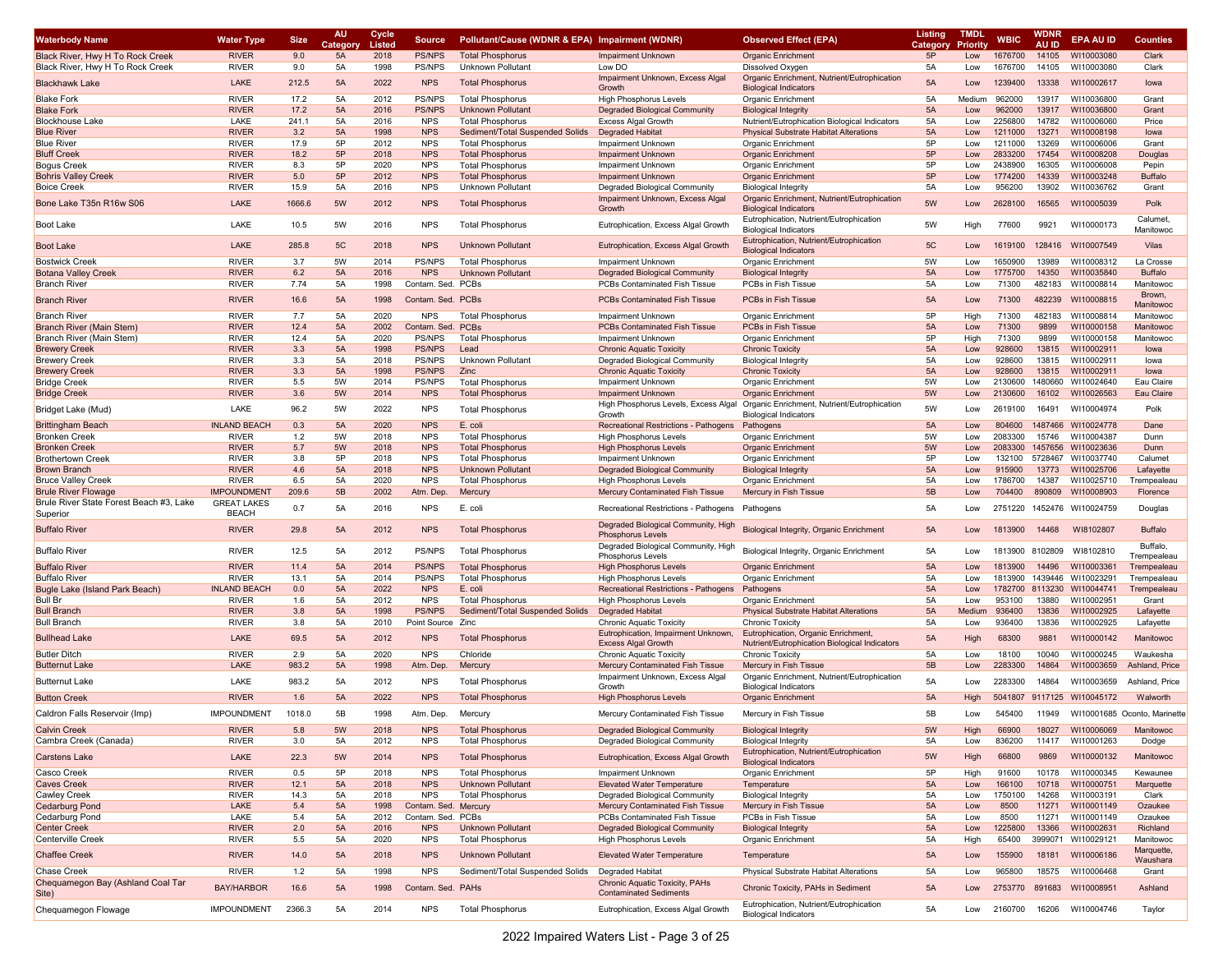| <b>Waterbody Name</b>               | <b>Water Type</b>  | <b>Size</b> | AU<br>Categon | Cycle<br>Listed | <b>Source</b>     | Pollutant/Cause (WDNR & EPA) Impairment (WDNR)              |                                                                                                         | <b>Observed Effect (EPA)</b>                                                | <b>Listing</b><br>Category | <b>TMDL</b><br><b>Priority</b> | <b>WBIC</b> | WDNF<br><b>AU ID</b> | <b>EPA AU ID</b>                 | <b>Counties</b>                           |
|-------------------------------------|--------------------|-------------|---------------|-----------------|-------------------|-------------------------------------------------------------|---------------------------------------------------------------------------------------------------------|-----------------------------------------------------------------------------|----------------------------|--------------------------------|-------------|----------------------|----------------------------------|-------------------------------------------|
| <b>Cherry Branch</b>                | <b>RIVER</b>       | 2.1         | 5A            | 1998            | <b>NPS</b>        | Sediment/Total Suspended Solids Degraded Habitat, Turbidity |                                                                                                         | Physical Substrate Habitat Alterations,<br>Turbidity                        | 5C                         | Low                            | 898900      |                      | 352979 WI10008472                | Lafayette                                 |
| Chetek Lake                         | LAKE               | 923.4       | 5W            | 2006            | PS/NPS            | <b>Total Phosphorus</b>                                     | Eutrophication, Excess Algal Growth                                                                     | Eutrophication, Nutrient/Eutrophication<br><b>Biological Indicators</b>     | 5W                         | Low                            | 2094000     | 15815                | WI10026758                       | Barron                                    |
| <b>Chetek River</b>                 | <b>RIVER</b>       | 5.2         | 5W            | 2008            | <b>PS/NPS</b>     | <b>Total Phosphorus</b>                                     | Low DO, Eutrophication                                                                                  | Dissolved Oxygen, Eutrophication                                            | 5W                         | Low                            | 2089000     | 15795                | WI10004420                       | Barron                                    |
| Chippewa R At Eau Claire            | <b>RIVER</b>       | 1.2         | 5A            | 1998            | Contam. Sed. PCBs |                                                             | PCBs Contaminated Fish Tissue                                                                           | PCBs in Fish Tissue                                                         | 5A                         | Low                            | 2050000     | 889320               | WI10008884                       | Eau Claire                                |
| Chippewa R At Eau Claire            | <b>RIVER</b>       | $1.2$       | 5A            | 1998            |                   | Contam. Sed. Unspecified Metals                             | <b>Unspecified Metals Contaminated</b>                                                                  | <b>Unspecified Metals in Sediment</b>                                       | 5A                         | Low                            | 2050000     | 889320               | WI10008884                       | Eau Claire                                |
|                                     |                    |             |               |                 |                   |                                                             | Sediments                                                                                               |                                                                             |                            |                                |             |                      |                                  |                                           |
| Chippewa R At L Wissota             | <b>RIVER</b>       | 3.1         | 5A            | 1998            | Contam. Sed. PCBs |                                                             | PCBs Contaminated Fish Tissue                                                                           | PCBs in Fish Tissue                                                         | 5A                         | Low                            | 2050000     | 889449               | WI10008886                       | Chippewa                                  |
| Chippewa River                      | <b>RIVER</b>       | 20.7        | 5A            | 2008            | Contam. Sed. PCBs |                                                             | <b>PCBs Contaminated Fish Tissue</b>                                                                    | PCBs in Fish Tissue                                                         | 5A                         | Low                            | 2050000     | 18765                | WI10006014                       | Buffalo, Pepin                            |
| Chippewa River                      | <b>RIVER</b>       | 16.9        | 5A            | 1998            | Contam, Sed. PCBs |                                                             | PCBs Contaminated Fish Tissue                                                                           | PCBs in Fish Tissue                                                         | 5A                         | Low                            | 2050000     | 304733               | WI10008319                       | Pepin, Dunn                               |
| Chippewa River                      | <b>RIVER</b>       | 21.3        | 5A            | 1998            | Contam. Sed. PCBs |                                                             | <b>PCBs Contaminated Fish Tissue</b>                                                                    | PCBs in Fish Tissue                                                         | 5A                         | Low                            | 2050000     | 889277               |                                  | WI10008883 Eau Claire, Dunr<br>Eau Claire |
| Chippewa River                      | <b>RIVER</b>       | 17.0        | 5A            | 2002            | Contam. Sed. PCBs |                                                             | PCBs Contaminated Fish Tissue                                                                           | PCBs in Fish Tissue                                                         | 5A                         | Low                            | 2050000     | 889365               | WI10008885                       | Chippewa                                  |
| Chippewa River                      | <b>RIVER</b>       | 25.6        | 5A            | 1998            | Contam. Sed. PCBs |                                                             | <b>PCBs Contaminated Fish Tissue</b>                                                                    | PCBs in Fish Tissue                                                         | 5A                         | Low                            | 2050000     | 889529               | WI10008887                       | Chippewa                                  |
| Cisna Creek                         | <b>RIVER</b>       | 5.2         | 5P            | 2018            | <b>NPS</b>        | <b>Total Phosphorus</b>                                     | Impairment Unknown                                                                                      | Organic Enrichment                                                          | 5P                         | Low                            | 1713400     | 14227                | WI10003161                       | Jackson                                   |
| <b>Clack Creek</b>                  | <b>RIVER</b>       | 3.3         | 5P            | 2018            | <b>NPS</b>        | <b>Total Phosphorus</b>                                     | <b>Impairment Unknown</b>                                                                               | <b>Organic Enrichment</b>                                                   | 5P                         | Low                            | 2066300     | 18789                | WI10006632                       | Dunn                                      |
| <b>Clack Creek</b>                  | <b>RIVER</b>       | 2.0         | 5P            | 2018            | <b>NPS</b>        | <b>Total Phosphorus</b>                                     | Impairment Unknown                                                                                      | <b>Organic Enrichment</b>                                                   | 5P                         | Low                            | 2066300     |                      | 1456011 WI10023593               | Dunn                                      |
| Clam Lake, Lower                    | <b>IMPOUNDMENT</b> | 366.5       | 5W            | 2018            | <b>NPS</b>        | <b>Total Phosphorus</b>                                     | Eutrophication, Excess Algal Growth                                                                     | Eutrophication, Nutrient/Eutrophication<br><b>Biological Indicators</b>     | 5W                         | Low                            | 2655300     | 18914                | WI10006734                       | <b>Burnett</b>                            |
| Clam Lake, Upper                    | LAKE               | 1337.7      | 5W            | 2012            | <b>NPS</b>        | <b>Total Phosphorus</b>                                     | Eutrophication, Excess Algal Growth                                                                     | Eutrophication, Nutrient/Eutrophication<br><b>Biological Indicators</b>     | 5W                         | Low                            | 2656200     | 18915                | WI10006735                       | <b>Burnett</b>                            |
| <b>Clam River Flowage</b>           | <b>IMPOUNDMENT</b> | 411.9       | 5W            | 2018            | <b>NPS</b>        | <b>Total Phosphorus</b>                                     | Eutrophication, Excess Algal Growth                                                                     | Eutrophication, Nutrient/Eutrophication<br><b>Biological Indicators</b>     | 5W                         | Low                            | 2654500     | 16761                | WI10005201                       | <b>Burnett</b>                            |
| Clear Creek                         | <b>RIVER</b>       | 5.8         | 5A            | 2002            | <b>NPS</b>        | <b>Elevated Water Temperature</b>                           | Degraded Biological Community                                                                           | <b>Biological Integrity</b>                                                 | 5A                         | Low                            | 1697800     | 14149                |                                  | WI10023212 Jackson, Monroe                |
| Clear Lake                          | LAKE               | 77.4        | 5A            | 2010            | <b>NPS</b>        | <b>Total Phosphorus</b>                                     | Eutrophication, Excess Algal Growth                                                                     | Eutrophication, Nutrient/Eutrophication                                     | 5A                         | Low                            | 775000      | 11701                | WI10001485                       | Rock                                      |
|                                     |                    |             |               |                 |                   |                                                             |                                                                                                         | <b>Biological Indicators</b>                                                |                            |                                |             |                      |                                  |                                           |
| Clear Lake                          | LAKE               | 515.2       | 5P            | 2014            | <b>NPS</b>        | <b>Total Phosphorus</b>                                     | Impairment Unknown                                                                                      | Organic Enrichment                                                          | 5P                         | Low                            | 2329000     | 128438               | WI10027803                       | Vilas                                     |
| Coco Creek                          | <b>RIVER</b>       | 1.9         | 5A            | 2018            | <b>NPS</b>        | <b>Unknown Pollutant</b>                                    | <b>Degraded Biological Community</b>                                                                    | <b>Biological Integrity</b>                                                 | 5A                         | Low                            | 772100      | 897130               | WI10039400                       | Waukesha                                  |
| Cold Springs Cr                     | <b>RIVER</b>       | 4.2         | 5P            | 2018            | <b>NPS</b>        | <b>Total Phosphorus</b>                                     | Impairment Unknown                                                                                      | Organic Enrichment                                                          | 5P                         | Low                            | 831900      |                      | 5534355 WI10033542               | Dodge                                     |
| Collins (Fish) Lake                 | LAKE               | 42.9        | 5A            | 2002            | Atm. Dep          | Mercury                                                     | <b>Mercury Contaminated Fish Tissue</b>                                                                 | Mercury in Fish Tissue                                                      | 5B                         | Low                            | 270200      | 10319                | WI10000447                       | Portage                                   |
| Como Lake                           | LAKE               | 98.0        | 5A            | 2020            | <b>NPS</b>        | <b>Total Phosphorus</b>                                     | High Phosphorus Levels, Excess Alga<br>Growth                                                           | Organic Enrichment, Nutrient/Eutrophication<br><b>Biological Indicators</b> | 5A                         | Low                            | 2152100     | 18840                | WI10006675                       | Chippewa                                  |
| <b>Comus Lake</b>                   | LAKE               | 130.8       | 5A            | 2022            | <b>NPS</b>        | <b>Total Phosphorus</b>                                     | Eutrophication, Excess Algal Growth                                                                     | Eutrophication, Nutrient/Eutrophication<br><b>Biological Indicators</b>     | 5A                         | Low                            | 794200      | 11620                | WI10001424                       | Walworth                                  |
| Cooley Lake                         | LAKE               | 62.0        | 5A            | 2022            | <b>NPS</b>        | <b>Total Phosphorus</b>                                     | Impairment Unknown, Excess Algal                                                                        | Organic Enrichment, Nutrient/Eutrophication                                 | 5A                         | Low                            | 447200      | 10955                | WI10000916                       | Oconto                                    |
|                                     |                    |             |               |                 |                   |                                                             | Growth                                                                                                  | <b>Biological Indicators</b>                                                |                            |                                |             |                      |                                  |                                           |
| Coon Branch                         | <b>RIVER</b>       | 1.4         | 5A            | 2016            | <b>NPS</b>        | <b>Unknown Pollutant</b>                                    | <b>Degraded Biological Community</b>                                                                    | <b>Biological Integrity</b>                                                 | 5A                         | Low                            | 936500      | 13838                | WI10002927                       | Lafayette                                 |
| Coon Branch                         | <b>RIVER</b>       | 5.2         | 5A            | 2016            | PS/NPS            | Unknown Pollutant                                           | Degraded Biological Community                                                                           | <b>Biological Integrity</b>                                                 | 5A                         | Low                            | 936500      | 13837                | WI10036760                       | Lafayette                                 |
| Coon Branch                         | <b>RIVER</b>       | 1.3         | 5A            | 2016            | <b>PS/NPS</b>     | <b>Unknown Pollutant</b>                                    | <b>Degraded Biological Community</b>                                                                    | <b>Biological Integrity</b>                                                 | 5A                         | Low                            | 936500      | 1482046              | WI10036761                       | Lafayette                                 |
| Coon Creek                          | RIVER              | 13.8        | 5P            | 2012            | <b>PS/NPS</b>     | <b>Total Phosphorus</b>                                     | Impairment Unknown                                                                                      | Organic Enrichment                                                          | 5P                         | Low                            | 1643500     | 893459               | WI10008964                       | Vernon                                    |
| Coon Creek                          | <b>RIVER</b>       | 3.4         | 5W            | 2002            | <b>NPS</b>        | Sediment/Total Suspended Solids                             | Elevated Water Temperature,<br><b>Degraded Habitat</b>                                                  | Temperature, Physical Substrate Habitat<br>Alterations                      | 5W                         | Low                            | 2066400     | 15665                | WI10004329                       | Dunn                                      |
| Coon Creek                          | <b>RIVER</b>       | 3.4         | 5W            | 2014            | <b>NPS</b>        | Unknown Pollutant                                           | Degraded Biological Community<br><b>High Phosphorus Levels, Excess Algal</b>                            | <b>Biological Integrity</b><br>Organic Enrichment, Nutrient/Eutrophication  | 5W                         | Low                            | 2066400     | 15665                | WI10004329                       | Dunn                                      |
| Coon Fork Flowage                   | LAKE               | 62.1        | 5W            | 2016            | <b>NPS</b>        | <b>Total Phosphorus</b>                                     | Growth                                                                                                  | <b>Biological Indicators</b>                                                | 5W                         | Low                            | 2135600     | 18825                | WI10006666                       | Eau Claire                                |
| Coon Lake                           | LAKE               | 42.2        | 5W            | 2018            | <b>NPS</b>        | <b>Total Phosphorus</b>                                     | Impairment Unknown                                                                                      | Organic Enrichment                                                          | 5W                         | Low                            | 2642000     | 16686                | WI10005137                       | Polk                                      |
| <b>Correction Creek</b>             | <b>RIVER</b>       | 7.2         | 5A            | 2018            | <b>NPS</b>        | <b>Total Phosphorus</b>                                     | <b>High Phosphorus Levels</b>                                                                           | <b>Organic Enrichment</b>                                                   | 5A                         | Medium                         | 1765400     | 14318                | WI10003234                       | Taylor                                    |
| Cox Hollow Lake                     | LAKE               | 81.5        | 5A            | 2016            | <b>NPS</b>        | Unknown Pollutant                                           | <b>Excess Algal Growth</b>                                                                              | Nutrient/Eutrophication Biological Indicators                               | 5A                         | Low                            | 1246500     | 13432                | WI10002667                       | lowa                                      |
| Cranberry Creek                     | <b>RIVER</b>       | 14.5        | 5A            | 2018            | <b>NPS</b>        | <b>Total Phosphorus</b>                                     | <b>High Phosphorus Levels</b>                                                                           | <b>Organic Enrichment</b>                                                   | 5A                         | Low                            | 2117000     | 16344                | WI10004857                       | Pepin, Dunn                               |
| Cranberry Flowage, Upper            | <b>IMPOUNDMENT</b> | 35.0        | 5B            | 2002            | Atm. Dep.         | Mercury                                                     | Mercury Contaminated Fish Tissue                                                                        | Mercury in Fish Tissue                                                      | 5B                         | Low                            | 1707100     | 14180                | WI10003128                       | Jackson                                   |
| Cranberry Lake (Eagle Chain)        | LAKE               | 924.4       | 5A            | 2014            | <b>NPS</b>        | Unknown Pollutant                                           | <b>Excess Algal Growth</b>                                                                              | Nutrient/Eutrophication Biological Indicators                               | 5A                         | Low                            | 1603800     | 128768               | WI10007862                       | Oneida, Vilas                             |
| Crane Lake                          | LAKE               | 355.2       | 5A            | 2014            | <b>NPS</b>        | Unknown Pollutant                                           | <b>Excess Algal Growth</b>                                                                              | Nutrient/Eutrophication Biological Indicators                               | 5A                         | Low                            | 388500      | 10605                | WI10000669                       | Forest                                    |
| Crawfish River                      | <b>RIVER</b>       | 30.0        | 5A            | 2014            | <b>NPS</b>        | Sediment/Total Suspended Solids                             | <b>Degraded Habitat</b>                                                                                 | <b>Physical Substrate Habitat Alterations</b>                               | 5A                         | Low                            | 829700      | 11438                | WI10000211                       | Dodge, Columbia                           |
| Crawfish River                      | <b>RIVER</b>       | 11.0        | 5A            | 2016            | <b>NPS</b>        | <b>Total Phosphorus</b>                                     | <b>High Phosphorus Levels</b>                                                                           | Organic Enrichment                                                          | 5A                         | Medium                         | 829700      |                      | 5513911 WI10033060               | Jefferson                                 |
| <b>Crawfish River</b>               | <b>RIVER</b>       | 30.0        | 5A            | 2014            | <b>NPS</b>        | <b>Total Phosphorus</b>                                     | <b>Impairment Unknown</b>                                                                               | <b>Organic Enrichment</b>                                                   | 5P                         | Low                            | 829700      | 11438                | WI10000211                       | Dodge, Columbia                           |
| Crawfish River - Columbus Mill Pond | <b>IMPOUNDMENT</b> | 18.4        | 5A            | 1998            | Contam. Sed.      | PCBs                                                        | PCBs Contaminated Fish Tissue                                                                           | PCBs in Fish Tissue                                                         | 5A                         | Low                            | 842500      | 356471               |                                  | WI10008488 Dodge, Columbia                |
| <b>Crawford Creek</b>               | <b>RIVER</b>       | 9.1         | 5A            | 1998            | Contam, Sed.      | Creosote                                                    | <b>Chronic Aquatic Toxicity</b>                                                                         | <b>Chronic Toxicity</b>                                                     | 5A                         | Low                            | 2835500     | 17458                | WI10008211                       | Douglas                                   |
| <b>Crawford Creek</b>               | <b>RIVER</b>       | 9.1         | 5A            | 1998            | Contam, Sed.      | PAHs                                                        | <b>Chronic Aquatic Toxicity</b>                                                                         | <b>Chronic Toxicity</b>                                                     | 5A                         | Low                            | 2835500     | 17458                | WI10008211                       | Douglas                                   |
| Creek 1-8 (T29N, R11W)              | <b>RIVER</b>       | 2.9         | 5W            | 2012            | <b>NPS</b>        | Total Phosphorus                                            | <b>High Phosphorus Levels</b>                                                                           | <b>Organic Enrichment</b>                                                   | 5W                         | Low                            | 2083000     | 1457461              | WI10023630                       | Dunn                                      |
|                                     | <b>RIVER</b>       | 4.0         | 5A            | 2016            | <b>NPS</b>        |                                                             |                                                                                                         |                                                                             | 5A                         | Medium                         | 2064650     | 15656                | WI10035480                       | Dunn                                      |
| Creek 20-16 Trib. To Gilbert Creek  | <b>RIVER</b>       | 5.41        | 5A            | 2014            | <b>NPS</b>        | <b>Total Phosphorus</b><br><b>Unknown Pollutant</b>         | Degraded Biological Community                                                                           | <b>Biological Integrity</b>                                                 | 5A                         |                                | 1458400     |                      | 1459550 WI10023716               | Marathon                                  |
| Creek 2-14 (T29n, R4e)              |                    |             |               |                 |                   |                                                             | <b>Degraded Biological Community</b>                                                                    | <b>Biological Integrity</b>                                                 |                            | Low                            |             |                      |                                  |                                           |
| Creek 8-13b                         | <b>RIVER</b>       | د. ا        | טכ            | 2018            | NPS               | Unknown Pollutant                                           | Elevated Water Temperature                                                                              | i emperature                                                                | 5C                         | LOW                            | 533700      |                      | 1517423 WI10025806               | Marinette                                 |
| Crescent Lake (Pickerel)            | LAKE               | 15.0        | 5W            | 2022            | <b>NPS</b>        | <b>Total Phosphorus</b>                                     | <b>Impairment Unknown</b>                                                                               | <b>Organic Enrichment</b>                                                   | 5W                         | Low                            |             |                      | 2458900 16737 WI10005180         | Polk                                      |
| Crestwood Creek                     | <b>RIVER</b>       | 1.4         | 5A            | 2020            | PS/NPS            | Chloride                                                    | Chronic Aquatic Toxicity, Acute Aquatic Chronic Toxicity, Toxicity<br>Toxicity                          |                                                                             | 5A                         | Low                            | 19450       |                      | 3988802 WI10028340               | Milwaukee                                 |
| <b>Crowley Flowage</b>              | <b>IMPOUNDMENT</b> | 353.6       | 5A            | 1998            | Other             | Mercury                                                     | Chronic Aquatic Toxicity, Mercury<br>Contaminated Fish Tissue, Mercury<br><b>Contaminated Sediments</b> | Chronic Toxicity, Mercury in Fish Tissue,<br>Mercury in Sediment            | 5A                         | Low                            | 2287200     | 14880                | WI10003669                       | Price                                     |
| <b>Crystal River</b>                | <b>RIVER</b>       | 9.8         | 5A            | 2016            | <b>NPS</b>        | <b>Unknown Pollutant</b>                                    | <b>Elevated Water Temperature</b>                                                                       | Temperature                                                                 | 5A                         | Low                            | 258200      | 10287                | WI10000419                       | Waupaca                                   |
| <b>Culver Br</b>                    | <b>RIVER</b>       | 2.3         | 5A            | 1998            | <b>NPS</b>        | Sediment/Total Suspended Solids                             | Degraded Habitat                                                                                        | <b>Physical Substrate Habitat Alterations</b>                               | 5A                         | Low                            | 950900      | 13875                | WI10010060                       | Grant                                     |
| <b>Cunningham Creek</b>             | <b>RIVER</b>       | 21.8        | 5A            | 2012            | <b>NPS</b>        | <b>Total Phosphorus</b>                                     | <b>High Phosphorus Levels</b>                                                                           | Organic Enrichment                                                          | 5A                         | Low                            | 1747900     | 18625                | WI10000214                       | Clark                                     |
| <b>Currie Lake</b>                  | LAKE               | 94.9        | 5B            | 1998            | Atm. Dep.         | Mercury                                                     | Mercury Contaminated Fish Tissue                                                                        | Mercury in Fish Tissue                                                      | 5B                         | Low                            | 979300      | 128089               | WI10007261                       | Oneida                                    |
| Dairyland Reservoir (Flambeau)      | <b>IMPOUNDMENT</b> | 1870.5      | 5B            | 1998            | Atm. Dep.         | Mercury                                                     | Mercury Contaminated Fish Tissue                                                                        | Mercury in Fish Tissue                                                      | 5B                         | Low                            | 2229200     | 14663                | WI10003492                       | Rusk                                      |
| Dam Lake (Sugar Camp Chain)         | LAKE               | 732.1       | 5C            | 2016            | <b>NPS</b>        | <b>Total Phosphorus</b>                                     | <b>Impairment Unknown</b>                                                                               | <b>Organic Enrichment</b>                                                   | 5C                         | Low                            | 1596900     |                      | 128092 WI10007263                | Oneida                                    |
| Davis Creek                         | <b>RIVER</b>       | 6.9         | 5A            | 2016            | <b>NPS</b>        | <b>Total Phosphorus</b>                                     | <b>High Phosphorus Levels</b>                                                                           | Organic Enrichment                                                          | 5A                         | Medium                         | 1689300     | 14111                | WI10023203                       | Jackson, La<br>Crosse                     |
| Davy Creek                          | <b>RIVER</b>       | 5.7         | 5A            | 1998            |                   | Contam. Sed. Unspecified Metals                             | <b>Chronic Aquatic Toxicity</b>                                                                         | <b>Chronic Toxicity</b>                                                     | 5A                         | Low                            | 855400      | 11548                | WI10001373                       | Dodge                                     |
| Dead Pike Lake                      | LAKE               | 308.6       | 5W            | 2016            | <b>NPS</b>        | <b>Total Phosphorus</b>                                     | Impairment Unknown                                                                                      | Organic Enrichment                                                          | 5W                         | Low                            | 2316600     | 15067                | WI10003830                       | Vilas                                     |
| Decatur Lake                        | <b>IMPOUNDMENT</b> | 109.2       | 5P            | 2014            | <b>NPS</b>        | <b>Total Phosphorus</b>                                     | <b>Impairment Unknown</b>                                                                               | <b>Organic Enrichment</b>                                                   | 5P                         |                                |             |                      | Medium 879400 4701075 WI10030160 |                                           |
|                                     |                    |             |               |                 |                   |                                                             |                                                                                                         |                                                                             |                            |                                |             |                      |                                  | Green                                     |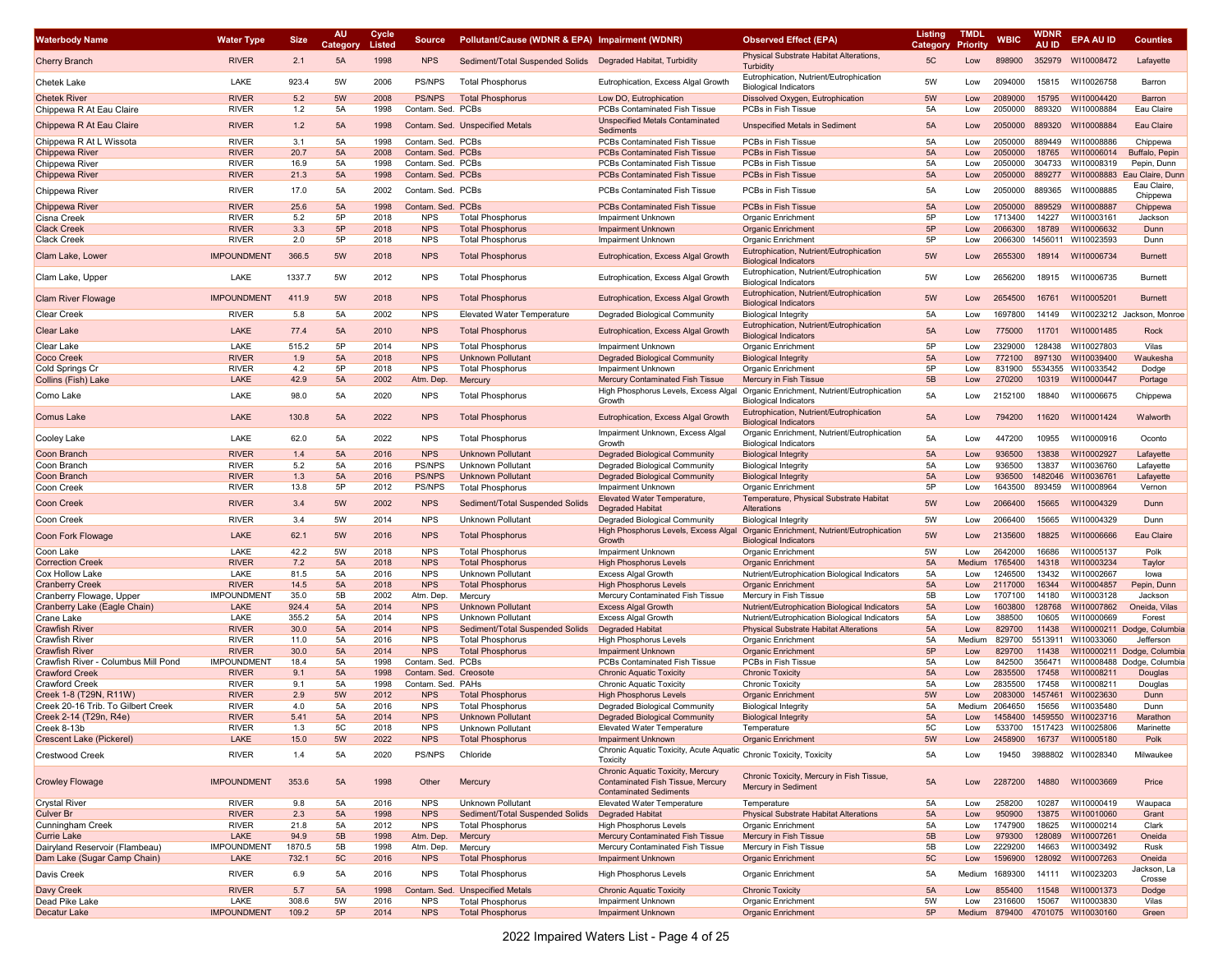| <b>Waterbody Name</b>                          | <b>Water Type</b>            | <b>Size</b>  | <b>AU</b>     | Cycle          | <b>Source</b>              | Pollutant/Cause (WDNR & EPA) Impairment (WDNR)     |                                                                              | <b>Observed Effect (EPA)</b>                                                     | <b>Listing</b> | <b>TMDL</b>      | <b>WBIC</b>        | WDNF             | <b>EPA AU ID</b>           | <b>Counties</b>       |
|------------------------------------------------|------------------------------|--------------|---------------|----------------|----------------------------|----------------------------------------------------|------------------------------------------------------------------------------|----------------------------------------------------------------------------------|----------------|------------------|--------------------|------------------|----------------------------|-----------------------|
| Deep Hole Lake                                 | LAKE                         | 95.2         | Categor<br>5B | Listed<br>1998 | Atm. Dep.                  | Mercury                                            | Mercury Contaminated Fish Tissue                                             | Mercury in Fish Tissue                                                           | Category<br>5B | Priority<br>Low  | 184500             | AU ID<br>10541   | WI10000612                 | Forest                |
|                                                |                              |              |               |                |                            |                                                    | Impairment Unknown, Excess Algal                                             | Organic Enrichment, Nutrient/Eutrophication                                      |                |                  |                    |                  |                            |                       |
| Deep Lake                                      | LAKE                         | 43.0         | 5W            | 2012           | <b>NPS</b>                 | <b>Total Phosphorus</b>                            | Growth                                                                       | <b>Biological Indicators</b>                                                     | 5W             | Low              | 1844000            | 15894            | WI10004500                 | Washburn              |
| Deep Wood Lake                                 | LAKE                         | 72.0         | 5B            | 1998           | Atm. Dep.                  | Mercury                                            | Mercury Contaminated Fish Tissue                                             | Mercury in Fish Tissue                                                           | 5B             | Low              | 1445100            | 128724           | WI10007825                 | Langlade              |
| Deer Creek                                     | <b>RIVER</b>                 | 8.1          | 5A            | 1998           | <b>PS/NPS</b>              | Sediment/Total Suspended Solids                    | <b>Elevated Water Temperature</b>                                            | Temperature                                                                      | 5A             | High             | 772900             | 424345           | WI10008643                 | Waukesha              |
| Deer Creek<br>Deer Lake (Three Lakes Chain)    | <b>RIVER</b><br>LAKE         | 8.1<br>188.2 | 5A<br>5A      | 2008<br>2018   | <b>PS/NPS</b><br>Atm. Dep. | <b>Total Phosphorus</b><br>Mercury                 | Excess Algal Growth<br>Mercury Contaminated Fish Tissue                      | Nutrient/Eutrophication Biological Indicators<br>Mercury in Fish Tissue          | 5A<br>5B       | High<br>Low      | 772900<br>1612300  | 424345<br>128094 | WI10008643<br>WI10007265   | Waukesha<br>Oneida    |
| Deer Lake (Three Lakes Chain)                  | LAKE                         | 188.2        | 5A            | 2018           | <b>NPS</b>                 | <b>Total Phosphorus</b>                            | <b>High Phosphorus Levels</b>                                                | Organic Enrichment                                                               | 5A             | Low              | 1612300            | 128094           | WI10007265                 | Oneida                |
| <b>Deer Tail Creek</b>                         | <b>RIVER</b>                 | 38.6         | 5P            | 2012           | <b>PS/NPS</b>              | <b>Total Phosphorus</b>                            | <b>Impairment Unknown</b>                                                    | <b>Organic Enrichment</b>                                                        | 5P             | Low              | 2221700            | 14650            | WI10003482                 | <b>Rusk</b>           |
| Delavan Lake                                   | LAKE                         | 1906.0       | 5A            | 2016           | <b>NPS</b>                 | <b>Total Phosphorus</b>                            | <b>Excess Algal Growth</b>                                                   | Nutrient/Eutrophication Biological Indicators                                    | 5A             | Low              | 793600             | 11618            | WI10001422                 | Walworth              |
| <b>Dell Creek</b>                              | <b>RIVER</b>                 | 3.4          | 5A            | 2018           | <b>NPS</b>                 | Unknown Pollutant                                  | <b>Elevated Water Temperature</b>                                            | Temperature                                                                      | 5A             | Low              | 1295200            | 6897810          | WI6897811                  | Juneau, Sauk          |
| Deneveu Lake                                   | LAKE                         | 79.9         | 5P            | 2020           | <b>PS/NPS</b>              | <b>Total Phosphorus</b>                            | <b>Impairment Unknown</b>                                                    | Organic Enrichment                                                               | 5P             | High             | 139300             | 10996            | WI10000952                 | Fond du Lac           |
| Des Plaines River                              | <b>RIVER</b>                 | 23.4         | 5P            | 2014           | <b>PS/NPS</b>              | <b>Total Phosphorus</b>                            | <b>Impairment Unknown</b>                                                    | <b>Organic Enrichment</b>                                                        | 5P             | High             | 734000             | 11799            | WI10000215                 | Racine, Kenosh        |
| Devil's River                                  | <b>RIVER</b>                 | 6.0          | 5P            | 2020           | <b>NPS</b>                 | <b>Total Phosphorus</b>                            | Impairment Unknown                                                           | Organic Enrichment                                                               | 5P             | High             | 89900              | 10138            | WI10000312                 | Manitowoc             |
| <b>Dexter Lake</b>                             | LAKE                         | 286.7        | 5A            | 1998           | <b>NPS</b>                 | E. coli                                            | Recreational Restrictions - Pathogens                                        | Pathogens<br>Eutrophication, Nutrient/Eutrophication                             | 5A             | Low              | 1369900            |                  | 1446343 WI10023470         | Wood                  |
| Dexter Lake                                    | LAKE                         | 286.7        | 5A            | 2010           | <b>NPS</b>                 | <b>Total Phosphorus</b>                            | Eutrophication, Excess Algal Growth                                          | <b>Biological Indicators</b>                                                     | 5A             | Low              | 1369900            |                  | 1446343 WI10023470         | Wood                  |
| <b>Diamond Lake</b>                            | LAKE                         | 49.1         | 5B            | 1998           | Atm. Dep.                  | Mercury                                            | Mercury Contaminated Fish Tissue                                             | Mercury in Fish Tissue                                                           | 5B             | Low              | 1757200            | 14291            | WI10003210                 | Taylor                |
| Diamond Lake                                   | LAKE                         | 322.4        | 5B            | 1998           | Atm. Dep.                  | Mercury                                            | Mercury Contaminated Fish Tissue                                             | Mercury in Fish Tissue                                                           | 5B             | Low              | 2897100            | 891007           | WI10026588                 | Bayfield              |
| <b>Diamond Valley Creek</b>                    | <b>RIVER</b>                 | 6.2          | 5W            | 2014           | <b>NPS</b>                 | <b>Total Phosphorus</b>                            | <b>High Phosphorus Levels</b>                                                | <b>Organic Enrichment</b>                                                        | 5W             | Low              | 2131400            | 16109            | WI10004678                 | Eau Claire            |
| <b>Diamond Valley Creek</b>                    | <b>RIVER</b>                 | 0.9          | 5W            | 2014           | <b>NPS</b>                 | <b>Total Phosphorus</b>                            | <b>High Phosphorus Levels</b>                                                | Organic Enrichment                                                               | 5W             | Low              | 2131400            |                  | 1480889 WI10024646         | Eau Claire            |
| <b>Diamond Valley Creek</b>                    | <b>RIVER</b>                 | 6.2          | 5W            | 2014           | <b>NPS</b>                 | <b>Unknown Pollutant</b>                           | Elevated Water Temperature,                                                  | Temperature, Physical Substrate Habitat                                          | 5W             | Low              | 2131400            | 16109            | WI10004678                 | Eau Claire            |
|                                                |                              |              |               |                |                            |                                                    | Degraded Habitat<br>Elevated Water Temperature,                              | Alterations                                                                      |                |                  |                    |                  |                            |                       |
| <b>Diamond Valley Creek</b>                    | <b>RIVER</b>                 | 0.9          | 5W            | 2014           | <b>NPS</b>                 | Unknown Pollutant                                  | Degraded Habitat                                                             | Temperature, Physical Substrate Habitat<br>Alterations                           | 5W             | Low              | 2131400            |                  | 1480889 WI10024646         | Eau Claire            |
| <b>Diggings Creek</b>                          | <b>RIVER</b>                 | 5.4          | 5A            | 1998           | <b>NPS</b>                 | Lead                                               | <b>Chronic Aquatic Toxicity</b>                                              | <b>Chronic Toxicity</b>                                                          | 5A             | Low              | 936800             | 353842           | WI10008476                 | Lafayette             |
| Diggings Creek                                 | <b>RIVER</b>                 | 5.4          | 5A            | 1998           | <b>NPS</b>                 | Sediment/Total Suspended Solids                    | Degraded Habitat                                                             | <b>Physical Substrate Habitat Alterations</b>                                    | 5A             | Medium           | 936800             | 353842           | WI10008476                 | Lafayette             |
| Diggings Creek                                 | <b>RIVER</b>                 | 5.4          | 5A            | 2016           | <b>NPS</b>                 | <b>Unknown Pollutant</b>                           | <b>Degraded Biological Community</b>                                         | <b>Biological Integrity</b>                                                      | 5A             | Low              | 936800             | 353842           | WI10008476                 | Lafayette             |
| Diggings Creek                                 | <b>RIVER</b>                 | 5.4          | 5A            | 1998           | <b>NPS</b>                 | Zinc                                               | Chronic Aquatic Toxicity                                                     | <b>Chronic Toxicity</b>                                                          | 5A             | Low              | 936800             | 353842           | WI10008476                 | Lafayette             |
| Ditch #5 (N.Br. Tenmile Creek)                 | <b>RIVER</b>                 | 4.9          | 5A            | 2018           | <b>NPS</b>                 | <b>Unknown Pollutant</b>                           | <b>Elevated Water Temperature</b>                                            | Temperature                                                                      | 5A             | Low              | 1384600            | 12280            | WI10001917                 | Portage               |
| Ditch to the Oregon Branch of Badfish          | <b>RIVER</b>                 | 3.7          | 5A            | 2012           | Unknown                    | PCBs                                               | PCBs Contaminated Fish Tissue                                                | PCBs in Fish Tissue                                                              | 5A             | Low              | 800800             |                  | 1516935 WI10025151         | Dane                  |
| Creek                                          | <b>RIVER</b>                 | 3.4          | 5P            |                |                            |                                                    |                                                                              |                                                                                  | 5P             |                  |                    |                  |                            | Grant                 |
| Doc Smith Branch (Cass Valley)<br>Dodge Branch | <b>RIVER</b>                 | 3.8          | 5A            | 2012<br>2016   | <b>NPS</b><br><b>NPS</b>   | <b>Total Phosphorus</b><br><b>Total Phosphorus</b> | <b>Impairment Unknown</b><br>Degraded Biological Community                   | Organic Enrichmen<br>Biological Integrity                                        | 5A             | Low<br>Medium    | 1212000<br>910800  | 13281<br>13748   | WI10002577<br>WI10002875   | lowa                  |
| Dodge Branch                                   | <b>RIVER</b>                 | 2.5          | 5A            | 2016           | PS/NPS                     | <b>Total Phosphorus</b>                            | <b>Degraded Biological Community</b>                                         | <b>Biological Integrity</b>                                                      | 5A             | Medium           | 910800             | 13749            | WI10002876                 | lowa                  |
| Dog Lake (Three Lakes Chain)                   | LAKE                         | 201.7        | 5A            | 1998           | Atm. Dep.                  | Mercury                                            | Mercury Contaminated Fish Tissue                                             | Mercury in Fish Tissue                                                           | 5B             | Low              | 1612900            | 128743           | WI10007841                 | Oneida                |
| Dog Lake (Three Lakes Chain)                   | LAKE                         | 201.7        | 5A            | 2018           | <b>NPS</b>                 | <b>Total Phosphorus</b>                            | <b>High Phosphorus Levels</b>                                                | <b>Organic Enrichment</b>                                                        | 5A             | Low              | 1612900            | 128743           | WI10007841                 | Oneida                |
| Door Creek                                     | <b>RIVER</b>                 | 14.0         | 5P            | 2012           | <b>NPS</b>                 | <b>Total Phosphorus</b>                            | <b>Impairment Unknown</b>                                                    | Organic Enrichmen                                                                | 5P             | Low              | 802800             | 11644            | WI10025683                 | Dane                  |
| Dougherty Creek                                | <b>RIVER</b>                 | 14.0         | 5A            | 2020           | <b>NPS</b>                 | <b>Total Phosphorus</b>                            | <b>Degraded Biological Community</b>                                         | <b>Biological Integrity</b>                                                      | 5A             | Low              | 901000             | 13698            | WI10000217                 | Green, Lafayette      |
| Dougherty Creek                                | <b>RIVER</b>                 | 2.6          | 5A            | 2016           | <b>NPS</b>                 | Unknown Pollutan                                   | <b>Elevated Water Temperature</b>                                            | Temperature                                                                      | 5A             | Low              | 901000             | 13700            | WI10010038                 | Green                 |
| Douglas Creek                                  | <b>RIVER</b>                 | 2.1          | 5A            | 2016           | <b>NPS</b>                 | <b>Total Phosphorus</b>                            | <b>High Phosphorus Levels</b>                                                | <b>Organic Enrichment</b>                                                        | 5A             | Medium           | 1691300            | 14117            | WI10003084                 | Jackson               |
| Douglas Creek                                  | <b>RIVER</b>                 | 5.9          | 5A<br>5A      | 2016<br>2016   | <b>NPS</b>                 | <b>Total Phosphorus</b>                            | <b>High Phosphorus Levels</b>                                                | Organic Enrichment                                                               | 5A             | Medium<br>Medium | 1691300            | 14118<br>14116   | WI10023204                 | Jackson<br>Jackson    |
| Douglas Creek<br>Dowling Lake                  | <b>RIVER</b><br>LAKE         | 1.8<br>141.4 | 5A            | 2014           | <b>NPS</b><br><b>NPS</b>   | <b>Total Phosphorus</b><br>Unknown Pollutan        | <b>High Phosphorus Levels</b><br><b>Excess Algal Growth</b>                  | <b>Organic Enrichment</b><br>Nutrient/Eutrophication Biological Indicators       | 5A<br>5A       | Low              | 1691300<br>2858300 | 20362            | WI10026693<br>WI10010837   | Douglas               |
| <b>Drew Creek</b>                              | <b>RIVER</b>                 | 3.0          | 5A            | 2014           | <b>NPS</b>                 | Sediment/Total Suspended Solids                    | <b>Degraded Habitat</b>                                                      | <b>Physical Substrate Habitat Alterations</b>                                    | 5A             | Low              | 836100             | 11416            | WI10001262                 | Dodge                 |
| Drew Creek                                     | <b>RIVER</b>                 | 3.0          | 5A            | 2014           | <b>NPS</b>                 | <b>Total Phosphorus</b>                            | Impairment Unknown                                                           | Organic Enrichment                                                               | 5P             | Low              | 836100             | 11416            | WI10001262                 | Dodge                 |
| <b>Duncan Creek</b>                            | <b>RIVER</b>                 | 6.3          | 5A            | 2014           | <b>NPS</b>                 | <b>Total Phosphorus</b>                            | <b>High Phosphorus Levels</b>                                                | <b>Organic Enrichment</b>                                                        | 5A             | Low              | 2150600            | 3987136          | WI10028040                 | Chippewa              |
| Duncan Creek                                   | <b>RIVER</b>                 | 8.5          | 5A            | 2014           | <b>NPS</b>                 | <b>Total Phosphorus</b>                            | <b>High Phosphorus Levels</b>                                                | Organic Enrichment                                                               | 5A             | Low              | 2150600            | 16166            | WI10028160                 | Chippewa              |
| Duncan Creek                                   | <b>RIVER</b>                 | 5.9          | 5A            | 2014           | PS/NPS                     | <b>Total Phosphorus</b>                            | <b>High Phosphorus Levels</b>                                                | <b>Organic Enrichment</b>                                                        | 5A             | Low              | 2150600            |                  | 3987409 WI10028161         | Chippewa              |
| Duscham Creek                                  | <b>RIVER</b>                 | 8.0          | 5A            | 2020           | <b>NPS</b>                 | <b>Total Phosphorus</b>                            | <b>Impairment Unknown</b>                                                    | Organic Enrichment                                                               | 5A             | Low              | 2117100            | 16345            | WI10004858                 | Pepin, Dunr           |
| <b>Dustin Creek</b>                            | <b>RIVER</b>                 | 3.7          | 5A            | 2018           | <b>NPS</b>                 | <b>Total Phosphorus</b>                            | <b>High Phosphorus Levels</b>                                                | <b>Organic Enrichment</b>                                                        | 5A             | Low              | 1694300            | 14133            | WI10023210                 | Monroe                |
| Dutchman Creek                                 | <b>RIVER</b>                 | 4.0          | 5A            | 1998           | <b>PS/NPS</b>              | Ammonia (Unionized) - Toxin                        | Chronic Aquatic Toxicity                                                     | <b>Chronic Toxicity</b>                                                          | 5A             | Low              | 121600             | 10832            | WI10000830                 | Brown                 |
| <b>Dutchman Creek</b>                          | <b>RIVER</b>                 | 1.9          | 5A            | 1998           | <b>PS/NPS</b>              | Ammonia (Unionized) - Toxin                        | Chronic Aquatic Toxicity<br>Impairment Unknown, Excess Algal                 | <b>Chronic Toxicity</b><br>Organic Enrichment, Nutrient/Eutrophication           | 5A             | Low              | 121600             | 1854741          | WI10025588                 | Outagamie             |
| Dynamite Lake                                  | LAKE                         | 100.5        | 5C            | 2022           | <b>NPS</b>                 | <b>Total Phosphorus</b>                            | Growth                                                                       | <b>Biological Indicators</b>                                                     | 5C             | Low              | 1451700            | 127844           | WI10007039                 | Langlade              |
| E. Br. Pecatonica River                        | <b>RIVER</b>                 | 10.8         | 5P            | 2012           | <b>NPS</b>                 | <b>Total Phosphorus</b>                            | <b>Impairment Unknown</b>                                                    | <b>Organic Enrichment</b>                                                        | 5P             | Low              | 897800             | 13687            | WI8103185                  | Lafayette             |
| E. Br. Pecatonica River                        | <b>RIVER</b>                 | 22.4         | 5P            | 2012           | PS/NPS                     | <b>Total Phosphorus</b>                            | <b>Impairment Unknown</b>                                                    | Organic Enrichment                                                               | 5P             | Low              | 897800             | 8103187          | WI8103188                  | Lafayette             |
| E. Br. Pecatonica River                        | <b>RIVER</b>                 | 21.9         | 5P            | 2014           | <b>PS/NPS</b>              | <b>Total Phosphorus</b>                            | <b>Impairment Unknown</b>                                                    | <b>Organic Enrichment</b>                                                        | 5P             | Low              | 897800             | 13737            | WI10038760                 | fayette, Iowa         |
| Eagle Creek (Eagle Lake Outlet)                | <b>RIVER</b>                 | 7.5          | 5P            | 2022           | PS/NPS                     | <b>Total Phosphorus</b>                            | Impairment Unknown                                                           | Organic Enrichment                                                               | 5P             | High             | 759500             | 10465            | WI10000560                 | Racine                |
| Eagle Lake                                     | LAKE                         | 529.3        | 5A            | 2016           | <b>NPS</b>                 | <b>Total Phosphorus</b>                            | Eutrophication, Excess Algal Growth                                          | Eutrophication, Nutrient/Eutrophication                                          | 5A             | High             | 759800             | 10466            | WI10000561                 | Racine                |
| Eagle Lake (Eagle Chain)                       | LAKE                         | 574.8        | 5A            | 2018           | <b>NPS</b>                 | Unknown Pollutant                                  | <b>Excess Algal Growth</b>                                                   | <b>Biological Indicators</b><br>Nutrient/Eutrophication Biological Indicators    | <b>5A</b>      | Low              | 1600200            | 128460           | WI10026531                 | Vilas                 |
| East Balsam Lake                               | BAY/HARBOR                   | 554.8        | 5W            | 2014           | <b>NPS</b>                 | <b>Unknown Pollutant</b>                           | <b>Excess Algal Growth</b>                                                   | Nutrient/Eutrophication Biological Indicators                                    | 5W             | Low              |                    |                  | 2620600 4698566 WI10030040 | Polk                  |
| East Branch Fond Du Lac River                  | <b>RIVER</b>                 | 8.3          | 5P            | 2018           | PS/NPS                     | <b>Total Phosphorus</b>                            | <b>High Phosphorus Levels</b>                                                | Organic Enrichment                                                               | 5P             | Low              | 135900             |                  | 3990279 WI10035880         | Fond du Lac           |
| <b>East Branch of Little Black</b>             | <b>RIVER</b>                 | 13.82        | 5A            | 2018           | <b>NPS</b>                 | <b>Total Phosphorus</b>                            | <b>High Phosphorus Levels</b>                                                | <b>Organic Enrichment</b>                                                        | 5A             | Low              | 1765900            |                  | 14319 WI10003235           | Taylor                |
| East Fork Halls Creek                          | <b>RIVER</b>                 | 2.2          | 5P            | 2020           | <b>NPS</b>                 | <b>Total Phosphorus</b>                            | Impairment Unknown                                                           | Organic Enrichment                                                               | 5P             | Low              | 1711600            |                  | 1438117 WI7168914          | Clark, Jackson        |
| <b>East River</b>                              | <b>RIVER</b>                 | 28.1         | 5A            | 1998           | <b>PS/NPS</b>              | <b>Unspecified Metals</b>                          | <b>Chronic Aquatic Toxicity</b>                                              | <b>Chronic Toxicity</b>                                                          | 5A             | Low              | 118000             | 10680            | WI10000726                 | Brown, Calumet        |
| East River                                     | <b>RIVER</b>                 | 14.2         | 5A            | 1998           | PS/NPS                     | <b>Unspecified Metals</b>                          | <b>Chronic Aquatic Toxicity</b>                                              | <b>Chronic Toxicity</b>                                                          | 5A             | Low              | 118000             | 10679            | WI10026183                 | Brown                 |
| East Twin Lake                                 | LAKE                         | 60.0         | 5W            | 1998           | <b>PS/NPS</b>              | <b>Total Phosphorus</b>                            | Eutrophication, Elevated pH                                                  | Eutrophication, pH                                                               | 5W             | Low              | 2598900            | 16372            | WI10004877                 | Saint Croix           |
| East Twin River                                | <b>RIVER</b>                 | 10.5         | 5A            | 1998           | Atm. Dep.                  | Mercury                                            | Mercury Contaminated Fish Tissue                                             | Mercury in Fish Tissue                                                           | 5B             | Low              | 84000              | 18071            | WI10006105                 | Manitowoc             |
| <b>East Twin River</b><br>East Twin River      | <b>RIVER</b><br><b>RIVER</b> | 10.5<br>6.7  | 5A<br>5A      | 2012<br>2014   | Contam. Sed.<br><b>NPS</b> | PCBs<br><b>Total Phosphorus</b>                    | <b>PCBs Contaminated Fish Tissue</b><br><b>Degraded Biological Community</b> | PCBs in Fish Tissue                                                              | 5A<br>5A       | Low              | 84000<br>84000     | 18071<br>10206   | WI10006105<br>WI10000369   | Manitowoc<br>Kewaunee |
| <b>East Twin River</b>                         | <b>RIVER</b>                 | 7.8          | 5P            | 2014           | <b>NPS</b>                 | <b>Total Phosphorus</b>                            | <b>Impairment Unknown</b>                                                    | <b>Biological Integrity</b><br><b>Organic Enrichment</b>                         | 5P             | High<br>High     | 84000              | 10205            | WI10000368                 | Kewaunee              |
| <b>East Twin River</b>                         | <b>RIVER</b>                 | 10.5         | 5A            | 2018           | <b>NPS</b>                 | <b>Total Phosphorus</b>                            | <b>Impairment Unknown</b>                                                    | <b>Organic Enrichment</b>                                                        | 5P             | High             | 84000              |                  | 18071 WI10006105           | Manitowoc             |
|                                                |                              |              |               |                |                            |                                                    |                                                                              |                                                                                  |                |                  |                    |                  |                            | Kewaunee,             |
| East Twin River                                | <b>RIVER</b>                 | 15.9         | 5P            | 2018           | <b>NPS</b>                 | <b>Total Phosphorus</b>                            | <b>Impairment Unknown</b>                                                    | <b>Organic Enrichment</b>                                                        | 5P             | High             | 84000              |                  | 4700226 WI10030100         | Manitowoc             |
| Eau Claire Lake                                | LAKE                         | 870.1        | 5W            | 2016           | <b>NPS</b>                 | <b>Total Phosphorus</b>                            |                                                                              | High Phosphorus Levels, Excess Algal Organic Enrichment, Nutrient/Eutrophication | 5W             | Low              | 2133200            |                  | 16115 WI10004681           | Eau Claire            |
|                                                |                              |              |               |                |                            |                                                    | Growth                                                                       | <b>Biological Indicators</b>                                                     |                |                  |                    |                  |                            |                       |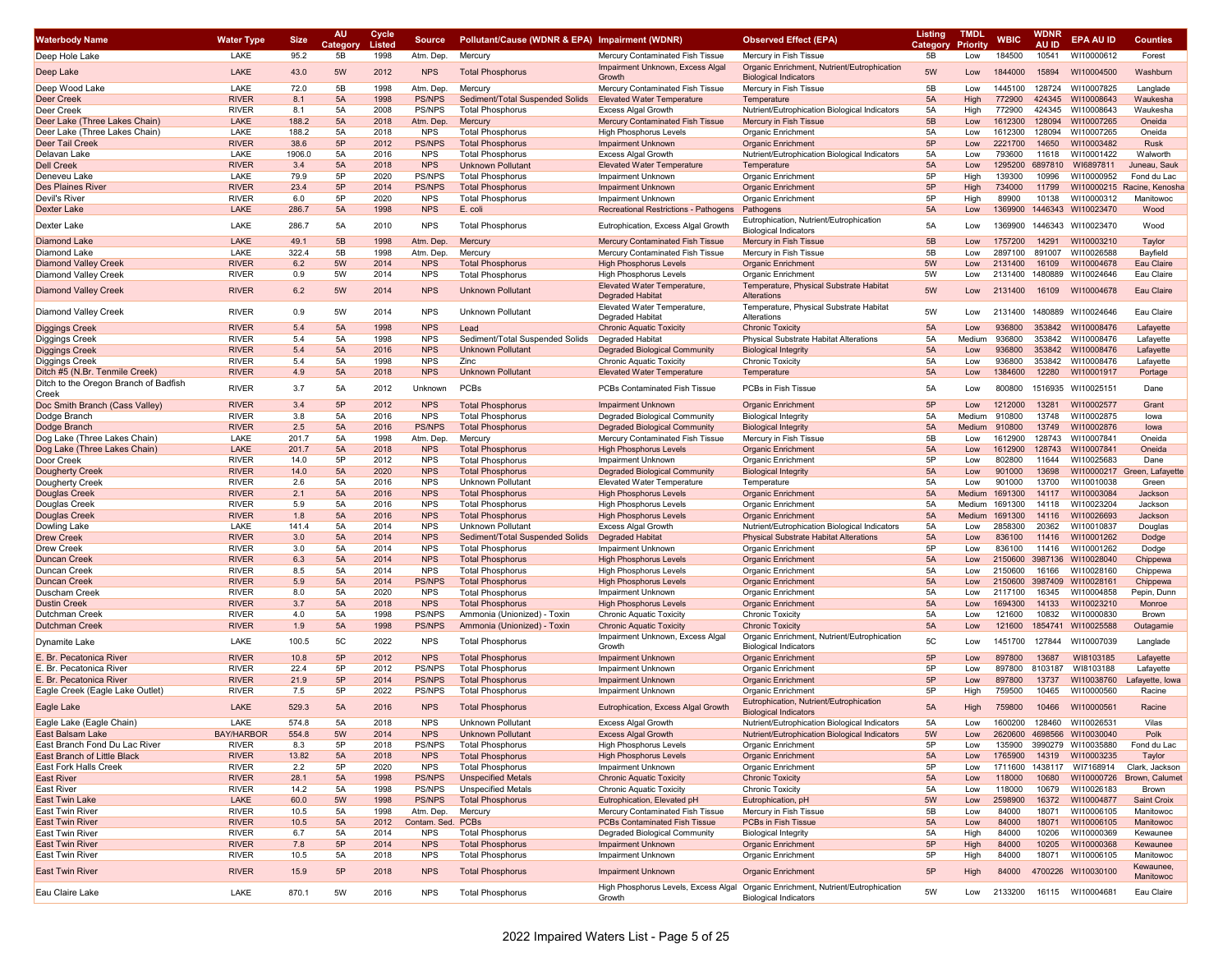| <b>Waterbody Name</b>                                           | <b>Water Type</b>                  | <b>Size</b>   | AU<br>Categon | <b>Cycle</b><br>Listed | <b>Source</b>                 | Pollutant/Cause (WDNR & EPA) Impairment (WDNR)       |                                                                | <b>Observed Effect (EPA)</b>                                  | Listing<br>Category | TMDL<br><b>Priority</b> | <b>WBIC</b>        | <b>WDNF</b><br>AU ID | <b>EPA AU ID</b>         | <b>Counties</b>                 |
|-----------------------------------------------------------------|------------------------------------|---------------|---------------|------------------------|-------------------------------|------------------------------------------------------|----------------------------------------------------------------|---------------------------------------------------------------|---------------------|-------------------------|--------------------|----------------------|--------------------------|---------------------------------|
| Eau Claire Lake, Low                                            | LAKE                               | 784.4         | 5W            | 2014                   | <b>NPS</b>                    | <b>Total Phosphorus</b>                              | <b>Impairment Unknown</b>                                      | <b>Organic Enrichment</b>                                     | 5W                  | Low                     | 2741600            | 17091                |                          | WI10005965 Bayfield, Douglas    |
| Eau Claire Lake, Upper                                          | LAKE                               | 1024.4        | 5W            | 2018                   | <b>NPS</b>                    | <b>Total Phosphorus</b>                              | <b>Impairment Unknown</b>                                      | Organic Enrichment                                            | 5W                  | Low                     | 2742700            | 17095                | WI10005480               | Bayfield                        |
| <b>Eau Galle River</b>                                          | <b>RIVER</b>                       | 5.5           | 5A            | 1998                   | <b>NPS</b>                    | Sediment/Total Suspended Solids                      | Elevated Water Temperature,<br><b>Degraded Habitat</b>         | Temperature, Physical Substrate Habitat<br>Alterations        | 5A                  | Low                     | 2055000            | 15611                | WI10004287               | <b>Saint Croix</b>              |
| Eau Galle River                                                 | <b>RIVER</b>                       | 1.2           | 5A            | 1998                   | <b>NPS</b>                    | <b>Total Phosphorus</b>                              | Elevated pH                                                    | pH                                                            | 5A                  | Low                     | 2055000            | 15610                | WI10004286               | Pierce, Saint<br>Croix          |
| <b>Eau Galle River</b>                                          | <b>RIVER</b>                       | 12.8          | 5P            | 2020                   | <b>PS/NPS</b>                 | <b>Total Phosphorus</b>                              | <b>Impairment Unknown</b>                                      | <b>Organic Enrichment</b>                                     | 5P                  | Low                     | 2055000            | 18771                | WI10029262               | Pierce, Dunn                    |
| Eau Galle River                                                 | <b>RIVER</b><br><b>GREAT LAKES</b> | 8.8           | 5P            | 2014                   | PS/NPS                        | <b>Total Phosphorus</b>                              | <b>Impairment Unknown</b>                                      | <b>Organic Enrichment</b>                                     | 5P                  | Low                     | 2055000            | 15608                | WI10029263               | Pepin, Dunn                     |
| Eichelman Beach, Lake Michigan                                  | <b>BEACH</b>                       | 0.6           | 5W            | 2006                   | Other                         | E. coli                                              | Recreational Restrictions - Pathogens                          | Pathogens                                                     | 5W                  | Low                     | 20                 | 1452637              | WI10024764               | Kenosha                         |
| Eighteen Mile Creek<br><b>Eighteen Mile Creek</b>               | <b>RIVER</b><br><b>RIVER</b>       | 4.8<br>0.7    | 5W<br>5W      | 2012<br>2012           | <b>NPS</b><br><b>NPS</b>      | <b>Total Phosphorus</b><br><b>Total Phosphorus</b>   | <b>High Phosphorus Levels</b><br><b>High Phosphorus Levels</b> | <b>Organic Enrichment</b><br><b>Organic Enrichment</b>        | 5W<br>5W            | Low<br>Low              | 2082400<br>2082400 | 15742<br>1527717     | WI10004384<br>WI10025426 | Dunn<br>Dunn                    |
| Elk Creek                                                       | <b>RIVER</b>                       | 0.3           | 5A            | 2012                   | <b>NPS</b>                    | <b>Total Phosphorus</b>                              | <b>High Phosphorus Levels</b>                                  | Organic Enrichment                                            | 5A                  | Low                     | 1782500            |                      | 5688228 WI10036680       | Trempealeau                     |
| <b>Elk Creek</b>                                                | <b>RIVER</b>                       | 20.8          | 5A            | 2012                   | <b>PS/NPS</b>                 | <b>Total Phosphorus</b>                              | <b>High Phosphorus Levels</b>                                  | <b>Organic Enrichment</b>                                     | 5A                  | Low                     | 1782500            | 14380                | WI10037040               | rempealeau                      |
| <b>Elk Creek</b>                                                | <b>RIVER</b>                       | 4.0           | 5A            | 2012                   | <b>NPS</b>                    | <b>Total Phosphorus</b>                              | <b>High Phosphorus Levels</b>                                  | Organic Enrichment                                            | 5A                  | Low                     | 2120800            | 16075                | WI10004656               | Dunn                            |
| <b>Elk Creek</b>                                                | <b>RIVER</b>                       | 16.4          | 5A            | 2020                   | <b>PS/NPS</b>                 | <b>Total Phosphorus</b>                              | <b>High Phosphorus Levels</b>                                  | <b>Organic Enrichment</b>                                     | 5A                  | Low                     | 2120800            | 1456184              | WI10023596               | Eau Claire,<br>Chippewa         |
| <b>Elkhart Lake</b>                                             | LAKE                               | 291.6         | 5B            | 1998                   | Atm. Dep                      | Mercury                                              | Mercury Contaminated Fish Tissue                               | Mercury in Fish Tissue                                        | 5B                  | Low                     | 59300              | 11365                | WI10001225               | Sheboygan                       |
| Elmer School Branch                                             | <b>RIVER</b>                       | 4.0           | 5A            | 2014                   | <b>NPS</b>                    | Sediment/Total Suspended Solids                      | <b>Degraded Habitat</b>                                        | <b>Physical Substrate Habitat Alterations</b>                 | 5A                  | Medium                  | 880600             | 18527                | WI10006439               | Green<br>Oneida                 |
| Emma Lake<br><b>English Lake</b>                                | LAKE<br>LAKE                       | 226.5<br>48.0 | 5B<br>5P      | 1998<br>2018           | Atm. Dep<br><b>NPS</b>        | Mercury<br><b>Total Phosphorus</b>                   | Mercury Contaminated Fish Tissue<br><b>Impairment Unknown</b>  | Mercury in Fish Tissue<br><b>Organic Enrichment</b>           | 5B<br>5P            | Low<br>High             | 983500<br>68100    | 128745<br>9878       | WI10007843<br>WI10000141 | Manitowoc                       |
| English Lake                                                    | LAKE                               | 231.6         | 5B            | 1998                   | Atm. Dep.                     | Mercury                                              | Mercury Contaminated Fish Tissue                               | Mercury in Fish Tissue                                        | 5B                  | Low                     | 2914800            | 891177               | WI10008923               | Ashland                         |
| <b>Enterprise Lake</b>                                          | LAKE                               | 508.8         | 5A            | 2014                   | <b>NPS</b>                    | Unknown Pollutant                                    | <b>Excess Algal Growth</b>                                     | Nutrient/Eutrophication Biological Indicators                 | 5A                  | Low                     | 1579700            | 127847               | WI10007042               | Langlade                        |
| Erickson Creek                                                  | <b>RIVER</b>                       | 5.7           | 5P            | 2020                   | <b>NPS</b>                    | <b>Total Phosphorus</b>                              | <b>Impairment Unknown</b>                                      | Organic Enrichment                                            | 5P                  | Low                     | 906200             | 13708                | WI10002852               | een, Lafayett<br>Gn             |
| <b>Esther Park Beach</b>                                        | <b>INLAND BEACH</b>                | 0.2           | 5A            | 2014                   | <b>NPS</b>                    | E. coli                                              | Recreational Restrictions - Pathogens                          | Pathogens                                                     | 5A                  | Low                     | 804600             | 1487996              | WI10024785               | Dane                            |
| <b>Fall Creek</b><br>Fall Creek                                 | <b>RIVER</b><br><b>RIVER</b>       | 8.2<br>3.4    | 5A<br>5W      | 2018<br>2016           | <b>NPS</b><br><b>PS/NPS</b>   | Total Phosphorus<br><b>Total Phosphorus</b>          | <b>High Phosphorus Levels</b><br><b>High Phosphorus Levels</b> | Organic Enrichment<br><b>Organic Enrichment</b>               | 5A<br>5W            | Low<br>Medium           | 2116700<br>2129900 | 16342<br>16095       | WI10004856<br>WI10004669 | Pepin, Dunn<br>Eau Claire       |
| Fall Creek                                                      | <b>RIVER</b>                       | 7.3           | 5W            | 2016                   | <b>NPS</b>                    | <b>Total Phosphorus</b>                              | <b>High Phosphorus Levels</b>                                  | <b>Organic Enrichment</b>                                     | 5W                  | Medium                  | 2129900            | 16096                | WI10024641               | Eau Claire                      |
| Faxon (Central Park) Creek                                      | <b>RIVER</b>                       | 3.2           | 5A            | 2020                   | <b>NPS</b>                    | E. coli                                              | Recreational Restrictions - Pathogens                          | Pathogens                                                     | 5A                  | Low                     | 2843700            | 1525909              | WI10025412               | Douglas                         |
| Faxon (Central Park) Creek                                      | <b>RIVER</b>                       | 3.2           | 5A            | 2014                   | <b>NPS</b>                    | Unknown Pollutan                                     | Degraded Biological Community                                  | <b>Biological Integrity</b>                                   | 5A                  | Low                     | 2843700            |                      | 1525909 WI10025412       | Douglas                         |
| Feather Branch                                                  | <b>RIVER</b>                       | 5.0           | 5A            | 2016                   | <b>PS/NPS</b>                 | <b>Total Phosphorus</b>                              | <b>Degraded Biological Community</b>                           | <b>Biological Integrity</b>                                   | 5A                  | Medium                  | 917400             | 13776                | WI10002890               | Lafayette                       |
| Fifth Lake (Moen's Lake Chain <sup>:</sup>                      | LAKE                               | 238.0         | 5B            | 2014                   | Atm. Dep                      | Mercury                                              | Mercury Contaminated Fish Tissue                               | Mercury in Fish Tissue                                        | 5B                  | Low                     | 1571100            | 128111               | WI10007280               | Oneida                          |
| <b>Finley Lake</b>                                              | LAKE                               | 58.0          | 5A            | 1998                   | <b>NPS</b>                    | Sediment/Total Suspended Solids                      | <b>Degraded Habitat</b>                                        | <b>Physical Substrate Habitat Alterations</b>                 | 5A                  | Low                     | 2175700            | 16273                | WI10004800               | Chippewa                        |
| <b>Finley Lake</b><br><b>Fischer Creek</b>                      | LAKE<br><b>RIVER</b>               | 58.0<br>8.8   | 5A<br>5P      | 1998<br>2020           | <b>NPS</b><br><b>NPS</b>      | <b>Total Phosphorus</b><br><b>Total Phosphorus</b>   | Eutrophication, Elevated pH<br><b>Impairment Unknown</b>       | Eutrophication, pH<br><b>Organic Enrichment</b>               | 5A<br>5P            | Low<br>High             | 2175700<br>65800   | 16273<br>9863        | WI10004800<br>WI6970300  | Chippewa<br>Manitowoc           |
| Fischer Park Beaches, Lake Michigan                             | <b>GREAT LAKES</b><br><b>BEACH</b> | 0.9           | 5A            | 2016                   | PS/NPS                        | E. coli                                              | Recreational Restrictions - Pathogens Pathogens                |                                                               | 5A                  | Low                     | 20                 | 481811               | WI10008806               | Manitowoc                       |
| <b>Fish Creek</b>                                               | <b>RIVER</b>                       | 3.4           | 5A            | 2018                   | <b>NPS</b>                    | Chloride                                             | <b>Chronic Aquatic Toxicity</b>                                | <b>Chronic Toxicity</b>                                       | 5A                  | Low                     | 44700              | 3924909              | WI10027788               | Ozaukee,<br>Milwaukee           |
| <b>Fish Creek</b>                                               | <b>RIVER</b>                       | 3.4           | 5A            | 2014                   | <b>NPS</b>                    | <b>Total Phosphorus</b>                              | Degraded Biological Community                                  | <b>Biological Integrity</b>                                   | 5A                  | Low                     | 44700              |                      | 3924909 WI10027788       | Ozaukee                         |
| Fish Creek Beach, Lake Michigan                                 | <b>GREAT LAKES</b>                 | 0.0           | 5A            | 2022                   | <b>NPS</b>                    | E. coli                                              | Recreational Restrictions - Pathogens                          | Pathogens                                                     | 5A                  | Low                     | 20                 |                      | 3896985 WI10027173       | Milwaukee<br>Door               |
| Fish Lake                                                       | <b>BEACH</b><br>LAKE               | 198.6         | 5A            | 2016                   | <b>NPS</b>                    | <b>Total Phosphorus</b>                              | Eutrophication, Excess Algal Growth                            | Eutrophication, Nutrient/Eutrophication                       | 5A                  | Low                     | 985100             | 13490                | WI10002702               | Dane                            |
|                                                                 | <b>RIVER</b>                       | 4.4           |               |                        | <b>NPS</b>                    |                                                      |                                                                | <b>Biological Indicators</b>                                  | 5A                  |                         |                    |                      |                          |                                 |
| <b>Fisher Creek</b>                                             |                                    |               | 5A            | 2016                   |                               | <b>Total Phosphorus</b>                              | <b>Degraded Biological Community</b>                           | <b>Biological Integrity</b>                                   |                     | High                    | 62500              | 18021                | WI10006065               | Sheboygan                       |
| <b>Fisher River</b>                                             | <b>RIVER</b>                       | 32.4          | 5P            | 2014                   | <b>NPS</b>                    | <b>Total Phosphorus</b>                              | Impairment Unknown<br>Elevated Water Temperature,              | Organic Enrichment<br>Temperature, Physical Substrate Habitat | 5P                  | Low                     | 2181500            | 16294                |                          | WI10004818 Taylor, Chippewa     |
| <b>Fleming Creek</b>                                            | <b>RIVER</b>                       | 9.6           | 5A            | 1998                   | <b>NPS</b>                    | Sediment/Total Suspended Solids                      | <b>Degraded Habitat</b>                                        | Alterations                                                   | 5A                  | Low                     | 1685600            | 14066                | WI10003054               | La Crosse                       |
| Fleming Creek                                                   | <b>RIVER</b>                       | 10.0          | 5A            | 2012                   | PS/NPS                        | <b>Total Phosphorus</b>                              | <b>High Phosphorus Levels</b>                                  | Organic Enrichment                                            | 5A                  | Low                     | 1685600            | 14065                | WI10003053               | La Crosse                       |
| <b>Fly Creek</b><br>Fond Du Lac River                           | <b>RIVER</b><br><b>RIVER</b>       | 7.2<br>1.6    | 5A<br>5A      | 2022<br>1998           | <b>NPS</b><br>Contam. Sed.    | <b>Total Phosphorus</b><br><b>Unspecified Metals</b> | <b>High Phosphorus Levels</b><br>Chronic Aquatic Toxicity      | <b>Organic Enrichment</b><br><b>Chronic Toxicity</b>          | 5A<br>5A            | Low<br>Low              | 1792600<br>133700  | 14395<br>10989       | WI10003287<br>WI10000946 | Trempealeau<br>Fond du Lac      |
| Fourmile Lake (Three Lakes Chain)                               | LAKE                               | 209.6         | 5B            | 2012                   | Atm. Dep                      | Mercury                                              | <b>Mercury Contaminated Fish Tissue</b>                        | Mercury in Fish Tissue                                        | 5B                  | Low                     | 1610800            | 128114               | WI10007283               | Oneida                          |
| Fourth Lake (Moen's Lake Chain)                                 | LAKE                               | 253.0         | 5B            | 2014                   | Atm. Dep                      | Mercury                                              | Mercury Contaminated Fish Tissue                               | Mercury in Fish Tissue                                        | 5B                  | Low                     | 1572000            | 128115               | WI10007284               | Oneida                          |
| Fox River                                                       | <b>RIVER</b>                       | 7.1           | 5A            | 1998                   | <b>PS/NPS</b>                 | <b>PCBs</b>                                          | <b>PCBs Contaminated Fish Tissue</b>                           | PCBs in Fish Tissue                                           | 5A                  | Low                     | 742500             | 424184               | WI10008640               | Waukesha                        |
| Fox River                                                       | <b>RIVER</b>                       | 9.5           | 5A            | 1998                   | <b>PS/NPS</b>                 | PCBs                                                 | PCBs Contaminated Fish Tissue                                  | PCBs in Fish Tissue                                           | 5A                  | Low                     | 742500             | 424225               | WI10026438               | Waukesha                        |
| <b>Fox River</b>                                                | <b>RIVER</b>                       | 7.1           | 5A            | 1998                   | <b>PS/NPS</b>                 | Sediment/Total Suspended Solids                      | Low DO                                                         | <b>Dissolved Oxygen</b>                                       | 5A                  | High                    | 742500             | 424184               | WI10008640               | Waukesha                        |
| Fox River                                                       | <b>RIVER</b>                       | 7.1<br>0.5    | 5A            | 1998                   | <b>PS/NPS</b>                 | <b>Total Phosphorus</b>                              | Low DO                                                         | Dissolved Oxygen                                              | 5A                  | High                    | 742500             | 424184               | WI10008640               | Waukesha                        |
| Fox River (At Oshkosh)<br>Fox River (Below Barstow Impoundment) | <b>RIVER</b><br><b>RIVER</b>       | 3.9           | 5A<br>5A      | 2004<br>1998           | Contam. Sed.<br><b>PS/NPS</b> | PAHs<br>PCBs                                         | <b>Acute Aquatic Toxicity</b><br>PCBs Contaminated Fish Tissue | Toxicity<br>PCBs in Fish Tissue                               | 5A<br>5A            | Low<br>Low              | 117900<br>742500   | 352759<br>10461      | WI10008466<br>WI10000556 | Winnebago<br>Waukesha           |
| Fox River (Below Barstow Impoundment)                           | <b>RIVER</b>                       | 3.9           |               | 1998                   | PS/NPS                        | Sediment/Total Suspended Solids                      | Degraded Habitat                                               | <b>Physical Substrate Habitat Alterations</b>                 | 5A                  | High                    | 742500             | 10461                | WI10000556               | Waukesha                        |
| Fox River (Below Barstow Impoundment)                           | <b>RIVER</b>                       | 3.9           | 5A            | 1998                   | PS/NPS                        | <b>Total Phosphorus</b>                              | Low DO                                                         | Dissolved Oxygen                                              | 5A                  | High                    | 742500             | 10461                | WI10000556               | Waukesha                        |
| Fox River (Illinois)                                            | <b>RIVER</b>                       | 13.4          | 5A            | 1998                   | Contam, Sed. PCBs             |                                                      | <b>PCBs Contaminated Fish Tissue</b>                           | PCBs in Fish Tissue                                           | 5A                  | Low                     | 742500             | 481165               | WI8103691                | Waukesha                        |
| Fox River (Illinois)                                            | <b>RIVER</b>                       | 6.8           | 5A            | 1998                   | Contam. Sed. PCBs             |                                                      | PCBs Contaminated Fish Tissue                                  | PCBs in Fish Tissue                                           | 5A                  | Low                     | 742500             |                      | 8103693 WI8103694        | Waukesha                        |
| Fox River (Illinois)                                            | <b>RIVER</b>                       | 38.1          | 5A            | 1998                   | Contam, Sed. PCBs             |                                                      | PCBs Contaminated Fish Tissue                                  | PCBs in Fish Tissue                                           | 5A                  | Low                     | 742500             | 10507                | WI10000597               | Racine,<br>Waukesha,<br>Kenosha |
| Fox River (Illinois)                                            | <b>RIVER</b>                       | 38.1          | 5A            | 2012                   | <b>PS/NPS</b>                 | <b>Total Phosphorus</b>                              | Degraded Biological Community                                  | <b>Biological Integrity</b>                                   | 5A                  | High                    | 742500             | 10507                | WI10000597               | Racine,<br>Waukesha,<br>Kenosha |
| Fox River (Illinois)                                            | <b>RIVER</b>                       | 13.4          | 5A            | 2014                   | <b>NPS</b>                    | <b>Total Phosphorus</b>                              | <b>Impairment Unknown</b>                                      | <b>Organic Enrichment</b>                                     | 5P                  | High                    | 742500             | 481165               | WI8103691                | Waukesha                        |
| Fox River (Illinois)                                            | <b>RIVER</b>                       | 6.8           | 5A            | 2014                   | PS/NPS                        | <b>Total Phosphorus</b>                              | Impairment Unknown                                             | Organic Enrichment                                            | 5P                  | High                    | 742500             | 8103693              | WI8103694                | Waukesha                        |
| Fox River At Buffalo Lake                                       | LAKE                               | 2178.9        | 5A            | 1998                   | Contam. Sed.                  | PCBs                                                 | <b>PCBs Contaminated Fish Tissue</b>                           | PCBs in Fish Tissue                                           | 5A                  | Low                     | 168000             | 11083                | WI10001014               | Marquette                       |
| Fox River, Upper Barstow Impoundment                            | <b>RIVER</b>                       | 3.7           | 5A            | 1998                   | PS/NPS                        | PCBs                                                 | PCBs Contaminated Fish Tissue                                  | PCBs in Fish Tissue                                           | 5A                  | Low                     | 742500             | 424143               | WI10008639               | Waukesha                        |
| Fox River, Upper Barstow Impoundment                            | <b>RIVER</b>                       | 3.7           | 5A            | 1998                   | <b>PS/NPS</b>                 | Sediment/Total Suspended Solids                      | Low DO                                                         | <b>Dissolved Oxygen</b>                                       | 5A                  | High                    | 742500             |                      | 424143 WI10008639        | Waukesha                        |
| Fox River, Upper Barstow Impoundment                            | <b>RIVER</b>                       | 3.7           | 5A            | 1998                   | <b>PS/NPS</b>                 | <b>Total Phosphorus</b>                              | Low DO, Degraded Biological<br>Community                       | Dissolved Oxygen, Biological Integrity                        | 5A                  | High                    | 742500             |                      | 424143 WI10008639        | Waukesha                        |
| Frame Park Creek                                                | <b>RIVER</b>                       | 1.3           | 5A            | 1998                   | <b>NPS</b>                    | PAHs                                                 | <b>PAHs Contaminated Sediments</b>                             | PAHs in Sediment                                              | 5A                  | Low                     | 771650             |                      | 424708 WI10008674        | Waukesha                        |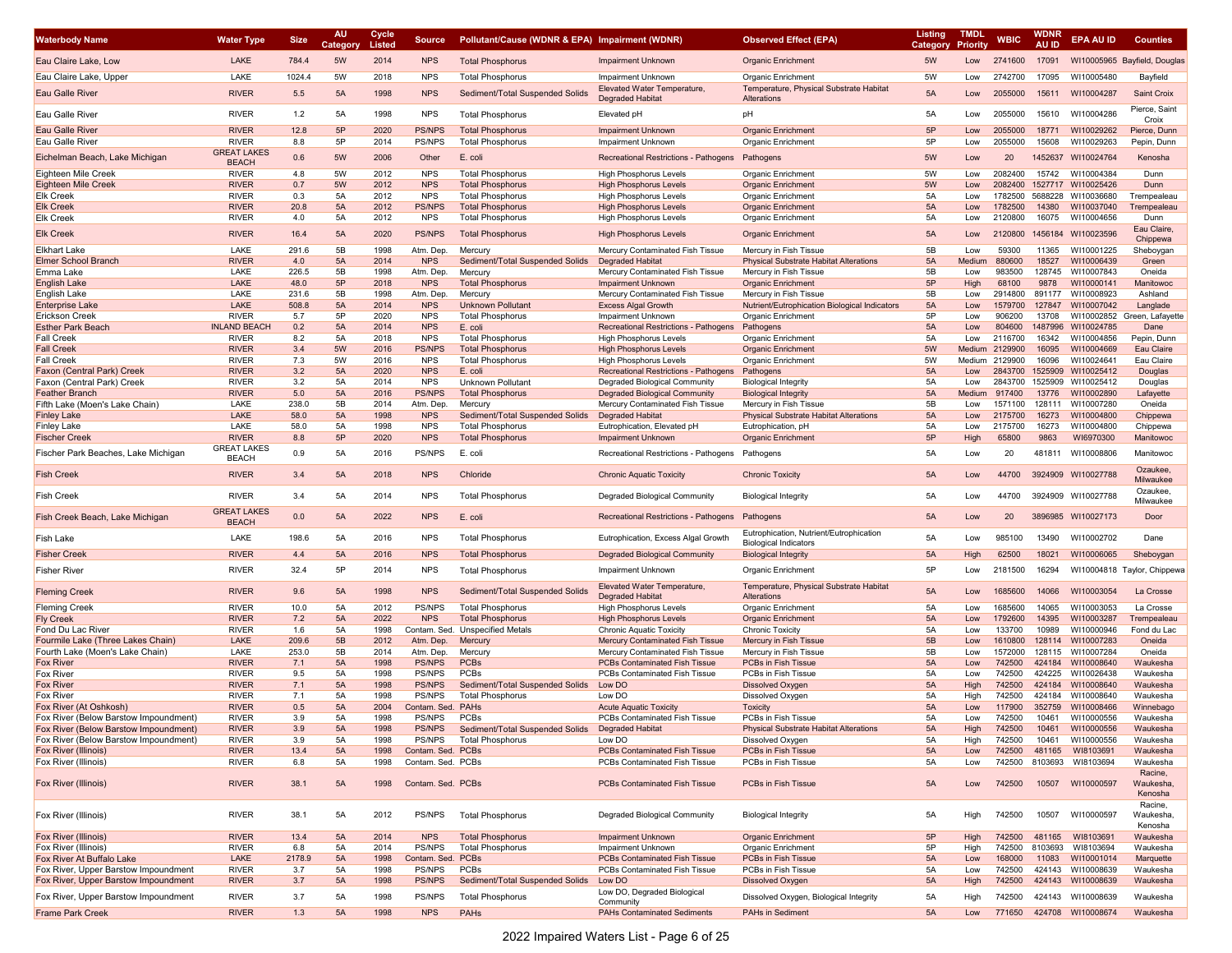| <b>Waterbody Name</b>                               | <b>Water Type</b>                      | <b>Size</b> | AU<br>Categon | Cycle<br>Listed | <b>Source</b>        | Pollutant/Cause (WDNR & EPA) Impairment (WDNR) |                                                                                   | <b>Observed Effect (EPA)</b>                                                 | Listing<br>Category | <b>TMDL</b><br>Priority | <b>WBIC</b> | WDNR<br>AU ID | EPA AU ID                  | <b>Counties</b>                |
|-----------------------------------------------------|----------------------------------------|-------------|---------------|-----------------|----------------------|------------------------------------------------|-----------------------------------------------------------------------------------|------------------------------------------------------------------------------|---------------------|-------------------------|-------------|---------------|----------------------------|--------------------------------|
| Frame Park Creek                                    | <b>RIVER</b>                           | 1.3         | 5A            | 1998            | <b>NPS</b>           | Sediment/Total Suspended Solids                | Elevated Water Temperature,<br>Degraded Habitat                                   | Temperature, Physical Substrate Habitat<br>Alterations                       | 5A                  | High                    | 771650      |               | 424708 WI10008674          | Waukesha                       |
| <b>Frame Park Creek</b>                             | <b>RIVER</b>                           | 1.3         | 5A            | 1998            | <b>NPS</b>           | <b>Total Phosphorus</b>                        | Low DO                                                                            | <b>Dissolved Oxygen</b>                                                      | 5A                  | High                    | 771650      | 424708        | WI10008674                 | Waukesha                       |
| Frame Park Creek                                    | RIVER                                  | 1.3         | 5A            | 1998            | <b>NPS</b>           | <b>Unspecified Metals</b>                      | Chronic Aquatic Toxicity                                                          | <b>Chronic Toxicity</b>                                                      | 5A                  | Low                     | 771650      | 424708        | WI10008674                 | Waukesha                       |
| <b>Franklin Lake</b>                                | LAKE                                   | 159.2       | 5B            | 1998            | Atm. Dep             | Mercury                                        | Mercury Contaminated Fish Tissue                                                  | Mercury in Fish Tissue                                                       | 5B                  | Low                     | 986000      |               | 128117 WI10026427          | Oneida                         |
| Frederick Creek                                     | <b>RIVER</b>                           | 2.0         | 5P            | 2022            | <b>NPS</b>           | <b>Total Phosphorus</b>                        | Impairment Unknown                                                                | Organic Enrichment                                                           | 5P                  | Low                     | 2152900     | 16178         | WI10004722                 | Chippewa                       |
| French Creek                                        | <b>RIVER</b>                           | 6.3         | 5A            | 2020            | <b>NPS</b>           | <b>Total Phosphorus</b>                        | <b>High Phosphorus Levels</b>                                                     | <b>Organic Enrichment</b>                                                    | 5A                  | Low                     | 1679500     | 14086         | WI10010463                 | Trempealeau                    |
| Friday Creek                                        | <b>RIVER</b>                           | 2.24        | 5W            | 2014            | <b>NPS</b>           | <b>Total Phosphorus</b>                        | Degraded Biological Community                                                     | <b>Biological Integrity</b>                                                  | 5W                  | Low                     | 2618200     | 16488         | WI1000497                  | Polk                           |
| <b>Friendship Lake</b>                              | LAKE                                   | 124.9       | 5A            | 2014            | <b>NPS</b>           | <b>Unknown Pollutant</b>                       | <b>Excess Algal Growth</b>                                                        | Nutrient/Eutrophication Biological Indicators                                | 5A                  | Low                     | 1352000     | 424108        | WI10008634                 | Adams                          |
| <b>Friess Lake</b>                                  | LAKE                                   | 121.5       | 5A            | 2016            | <b>NPS</b>           | <b>Total Phosphorus</b>                        | <b>Excess Algal Growth</b>                                                        | Nutrient/Eutrophication Biological Indicators                                | 5A                  | Low                     | 853200      | 11510         | WI10007980                 | Washington                     |
| <b>Galloway Creek</b>                               | <b>RIVER</b>                           | 2.6         | 5A            | 2016            | <b>NPS</b>           | Chloride                                       | Chronic Aquatic Toxicity, Acute Aquatic<br><b>Toxicity</b>                        | <b>Chronic Toxicity, Toxicity</b>                                            | 5A                  | Low                     | 2065700     |               | 3990988 WI10028522         | Dunn                           |
| Garners Creek                                       | <b>RIVER</b>                           | 7.0         | 5W            | 2016            | <b>PS/NPS</b>        | Chloride                                       | <b>Chronic Aquatic Toxicity</b>                                                   | <b>Chronic Toxicity</b>                                                      | 5W                  | Low                     | 127700      | 10845         | WI10000839                 | Calumet<br>Outagamie           |
| Gass Lake                                           | LAKE                                   | 6.0         | 5W            | 2016            | <b>NPS</b>           | <b>Total Phosphorus</b>                        | High Phosphorus Levels, Excess Algal<br>Growth                                    | Organic Enrichment, Nutrient/Eutrophication<br><b>Biological Indicators</b>  | 5W                  | High                    | 67100       | 9870          | WI10000133                 | Manitowoc                      |
| Gelena River                                        | <b>RIVER</b>                           | 32.6        | 5A            | 2016            | <b>PS/NPS</b>        | <b>Unknown Pollutant</b>                       | <b>Degraded Biological Community</b>                                              | <b>Biological Integrity</b>                                                  | 5A                  | Low                     | 935500      | 13833         | WI10002922                 | Lafayette                      |
| German Creek                                        | <b>RIVER</b>                           | 7.2         | 5W            | 2018            | <b>NPS</b>           | <b>Total Phosphorus</b>                        | <b>High Phosphorus Levels</b>                                                     | <b>Organic Enrichment</b>                                                    | 5W                  | Low                     | 2094900     | 15820         | WI10004440                 | Barron                         |
| Ghost Lake                                          | LAKE                                   | 384.1       | 5B            | 1998            | Atm. Dep             | Mercury                                        | Mercury Contaminated Fish Tissue                                                  | Mercury in Fish Tissue                                                       | 5B                  | Low                     | 2423000     | 15537         | WI10004224                 | Sawyer                         |
| <b>Gill Creek</b>                                   | <b>RIVER</b>                           | 6.3         | 5A            | 2006            | <b>NPS</b>           | Ammonia (Unionized) - Toxin                    | <b>Acute Aquatic Toxicity</b>                                                     | Toxicity                                                                     | 5A                  | Low                     | 861700      | 11570         | WI10001389                 | Dodge                          |
| Gilmore Lake                                        | LAKE                                   | 371.4       | 5W            | 2014            | <b>NPS</b>           | <b>Total Phosphorus</b>                        | Impairment Unknown                                                                | Organic Enrichment                                                           | 5W                  | Low                     | 2695800     | 17283         | WI10005638                 | Washburn                       |
| Goggle-Eye Creek                                    | <b>RIVER</b>                           | 7.2         | 5W            | 2018            | <b>PS/NPS</b>        | <b>Total Phosphorus</b>                        | <b>High Phosphorus Levels</b>                                                     | <b>Organic Enrichment</b>                                                    | 5W                  | Medium                  | 2148800     | 16158         | WI10026566                 | Clark                          |
| Goodland Park                                       | <b>INLAND BEACH</b>                    | 0.1         | 5A            | 2020            | <b>NPS</b>           | E. coli                                        | Recreational Restrictions - Pathogens                                             | Pathogens                                                                    | 5A                  | Low                     | 803700      |               | 1527156 WI10025763         | Dane                           |
| Goose Lake                                          | LAKE                                   | 11.9        | 5A            | 2016            | <b>NPS</b>           | <b>Total Phosphorus</b>                        | Eutrophication, Excess Algal Growth                                               | Eutrophication, Nutrient/Eutrophication<br><b>Biological Indicators</b>      | 5A                  | Medium                  | 872600      |               | 902174 WI10009843          | Dane                           |
| Gov Nelson State Park Beach. Lake<br>Mendota        | <b>INLAND BEACH</b>                    | 0.1         | 5A            | 2022            | <b>NPS</b>           | E. coli                                        | Recreational Restrictions - Pathogens                                             | Pathogens                                                                    | 5A                  | Low                     | 805400      |               | 3896257 WI10027095         | Dane                           |
| Grand Lak (Millpond)                                | LAKE                                   | 241.9       | 5P            | 2022            | <b>NPS</b>           | <b>Total Phosphorus</b>                        | <b>Impairment Unknown</b>                                                         | <b>Organic Enrichment</b>                                                    | 5P                  | Low                     | 161100      | 10696         | WI10000737                 | <b>Green Lake</b>              |
| Grandma Creek                                       | <b>RIVER</b>                           | 4.8         | 5A            | 1998            | <b>NPS</b>           | Sediment/Total Suspended Solids                | Low DO, Degraded Habitat                                                          | Dissolved Oxygen, Physical Substrate<br><b>Habitat Alterations</b>           | 5A                  | High                    | 62400       | 480998        | WI10008796                 | Sheboygan                      |
| Grandma Creek                                       | <b>RIVER</b>                           | 4.8         | 5A            | 1998            | <b>NPS</b>           | <b>Total Phosphorus</b>                        | Low DO                                                                            | <b>Dissolved Oxygen</b>                                                      | 5A                  | High                    | 62400       | 480998        | WI10008796                 | Sheboygan                      |
| Granite Lake                                        | LAKE                                   | 154.9       | 5W            | 2014            | <b>NPS</b>           | Unknown Pollutant                              | <b>Excess Algal Growth</b>                                                        | Nutrient/Eutrophication Biological Indicators                                | 5W                  | Low                     | 2100800     | 15877         | WI10004488                 | Barron                         |
| Grant Park Beach, Lake Michigan                     | <b>GREAT LAKES</b><br><b>BEACH</b>     | 0.7         | 5A            | 2006            | Other                | E. coli                                        | <b>Recreational Restrictions - Pathogens</b>                                      | Pathogens                                                                    | 5A                  | Low                     | 20          | 1452696       | WI10023513                 | Milwaukee                      |
| <b>Grant River</b>                                  | <b>RIVER</b>                           | 18.9        | 5P            | 2014            | <b>NPS</b>           | <b>Total Phosphorus</b>                        | Impairment Unknown                                                                | <b>Organic Enrichment</b>                                                    | 5P                  | Low                     | 956000      | 13901         | WI6901613                  | Grant                          |
| <b>Grant River</b>                                  | <b>RIVER</b>                           | 7.1         | 5P            | 2014            | <b>NPS</b>           | <b>Total Phosphorus</b>                        | <b>Impairment Unknown</b>                                                         | <b>Organic Enrichment</b>                                                    | 5P                  | Low                     | 956000      |               | 6901615 WI6901616          | Grant                          |
| Greater Bass Lake                                   | LAKE                                   | 244.1       | 5B            | 1998            | Atm. Dep             | Mercury                                        | Mercury Contaminated Fish Tissue                                                  | Mercury in Fish Tissue                                                       | 5B                  | Low                     | 1445500     | 127855        | WI10026686                 | Langlade                       |
|                                                     |                                        |             |               |                 |                      |                                                |                                                                                   |                                                                              |                     |                         |             |               |                            | Brown, Door                    |
| Green Bay (GI Shoreline)                            | <b>GREAT LAKES</b><br><b>SHORELINE</b> | 131.2       | 5A            | 1998            | Contam, Sed. PCBs    |                                                | <b>PCBs Contaminated Fish Tissue</b>                                              | PCBs in Fish Tissue                                                          | 5A                  | Low                     | 70          | 483034        | WI10008823                 | Kewaunee.<br>Oconto, Marinette |
| Green Bay (Inner Bay, Aoc)                          | <b>BAY/HARBOR</b>                      | 13867.4     | 5A            | 1998            | Contam. Sed. PCBs    |                                                | PCB Contaminated Sediments, PCBs<br><b>Contaminated Fish Tissue</b>               | PCBs in Sediment, PCBs in Fish Tissue                                        | 5A                  | Low                     | 70          | 357876        | WI10008497                 | Brown                          |
| <b>Griffin Creek</b>                                | <b>RIVER</b>                           | 2.8         | 5A            | 2016            | <b>NPS</b>           | <b>Unknown Pollutant</b>                       | <b>Elevated Water Temperature</b>                                                 | Temperature                                                                  | 5A                  | Low                     | 279000      | 10403         | WI10000512                 | Waupaca,<br>Portage            |
| Grubers Grove Bay, Lake Wisconsin                   | <b>BAY/HARBOR</b>                      | 25.0        | 5A            | 1998            | Contam. Sed. Mercury |                                                | Mercury Contaminated Fish Tissue                                                  | Mercury in Fish Tissue                                                       | 5A                  | Low                     | 1260600     | 887849        | WI10008869                 | Sauk                           |
| Grubers Grove Bay, Lake Wisconsin                   | <b>BAY/HARBOR</b>                      | 25.0        | 5A            | 1998            | Contam. Sed. PCBs    |                                                | <b>PCBs Contaminated Fish Tissue</b>                                              | PCBs in Fish Tissue                                                          | 5A                  | Low                     | 1260600     | 887849        | WI10008869                 | Sauk                           |
| Grubers Grove Bay, Lake Wisconsin                   | BAY/HARBOR                             | 25.0        | 5A            | 2006            |                      | Contam. Sed. Unspecified Metals                | <b>Chronic Aquatic Toxicity</b>                                                   | Chronic Toxicity                                                             | 5A                  | Low                     | 1260600     | 887849        | WI10008869                 | Sauk                           |
| Haines Park Beach, Lake Michigan                    | <b>GREAT LAKES</b><br><b>BEACH</b>     | 0.1         | 5A            | 2022            | <b>NPS</b>           | E. coli                                        | Recreational Restrictions - Pathogens                                             | Pathogens                                                                    | 5A                  | Low                     | 20          | 3897039       | WI10027175                 | Door                           |
| Halfway Creek                                       | <b>RIVER</b>                           | 3.9         | 5A            | 1998            | <b>NPS</b>           | Sediment/Total Suspended Solids                | <b>Degraded Habitat</b>                                                           | Physical Substrate Habitat Alterations                                       | 5A                  | Low                     | 1676000     | 14056         | WI10003044                 | La Crosse                      |
| Halfway Prairie Creek                               | <b>RIVER</b>                           | 8.0         | 5A            | 2016            | <b>PS/NPS</b>        | <b>Unknown Pollutant</b>                       | <b>Degraded Biological Community</b>                                              | <b>Biological Integrity</b>                                                  | 5A                  | Low                     | 1248800     | 13478         | WI10002693                 | Dane                           |
| Hallie Lake                                         | <b>IMPOUNDMENT</b>                     | 78.6        | 5A            | 1998            | <b>NPS</b>           | Sediment/Total Suspended Solids                | Degraded Habitat                                                                  | Physical Substrate Habitat Alterations                                       | 5A                  | Low                     | 2150200     | 18837         | WI10006673                 | Chippewa                       |
| Halls Branch                                        | <b>RIVER</b>                           | 3.2         | 5A            | 1998            | <b>NPS</b>           | Sediment/Total Suspended Solids                | <b>Degraded Habitat</b>                                                           | <b>Physical Substrate Habitat Alterations</b>                                | 5A                  | Low                     | 1184300     | 887220        | WI10008866                 | Crawford                       |
| Halls Creek                                         | <b>RIVER</b>                           | 13.2        | 5P            | 2014            | <b>PS/NPS</b>        | <b>Total Phosphorus</b>                        | Impairment Unknown                                                                | Organic Enrichment                                                           | 5P                  | Low                     | 1710600     | 18612         | WI10006489                 | Jackson                        |
| Hancock Lake                                        | LAKE                                   | 258.6       | 5A            | 2014            | <b>NPS</b>           | Unknown Pollutant                              | <b>Excess Algal Growth</b>                                                        | Nutrient/Eutrophication Biological Indicators                                | 5A                  | Low                     | 1517900     | 128130        | WI10007295                 | Oneida                         |
| Harkner Flowage                                     | IMPOUNDMENT                            | 53.2        | 5B            | 1998            | Atm. Dep             | Mercury                                        | Mercury Contaminated Fish Tissue                                                  | Mercury in Fish Tissue                                                       | 5B                  | Low                     | 1704100     | 14169         | WI10026616                 | Jackson                        |
| Harper Lake, South                                  | LAKE                                   | 72.3        | 5B            | 1998            | Atm. Dep.            | Mercury                                        | <b>Mercury Contaminated Fish Tissue</b>                                           | Mercury in Fish Tissue                                                       | 5B                  | Low                     | 2204100     | 14618         | WI10003458                 | Taylor                         |
| Harpt Lake                                          | LAKE                                   | 32.2        | 5A            | 2016            | <b>NPS</b>           | <b>Total Phosphorus</b>                        | <b>High Phosphorus Levels</b>                                                     | Organic Enrichment                                                           | 5A                  | High                    | 84600       | 10149         | WI10000321                 | Manitowoc                      |
| Harrington State Park Beach North, Lake<br>Michigan | <b>GREAT LAKES</b><br><b>BEACH</b>     | 0.2         | 5A            | 2022            | <b>NPS</b>           | E. coli                                        | Recreational Restrictions - Pathogens                                             | Pathogens                                                                    | 5A                  | Low                     | 20          |               | 3899054 WI10027383         | Ozaukee                        |
| Hartlaub Lake                                       | LAKE                                   | 37.4        | 5W            | 2016            | <b>NPS</b>           | <b>Total Phosphorus</b>                        | Impairment Unknown, Excess Algal<br>Growth                                        | Organic Enrichment, Nutrient/Eutrophication<br><b>Biological Indicators</b>  | 5W                  | High                    | 67200       | 9871          | WI10000134                 | Manitowoc                      |
| Hartman Creek                                       | <b>RIVER</b>                           | 1.6         | 5A            | 2018            | <b>NPS</b>           | <b>Unknown Pollutant</b>                       | <b>Elevated Water Temperature</b>                                                 | Temperature                                                                  | 5A                  | Low                     | 263000      | 10298         | WI10000429                 | Waupaca                        |
| Harvey Creek                                        | <b>RIVER</b>                           | 3.3         | 5A            | 2020            | <b>NPS</b>           | <b>Total Phosphorus</b>                        | <b>High Phosphorus Levels</b>                                                     | Organic Enrichment                                                           | 5A                  | Low                     | 1819300     | 14486         | WI10034560                 | Buffalo                        |
| <b>Harvey Creek</b>                                 | <b>RIVER</b>                           | 3.6         | 5A            | 2020            | <b>NPS</b>           | <b>Total Phosphorus</b>                        | <b>High Phosphorus Levels</b>                                                     | <b>Organic Enrichment</b>                                                    | 5A                  | Low                     |             |               | 1819300 5514178 WI10034580 | Buffalo, Pepin                 |
| Harvey Creek                                        | <b>RIVER</b>                           | 1.5         | 5A            | 2016            | <b>NPS</b>           | Unknown Pollutant                              | Degraded Biological Community                                                     | <b>Biological Integrity</b>                                                  | 5A                  | Low                     | 1819300     |               | 5541777 WI10034601         | Buffalo                        |
| <b>Hawkinson Creek</b>                              | <b>RIVER</b>                           | 4.0         | 5A            | 2016            | <b>NPS</b>           | <b>Unknown Pollutant</b>                       | Degraded Biological Community                                                     | <b>Biological Integrity</b>                                                  | 5A                  | Low                     | 1785500     |               | 14386 WI10003282           | Trempealeau                    |
| Hay Creek                                           | <b>RIVER</b>                           | 8.3         | 5W            | 2014            | <b>NPS</b>           | <b>Total Phosphorus</b>                        | Impairment Unknown                                                                | <b>Organic Enrichment</b>                                                    | 5W                  | Low                     | 2133300     |               | 1453560 WI10023529         | Eau Claire<br>Chippewa         |
| Hay Creek                                           | <b>RIVER</b>                           | 13.1        | 5W            | 2014            | <b>NPS</b>           | <b>Total Phosphorus</b>                        | <b>Impairment Unknown</b>                                                         | <b>Organic Enrichment</b>                                                    | 5W                  | Low                     | 2133300     |               | 1453605 WI10023530         | Eau Claire                     |
| Hay Creek                                           | <b>RIVER</b>                           | 10.1        | 5P            | 2022            | <b>NPS</b>           | <b>Total Phosphorus</b>                        | Impairment Unknown                                                                | <b>Organic Enrichment</b>                                                    | 5P                  | Low                     | 2157700     | 16198         | WI10004740                 | Chippewa                       |
| Hay Creek (T25N R6W)                                | <b>RIVER</b>                           | 7.1         | 5W            | 2018            | <b>NPS</b>           | <b>Total Phosphorus</b>                        | <b>Degraded Biological Community</b>                                              | <b>Biological Integrity</b>                                                  | 5W                  | Low                     | 2131900     | 16110         | WI10024669                 | Eau Claire                     |
| Hay Creek (T25N R6W)                                | <b>RIVER</b>                           | 7.1         | 5W            | 2014            | <b>NPS</b>           | Unknown Pollutant                              | Degraded Biological Community,<br>Elevated Water Temperature,<br>Degraded Habitat | Biological Integrity, Temperature, Physical<br>Substrate Habitat Alterations | 5W                  | Low                     | 2131900     | 16110         | WI10024669                 | Eau Claire                     |
| Hay Creek (T28N, R5W)                               | <b>RIVER</b>                           | 5.1         | 5W            | 2014            | <b>NPS</b>           | <b>Total Phosphorus</b>                        | <b>Impairment Unknown</b>                                                         | <b>Organic Enrichment</b>                                                    | 5W                  | Low                     | 2133300     | 16116         | WI10004682                 | Chippewa                       |
| Hay Creek (T28n,R14w)                               | <b>RIVER</b>                           | 4.2         | 5P            | 2018            | <b>NPS</b>           | <b>Total Phosphorus</b>                        | Impairment Unknown                                                                | Organic Enrichment                                                           | 5P                  | Low                     | 2067000     | 15668         | WI10026180                 | Dunn                           |
| Hay River                                           | <b>RIVER</b>                           | 37.7        | 5W            | 2012            | <b>NPS</b>           | <b>Total Phosphorus</b>                        | <b>Impairment Unknown</b>                                                         | <b>Organic Enrichment</b>                                                    | 5W                  | Low                     | 2068600     | 15684         | WI10004344                 | Barron, Dunn                   |
| Hay River                                           | <b>RIVER</b>                           | 26.3        | 5W            | 2014            | PS/NPS               | <b>Total Phosphorus</b>                        | Impairment Unknown                                                                | Organic Enrichment                                                           | 5W                  | Low                     | 2068600     |               | 1500711 WI10025025         | Barron                         |
| <b>Hayden Creek</b>                                 | <b>RIVER</b>                           | 3.7         | 5A            | 2018            | <b>NPS</b>           | <b>Total Phosphorus</b>                        | <b>High Phosphorus Levels</b>                                                     | <b>Organic Enrichment</b>                                                    | 5A                  | Low                     | 1713600     |               | 14228 WI10003162           | Jackson                        |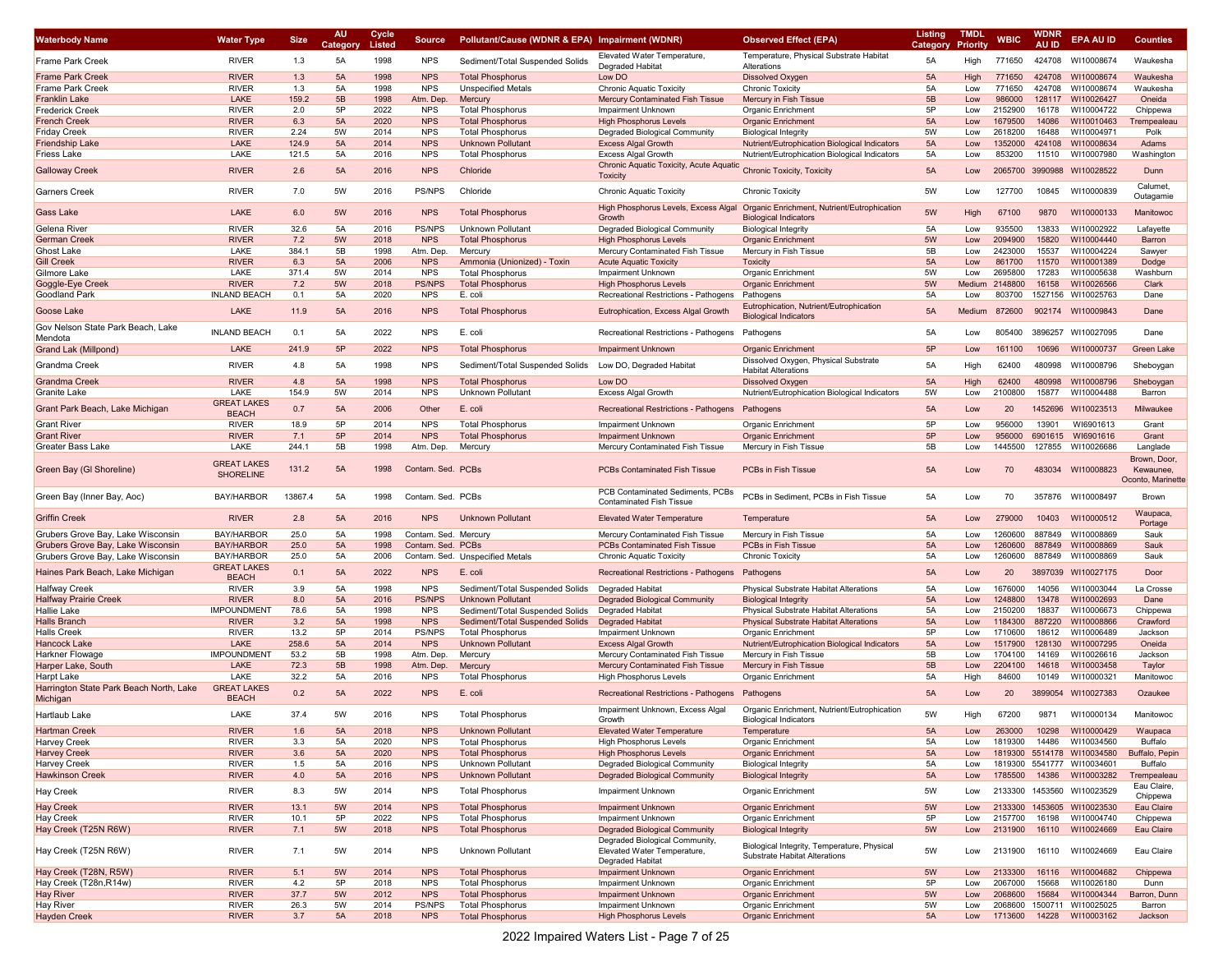| <b>Waterbody Name</b>                | <b>Water Type</b>                   | <b>Size</b> | AU<br>Categor | Cycle<br>Listed | <b>Source</b>            | Pollutant/Cause (WDNR & EPA) Impairment (WDNR)     |                                                                      | <b>Observed Effect (EPA)</b>                                                | <b>Listing</b><br>Category | <b>TMDL</b><br>Priority | <b>WBIC</b>       | <b>WDNR</b><br>AU ID | EPA AU ID                  | <b>Counties</b>                          |
|--------------------------------------|-------------------------------------|-------------|---------------|-----------------|--------------------------|----------------------------------------------------|----------------------------------------------------------------------|-----------------------------------------------------------------------------|----------------------------|-------------------------|-------------------|----------------------|----------------------------|------------------------------------------|
| Hefty Creek, Center Branch           | <b>RIVER</b>                        | 5.2         | 5A            | 2014            | <b>NPS</b>               | Sediment/Total Suspended Solids                    | <b>Degraded Habitat</b>                                              | Physical Substrate Habitat Alterations                                      | 5A                         | Medium                  | 882200            | 13643                | WI10002815                 | Green                                    |
| Hefty Creek, South Branch            | <b>RIVER</b>                        | 4.0         | 5A            | 2014            | <b>NPS</b>               | Sediment/Total Suspended Solids                    | <b>Degraded Habitat</b>                                              | <b>Physical Substrate Habitat Alterations</b>                               | 5A                         | Medium                  | 882000            | 13642                | WI10002814                 | Green                                    |
| Heins Creek                          | <b>RIVER</b>                        | 0.8         | 5C            | 2020            | <b>NPS</b>               | Unknown Pollutant                                  | <b>Elevated Water Temperature</b>                                    | Temperature                                                                 | 5C                         | Low                     | 98400             | 18081                | WI10006113                 | Door                                     |
| <b>Hemlock Lake</b>                  | LAKE                                | 38.0        | 5B            | 1998            | Atm. Dep.                | Mercury                                            | Mercury Contaminated Fish Tissue                                     | Mercury in Fish Tissue                                                      | 5B                         | Low                     | 989200            | 128137               | WI10008935                 | Oneida                                   |
| Hemlock Lake                         | LAKE                                | 29.6        | 5A            | 2012            | <b>NPS</b>               | <b>Total Phosphorus</b>                            | Impairment Unknown                                                   | Organic Enrichment                                                          | 5P                         | Low                     | 1853400           | 16230                | WI10004766                 | Chippewa                                 |
| <b>Hemlock Slough</b>                | LAKE                                | 22.3        | 5A            | 2016            | <b>NPS</b>               | <b>Total Phosphorus</b>                            | Impairment Unknown, Excess Algal<br>Growth                           | Organic Enrichment, Nutrient/Eutrophication<br><b>Biological Indicators</b> | 5A                         | Low                     | 1286100           | 424051               | WI10008627                 | Sauk                                     |
| Herbster Beach, Lake Superior        | <b>GREAT LAKES</b><br><b>BEACH</b>  | 0.3         | 5A            | 2022            | <b>NPS</b>               | E. coli                                            | Recreational Restrictions - Pathogens                                | Pathogens                                                                   | 5A                         | Low                     |                   |                      | 2751220 3895679 WI10027077 | Bayfield                                 |
| Herby Lake                           | LAKE                                | 62.6        | 5W            | 2020            | <b>NPS</b>               | <b>Total Phosphorus</b>                            | <b>Impairment Unknown</b>                                            | Organic Enrichment                                                          | 5W                         | Low                     | 2468900           | 16624                | WI10005088                 | Polk                                     |
| Hidden Valley Lake                   | LAKE                                | 22.4        | 5A            | 2018            | <b>NPS</b>               | <b>Total Phosphorus</b>                            | Eutrophication, Excess Algal Growth                                  | Eutrophication, Nutrient/Eutrophication<br><b>Biological Indicators</b>     | 5A                         | Low                     | 903450            |                      | 6861331 WI10040240         | Lafayette                                |
| High Cliff SP - Lake Winnebago Beach | <b>INLAND BEACH</b>                 | 0.1         | 5A            | 2022            | <b>NPS</b>               | E. coli                                            | Recreational Restrictions - Pathogens                                | Pathogens                                                                   | 5A                         | Low                     | 131100            |                      | 3896136 WI10027092         | Calumet                                  |
| <b>High Falls Reservoir</b>          | LAKE                                | 1498.0      | 5B            | 1998            | Atm. Dep.                | Mercury                                            | Mercury Contaminated Fish Tissue                                     | Mercury in Fish Tissue                                                      | 5B                         | Low                     | 540600            | 18285                | WI10006269                 | Marinette                                |
| Hika Park Bay Beach, Lake Michigan   | <b>GREAT LAKES</b><br><b>BEACH</b>  | 0.2         | 5A            | 1998            | Other                    | E. coli                                            | Recreational Restrictions - Pathogens                                | Pathogens                                                                   | 5A                         | Low                     | 20                | 481845               | WI10008807                 | Manitowoc                                |
| Hill Slough West                     | <b>RIVERINE</b><br><b>BACKWATER</b> | 10.1        | 5A            | 2020            | <b>NPS</b>               | <b>Total Phosphorus</b>                            | <b>Impairment Unknown</b>                                            | Organic Enrichment                                                          | 5P                         | Low                     | 1241200           |                      | 3991220 WI10028530         | Sauk                                     |
| <b>Hodstradt Lake</b>                | LAKE                                | 119.4       | 5B            | 1998            | Atm. Dep.                | Mercury                                            | Mercury Contaminated Fish Tissue                                     | Mercury in Fish Tissue                                                      | 5B                         | Low                     | 990700            |                      | 128143 WI10007306          | Oneida                                   |
| Hog Island Inlet                     | <b>BAY/HARBOR</b>                   | 18.5        | 5A            | 1998            |                          | Contam. Sed. Foam/Flocs/Scum/Oil Slicks            | Chronic Aquatic Toxicity                                             | <b>Chronic Toxicity</b>                                                     | 5A                         | Low                     | 2751300           | 891512               | WI10008948                 | Douglas                                  |
| <b>Hog Island Inlet</b>              | <b>BAY/HARBOR</b>                   | 18.5        | 5A            | 1998            | Contam. Sed. PAHs        |                                                    | <b>Chronic Aquatic Toxicity</b>                                      | <b>Chronic Toxicity</b>                                                     | 5A                         | Low                     | 2751300           | 891512               | WI10008948                 | <b>Douglas</b>                           |
| Hog Island Inlet                     | BAY/HARBOR                          | 18.5        | 5A            | 1998            | Contam. Sed.             | <b>Unspecified Metals</b>                          | Chronic Aquatic Toxicity                                             | <b>Chronic Toxicity</b>                                                     | 5A                         | Low                     | 2751300           | 891512               | WI10008948                 | Douglas                                  |
| <b>Holcombe Flowage North</b>        | IMPOUNDMENT                         | 1541.9      | 5A            | 1998            | <b>NPS</b>               | Sediment/Total Suspended Solids                    | <b>Degraded Habitat</b>                                              | <b>Physical Substrate Habitat Alterations</b>                               | 5A                         | Low                     | 2184900           | 18659                |                            | WI10006525 Rusk, Chippewa                |
| Holcombe Flowage North               | <b>IMPOUNDMENT</b>                  | 1541.9      | 5A            | 1998            | <b>NPS</b>               | <b>Total Phosphorus</b>                            | Eutrophication, Elevated pH                                          | Eutrophication, pH                                                          | 5A                         | Low                     | 2184900           | 18659                |                            | WI10006525 Rusk, Chippewa                |
| Holly Lake, Upper (Holly)            | LAKE                                | 33.0        | 5B            | 2016            | Atm. Dep.                | Mercury                                            | Mercury Contaminated Fish Tissue                                     | Mercury in Fish Tissue                                                      | 5B                         | Low                     | 2394600           | 15376                | WI10004089                 | Sawyer                                   |
| Honey Creek                          | <b>RIVER</b>                        | 9.0         | 5A            | 2018            | <b>PS/NPS</b>            | Chloride                                           | Chronic Aquatic Toxicity, Acute Aquatic<br>Toxicity                  | Chronic Toxicity, Toxicity                                                  | 5A                         | Low                     | 16300             | 10021                | WI10008001                 | Milwaukee                                |
| <b>Honey Creek</b>                   | <b>RIVER</b>                        | 5.1         | 5A            | 2014            | <b>NPS</b>               | <b>Unknown Pollutant</b>                           | <b>Degraded Biological Community</b>                                 | <b>Biological Integrity</b>                                                 | 5A                         | Low                     | 751500            | 10486                | WI10039180                 | Walworth                                 |
| Honey Creek                          | <b>RIVER</b>                        | 5.6         | 5A            | 2018            | PS/NPS                   | Unknown Pollutant                                  | Degraded Biological Community                                        | <b>Biological Integrity</b>                                                 | 5A                         | Low                     | 751500            |                      | 6776684 WI10039601         | Walworth                                 |
| <b>Honey Creek</b>                   | <b>RIVER</b>                        | 9.3         | 5A            | 1998            | <b>NPS</b>               | Sediment/Total Suspended Solids                    | <b>Degraded Habitat</b>                                              | <b>Physical Substrate Habitat Alterations</b>                               | 5A                         | Medium                  | 892300            | 13672                | WI10002834                 | Green                                    |
| Honey Creek                          | <b>RIVER</b>                        | 6.6         | 5A            | 1998            | <b>PS/NPS</b>            | Sediment/Total Suspended Solids                    | Degraded Habitat                                                     | <b>Physical Substrate Habitat Alterations</b>                               | 5A                         | Medium                  | 892300            | 352889               | WI10008471                 | Green                                    |
| Honey Creek                          | <b>RIVER</b>                        | 9.3         | 5A            | 2014            | <b>NPS</b>               | <b>Total Phosphorus</b>                            | <b>Impairment Unknown</b>                                            | <b>Organic Enrichment</b>                                                   | 5P                         | Medium                  | 892300            | 13672                | WI10002834                 | Green                                    |
| Honey Creek                          | <b>RIVER</b>                        | 6.6         | 5A            | 2012            | PS/NPS                   | <b>Total Phosphorus</b>                            | <b>Impairment Unknown</b>                                            | Organic Enrichmen                                                           | 5P                         | Medium                  | 892300            | 352889               | WI10008471                 | Green                                    |
| <b>Honey Creek</b>                   | <b>RIVER</b>                        | 25.5        | 5A            | 2012            | <b>PS/NPS</b>            | <b>Total Phosphorus</b>                            | <b>Degraded Biological Community</b>                                 | <b>Biological Integrity</b>                                                 | 5A                         | Low                     | 1253900           | 13455                | WI10008002                 | Sauk                                     |
| Honey Creek                          | <b>RIVER</b>                        | 4.9         | 5A            | 2014            | <b>NPS</b>               | Unknown Pollutant                                  | Degraded Biological Community,<br><b>Elevated Water Temperature</b>  | <b>Biological Integrity</b>                                                 | 5A                         | Low                     | 1253900           | 13456                | WI10008003                 | Sauk                                     |
| <b>Hoods Creek</b>                   | <b>RIVER</b>                        | 9.7         | 5W            | 2018            | <b>NPS</b>               | <b>Unknown Pollutant</b>                           | <b>Degraded Biological Community</b>                                 | <b>Biological Integrity</b>                                                 | 5W                         | Low                     | 3100              | 10534                | WI10000606                 | Racine                                   |
| Hooker Lake                          | LAKE                                | 103.3       | 5A            | 2020            | <b>NPS</b>               | <b>Total Phosphorus</b>                            | Impairment Unknown, Excess Algal<br>Growth                           | Organic Enrichment, Nutrient/Eutrophication<br><b>Biological Indicators</b> | 5A                         | High                    | 738400            | 10425                | WI10000528                 | Kenosha                                  |
| <b>Hoopers Millpond</b>              | <b>IMPOUNDMENT</b>                  | 18.7        | 5A            | 1998            | Contam. Sed. PCBs        |                                                    | <b>PCB Contaminated Sediments</b>                                    | <b>PCBs in Sediment</b>                                                     | 5A                         | Low                     | 830300            | 11384                | WI10001234                 | Jefferson                                |
| Horse Lake                           | LAKE                                | 221.3       | 5W            | 2018            | <b>NPS</b>               | <b>Total Phosphorus</b>                            | Eutrophication, Excess Algal Growth                                  | Eutrophication, Nutrient/Eutrophication<br><b>Biological Indicators</b>     | 5W                         | Low                     | 2616200           | 16457                | WI10004946                 | Polk                                     |
| <b>Horseshoe Lake</b>                | LAKE                                | 26.7        | 5B            | 1998            | Atm. Dep.                | Mercury                                            | Mercury Contaminated Fish Tissue                                     | Mercury in Fish Tissue                                                      | 5B                         | Low                     | 1854300           | 14519                | WI10003376                 | Chippewa                                 |
| Horseshoe Lake                       | LAKE                                | 398.1       | 5W            | 2016            | <b>NPS</b>               | Unknown Pollutant                                  | <b>Excess Algal Growth</b>                                           | Nutrient/Eutrophication Biological Indicators                               | 5W                         | Low                     | 2630100           | 16574                | WI10005047                 | Polk, Barron                             |
| <b>Hudson Park Beach</b>             | <b>INLAND BEACH</b>                 | 0.2         | 5A            | 2014            | <b>NPS</b>               | E. coli                                            | <b>Recreational Restrictions - Pathogens</b>                         | Pathogens                                                                   | 5A                         | Low                     | 804600            | 1488247              | WI10024790                 | Dane                                     |
| Hulls Lake                           | LAKE                                | 67.3        | 5C            | 2016            | <b>NPS</b>               | <b>Total Phosphorus</b>                            | Impairment Unknown, Excess Algal<br>Growth                           | Organic Enrichment, Nutrient/Eutrophication<br><b>Biological Indicators</b> | 5C                         | Low                     | 1762700           | 14303                | WI10003222                 | Taylor                                   |
| Husher Creek (Hoosier                | <b>RIVER</b>                        | 3.4         | 5W            | 2012            | <b>NPS</b>               | <b>Total Phosphorus</b>                            | <b>Degraded Biological Community</b>                                 | <b>Biological Integrity</b>                                                 | 5W                         | Medium                  | 3500              | 18118                | WI10027604                 | Racine                                   |
| <b>Indian Creek</b>                  | <b>RIVER</b>                        | 2.6         | 5A            | 2018            | PS/NPS                   | Chloride                                           | Chronic Aquatic Toxicity, Acute Aquati<br>Toxicity                   | Chronic Toxicity, Toxicity                                                  | 5A                         | Low                     | 19600             | 10005                | WI10027434                 | Milwaukee                                |
| Indian Creek<br>Indian Creek         | <b>RIVER</b><br><b>RIVER</b>        | 2.6<br>3.9  | 5A<br>5C      | 1998<br>2018    | <b>NPS</b><br><b>NPS</b> | <b>Unspecified Metals</b><br>Unknown Pollutant     | <b>Chronic Aquatic Toxicity</b><br><b>Elevated Water Temperature</b> | <b>Chronic Toxicity</b><br>Temperature                                      | 5A<br>5C                   | Low<br>Low              | 19600<br>1219700  | 10005<br>13316       | WI10027434<br>WI10002603   | Milwaukee<br>Richland                    |
|                                      |                                     |             |               |                 |                          |                                                    |                                                                      | Eutrophication, Nutrient/Eutrophication                                     |                            |                         |                   |                      |                            |                                          |
| Indian Lake<br>Inlet of Lake Ripley  | LAKE<br><b>RIVER</b>                | 64.2<br>3.6 | 5A<br>5P      | 2020<br>2016    | <b>NPS</b><br><b>NPS</b> | <b>Total Phosphorus</b><br><b>Total Phosphorus</b> | Eutrophication, Excess Algal Growth<br>Impairment Unknown            | <b>Biological Indicators</b><br>Organic Enrichment                          | 5A<br>5P                   | Medium<br>Medium        | 1249000<br>809700 | 11698<br>5476766     | WI10001483<br>WI10031002   | Dane<br>Jefferson                        |
| Irish Creek                          | <b>RIVER</b>                        | 3.8         | 5A            | 2006            | <b>NPS</b>               | Ammonia (Unionized) - Toxin                        | <b>Acute Aquatic Toxicity</b>                                        | Toxicity                                                                    | 5A                         | Low                     | 861600            | 11569                | WI10026550                 | Dodge                                    |
| Irvin Creek                          | <b>RIVER</b>                        | 5.3         | 5A            | 2014            | <b>NPS</b>               | Unknown Pollutant                                  | Degraded Biological Community                                        | <b>Biological Integrity</b>                                                 | 5A                         | Low                     | 1792200           | 14392                | WI10003285                 | rempealeau                               |
| Irving Lake (Ballard Chain)          | LAKE                                | 418.66      | 5B            | 1998            | Atm. Dep.                | Mercury                                            | Mercury Contaminated Fish Tissue                                     | Mercury in Fish Tissue                                                      | 5B                         | Low                     | 2340900           | 15236                | WI10003971                 | Vilas                                    |
| Island Lake (Three Lakes Chain)      | LAKE                                | 304.5       | 5B            | 1998            | Atm. Dep.                | Mercury                                            | Mercury Contaminated Fish Tissue                                     | Mercury in Fish Tissue                                                      | 5B                         | Low                     | 1610500           | 128153               | WI10007314                 | Oneida                                   |
| Island Lake T44 R1e S25              | LAKE                                | 344.3       | 5B            | 1998            | Atm. Dep.                | Mercury                                            | Mercury Contaminated Fish Tissue                                     | Mercury in Fish Tissue                                                      | 5B                         | Low                     | 2945500           | 891296               | WI10008930                 | Iron                                     |
| Jack Creek                           | <b>RIVER</b>                        | 12.2        | 5P            | 2018            | <b>NPS</b>               | <b>Total Phosphorus</b>                            | Impairment Unknown                                                   | Organic Enrichment                                                          | 5P                         | Low                     | 1748000           | 14259                | WI10008185                 | Clark                                    |
| <b>Jackson Creek</b>                 | <b>RIVER</b>                        | 2.9         | 5W            | 2016            | <b>NPS</b>               | <b>Total Phosphorus</b>                            | <b>Degraded Biological Community</b>                                 | <b>Biological Integrity</b>                                                 | 5W                         | Low                     | 793800            | 11619                | WI10036561                 | Walworth                                 |
| Jackson Lake                         | LAKE                                | 149.5       | 5W            | 2020            | NPS                      | <b>Total Phosphorus</b>                            | impairment Unknown                                                   | Organic Enrichment                                                          | 5W                         | Low                     | 2734200           | 17444                | WI10005764                 | Bayfield                                 |
| Jag Lake                             | LAKE                                | 161.7       | 5A            | 1998            | Contam. Sed. Mercury     |                                                    | Mercury Contaminated Fish Tissue                                     | Mercury in Fish Tissue                                                      | 5A                         | Low                     | 1855900           |                      | 15126 WI10003879           | Vilas                                    |
| Jambo Creek                          | RIVER                               | 2.0         | 5P            | 2018            | <b>NPS</b>               | <b>Total Phosphorus</b>                            | Impairment Unknown                                                   | Organic Enrichment                                                          | 5P                         | High                    | 84300             | 10146                | WI10000318                 | Kewaunee                                 |
| Jarrett Creek at Schneider Ave       | <b>RIVER</b>                        | 2.7         | 5W            | 2016            | <b>NPS</b>               | Chloride                                           | Chronic Aquatic Toxicity, Acute Aquatic<br><b>Toxicity</b>           | <b>Chronic Toxicity, Toxicity</b>                                           | 5W                         | Low                     |                   |                      | 2067800 3991015 WI10028523 | Dunn                                     |
| Jersey Valley Lake                   | LAKE                                | 51.8        | 5A            | 2016            | <b>NPS</b>               | <b>Total Phosphorus</b>                            | Impairment Unknown, Excess Algal<br>Growth                           | Organic Enrichment, Nutrient/Eutrophication<br><b>Biological Indicators</b> | 5A                         | Low                     | 1191600           | 13167                | WI10002517                 | Vernon                                   |
| Jetzers Creek Tributary              | <b>RIVER</b>                        | 3.5         | 5A            | 2018            | <b>NPS</b>               | <b>Unknown Pollutant</b>                           | <b>Degraded Biological Community</b>                                 | <b>Biological Integrity</b>                                                 | 5A                         | Low                     | 62600             | 948890               | WI10010397                 | Sheboygan                                |
| Johnson Coulee Creek                 | <b>RIVER</b>                        | 2.26        | 5A            | 1998            | <b>NPS</b>               | Sediment/Total Suspended Solids                    | Degraded Habitat                                                     | Physical Substrate Habitat Alterations                                      | 5A                         | Low                     | 1676400           | 14059                | WI10003047                 | La Crosse                                |
| Johnson Creek                        | <b>RIVER</b>                        | 4.4         | 5P            | 2022            | <b>NPS</b>               | <b>Total Phosphorus</b>                            | <b>Impairment Unknown</b>                                            | <b>Organic Enrichment</b>                                                   | 5P                         | High                    | 84100             | 10143                | WI10000316                 | Manitowoc                                |
| Jordan Creek                         | <b>RIVER</b>                        | 6.0         | 5A            | 2010            | <b>NPS</b>               | Sediment/Total Suspended Solids                    | <b>Degraded Habitat</b>                                              | Physical Substrate Habitat Alterations                                      | 5A                         | Medium                  | 895000            | 13680                | WI10002839                 | Green                                    |
| <b>Jordon Creek</b>                  | <b>RIVER</b>                        | $1.4$       | 5A            | 2002            | Contam. Sed. PCBs        |                                                    | PCB Contaminated Sediments, PCBs<br><b>Contaminated Fish Tissue</b>  | PCBs in Sediment, PCBs in Fish Tissue                                       | 5W                         | Low                     | 80200             |                      | 18046 WI10006086           | Calumet                                  |
| Juda Branch                          | <b>RIVER</b>                        | 4.4         | 5A            | 2016            | al                       | Habitat/Physic Sediment/Total Suspended Solids     | Degraded Habitat                                                     | Physical Substrate Habitat Alterations                                      | 5A                         | Medium                  | 877500            |                      | 13614 WI10035441           | Green                                    |
| Juda Branch                          | <b>RIVER</b>                        | 3.8         | 5A            | 2022            | <b>NPS</b>               | <b>Total Phosphorus</b>                            | Degraded Biological Community                                        | <b>Biological Integrity</b>                                                 | 5A                         | Medium                  | 877500            |                      | 6895664 WI10040703         | Green                                    |
| Juda Branch                          | <b>RIVER</b>                        | 4.4         | 5A            | 2016            | <b>NPS</b>               | <b>Total Phosphorus</b>                            | Impairment Unknown                                                   | Organic Enrichment                                                          | 5P                         | Medium                  | 877500            | 13614                | WI10035441                 | Green                                    |
| Julia Lake                           | LAKE                                | 404.2       | 5B            | 1998            | Atm. Dep.                | Mercury                                            | Mercury Contaminated Fish Tissue                                     | Mercury in Fish Tissue                                                      | 5B                         | Low                     |                   |                      |                            | 1614300 128160 WI10008945 Forest, Oneida |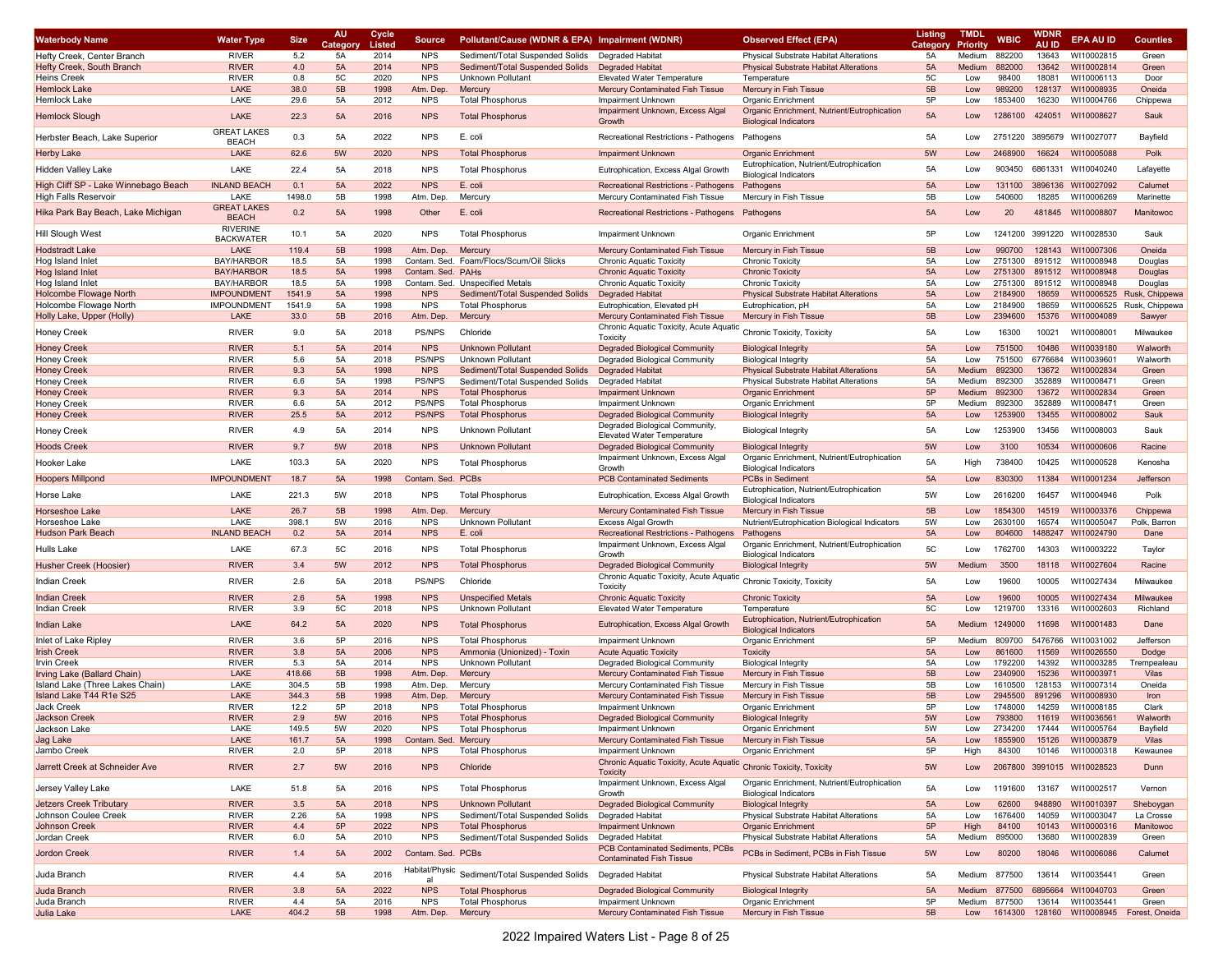| <b>Waterbody Name</b>                                | <b>Water Type</b>                      | <b>Size</b>      | <b>AU</b><br>Categor | Cycle<br>Listed | <b>Source</b>                   | Pollutant/Cause (WDNR & EPA) Impairment (WDNR)          |                                                                                | <b>Observed Effect (EPA)</b>                                                | <b>Listing</b><br>Category | <b>TMDL</b><br>Priority | WBIC              | WDNR            | <b>EPA AU ID</b>         | <b>Counties</b>             |
|------------------------------------------------------|----------------------------------------|------------------|----------------------|-----------------|---------------------------------|---------------------------------------------------------|--------------------------------------------------------------------------------|-----------------------------------------------------------------------------|----------------------------|-------------------------|-------------------|-----------------|--------------------------|-----------------------------|
| <b>Kaul Creek</b>                                    | <b>RIVER</b>                           | 1.0              | 5A                   | 2020            | <b>NPS</b>                      | <b>Total Phosphorus</b>                                 | <b>High Phosphorus Levels</b>                                                  | <b>Organic Enrichment</b>                                                   | 5A                         | Low                     | 5032520           |                 | 5481866 WI10031366       | Ozaukee                     |
| Keenans Creek                                        | <b>RIVER</b>                           | 2.1              | 5A                   | 2018            | <b>NPS</b>                      | <b>Total Phosphorus</b>                                 | <b>High Phosphorus Levels</b>                                                  | <b>Organic Enrichment</b>                                                   | 5A                         | Low                     | 803500            | 5513171         | WI10032924               | Dane                        |
| Kelsey Br                                            | <b>RIVER</b>                           | 2.0              | 5A                   | 2016            | <b>NPS</b>                      | <b>Total Phosphorus</b>                                 | Degraded Biological Community                                                  | <b>Biological Integrity</b>                                                 | 5A                         | Medium                  | 936600            | 13839           | WI10002928               | Lafayette                   |
| Kentuck Lake                                         | LAKE                                   | 1001.2           | 5A                   | 1998            | Atm. Dep.                       | Mercury                                                 | Mercury Contaminated Fish Tissue                                               | Mercury in Fish Tissue                                                      | 5B                         | Low                     | 716800            |                 | 128505 WI10007625        | Forest, Vilas               |
| <b>Kentuck Lake</b>                                  | LAKE                                   | 1001.2           | 5A                   | 2014            | <b>NPS</b>                      | <b>Total Phosphorus</b>                                 | Impairment Unknown, Excess Algal<br>Growth                                     | Organic Enrichment, Nutrient/Eutrophication                                 | 5A                         | Low                     | 716800            | 128505          | WI10007625               | Forest, Vilas               |
| Kewaunee Inner Harbor                                | <b>BAY/HARBOR</b>                      | 36.4             | 5A                   | 1998            | Other                           | <b>PCBs</b>                                             | PCBs Contaminated Fish Tissue                                                  | <b>Biological Indicators</b><br>PCBs in Fish Tissue                         | 5A                         | Low                     | 90700             | 482755          | WI10008820               | Kewaunee                    |
| Kewaunee Inner Harboı                                | <b>BAY/HARBOR</b>                      | 36.4             | 5A                   | 1998            | Contam, Sed.                    | <b>Unspecified Metals</b>                               | Chronic Aquatic Toxicity                                                       | Chronic Toxicity                                                            | 5A                         | Low                     | 90700             | 482755          | WI10008820               | Kewaunee                    |
| Kewaunee River                                       | <b>RIVER</b>                           | 11.5             | 5A                   | 1998            | Other                           | <b>PCBs</b>                                             | <b>PCBs Contaminated Fish Tissue</b>                                           | PCBs in Fish Tissue                                                         | 5A                         | Low                     | 90700             | 482871          | WI10008821               | DIUWII,<br>$I$ <sub>A</sub> |
| Kewaunee River                                       | <b>RIVER</b>                           | 10.9             | 5A                   | 2006            | Other                           | PCBs                                                    | PCBs Contaminated Fish Tissue                                                  | PCBs in Fish Tissue                                                         | 5A                         | Low                     | 90700             | 18061           | WI10026146               | Kewaunee                    |
| <b>Kewaunee River</b>                                | <b>RIVER</b>                           | 2.9              | 5A                   | 1998            | Other                           | <b>PCBs</b>                                             | <b>PCBs Contaminated Fish Tissue</b>                                           | PCBs in Fish Tissue                                                         | 5A                         | Low                     | 90700             | 10170           | WI10026813               | Kewaunee                    |
| Kewaunee River                                       | <b>RIVER</b>                           | 11.53            | 5A                   | 2020            | <b>PS/NPS</b>                   | <b>Total Phosphorus</b>                                 | <b>High Phosphorus Levels</b>                                                  | Organic Enrichment                                                          | 5A                         | High                    | 90700             | 482871          | WI10008821               | <b>DIUWII</b><br>Coursunos  |
| Kewaunee River                                       | <b>RIVER</b>                           | 10.9             | 5A                   | 2020            | <b>NPS</b>                      | <b>Total Phosphorus</b>                                 | <b>Impairment Unknown</b>                                                      | <b>Organic Enrichment</b>                                                   | 5P                         | High                    | 90700             | 18061           | WI10026146               | Kewaunee                    |
| Kewaunee River and Marsh                             | <b>RIVER</b>                           | 2.3              | 5A                   | 2020            | Contam. Sed.                    | Arsenic                                                 | <b>Acute Aquatic Toxicity</b>                                                  | Toxicity                                                                    | 5A                         | Low                     | 90700             | 10169           | WI10025677               | Kewaunee                    |
| Kewaunee River and Marsh<br>Kewaunee River and Marsh | <b>RIVER</b><br><b>RIVER</b>           | 2.3<br>2.26      | 5A<br>5A             | 1998<br>2016    | Other<br><b>PS/NPS</b>          | <b>PCBs</b><br><b>Total Phosphorus</b>                  | <b>PCBs Contaminated Fish Tissue</b><br><b>Impairment Unknown</b>              | PCBs in Fish Tissue<br>Organic Enrichment                                   | 5A<br>5P                   | Low<br>High             | 90700<br>90700    | 10169<br>10169  | WI10025677<br>WI10025677 | Kewaunee<br>Kewaunee        |
| Kickapoo River                                       | <b>RIVER</b>                           | 7.1              | 5P                   | 2018            | <b>PS/NPS</b>                   | <b>Total Phosphorus</b>                                 | <b>Impairment Unknown</b>                                                      | <b>Organic Enrichment</b>                                                   | 5P                         | Low                     | 1182400           | 5782086         | WI6903170                | Monroe                      |
| Kickapoo River                                       | <b>RIVER</b>                           | 30.1             | 5P                   | 2012            | <b>PS/NPS</b>                   | <b>Total Phosphorus</b>                                 | <b>Impairment Unknown</b>                                                      | <b>Organic Enrichment</b>                                                   | 5P                         | Low                     | 1182400           | 13169           | WI8103960                | Richland, Vernor            |
| Kickapoo River                                       | <b>RIVER</b>                           | 16.7             | 5P                   | 2012            | <b>PS/NPS</b>                   | <b>Total Phosphorus</b>                                 | <b>Impairment Unknown</b>                                                      | <b>Organic Enrichment</b>                                                   | 5P                         | Low                     | 1182400           | 8103962         | WI8103963                | Monroe, Vernor              |
| Kickapoo River                                       | <b>RIVER</b>                           | 6.4              | 5A                   | 2012            | <b>NPS</b>                      | <b>Total Phosphorus</b>                                 | <b>Impairment Unknown</b>                                                      | <b>Organic Enrichment</b>                                                   | 5P                         | Low                     | 1182400           | 887065          | WI10008863               | Crawford                    |
| Kickapoo River                                       | <b>RIVER</b>                           | 4.4              | 5P                   | 2018            | <b>NPS</b>                      | <b>Total Phosphorus</b>                                 | <b>Impairment Unknown</b>                                                      | <b>Organic Enrichment</b>                                                   | 5P                         | Low                     | 1182400           | 6895701         | WI10040704               | Monroe                      |
| Kilbourn Road Ditch                                  | <b>RIVER</b>                           | 14.3             | 5A                   | 2022            | <b>NPS</b>                      | Chloride                                                | Chronic Aquatic Toxicity                                                       | <b>Chronic Toxicity</b>                                                     | 5A                         | Low                     | 736900            | 10421           |                          | WI10000524 Racine, Kenosha  |
| Killsnake River                                      | <b>RIVER</b><br><b>RIVER</b>           | 19.7             | 5A<br>5A             | 2018<br>2016    | <b>NPS</b><br><b>NPS</b>        | <b>Total Phosphorus</b><br>Unknown Pollutan             | <b>High Phosphorus Levels</b>                                                  | <b>Organic Enrichment</b>                                                   | 5A                         | High                    | 78200             | 18043           | WI10006083               | Calumet<br>Calumet          |
| Killsnake River<br><b>King Creek</b>                 | <b>RIVER</b>                           | 19.7<br>5.7      | 5P                   | 2022            | <b>NPS</b>                      | <b>Total Phosphorus</b>                                 | <b>Elevated Water Temperature</b><br><b>Impairment Unknown</b>                 | Temperature<br><b>Organic Enrichment</b>                                    | 5A<br>5P                   | Low<br>High             | 78200<br>89400    | 18043<br>10133  | WI10006083<br>WI10000307 | DIUWII.                     |
|                                                      |                                        |                  |                      |                 |                                 |                                                         | Chronic Aquatic Toxicity, Acute Aquatic                                        |                                                                             |                            |                         |                   |                 |                          | <b>QUIQLIDOC</b>            |
| Kinnickinnic River                                   | <b>RIVER</b>                           | 2.3              | 5A                   | 2014            | <b>NPS</b>                      | Chloride                                                | Toxicity<br>Chronic Aquatic Toxicity, Acute Aquatio                            | Chronic Toxicity, Toxicity                                                  | 5A                         | Low                     | 15100             | 9974            | WI10008007               | Milwaukee                   |
| <b>Kinnickinnic River</b>                            | <b>RIVER</b>                           | 3.2              | 5A                   | 2022            | PS/NPS                          | Chloride                                                | Toxicity                                                                       | <b>Chronic Toxicity, Toxicity</b>                                           | 5A                         | Low                     | 15100             | 9973            | WI10008186               | Milwaukee                   |
| Kinnickinnic River                                   | <b>RIVER</b>                           | 4.4              | 5A                   | 2018            | PS/NPS                          | Chloride                                                | Chronic Aquatic Toxicity, Acute Aquatic Chronic Toxicity, Toxicity<br>Toxicity |                                                                             | 5A                         | Low                     | 15100             | 3899425         | WI10027436               | Milwaukee                   |
| Kinnickinnic River                                   | <b>RIVER</b>                           | 3.2              | 5A                   | 1998            | Contam. Sed. PCBs               |                                                         | PCBs Contaminated Fish Tissue                                                  | PCBs in Fish Tissue                                                         | 5A                         | Low                     | 15100             | 9973            | WI10008186               | Milwaukee                   |
| Kinnickinnic River                                   | <b>RIVER</b>                           | 3.2              | 5A                   | 1998            |                                 | Contam. Sed. Unspecified Metals                         | Chronic Aquatic Toxicity                                                       | <b>Chronic Toxicity</b>                                                     | 5A                         | Low                     | 15100             | 9973            | WI10008186               | Milwaukee                   |
| Klaus Lake                                           | LAKE                                   | 21.8             | 5A                   | 2022            | <b>NPS</b>                      | <b>Total Phosphorus</b>                                 | Eutrophication, Excess Algal Growth                                            | Eutrophication, Nutrient/Eutrophication<br><b>Biological Indicators</b>     | 5A                         | Low                     | 445800            | 900340          | WI10009573               | Oconto                      |
| Klode Park Beach, Lake Michigan                      | <b>GREAT LAKES</b><br><b>BEACH</b>     | 0.1              | 5A                   | 2022            | <b>NPS</b>                      | E. coli                                                 | Recreational Restrictions - Pathogens Pathogens                                |                                                                             | 5A                         | Low                     | 20                |                 | 3899028 WI10027377       | Milwaukee                   |
| Kreher Park Beach, Lake Superior                     | <b>GREAT LAKES</b><br><b>BEACH</b>     | 0.2              | 5A                   | 2022            | <b>NPS</b>                      | E. coli                                                 | Recreational Restrictions - Pathogens                                          | Pathogens                                                                   | 5A                         | Low                     | 2751220           | 3895108         | WI10027031               | Ashland                     |
| Krok Creek                                           | <b>RIVER</b>                           | 0.7              | 5A                   | 2012            | <b>NPS</b>                      | <b>Total Phosphorus</b>                                 | Degraded Biological Community                                                  | <b>Biological Integrity</b>                                                 | 5A                         | High                    | 86700             | 10162           | WI10000334               | Kewaunee                    |
| <b>Krok Creek</b>                                    | <b>RIVER</b>                           | 2.7              | 5A                   | 2012            | <b>NPS</b>                      | <b>Total Phosphorus</b>                                 | <b>Degraded Biological Community</b>                                           | <b>Biological Integrity</b>                                                 | 5A                         | High                    | 86700             | 903433          | WI10010003               | Kewaunee                    |
| Kuenster Creek                                       | <b>RIVER</b>                           | 1.0              | 5A                   | 2016            | <b>NPS</b>                      | Unknown Pollutan                                        | Degraded Biological Community                                                  | <b>Biological Integrit</b>                                                  | 5A                         | Low                     | 957900            | 13910           | WI10002972               | Grant                       |
| Kuenster Creek<br>Kummel Creek                       | <b>RIVER</b><br><b>RIVER</b>           | 8.9<br>10.4      | 5A<br>5A             | 2016<br>2006    | <b>NPS</b><br>PS/NPS            | <b>Unknown Pollutant</b><br>Ammonia (Unionized) - Toxin | <b>Degraded Biological Community</b><br><b>Acute Aquatic Toxicity</b>          | <b>Biological Integrity</b><br>Toxicity                                     | 5A<br>5A                   | Low<br>Low              | 957900<br>863500  | 18564<br>11592  | WI10036763<br>WI10001406 | Grant<br>Dodge              |
| La Crosse River                                      | <b>RIVER</b>                           | 17.8             | 5P                   | 2012            | <b>PS/NPS</b>                   | <b>Total Phosphorus</b>                                 | <b>Impairment Unknown</b>                                                      | <b>Organic Enrichment</b>                                                   | 5P                         | Low                     | 1650200           | 14023           | WI8104153                | La Crosse                   |
| La Crosse River                                      | <b>RIVER</b>                           | 9.6              | 5P                   | 2012            | <b>PS/NPS</b>                   | <b>Total Phosphorus</b>                                 | Impairment Unknown                                                             | <b>Organic Enrichment</b>                                                   | 5P                         | Low                     |                   | 1650200 8104155 | WI8104156                | La Crosse                   |
| La Crosse River                                      | <b>RIVER</b>                           | 10.9             | 5P                   | 2012            | <b>PS/NPS</b>                   | <b>Total Phosphorus</b>                                 | <b>Impairment Unknown</b>                                                      | <b>Organic Enrichment</b>                                                   | 5P                         | Low                     | 1650200           | 8104212         | WI8104213                | Monroe, La                  |
|                                                      |                                        |                  |                      |                 |                                 |                                                         |                                                                                |                                                                             |                            |                         |                   |                 |                          | Crosse                      |
| La Crosse River Marsh                                | WETLANDS                               | 29.24            | 5A                   | 2020            | Contam, Sed.                    | Lead                                                    | <b>Lead Contaminated Sediments</b>                                             | Lead in Sediment                                                            | 5A                         | Low                     | 5561990           | 32450           | WI10021259               | La Crosse                   |
| La Crosse River Marsh                                | <b>WETLANDS</b>                        | 3.1              | 5A                   | 2020            | Contam. Sed.                    | Lead                                                    | <b>Lead Contaminated Sediments</b>                                             | Lead in Sediment                                                            | 5A                         | Low                     | 5562016           | 34407           | WI10021263               | La Crosse                   |
| Lac Courte Oreilles<br>Lac La Belle                  | LAKE<br>LAKE                           | 5139.5<br>1153.7 | 5A<br>5A             | 2018<br>1998    | <b>NPS</b><br>Contam. Sed. PCBs | Unknown Pollutant                                       | Low DO<br><b>PCBs Contaminated Fish Tissue</b>                                 | Dissolved Oxyger<br>PCBs in Fish Tissue                                     | 5A<br>5A                   | Low<br>Low              | 2390800<br>848800 | 15368<br>11489  | WI10004082<br>WI10001317 | Sawyer<br>Waukesha          |
| Lac La Belle                                         | LAKE                                   | 1153.7           | 5A                   | 2020            | <b>NPS</b>                      | <b>Total Phosphorus</b>                                 | <b>Impairment Unknown</b>                                                      | Organic Enrichment                                                          | 5P                         | Low                     | 848800            | 11489           | WI10001317               | Waukesha                    |
|                                                      |                                        |                  |                      |                 |                                 |                                                         | Impairment Unknown, Excess Algal                                               | Organic Enrichment, Nutrient/Eutrophication                                 |                            |                         |                   |                 |                          |                             |
| Lac Sault Dore (Soo Lake)                            | LAKE                                   | 600.8            | 5A                   | 2012            | <b>NPS</b>                      | <b>Total Phosphorus</b>                                 | Growth                                                                         | <b>Biological Indicators</b>                                                | 5A                         | Low                     | 2236800           | 14708           | WI10003528               | Price                       |
| Lake Alice                                           | <b>IMPOUNDMENT</b>                     | 1438.3           | 5A                   | 1998            | Other                           | BOD, sediment load                                      | Low DC                                                                         | <b>Dissolved Oxygen</b>                                                     | 5A                         | Low                     | 1555900           | 127972          | WI10008855               | Lincoln                     |
| Lake Altoona                                         | <b>IMPOUNDMENT</b>                     | 719.9            | 5W                   | 2018            | <b>NPS</b>                      | <b>Total Phosphorus</b>                                 | Impairment Unknown, Excess Algal<br>Growth                                     | Organic Enrichment, Nutrient/Eutrophication<br><b>Biological Indicators</b> | 5W                         | Low                     | 2128100           | 16084           | WI10004661               | Eau Claire                  |
| Lake Arrowhead                                       | <b>IMPOUNDMENT</b>                     | 295.1            | 5A                   | 2014            | <b>NPS</b>                      | Unknown Pollutant                                       | <b>Excess Algal Growth</b>                                                     | Nutrient/Eutrophication Biological Indicators                               | 5A                         | Low                     | 1377700           |                 | 1851405 WI1002550        | Adams                       |
| Lake Chetac                                          | LAKE                                   | 2399.6           | 5W                   | 2014            | <b>NPS</b>                      | <b>Total Phosphorus</b>                                 | Eutrophication, Excess Algal Growth                                            | Eutrophication, Nutrient/Eutrophication<br><b>Biological Indicators</b>     | 5W                         | Low                     | 2113300           | 16054           | WI1000464                | Sawyer                      |
| Lake Content                                         | LAKE                                   | 239.0            | 5A                   | 2014            | <b>NPS</b>                      | <b>Total Phosphorus</b>                                 | <b>Excess Algal Growth</b>                                                     | Nutrient/Eutrophication Biological Indicators                               | 5A                         | Low                     | 1592000           |                 | 128514 WI10007633        | Vilas                       |
| Lake Desair                                          | LAKE                                   | 79.5             | 5W                   | 1998            | <b>NPS</b>                      | Sediment/Total Suspended Solids                         | Eutrophication                                                                 | Eutrophication<br>Eutrophication, Nutrient/Eutrophication                   | 5W                         | Low                     | 2104500           | 15983           | WI10004580               | Barron                      |
| Lake Desair                                          | LAKE                                   | 79.5             | 5W                   | 1998            | <b>NPS</b>                      | <b>Total Phosphorus</b>                                 | Eutrophication, Excess Algal Growth                                            | <b>Biological Indicators</b>                                                | 5W                         | Low                     | 2104500           | 15983           | WI10004580               | Barron<br>Pierce, Saint     |
| Lake George                                          | <b>IMPOUNDMENT</b>                     | 134.6            | 5A                   | 2002            | <b>NPS</b>                      | <b>Total Phosphorus</b>                                 | Elevated pH                                                                    | pH                                                                          | 5A                         | Low                     | 2059800           | 15644           | WI10006024               | Croix                       |
| Lake Kegonsa                                         | LAKE                                   | 3200.5           | 5A                   | 2022            | <b>NPS</b>                      | <b>PFOS</b>                                             | PFOS Contaminated Fish Tissue                                                  | PFOS in Fish Tissue                                                         | 5A                         | Low                     | 802600            | 11643           | WI10027603               | Dane                        |
| Lake Lorraine                                        | LAKE                                   | 63.3             | 5A                   | 2018            | <b>NPS</b>                      | <b>Total Phosphorus</b>                                 | Impairment Unknown, Excess Algal<br>Growth                                     | Organic Enrichment, Nutrient/Eutrophication<br><b>Biological Indicators</b> | 5A                         | Low                     | 777500            | 11774           | WI10001543               | Walworth                    |
| Lake Michigan                                        | <b>GREAT LAKES</b><br>SHORELINE        | 261.1            | 5A                   | 1998            | Atm. Dep.                       | Mercury                                                 | Mercury Contaminated Fish Tissue                                               | Mercury in Fish Tissue                                                      | 5B                         | Low                     | 20                | 892521          | WI10008956               | Multiple                    |
| Lake Michigan                                        | <b>GREAT LAKES</b><br><b>SHORELINE</b> | 261.1            | 5A                   | 1998            | Contam. Sed. PCBs               |                                                         | <b>PCBs Contaminated Fish Tissue</b>                                           | PCBs in Fish Tissue                                                         | 5A                         | Low                     | 20                | 892521          | WI10008956               | Multiple                    |
| Lake Mohawksin                                       | <b>IMPOUNDMENT</b>                     | 1508.3           | 5A                   | 1998            | Other                           | BOD, sediment load                                      | Low DO                                                                         | Dissolved Oxygen                                                            | 5A                         | Low                     | 1515400           | 127977          | WI10007160               | Lincoln                     |
| Lake Monona - Schluter Beach                         | <b>INLAND BEACH</b>                    | 0.1              | 5A                   | 2022            | <b>NPS</b>                      | E. coli                                                 | Recreational Restrictions - Pathogens                                          | Pathogens                                                                   | 5A                         | Low                     | 804600            |                 | 9124116 WI10045360       | Dane                        |
| Lake Montanis                                        | LAKE                                   | 211.7            | 5W                   | 2018            | <b>NPS</b>                      | <b>Total Phosphorus</b>                                 | Eutrophication, Excess Algal Growth                                            | Eutrophication, Nutrient/Eutrophication<br><b>Biological Indicators</b>     | 5W                         | Low                     | 2103200           | 15975           | WI10004574               | Barron                      |
| Lake Nebagamon                                       | LAKE                                   | 985.6            | 5B                   | 2010            | Atm. Dep.                       | Mercury                                                 | Mercury Contaminated Fish Tissue                                               | Mercury in Fish Tissue                                                      | 5B                         | Low                     |                   |                 | 2865000 20304 WI10010781 | Douglas                     |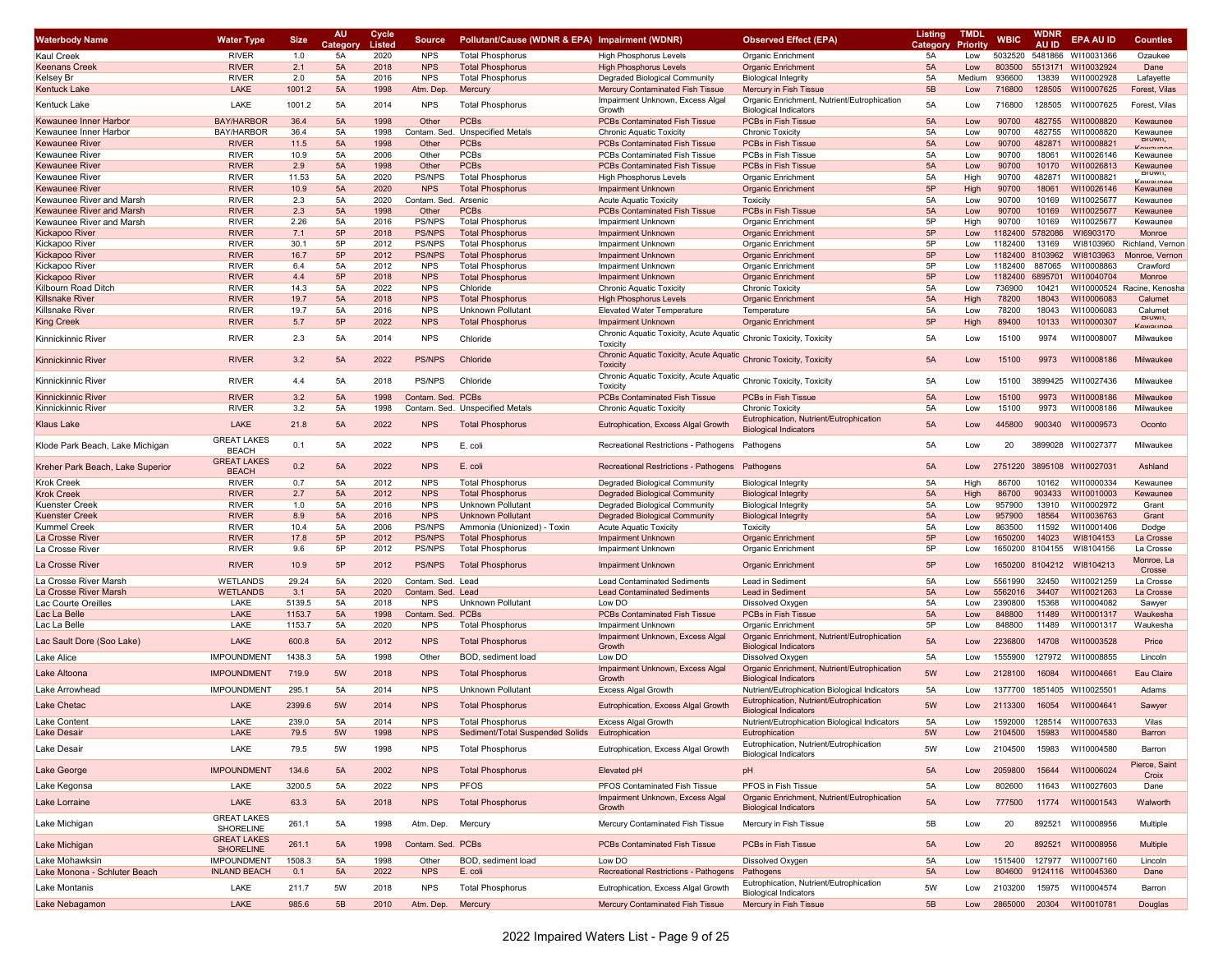| <b>Waterbody Name</b>                                          | Water Type                             | <b>Size</b>  | <b>AU</b><br>Category | Cycle<br>Listed | <b>Source</b>            | Pollutant/Cause (WDNR & EPA) Impairment (WDNR) |                                                                                | <b>Observed Effect (EPA)</b>                                                                   | <b>Listing</b><br>Category | <b>TMDL</b><br>Priority | <b>WBIC</b>       | WDNR<br><b>AU ID</b> | <b>EPA AU ID</b>           | <b>Counties</b>             |
|----------------------------------------------------------------|----------------------------------------|--------------|-----------------------|-----------------|--------------------------|------------------------------------------------|--------------------------------------------------------------------------------|------------------------------------------------------------------------------------------------|----------------------------|-------------------------|-------------------|----------------------|----------------------------|-----------------------------|
| Lake of The Woods                                              | LAKE                                   | 46.4         | 5W                    | 2020            | <b>NPS</b>               | <b>Total Phosphorus</b>                        | Eutrophication, Excess Algal Growth                                            | Eutrophication, Nutrient/Eutrophication<br><b>Biological Indicators</b>                        | 5W                         | Low                     | 2632100           | 16585                | WI10026583                 | Barron                      |
| Lake Pepin                                                     | <b>IMPOUNDMENT</b>                     | 25502.8      | 5A                    | 2016            | <b>PS/NPS</b>            | <b>Total Phosphorus</b>                        | <b>High Phosphorus Levels</b>                                                  | <b>Organic Enrichment</b>                                                                      | 5A                         | Low                     | 731800            | 4704964              | WI10030300                 | Buffalo, Pierce,<br>Pepin   |
| Lake Ripley Beach                                              | <b>INLAND BEACH</b>                    | 0.1          | 5A                    | 2022            | <b>NPS</b>               | E. coli                                        | Recreational Restrictions - Pathogens                                          | Pathogens                                                                                      | 5A                         | Low                     | 809600            |                      | 3894224 WI10026954         | Jefferson                   |
| Lake Shangrila                                                 | LAKE                                   | 73.9         | 5W                    | 2018            | <b>NPS</b>               | <b>Total Phosphorus</b>                        | Eutrophication, Excess Algal Growth                                            | Eutrophication, Nutrient/Eutrophication<br><b>Biological Indicators</b>                        | 5W                         | High                    | 734700            | 10417                | WI10000521                 | Kenosha                     |
| Lake Sherwood                                                  | <b>IMPOUNDMENT</b>                     | 214.7        | 5A                    | 2014            | <b>NPS</b>               | Unknown Pollutant                              | <b>Excess Algal Growth</b>                                                     | Nutrient/Eutrophication Biological Indicators                                                  | 5A                         | Low                     | 1377900           |                      | 1851420 WI10026706         | Adams                       |
| <b>Lake Superior</b>                                           | <b>GREAT LAKES</b><br><b>SHORELINE</b> | 186.0        | 5A                    | 2006            | Atm. Dep.                | Mercury                                        | Mercury Contaminated Fish Tissue                                               | Mercury in Fish Tissue                                                                         | 5B                         | Low                     | 2751220           | 892439               | WI10008955                 | Douglas                     |
| Lake Superior                                                  | <b>GREAT LAKES</b><br>SHORELINE        | 186.0        | 5A                    | 1998            | Contam. Sed.             | PCBs                                           | PCBs Contaminated Fish Tissue                                                  | PCBs in Fish Tissue                                                                            | 5A                         | Low                     | 2751220           | 892439               | WI10008955                 | Douglas                     |
| <b>Lake Superior</b>                                           | <b>GREAT LAKES</b><br><b>SHORELINE</b> | 186.0        | 5A                    | 2022            | <b>NPS</b>               | <b>PFOS</b>                                    | <b>PFOS Contaminated Fish Tissue</b>                                           | PFOS in Fish Tissue                                                                            | 5A                         | Low                     | 2751220           | 892439               | WI10008955                 | Douglas                     |
| Lake Superior - Wisconsin Point Lot 12<br>Beach                | <b>GREAT LAKES</b><br><b>BEACH</b>     | 0.3          | 5A                    | 2022            | <b>NPS</b>               | E. coli                                        | Recreational Restrictions - Pathogens                                          | Pathogens                                                                                      | 5A                         | Low                     |                   |                      | 2751220 6878341 WI10040623 | Douglas                     |
| Lake Superior (mouth of Bois Brule River)                      | LAKE                                   | 66.1         | 5A                    | 2006            | Atm. Dep.                | Mercury                                        | Mercury Contaminated Fish Tissue                                               | Mercury in Fish Tissue                                                                         | 5B                         | Low                     | 2751220           | 1855784              | WI10025773                 | Douglas                     |
| Lake Superior (mouth of Bois Brule River)                      | LAKE                                   | 66.1         | 5A                    | 1998            | Contam, Sed. PCBs        |                                                | PCBs Contaminated Fish Tissue                                                  | PCBs in Fish Tissue                                                                            | 5A                         | Low                     | 2751220           |                      | 1855784 WI10025773         | Douglas                     |
| Lake Thirty                                                    | LAKE                                   | 75.5         | 5W                    | 2020            | <b>NPS</b>               | <b>Total Phosphorus</b>                        | <b>Impairment Unknown</b>                                                      | <b>Organic Enrichment</b>                                                                      | 5W                         | Low                     | 2099900           | 15875                | WI10004486                 | Barron                      |
| Lake Three                                                     | LAKE                                   | 61.4         | 5B                    | 1998            | Atm. Dep.                | Mercury                                        | Mercury Contaminated Fish Tissue                                               | Mercury in Fish Tissue                                                                         | 5B                         | Low                     | 2915800           | 891194               | WI10008924                 | Ashland                     |
| Lake Waubesa                                                   | LAKE                                   | 2074.5       | 5A                    | 2022            | <b>NPS</b>               | <b>PFOS</b>                                    | <b>PFOS Contaminated Fish Tissue</b>                                           | PFOS in Fish Tissue                                                                            | 5A                         | Low                     | 803700            | 11661                | WI10001452                 | Dane                        |
| Lake Wingra                                                    | LAKE                                   | 336.3        | 5A                    | 2012            | Unknown                  | PCBs                                           | PCBs Contaminated Fish Tissue                                                  | PCBs in Fish Tissue                                                                            | 5A                         | Low                     | 805000            | 11667                | WI10001457                 | Dane                        |
| Lake Wisconsin                                                 | <b>IMPOUNDMENT</b>                     | 7197.3       | 5A                    | 1998            | Contam. Sed.             | Mercury                                        | Mercury Contaminated Fish Tissue                                               | Mercury in Fish Tissue                                                                         | 5A                         | Low                     | 1260600           | 13500                | WI10002709                 | Sauk, Columbia              |
| Lake Wisconsin<br>Lakeland Campground Beach -- 2803 E.         | <b>IMPOUNDMENT</b>                     | 7197.3       | 5A                    | 1998            | Contam. Sed.             | PCBs                                           | PCBs Contaminated Fish Tissue                                                  | PCBs in Fish Tissue                                                                            | 5A                         | Low                     | 1260600           | 13500                | WI10002709                 | Sauk, Columbia              |
| State Rd. 59, Lake Koshkonong<br>Lakes Of The Pines (Pickerel) | <b>INLAND BEACH</b><br>LAKE            | 0.0<br>272.7 | 5A<br>5A              | 2022<br>2018    | <b>NPS</b><br><b>NPS</b> | E. coli<br>Unknown Pollutant                   | <b>Recreational Restrictions - Pathogens</b>                                   | Pathogens                                                                                      | 5A<br>5A                   | Low                     | 808700<br>2275300 | 3899461<br>14844     | WI10027437<br>WI10026309   | Rock                        |
| <b>Lannon Creek</b>                                            | <b>RIVER</b>                           | 5.5          | 5A                    | 1998            | <b>NPS</b>               | Sediment/Total Suspended Solids                | <b>Excess Algal Growth</b>                                                     | Nutrient/Eutrophication Biological Indicators<br><b>Physical Substrate Habitat Alterations</b> | 5A                         | Low<br>High             | 773700            | 424314               | WI10008642                 | Sawyer<br>Waukesha          |
|                                                                |                                        |              |                       |                 |                          |                                                | <b>Degraded Habitat</b>                                                        | Eutrophication, Nutrient/Eutrophication                                                        |                            |                         |                   |                      |                            |                             |
| Largon Lake                                                    | LAKE                                   | 134.8        | 5W                    | 2020            | <b>NPS</b>               | <b>Total Phosphorus</b>                        | Eutrophication, Excess Algal Growth                                            | <b>Biological Indicators</b>                                                                   | 5W                         | Low                     | 2668100           | 16784                | WI10005220                 | Polk                        |
| Larson Creek                                                   | <b>RIVER</b>                           | 5.0          | 5A                    | 2022            | <b>NPS</b>               | <b>Total Phosphorus</b>                        | <b>Impairment Unknown</b>                                                      | <b>Organic Enrichment</b>                                                                      | 5A                         | Low                     | 100200            | 18083                | WI10006115                 | Door                        |
| Laurel Lake (Three Lakes Chain)                                | LAKE                                   | 248.7        | 5A                    | 2018            | Atm. Dep.                | Mercury                                        | Mercury Contaminated Fish Tissue                                               | Mercury in Fish Tissue                                                                         | 5B                         | Low                     | 1611800           | 128175               | WI10007332                 | Oneida                      |
| Laurel Lake (Three Lakes Chain)                                | LAKE                                   | 248.7        | 5A                    | 2018            | <b>NPS</b>               | <b>Total Phosphorus</b>                        | <b>High Phosphorus Levels</b>                                                  | Organic Enrichment                                                                             | 5A                         | Low                     | 1611800           | 128175               | WI10007332                 | Oneida                      |
| Lazy Lake (Fall R Millpond)                                    | LAKE                                   | 206.0        | 5A                    | 2012            | <b>PS/NPS</b>            | <b>Total Phosphorus</b>                        | <b>High Phosphorus Levels</b>                                                  | Organic Enrichment                                                                             | 5A                         | Low                     | 843400            | 11442                | WI10010053                 | Columbia                    |
| Leech Creek                                                    | <b>RIVER</b>                           | 3.4          | 5A                    | 2018            | <b>NPS</b>               | Unknown Pollutant                              | <b>Elevated Water Temperature</b>                                              | Temperature                                                                                    | 5A                         | Low                     | 1271600           | 12980                | WI10038885                 | Sauk                        |
| Leota Lake                                                     | LAKE                                   | 35.7         | 5A                    | 2016            | <b>NPS</b>               | <b>Total Phosphorus</b>                        | High Phosphorus Levels, Excess Algal<br>Growth                                 | Organic Enrichment, Nutrient/Eutrophication<br><b>Biological Indicators</b>                    | 5A                         | Medium                  | 884700            | 902198               | WI10009847                 | Rock                        |
| <b>Lilly Creek</b>                                             | <b>RIVER</b>                           | 4.7          | 5A                    | 2016            | <b>NPS</b>               | Chloride                                       | <b>Chronic Aquatic Toxicity</b>                                                | <b>Chronic Toxicity</b>                                                                        | 5A                         | Low                     | 18400             | 10042                | WI10008011                 | Waukesha                    |
| <b>Lily River</b>                                              | <b>RIVER</b>                           | 9.5          | 5A                    | 2016            | <b>NPS</b>               | Unknown Pollutant                              | <b>Elevated Water Temperature</b>                                              | Temperature                                                                                    | 5A                         | Low                     | 370900            | 10555                |                            | WI10000624 Forest, Langlade |
| <b>Limestone Creek</b>                                         | <b>RIVER</b>                           | 2.8          | 5A                    | 2012            | <b>NPS</b>               | <b>Total Phosphorus</b>                        | <b>High Phosphorus Levels</b>                                                  | <b>Organic Enrichment</b>                                                                      | 5A                         | Low                     | 866800            | 11602                | WI10026552                 | Washington                  |
| Lincoln Creek                                                  | <b>RIVER</b>                           | 9.7          | 5A                    | 2014            | PS/NPS                   | Chloride                                       | Chronic Aquatic Toxicity, Acute Aquatio<br>Toxicity                            | Chronic Toxicity, Toxicity                                                                     | 5A                         | Low                     | 19400             | 9999                 | WI10000218                 | Milwaukee                   |
| Lincoln Creek                                                  | <b>RIVER</b>                           | 9.7          | 5A                    | 1998            | Contam. Sed.             | PAHs                                           | <b>Chronic Aquatic Toxicity</b>                                                | <b>Chronic Toxicity</b>                                                                        | 5A                         | Low                     | 19400             | 9999                 | WI10000218                 | Milwaukee                   |
| Lincoln Creek                                                  | <b>RIVER</b>                           | 9.7          | 5A                    | 2012            | Contam. Sed. PCBs        |                                                | PCBs Contaminated Fish Tissue                                                  | PCBs in Fish Tissue                                                                            | 5A                         | Low                     | 19400             | 9999                 | WI10000218                 | Milwaukee                   |
| Lincoln Creek                                                  | <b>RIVER</b>                           | 9.7          | 5A                    | 1998            | Other                    | <b>Unspecified Metals</b>                      | <b>Chronic Aquatic Toxicity</b>                                                | <b>Chronic Toxicity</b>                                                                        | 5A                         | Low                     | 19400             | 9999                 | WI10000218                 | Milwaukee                   |
| Lipsett Lake                                                   | LAKE                                   | 392.6        | 5W                    | 2014            | <b>NPS</b>               | Unknown Pollutant                              | <b>Excess Algal Growth</b>                                                     | Nutrient/Eutrophication Biological Indicators                                                  | 5W                         | Low                     | 2678100           | 16977                | WI10005383                 | <b>Burnett</b>              |
| Little Arbor Vitae Lake                                        | LAKE                                   | 479.9        | 5A                    | 2016            | <b>NPS</b>               | <b>Total Phosphorus</b>                        | Impairment Unknown, Excess Algal<br>Growth                                     | Organic Enrichment, Nutrient/Eutrophication<br><b>Biological Indicators</b>                    | $5C$                       | Low                     | 1545300           | 128524               | WI10007641                 | Vilas                       |
| Little Bear Creek                                              | <b>RIVER</b>                           | 6.8          | 5A                    | 2010            | <b>NPS</b>               | Sediment/Total Suspended Solids                | Elevated Water Temperature,<br>Degraded Habitat                                | Temperature, Physical Substrate Habitat<br>Alterations                                         | 5A                         | Low                     | 1234700           | 18505                | WI10006421                 | Richland, Saul              |
| Little Bear Creek                                              | <b>RIVER</b>                           | 6.8          | 5A                    | 2010            | <b>NPS</b>               | <b>Total Phosphorus</b>                        | <b>Degraded Biological Community</b>                                           | <b>Biological Integrity</b>                                                                    | 5A                         | Low                     | 1234700           | 18505                | WI10006421                 | Richland, Saul              |
| Little Bear Creek                                              | <b>RIVER</b>                           | 4.4          | 5P                    | 2012            | <b>NPS</b>               | <b>Total Phosphorus</b>                        | <b>Impairment Unknown</b>                                                      | Organic Enrichment                                                                             | 5P                         | Low                     | 2048000           | 15571                | WI10004255                 | Buffalo                     |
| Little Bearskin Lake                                           | LAKE                                   | 184.1        | 5C                    | 2016            | <b>NPS</b>               | <b>Total Phosphorus</b>                        | <b>Impairment Unknown</b>                                                      | <b>Organic Enrichment</b>                                                                      | 5C                         | Low                     | 1523500           | 128180               | WI10007337                 | Oneida                      |
| Little Beaver Creek                                            | <b>RIVER</b>                           | 7.0          | 5W                    | 2018            | <b>NPS</b>               | <b>Total Phosphorus</b>                        | Impairment Unknown                                                             | Organic Enrichment                                                                             | 5W                         | Low                     | 2076300           | 15691                | WI10008012                 | Dunn                        |
| <b>Little Black River</b>                                      | <b>RIVER</b>                           | 7.55         | 5A                    | 2018            | <b>NPS</b>               | <b>Total Phosphorus</b>                        | <b>High Phosphorus Levels</b>                                                  | <b>Organic Enrichment</b>                                                                      | 5A                         | Medium                  | 1765300           | 14317                | WI10003233                 | Taylor                      |
| Little Butternut Lake                                          | LAKE                                   | 184.6        | 5W                    | 2022            | <b>NPS</b>               | <b>Total Phosphorus</b>                        | Eutrophication, Excess Algal Growth                                            | Eutrophication, Nutrient/Eutrophication<br><b>Biological Indicators</b>                        | 5W                         | Low                     | 2640700           | 16679                | WI10005132                 | Polk                        |
| <b>Little Creek</b>                                            | <b>RIVER</b>                           | 5.9          | 5W                    | 2018            | <b>NPS</b>               | <b>Total Phosphorus</b>                        | <b>Degraded Biological Community</b>                                           | <b>Biological Integrity</b>                                                                    | 5W                         | Low                     | 280700            | 10334                | WI10000459                 | Waupaca                     |
| Little Crooked Lake                                            | LAKE                                   | 153.7        | 5A                    | 2014            | <b>NPS</b>               | Unknown Pollutan                               | <b>Excess Algal Growth</b>                                                     | Nutrient/Eutrophication Biological Indicators                                                  | 5A                         | Low                     | 2335500           | 128530               | WI10007646                 | Vilas                       |
| <b>Little Door Creek</b>                                       | <b>RIVER</b>                           | 5.9          | 5P                    | 2018            | <b>NPS</b>               | <b>Total Phosphorus</b>                        | <b>Impairment Unknown</b>                                                      | <b>Organic Enrichment</b>                                                                      | 5P                         | Low                     | 802900            | 11645                | WI10026554                 | Dane                        |
| Little Drvwood Creek                                           | RIVER                                  | 19.8         | 5Е                    | 2022            | <b>NPS</b>               | Total Phosphorus                               | <b>Impairment Unknown</b>                                                      | Organic Enrichment                                                                             | -5F                        | Low                     | 2155100           | 16190                | WI10026346                 | Chippewa                    |
| Little Fork Lake (Three Lakes Chain)                           | LAKE                                   | 336.4        | 5B                    | 2018            | Atm. Dep.                | Mercury                                        | Mercury Contaminated Fish Tissue                                               | Mercury in Fish Tissue                                                                         | 5B                         | Low                     | 1610600           |                      | 128181 WI10007338          | Oneida                      |
| Little Friess Lake                                             | LAKE                                   | 16.2         | 5A                    | 2020            | <b>NPS</b>               | Unknown Pollutant                              | <b>Excess Algal Growth</b>                                                     | Nutrient/Eutrophication Biological Indicators                                                  | 5A                         | Low                     | 853100            | 11509                | WI10001337                 | Washington                  |
| Little La Crosse River                                         | <b>RIVER</b>                           | 10.3         | 5P                    | 2012            | <b>NPS</b>               | <b>Total Phosphorus</b>                        | <b>Impairment Unknown</b>                                                      | <b>Organic Enrichment</b>                                                                      | 5P                         | Low                     | 1655900           | 14008                | WI10030063                 | Monroe                      |
| Little Menomonee                                               | <b>RIVER</b>                           | 9.0          | 5A                    | 2016            | PS/NPS                   | Chloride                                       | Chronic Aquatic Toxicity, Acute Aquatic Chronic Toxicity, Toxicity<br>Toxicity |                                                                                                | 5A                         | Low                     | 17600             | 10038                | WI10008014                 | Ozaukee,<br>Milwaukee       |
| Little Menomonee                                               | <b>RIVER</b>                           | 9.0          | 5A                    | 1998            | Contam. Sed. Creosote    |                                                | <b>Chronic Aquatic Toxicity</b>                                                | <b>Chronic Toxicity</b>                                                                        | 5A                         | Low                     | 17600             | 10038                | WI10008014                 | Ozaukee,<br>Milwaukee       |
| Little Menomonee                                               | <b>RIVER</b>                           | 9.0          | 5A                    | 2016            | <b>PS/NPS</b>            | Unknown Pollutant                              | <b>Elevated Water Temperature</b>                                              | Temperature                                                                                    | 5A                         | Low                     | 17600             | 10038                | WI10008014                 | Ozaukee,<br>Milwaukee       |
| <b>Little Menomonee River</b>                                  | <b>RIVER</b>                           | 3.9          | 5A                    | 2010            | Other                    | <b>Fecal Coliform</b>                          | Recreational Restrictions - Pathogens                                          | Pathogens                                                                                      | 5A                         | Low                     | 17900             | 10039                | WI10000244                 | Ozaukee                     |
| Little Otter Creek                                             | <b>RIVER</b>                           | 4.9          | 5W                    | 2018            | <b>NPS</b>               | <b>Total Phosphorus</b>                        | <b>High Phosphorus Levels</b>                                                  | Organic Enrichment                                                                             | 5W                         | Medium                  | 2147300           | 18834                |                            | WI10006672 Clark, Chippewa  |
| <b>Little Platte River</b>                                     | <b>RIVER</b>                           | 34.0         | 5A                    | 2016            | <b>NPS</b>               | <b>Total Phosphorus</b>                        | <b>Degraded Biological Community</b>                                           | <b>Biological Integrity</b>                                                                    | 5A                         | Medium                  | 943800            |                      | 1527892 WI10025429         | Grant                       |
| Little Plum Creek                                              | <b>RIVER</b>                           | 4.7          | 5P                    | 2020            | <b>NPS</b>               | <b>Total Phosphorus</b>                        | Impairment Unknown                                                             | Organic Enrichment                                                                             | 5P                         | Low                     | 2051000           |                      | 1468583 WI10024489         | Pepin                       |
| <b>Little Rice Flowage</b>                                     | LAKE                                   | 1200.6       | 5B                    | 2010            | Atm. Dep.                | Mercury                                        | Mercury Contaminated Fish Tissue                                               | Mercury in Fish Tissue                                                                         | 5B                         | Low                     | 406400            | 10668                | WI10000719                 | Forest                      |
| Little River                                                   | <b>RIVER</b>                           | 10.0         | 5P                    | 2014            | <b>NPS</b>               | <b>Total Phosphorus</b>                        | Impairment Unknown                                                             | Organic Enrichment                                                                             | 5P                         | Low                     | 441300            | 10881                | WI10035800                 | Oconto                      |
| Little Saint Germain Lake North and East<br>Lobes              | LAKE                                   | 446.5        | 5A                    | 2020            | <b>NPS</b>               | <b>Total Phosphorus</b>                        | Eutrophication, Excess Algal Growth                                            | Eutrophication, Nutrient/Eutrophication<br><b>Biological Indicators</b>                        | 5A                         | Low                     |                   |                      | 1596300 8128745 WI8128746  | Vilas                       |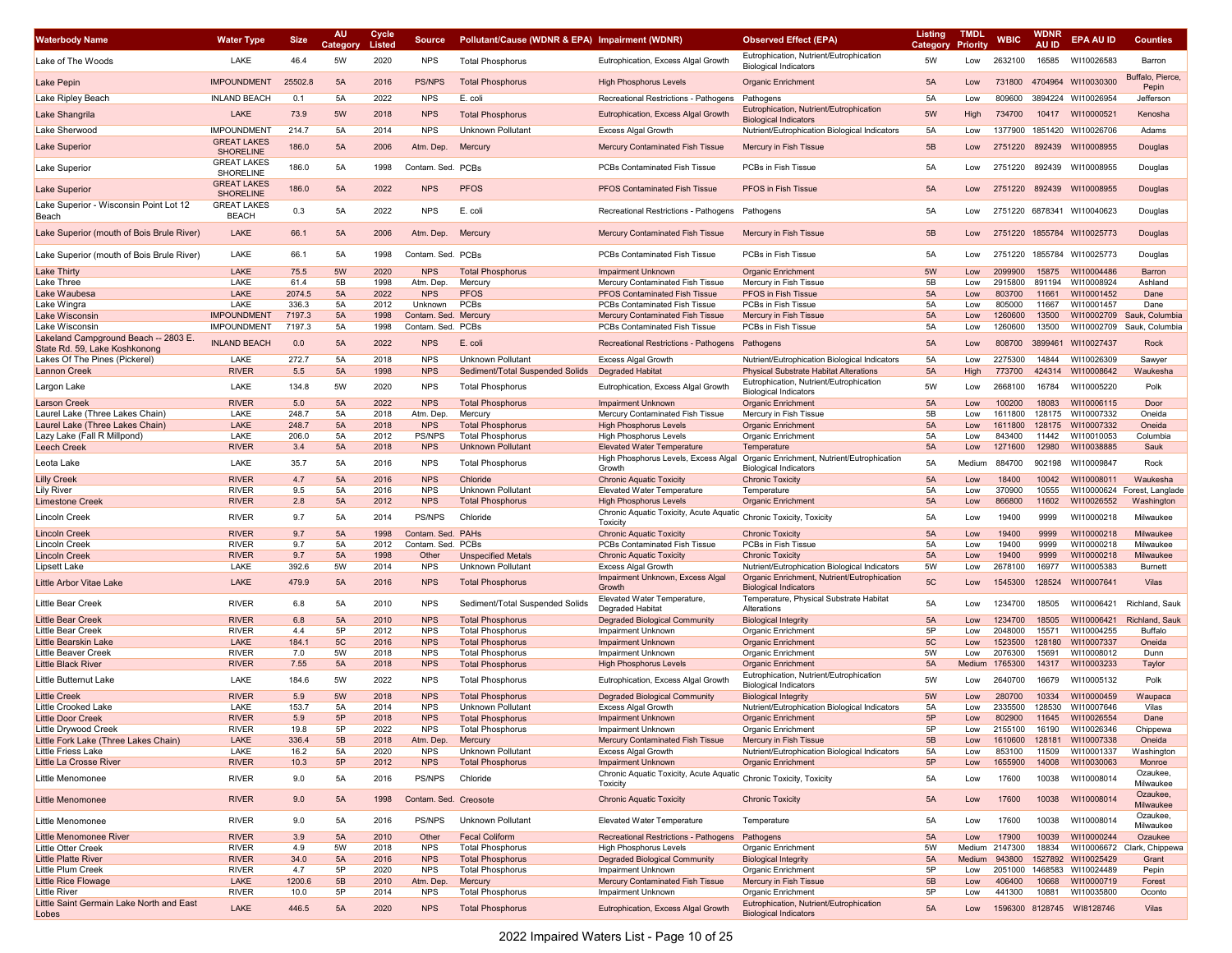| <b>Waterbody Name</b>                                  | <b>Water Type</b>            | <b>Size</b>   | AU<br>Categor | Cycle<br>Listed | <b>Source</b>              | Pollutant/Cause (WDNR & EPA) Impairment (WDNR)     |                                                                       | <b>Observed Effect (EPA)</b>                                            | Listing<br>Category | TMDL<br>Priority | <b>WBIC</b>        | <b>WDN</b><br>AU ID | <b>EPA AU ID</b>                         | <b>Counties</b>             |
|--------------------------------------------------------|------------------------------|---------------|---------------|-----------------|----------------------------|----------------------------------------------------|-----------------------------------------------------------------------|-------------------------------------------------------------------------|---------------------|------------------|--------------------|---------------------|------------------------------------------|-----------------------------|
| Little Sand Lake                                       | LAKE                         | 237.0         | 5B            | 1998            | Atm. Dep.                  | Mercury                                            | Mercury Contaminated Fish Tissue                                      | Mercury in Fish Tissue                                                  | 5В                  | Low              | 389700             | 10609               |                                          | WI10000672 Forest, Langlade |
| <b>Little Sand Lake</b>                                | LAKE                         | 94.2          | 5W            | 2016            | <b>NPS</b>                 | <b>Unknown Pollutant</b>                           | <b>Excess Algal Growth</b>                                            | Nutrient/Eutrophication Biological Indicators                           | 5W                  | Low              | 2661600            | 16827               | WI10005256                               | Barron                      |
| Little Suamico River                                   | <b>RIVER</b>                 | 23.8          | 5A            | 2014            | PS/NPS                     | <b>Total Phosphorus</b>                            | Degraded Biological Community                                         | <b>Biological Integrity</b>                                             | 5A                  | Low              | 411800             | 10862               | WI10026474                               | Brown, Oconto               |
|                                                        |                              |               |               |                 |                            |                                                    |                                                                       |                                                                         |                     |                  |                    |                     |                                          | Shawano                     |
| Little Sugar River                                     | <b>RIVER</b>                 | 19.8          | 5P            | 2012            | <b>NPS</b>                 | <b>Total Phosphorus</b>                            | <b>Impairment Unknown</b>                                             | <b>Organic Enrichment</b>                                               | 5P                  | Medium           | 880100             | 13633               | WI10026178                               | Green                       |
| Little Sugar River, West Branch<br>Little Turtle Creek | RIVER<br><b>RIVER</b>        | 6.9           | 5A<br>5P      | 2014<br>2018    | PS/NPS<br><b>NPS</b>       | Sediment/Total Suspended Solids                    | Degraded Habitat<br><b>Impairment Unknown</b>                         | Physical Substrate Habitat Alterations                                  | 5A<br>5P            | Medium           | 881400             | 13639               | WI10038362                               | Green<br>Rock, Walworth     |
|                                                        |                              | 6.3           |               |                 |                            | <b>Total Phosphorus</b>                            |                                                                       | <b>Organic Enrichment</b><br>Eutrophication, Nutrient/Eutrophication    |                     | Low              | 791700             |                     | 1493752 WI10024899                       |                             |
| Little Twin Lake                                       | LAKE                         | 25.2          | 5A            | 2022            | <b>NPS</b>                 | <b>Total Phosphorus</b>                            | Eutrophication, Excess Algal Growth                                   | <b>Biological Indicators</b>                                            | 5A                  | Low              | 146400             | 18168               | WI10026278                               | Green Lake                  |
| Little Vance Creek                                     | <b>RIVER</b>                 | 2.4           | 5W            | 2020            | <b>NPS</b>                 | <b>Total Phosphorus</b>                            | <b>Impairment Unknown</b>                                             | <b>Organic Enrichment</b>                                               | 5W                  | Low              | 2077300            | 15698               | WI10004353                               | Barron, Dunn                |
| Little Waumandee Creek                                 | <b>RIVER</b>                 | 11.0          | 5P            | 2014            | <b>NPS</b>                 | <b>Total Phosphorus</b>                            | <b>Impairment Unknown</b>                                             | Organic Enrichment                                                      | 5P                  | Low              | 1810300            | 14446               | WI10003320                               | Buffalo                     |
| Little Willow Creek                                    | <b>RIVER</b>                 | 7.7           | 5A            | 2016            | <b>NPS</b>                 | <b>Total Phosphorus</b>                            | <b>Impairment Unknown</b>                                             | <b>Organic Enrichment</b>                                               | 5P                  | Low              | 1221300            | 13349               | WI10008180                               | Richland                    |
| Little Willow Creek                                    | <b>RIVER</b>                 | 7.7           | 5A            | 2016            | <b>NPS</b>                 | Unknown Pollutant                                  | <b>Elevated Water Temperature</b>                                     | Temperature                                                             | 5A                  | Low              | 1221300            | 13349               | WI10008180                               | Richland                    |
| Little Yellow Lake                                     | LAKE                         | 332.4         | 5W            | 2014            | <b>NPS</b>                 | <b>Total Phosphorus</b>                            | Eutrophication, Excess Algal Growth                                   | Eutrophication, Nutrient/Eutrophication                                 | 5W                  | Low              | 2674800            | 16927               | WI10005342                               | <b>Burnett</b>              |
|                                                        |                              |               |               |                 |                            |                                                    |                                                                       | <b>Biological Indicators</b>                                            |                     |                  |                    |                     |                                          |                             |
| Livingston Branch                                      | <b>RIVER</b>                 | 11.6          | 5A            | 1998            | <b>NPS</b>                 | Ammonia (Unionized) - Toxin                        | <b>Chronic Aquatic Toxicity</b>                                       | <b>Chronic Toxicity</b>                                                 | 5A                  | Low              | 932700             | 13828               | WI10002919                               | lowa                        |
| Livingston Branch                                      | <b>RIVER</b>                 | 11.6          | 5A            | 1998            | <b>NPS</b>                 | <b>BOD</b>                                         | Low DO                                                                | <b>Dissolved Oxygen</b>                                                 | 5A                  | Low              | 932700             | 13828               | WI10002919                               | lowa                        |
| Livingston Branch                                      | <b>RIVER</b>                 | 11.6          | 5A            | 1998            | <b>NPS</b>                 | <b>Total Phosphorus</b>                            | Low DO, Degraded Biological                                           | Dissolved Oxygen, Biological Integrity                                  | 5А                  | Medium           | 932700             | 13828               | WI10002919                               | lowa                        |
| _ocal Water                                            | <b>RIVER</b>                 | 0.6           | 5W            | 2016            | <b>NPS</b>                 | Chloride                                           | Community<br><b>Chronic Aquatic Toxicity</b>                          | <b>Chronic Toxicity</b>                                                 | 5W                  | Low              | 2450               |                     | 3991787 WI10028601                       | Racine                      |
| Local Wateı                                            | <b>RIVER</b>                 | 4.3           | 5W            | 2020            | <b>NPS</b>                 | <b>Total Phosphorus</b>                            | <b>High Phosphorus Levels</b>                                         | Organic Enrichmen                                                       | 5W                  | Medium           | 4350               |                     | 3995025 WI10028759                       | Racine                      |
|                                                        |                              |               |               |                 |                            |                                                    |                                                                       |                                                                         |                     |                  |                    |                     |                                          | Waukesha.                   |
| Local Water                                            | <b>RIVER</b>                 | 4.2           | 5W            | 2018            | <b>NPS</b>                 | <b>Total Phosphorus</b>                            | <b>Impairment Unknown</b>                                             | <b>Organic Enrichment</b>                                               | 5W                  | Low              | 6300               |                     | 3996336 WI10028807                       | Milwaukee                   |
| Local Water                                            | <b>RIVER</b>                 | 1.4           | 5P            | 2020            | <b>NPS</b>                 | <b>Total Phosphorus</b>                            | <b>Impairment Unknown</b>                                             | Organic Enrichment                                                      | 5P                  | Low              | 20200              |                     | 3988966 WI10028346                       | Ozaukee                     |
| Local Water                                            | <b>RIVER</b>                 | 9.4           | 5W            | 2018            | <b>NPS</b>                 |                                                    |                                                                       |                                                                         | 5W                  | Low              | 125200             |                     |                                          | Brown,                      |
|                                                        |                              |               |               |                 |                            | <b>Total Phosphorus</b>                            | <b>Degraded Biological Community</b>                                  | <b>Biological Integrity</b>                                             |                     |                  |                    |                     | 5690388 WI10036118                       | Outagamie                   |
| _ocal Water                                            | <b>RIVER</b>                 | 1.8           | 5A            | 2018            | <b>NPS</b>                 | <b>Total Phosphorus</b>                            | Degraded Biological Community                                         | <b>Biological Integrity</b>                                             | 5A                  | Low              | 132300             |                     | 5691675 WI10036152                       | Winnebago                   |
| _ocal Water                                            | <b>RIVER</b>                 | 2.6           | 5A            | 2016            | <b>NPS</b>                 | Unknown Pollutan                                   | <b>Degraded Biological Community</b>                                  | <b>Biological Integrity</b>                                             | 5A                  | Low              | 441100             | 3992334             | WI10028626                               | Oconto                      |
| ocal Water                                             | <b>RIVER</b>                 | 1.5           | 5A            | 2016            | <b>PS/NPS</b>              | <b>Unknown Pollutant</b>                           | Degraded Biological Community                                         | <b>Biological Integrity</b>                                             | 5A                  | Low              | 737350             |                     | 3894716 WI10026987                       | Kenosha                     |
| Local Water                                            | <b>RIVER</b>                 | 4.5           | 5A            | 2020            | <b>NPS</b>                 | Chloride                                           | <b>Chronic Aquatic Toxicity</b>                                       | <b>Chronic Toxicity</b>                                                 | 5A                  | Low              | 771800             |                     | 3991895 WI10028605                       | Waukesha                    |
| _ocal Wateı                                            | <b>RIVER</b>                 | 9.5           | 5P            | 2020            | <b>NPS</b>                 | <b>Total Phosphorus</b>                            | <b>Impairment Unknown</b>                                             | Organic Enrichment                                                      | 5P                  | Low              | 795500             | 338119              | WI10008459                               | Rock                        |
| _ocal Water                                            | <b>RIVER</b>                 | 3.7           | 5P            | 2020            | <b>NPS</b>                 | <b>Total Phosphorus</b>                            | <b>Impairment Unknown</b>                                             | <b>Organic Enrichment</b>                                               | 5P<br>5P            | Low              | 867800             |                     | 5735177 WI10037972                       | Dodge                       |
| _ocal Wateı<br>Local Water                             | <b>RIVER</b><br><b>RIVER</b> | 7.3<br>7.9    | 5P<br>5A      | 2016<br>2016    | <b>NPS</b><br><b>NPS</b>   | <b>Total Phosphorus</b>                            | <b>Impairment Unknown</b>                                             | Organic Enrichment<br><b>Biological Integrity</b>                       | 5A                  | Medium<br>Medium | 870400<br>870800   |                     | 3991645 WI10028566<br>3991618 WI10028565 | Fond du Lac<br>Fond du Lac  |
| Local Wateı                                            | <b>RIVER</b>                 | 2.5           | 5P            | 2016            | <b>NPS</b>                 | <b>Total Phosphorus</b><br><b>Total Phosphorus</b> | <b>Degraded Biological Community</b><br>Impairment Unknown            | Organic Enrichment                                                      | 5P                  | Medium           | 917800             |                     | 3992057 WI1002861                        | Lafayette                   |
| _ocal Water                                            | <b>RIVER</b>                 | 1.4           | 5A            | 2018            | <b>NPS</b>                 | <b>Total Phosphorus</b>                            | Degraded Biological Community                                         | <b>Biological Integrity</b>                                             | 5A                  | Low              | 1202100            |                     | 5721815 WI10037526                       | Monroe                      |
| _ocal Water                                            | <b>RIVER</b>                 | 6.7           | 5W            | 2018            | <b>NPS</b>                 | <b>Total Phosphorus</b>                            | <b>Impairment Unknown</b>                                             | Organic Enrichmen                                                       | 5W                  | Low              | 2145000            | 5558351             | WI10035220                               | Clark                       |
| _ocal Water                                            | <b>RIVER</b>                 | 3.6           | 5W            | 2018            | <b>NPS</b>                 | <b>Total Phosphorus</b>                            | <b>High Phosphorus Levels</b>                                         | <b>Organic Enrichment</b>                                               | 5W                  | Low              |                    |                     | 2145200 5558313 WI10035219               | Clark                       |
| _ocal Wateı                                            | <b>RIVER</b>                 | 1.1           | 5A            | 2018            | PS/NPS                     | Chloride                                           | Chronic Aquatic Toxicity                                              | <b>Chronic Toxicity</b>                                                 | 5A                  | Low              |                    |                     | 3000042 3987930 WI10028285               | Milwaukee                   |
| _ocal Water                                            | <b>RIVER</b>                 | 3.4           | 5A            | 2018            | <b>PS/NPS</b>              | <b>Total Phosphorus</b>                            | <b>High Phosphorus Levels</b>                                         | <b>Organic Enrichment</b>                                               | 5A                  | High             | 3000211            |                     | 5534458 WI10033561                       | Kewaunee                    |
| Local Wateı                                            | <b>RIVER</b>                 | 5.0           | 5A            | 2016            | <b>NPS</b>                 | <b>Total Phosphorus</b>                            | Degraded Biological Community                                         | <b>Biological Integrity</b>                                             | 5A                  | Medium           | 3000558            |                     | 3993990 WI10028714                       | Brown, Shawand              |
| _ocal Water                                            | <b>RIVER</b>                 | 0.5           | 5W            | 2018            | <b>NPS</b>                 | <b>Total Phosphorus</b>                            | <b>High Phosphorus Levels</b>                                         | <b>Organic Enrichment</b>                                               | 5W                  | Low              | 5006245            | 5738017             | WI10038140                               | Barron                      |
| _ocal Water                                            | <b>RIVER</b>                 | 5.1           | 5W            | 2016            | <b>NPS</b>                 | Unknown Pollutant                                  | Degraded Biological Community                                         | <b>Biological Integrity</b>                                             | 5W                  | Low              | 5010743            |                     | 3994803 WI10028750                       | Oconto                      |
| _ocal Water                                            | <b>RIVER</b>                 | 3.9           | 5A            | 2020            | <b>NPS</b>                 | <b>Total Phosphorus</b>                            | <b>High Phosphorus Levels</b>                                         | <b>Organic Enrichmen</b>                                                | 5A                  | High             | 5020187            | 5690951             | WI10036133                               | <b>Brown</b>                |
| Local Water                                            | <b>RIVER</b>                 | 6.4           | 5A            | 2016            | <b>PS/NPS</b>              | <b>Total Phosphorus</b>                            | Degraded Biological Community                                         | <b>Biological Integrity</b>                                             | 5A                  | High             | 5020832            |                     | 3994857 WI10028752                       | Manitowoc                   |
| Local Water                                            | <b>RIVER</b>                 | 3.3           | 5A            | 2018            | <b>NPS</b>                 | Unknown Pollutant                                  | <b>Degraded Biological Community</b>                                  | <b>Biological Integrity</b>                                             | 5A                  | Low              | 5026964            |                     | 3992145 WI10028615                       | Fond du Lac                 |
| _ocal Wateı                                            | <b>RIVER</b>                 | 2.8           | 5A            | 2018            | <b>NPS</b>                 | Unknown Pollutant                                  | Degraded Biological Community                                         | <b>Biological Integrity</b>                                             | 5A                  | Low              | 5027792            |                     | 5729011 WI10037770                       | Juneau                      |
| Local Water                                            | <b>RIVER</b><br><b>RIVER</b> | 3.3<br>1.6    | 5A<br>5A      | 2018<br>2018    | <b>NPS</b><br><b>NPS</b>   | <b>Total Phosphorus</b>                            | <b>Degraded Biological Community</b>                                  | <b>Biological Integrity</b>                                             | 5A<br>5A            | Low              | 5033787<br>5035112 | 5727989             | WI10037706                               | Sauk<br>Crawford            |
| _ocal Wateı<br>_omira Creek                            | <b>RIVER</b>                 | 5.4           | 5P            | 2016            | PS/NPS                     | <b>Total Phosphorus</b><br><b>Total Phosphorus</b> | <b>High Phosphorus Levels</b><br><b>Impairment Unknown</b>            | Organic Enrichmen<br><b>Organic Enrichment</b>                          | 5P                  | Low<br>Medium    | 864100             | 18236               | 5727823 WI10037701<br>WI10006229         | Dodge                       |
| Long Coulee Creek                                      | <b>RIVER</b>                 | 5.3           | 5A            | 1998            | <b>NPS</b>                 | Sediment/Total Suspended Solids                    | Degraded Habitat                                                      | Physical Substrate Habitat Alterations                                  | 5A                  | Low              | 1676100            | 14057               | WI10003045                               | La Crosse                   |
| Long Lake                                              | LAKE                         | 119.2         | 5B            | 2012            | Atm. Dep.                  | Mercury                                            | Mercury Contaminated Fish Tissue                                      | Mercury in Fish Tissue                                                  | 5B                  | Low              | 1001000            | 127980              | WI10026794                               | Lincoln                     |
| Long Lake                                              | LAKE                         | 112.9         | 5B            | 1998            | Atm. Dep.                  | Mercury                                            | Mercury Contaminated Fish Tissue                                      | Mercury in Fish Tissue                                                  | 5В                  | Low              | 1001300            | 128190              | WI10007346                               | Oneida                      |
|                                                        |                              |               |               |                 |                            |                                                    | Eutrophication, High Phosphorus                                       |                                                                         |                     |                  |                    |                     |                                          |                             |
| Long Lake                                              | LAKE                         | 3478.0        | 5W            | 2014            | <b>NPS</b>                 | <b>Total Phosphorus</b>                            | Levels                                                                | Eutrophication, Organic Enrichment                                      | 5W                  | Low              | 2106800            | 15992               | WI10004589                               | Washburn                    |
| Long Lake (Big Long)                                   | LAKE                         | 127.3         | 5W            | 2010            | <b>NPS</b>                 | <b>Total Phosphorus</b>                            | Eutrophication, Degraded Biological                                   | Eutrophication, Biological Integrity                                    | 5W                  | High             | 77500              | 18042               | WI10006082                               | Manitowoc                   |
|                                                        |                              |               |               |                 |                            |                                                    | Community, Excess Algal Growth                                        | Nutrient/Eutrophication Biological Indicators                           |                     |                  |                    |                     |                                          |                             |
| Long Lake (Helbig)                                     | LAKE                         | 60.9          | 5W            | 2022            | <b>NPS</b>                 | <b>Total Phosphorus</b>                            | Impairment Unknown, Excess Algal                                      | Organic Enrichment, Nutrient/Eutrophication                             | 5W                  | Low              | 2631600            | 16581               | WI10005054                               | Polk                        |
|                                                        |                              |               | 5B            |                 |                            |                                                    | Growth                                                                | <b>Biological Indicators</b>                                            |                     |                  |                    |                     |                                          |                             |
| ong Lake (Three Lakes Chain).<br>ong Lake Br_          | LAKE<br><b>RIVER</b>         | 604.3<br>16.9 | 5A            | 1998<br>2016    | Atm. Dep.<br><b>PS/NPS</b> | Mercury<br><b>Unknown Pollutant</b>                | Mercury Contaminated Fish Tissue<br><b>Elevated Water Temperature</b> | Mercury in Fish Tissue<br>Temperature                                   | 5B<br>5A            | Low<br>Low       | 1609000<br>2894900 | 128193<br>17655     | WI10007349<br>WI10023242                 | Oneida<br>Bayfield          |
| Long Lake Branch                                       | <b>RIVER</b>                 | 5.4           | 5A            | 2016            | PS/NPS                     | Unknown Pollutan                                   | <b>Elevated Water Temperature</b>                                     | Temperature                                                             | 5A                  | Low              | 2894900            |                     | 1494187 WI10026961                       | Bayfield                    |
|                                                        |                              |               |               |                 |                            |                                                    |                                                                       | Eutrophication, Nutrient/Eutrophication                                 |                     |                  |                    |                     |                                          |                             |
| Long Lake T34n R17w S06                                | LAKE                         | 273.3         | 5W            | 2014            | <b>NPS</b>                 | <b>Total Phosphorus</b>                            | Eutrophication, Excess Algal Growth                                   | <b>Biological Indicators</b>                                            | 5W                  | Low              | 2478200            | 16477               | WI10004962                               | Polk                        |
| ong Lake T48 R5w S6                                    | LAKE                         | 32.1          | 5B            | 1998            | Atm. Dep.                  | Mercury                                            | Mercury Contaminated Fish Tissue                                      | Mercury in Fish Tissue                                                  | 5B                  | Low              | 2767200            | 890956              | WI10008911                               | Bayfield                    |
| ong Trade Lake                                         | LAKE                         | 150.5         | 5W            | 2012            | <b>NPS</b>                 | <b>Total Phosphorus</b>                            | <b>Excess Algal Growth</b>                                            | Nutrient/Eutrophication Biological Indicators                           | 5W                  | Low              | 2640500            | 16678               | WI10005131                               | Polk                        |
| _oretta Lake (Burnett Flowage)                         | <b>IMPOUNDMENT</b>           | 12.0          | 5B            | 1998            | Atm. Dep.                  | Mercury                                            | Mercury Contaminated Fish Tissue                                      | Mercury in Fish Tissue                                                  | 5В                  | Low              | 2382700            | 15330               | WI10004049                               | Sawyer                      |
| Lost Creek                                             | <b>RIVER</b>                 | 8.0           | 5P            | 2020            | <b>NPS</b>                 | <b>Total Phosphorus</b>                            | <b>Impairment Unknown</b>                                             | <b>Organic Enrichment</b>                                               | 5P                  | Low              | 2438300            | 16302               | WI10004825                               | Pepin                       |
| Lost Creek                                             | <b>RIVER</b>                 | 0.66          | 5W            | 2018            | <b>NPS</b>                 | <b>Total Phosphorus</b>                            | Impairment Unknown                                                    | <b>Organic Enrichment</b>                                               | 5W                  | Low              | 2627100            | 16559               | WI10005034                               | Polk                        |
| Lost Lake                                              | LAKE                         | 247.0         | 5A            | 2016            | <b>NPS</b>                 | <b>Total Phosphorus</b>                            | Eutrophication, Excess Algal Growth                                   | Eutrophication, Nutrient/Eutrophication                                 | 5A                  | Low              | 837100             | 11419               | WI10001265                               | Dodge                       |
|                                                        |                              |               |               |                 |                            |                                                    |                                                                       | <b>Biological Indicators</b>                                            |                     |                  |                    |                     |                                          |                             |
| _ost Lake                                              | LAKE                         | 42.1          | 5A            | 2018            | <b>NPS</b>                 | <b>Total Phosphorus</b>                            | <b>High Phosphorus Levels</b>                                         | <b>Organic Enrichment</b>                                               | 5A                  | Low              | 1407000            | 424519              | WI10008658                               | Marathon                    |
| Lost Lake on Ranch Creek                               | LAKE                         | 18.3          | 5B            | 2014            | Atm. Dep.                  | Mercury                                            | Mercury Contaminated Fish Tissue                                      | Mercury in Fish Tissue                                                  | 5B                  | Low              | 5586673            | 35458               | WI10022983                               | Monroe                      |
| Lotus Lake                                             | LAKE                         | 236.9         | 5W            | 2016            | <b>NPS</b>                 | <b>Total Phosphorus</b>                            | Eutrophication, Excess Algal Growth                                   | Eutrophication, Nutrient/Eutrophication<br><b>Biological Indicators</b> | 5W                  | Low              | 2616900            | 16460               | WI10004948                               | Polk                        |
| Lotus Lake Outlet                                      | <b>RIVER</b>                 | 1.7           | 5W            | 2018            | <b>NPS</b>                 | <b>Total Phosphorus</b>                            | <b>Impairment Unknown</b>                                             | <b>Organic Enrichment</b>                                               | 5W                  | Low              | 5006441            |                     | 5476648 WI10030983                       | Polk                        |
| Louisburg Cr                                           | <b>RIVER</b>                 | 5.3           | 5A            | 1998            | PS/NPS                     | Sediment/Total Suspended Solids                    | Degraded Habitat                                                      | Physical Substrate Habitat Alterations                                  | 5A                  | Medium           | 943000             | 13856               | WI10002939                               | Grant                       |
| _oveless Lake (Bass)                                   | LAKE                         | 131.5         | 5W            | 2022            | <b>NPS</b>                 | <b>Total Phosphorus</b>                            | <b>Impairment Unknown</b>                                             | <b>Organic Enrichment</b>                                               | 5W                  | Low              | 2620000            | 18885               | WI10006711                               | Polk                        |
| _ower Barstow Impoundment (Fox River)                  | <b>IMPOUNDMENT</b>           | 28.2          | 5A            | 1998            | PS/NPS                     | Mercury                                            | Mercury Contaminated Fish Tissue                                      | Mercury in Fish Tissue                                                  | 5A                  | Low              | 771600             | 296926              | WI10008207                               | Waukesha                    |
| Lower Barstow Impoundment (Fox River)                  | <b>IMPOUNDMENT</b>           | 28.2          | 5A            | 2016            | Contam. Sed. PCBs          |                                                    | <b>PCBs Contaminated Fish Tissue</b>                                  | PCBs in Fish Tissue                                                     | 5A                  | Low              | 771600             |                     | 296926 WI10008207                        | Waukesha                    |

2022 Impaired Waters List - Page 11 of 25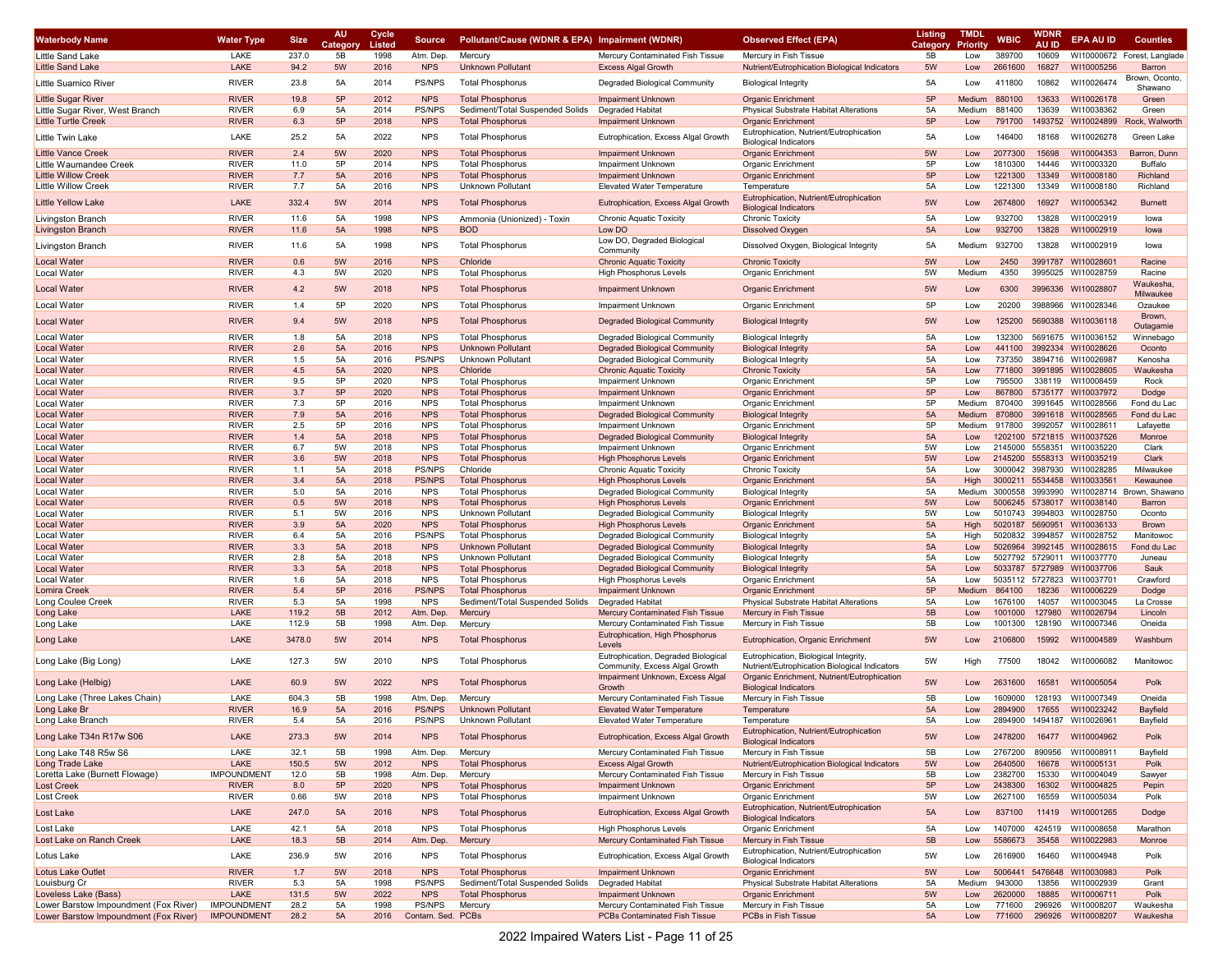| <b>Waterbody Name</b>                                      | <b>Water Type</b>                  | <b>Size</b>  | <b>AU</b> | Cycle        | <b>Source</b>           | Pollutant/Cause (WDNR & EPA) Impairment (WDNR)     |                                                                     | <b>Observed Effect (EPA)</b>                                                 | Listing   | <b>TMDL</b>     | <b>WBIC</b>       | <b>WDNF</b>      | <b>EPA AU ID</b>         | <b>Counties</b>              |
|------------------------------------------------------------|------------------------------------|--------------|-----------|--------------|-------------------------|----------------------------------------------------|---------------------------------------------------------------------|------------------------------------------------------------------------------|-----------|-----------------|-------------------|------------------|--------------------------|------------------------------|
|                                                            | <b>IMPOUNDMENT</b>                 |              | Categor   | Listed       |                         | Sediment/Total Suspended Solids Low DO, Turbidity  |                                                                     |                                                                              | Category  | <b>Priority</b> |                   | AU ID            |                          |                              |
| Lower Barstow Impoundment (Fox River)                      | <b>IMPOUNDMENT</b>                 | 28.2<br>28.2 | 5A<br>5A  | 1998<br>1998 | PS/NPS<br><b>PS/NPS</b> |                                                    | Low DO, Turbidity                                                   | Dissolved Oxygen, Turbidity                                                  | 5A<br>5A  | High            | 771600            | 296926<br>296926 | WI10008207<br>WI10008207 | Waukesha<br>Waukesha         |
| Lower Barstow Impoundment (Fox River)<br>Lower Devils Lake | LAKE                               | 131.4        | 5W        | 2012         | <b>NPS</b>              | <b>Total Phosphorus</b><br><b>Total Phosphorus</b> | <b>Excess Algal Growth</b>                                          | Dissolved Oxygen, Turbidity<br>Nutrient/Eutrophication Biological Indicators | 5W        | High            | 771600<br>1864000 | 15907            | WI10004513               | Barron                       |
| Lower Fox River (Appleton Dam To L.                        |                                    |              |           |              |                         |                                                    |                                                                     |                                                                              |           | Low             |                   |                  |                          | Outagamie,                   |
| Winnebago Outlet)                                          | <b>RIVER</b>                       | 7.9          | 5A        | 1998         | Contam. Sed. PCBs       |                                                    | <b>PCBs Contaminated Fish Tissue</b>                                | <b>PCBs in Fish Tissue</b>                                                   | 5A        | Low             | 117900            | 357364           | WI10008493               | Winnebago                    |
| Lower Fox River (Depere Dam To Middle                      |                                    |              |           |              |                         |                                                    |                                                                     |                                                                              |           |                 |                   |                  |                          | Brown,                       |
| Appleton Dam)                                              | <b>RIVER</b>                       | 24.8         | 5A        | 1998         | Contam. Sed. PCBs       |                                                    | PCBs Contaminated Fish Tissue                                       | PCBs in Fish Tissue                                                          | 5A        | Low             | 117900            |                  | 357301 WI10008492        | Outagamie                    |
|                                                            |                                    |              |           |              |                         |                                                    | PCB Contaminated Sediments, PCBs                                    |                                                                              |           |                 |                   |                  |                          |                              |
| Lower Fox River (Mouth To Depere Dam)                      | <b>RIVER</b>                       | 7.4          | 5A        | 1998         | Contam. Sed.            | PCBs                                               | <b>Contaminated Fish Tissue</b>                                     | PCBs in Sediment, PCBs in Fish Tissue                                        | 5A        | Low             | 117900            | 10678            | WI10008021               | <b>Brown</b>                 |
| Lower Koshkonong Creek                                     | <b>RIVER</b>                       | 27.3         | 5A        | 2012         | <b>PS/NPS</b>           | <b>Total Phosphorus</b>                            | <b>High Phosphorus Levels</b>                                       | Organic Enrichment                                                           | <b>5A</b> | Low             | 808800            | 304950           | WI10038646               | Dane, Jefferson              |
| Lower Merrillan Pond                                       | <b>IMPOUNDMENT</b>                 | 38.0         | 5A        | 1998         | <b>PS/NPS</b>           | <b>Total Phosphorus</b>                            | Eutrophication, Elevated pH                                         | Eutrophication, pH                                                           | 5A        | Low             | 1711500           | 18613            | WI10006490               | Jackson                      |
| Lower Mud Lake                                             | LAKE                               | 184.6        | 5A        | 2022         | <b>NPS</b>              | <b>PFOS</b>                                        | PFOS Contaminated Fish Tissue                                       | PFOS in Fish Tissue                                                          | 5A        | Low             | 803400            | 18251            | WI10006241               | Dane                         |
| Lower Nemadji River                                        | <b>RIVER</b>                       | 38.2         | 5A        | 2010         | <b>PS/NPS</b>           | Sediment/Total Suspended Solids                    | <b>Degraded Habitat</b>                                             | <b>Physical Substrate Habitat Alterations</b>                                | 5A        | Low             | 2835300           | 17456            | WI10025720               | Douglas                      |
| Lower Pine Creek                                           | <b>RIVER</b>                       | 7.0          | 5W        | 2012         | <b>NPS</b>              | <b>Total Phosphorus</b>                            | <b>Impairment Unknown</b>                                           | Organic Enrichment                                                           | 5W        | Low             | 2085300           | 15755            | WI10004393               | Dunn                         |
| <b>Lower Pine Creek</b>                                    | <b>RIVER</b>                       | 3.2          | 5W        | 2014         | <b>PS/NPS</b>           | <b>Total Phosphorus</b>                            | <b>Impairment Unknown</b>                                           | <b>Organic Enrichment</b>                                                    | 5W        | Low             | 2085300           | 1457751          | WI10023639               | Barron, Dunn                 |
| Lower Turtle Lake                                          | LAKE                               | 285.9        | 5W        | 2010         | <b>NPS</b>              | <b>Total Phosphorus</b>                            | Eutrophication, Excess Algal Growth                                 | Eutrophication, Nutrient/Eutrophication<br><b>Biological Indicators</b>      | 5W        | Low             | 2079700           | 15710            | WI10004363               | Barron                       |
| <b>Lower Vermillion Lake</b>                               | LAKE                               | 214.6        | 5W        | 2022         | <b>NPS</b>              | <b>Unknown Pollutant</b>                           | <b>Excess Algal Growth</b>                                          | Nutrient/Eutrophication Biological Indicators                                | 5W        | Low             | 2098200           | 15867            | WI10004480               | Barron                       |
| Lowes Creek                                                | <b>RIVER</b>                       | 11.3         | 5A        | 2012         | <b>NPS</b>              | <b>Total Phosphorus</b>                            | <b>High Phosphorus Levels</b>                                       | Organic Enrichment                                                           | 5A        | Low             | 2123900           | 16354            | WI10004867               | Eau Claire                   |
|                                                            |                                    |              |           |              |                         |                                                    |                                                                     | Eutrophication, Nutrient/Eutrophication                                      |           |                 |                   |                  |                          |                              |
| Ludden Lake                                                | <b>IMPOUNDMENT</b>                 | 56.3         | 5A        | 2018         | <b>NPS</b>              | <b>Total Phosphorus</b>                            | Eutrophication, Excess Algal Growth                                 | <b>Biological Indicators</b>                                                 | 5A        | Medium          | 930700            | 310696           | WI10008359               | lowa                         |
| Ludowissi L Br To Sauk Creek                               | <b>RIVER</b>                       | 4.8          | 5A        | 2018         | <b>NPS</b>              | Unknown Pollutant                                  | Degraded Biological Community                                       | <b>Biological Integrity</b>                                                  | 5A        | Low             | 49700             | 894870           | WI10008989               | Ozaukee                      |
| Luxemburg Creek                                            | <b>RIVER</b>                       | 4.3          | 5A        | 2020         | <b>NPS</b>              | <b>Total Phosphorus</b>                            | <b>Degraded Biological Community</b>                                | <b>Biological Integrity</b>                                                  | 5A        | High            | 92100             | 18072            | WI10006106               | Kewaunee                     |
| Lyman Lake                                                 | LAKE                               | 370.5        | 5B        | 2002         | Atm. Dep.               | Mercury                                            | Mercury Contaminated Fish Tissue                                    | Mercury in Fish Tissue                                                       | 5B        | Low             | 2856400           | 890854           | WI10008905               | Douglas                      |
| Lynx Lake                                                  | LAKE                               | 307.2        | 5B        | 1998         | Atm. Dep.               | Mercury                                            | Mercury Contaminated Fish Tissue                                    | Mercury in Fish Tissue                                                       | 5B        | Low             | 2954500           | 128549           | WI10007663               | Vilas                        |
| Mack (Brown. Spring) Creek                                 | <b>RIVER</b>                       | 2.0          | 5P        | 2018         | <b>NPS</b>              | <b>Total Phosphorus</b>                            | Impairment Unknown                                                  | Organic Enrichmen                                                            | 5P        | Low             | 267300            | 10312            | WI10000441               | Portage                      |
| Madden Br                                                  | <b>RIVER</b>                       | 7.7          | 5A        | 2016         | <b>NPS</b>              | <b>Unknown Pollutant</b>                           | <b>Degraded Biological Community</b>                                | <b>Biological Integrity</b>                                                  | 5A        | Low             | 939100            | 13847            | WI10002931               | Lafayette                    |
| Magnor Lake (Richardson)                                   | LAKE                               | 229.4        | 5W        | 2010         | <b>NPS</b>              | <b>Total Phosphorus</b>                            | Eutrophication, Excess Algal Growth                                 | Eutrophication, Nutrient/Eutrophication                                      | 5W        | Low             | 2624600           | 16596            | WI10005066               | Polk                         |
|                                                            |                                    |              |           |              |                         |                                                    |                                                                     | <b>Biological Indicators</b>                                                 |           |                 |                   |                  |                          |                              |
| Mallalieu Lake                                             | <b>IMPOUNDMENT</b>                 | 289.1        | 5W        | 2004         | <b>NPS</b>              | <b>Total Phosphorus</b>                            | Eutrophication, Excess Algal Growth,<br>Elevated pH                 | Eutrophication, Nutrient/Eutrophication                                      | 5W        | High            | 2607100           | 16400            | WI10004899               | Saint Croix                  |
|                                                            |                                    |              |           |              |                         |                                                    | PCB Contaminated Sediments, PCBs                                    | Biological Indicators, pH                                                    |           |                 |                   |                  |                          | Calumet,                     |
| Manitowoc R. So. Branch                                    | <b>RIVER</b>                       | 12.6         | 5A        | 1998         | Contam. Sed.            | PCBs                                               | <b>Contaminated Fish Tissue</b>                                     | PCBs in Sediment, PCBs in Fish Tissue                                        | 5W        | Low             | 77900             | 9924             | WI10000174               | Manitowoc                    |
|                                                            |                                    |              |           |              |                         |                                                    |                                                                     |                                                                              |           |                 |                   |                  |                          | Calumet, Fond du             |
| Manitowoc R. So. Branch                                    | <b>RIVER</b>                       | 23.9         | 5A        | 2016         | <b>NPS</b>              | <b>Total Phosphorus</b>                            | <b>Degraded Biological Community</b>                                | <b>Biological Integrity</b>                                                  | 5A        | High            | 77900             | 3990110          | WI10028420               | Lac                          |
|                                                            |                                    |              | 5A        |              |                         |                                                    |                                                                     |                                                                              |           |                 |                   |                  |                          | Calumet,                     |
| Manitowoc R. So. Branch                                    | <b>RIVER</b>                       | 12.6         |           | 2012         | <b>PS/NPS</b>           | <b>Total Phosphorus</b>                            | <b>High Phosphorus Levels</b>                                       | Organic Enrichment                                                           | 5A        | High            | 77900             | 9924             | WI10000174               | Manitowoc                    |
| Manitowoc R. So. Branch                                    | <b>RIVER</b>                       | 12.6         | 5A        | 2016         | <b>PS/NPS</b>           | <b>Unknown Pollutant</b>                           | <b>Elevated Water Temperature</b>                                   | Temperature                                                                  | 5A        | Low             | 77900             | 9924             | WI10000174               | Calumet,                     |
|                                                            |                                    |              |           |              |                         |                                                    |                                                                     |                                                                              |           |                 |                   |                  |                          | Manitowoc                    |
| Manitowoc River                                            | <b>RIVER</b>                       | 15.1         | 5A        | 1998         | Contam. Sed. PCBs       |                                                    | PCB Contaminated Sediments, PCBs                                    | PCBs in Sediment, PCBs in Fish Tissue                                        | 5A        | Low             | 71000             | 482116           | WI10008813               | Calumet,                     |
|                                                            |                                    |              |           |              |                         |                                                    | <b>Contaminated Fish Tissue</b>                                     |                                                                              |           |                 |                   |                  |                          | Manitowoc                    |
| <b>Manitowoc River</b>                                     | <b>RIVER</b>                       | 18.7         | 5A        | 2002         | Contam. Sed. PCBs       |                                                    | PCB Contaminated Sediments, PCBs<br><b>Contaminated Fish Tissue</b> | PCBs in Sediment, PCBs in Fish Tissue                                        | 5A        | Low             | 71000             | 482064           | WI10026294               | Manitowoc                    |
| Manitowoc River                                            | <b>RIVER</b>                       | 18.7         | 5A        | 2012         | PS/NPS                  | <b>Total Phosphorus</b>                            | Degraded Biological Community                                       | <b>Biological Integrity</b>                                                  | 5A        | High            | 71000             | 482064           | WI10026294               | Manitowoc                    |
| Manitowoc River (Main Stem)                                | <b>RIVER</b>                       | 2.0          | 5A        | 2002         | Contam. Sed.            | PAHs                                               | <b>PAHs Contaminated Sediments</b>                                  | PAHs in Sediment                                                             | 5A        | Low             | 71000             | 9882             | WI10026175               | Manitowoc                    |
|                                                            |                                    |              |           |              |                         |                                                    | PCB Contaminated Sediments, PCBs                                    |                                                                              |           |                 |                   |                  |                          |                              |
| Manitowoc River (Main Stem)                                | <b>RIVER</b>                       | 2.0          | 5A        | 2002         | Contam. Sed. PCBs       |                                                    | <b>Contaminated Fish Tissue</b>                                     | PCBs in Sediment, PCBs in Fish Tissue                                        | 5A        | Low             | 71000             | 9882             | WI10026175               | Manitowoc                    |
| Marengo River                                              | <b>RIVER</b>                       | 26.8         | 5W        | 2016         | <b>NPS</b>              | <b>Fecal Coliform</b>                              | Recreational Restrictions - Pathogens                               | Pathogens                                                                    | 5W        | Low             | 2911900           | 17712            |                          | WI10008273 Ashland, Bayfield |
| Marinuka Lake                                              | <b>IMPOUNDMENT</b>                 | 116.6        | 5A        | 2010         | PS/NPS                  | <b>Total Phosphorus</b>                            | Eutrophication, Impairment Unknown                                  | Eutrophication, Organic Enrichment                                           | 5A        | Low             | 1678200           | 14080            | WI10003064               | Trempealeau                  |
| <b>Marlowe Branch</b>                                      | <b>RIVER</b>                       | 5.8          | 5A        | 2016         | <b>NPS</b>              | <b>Unknown Pollutant</b>                           | <b>Degraded Biological Community</b>                                | <b>Biological Integrity</b>                                                  | 5A        | Low             | 959400            | 18565            | WI10036764               | Grant                        |
| Marsh Creek                                                | <b>RIVER</b>                       | 4.3          | 5A        | 2018         | <b>PS/NPS</b>           | Unknown Pollutant                                  | Degraded Biological Community                                       | <b>Biological Integrity</b>                                                  | 5A        | Low             | 1252900           | 13346            | WI8112789                | Dane, Iowa                   |
| Martinville Cr                                             | <b>RIVER</b>                       | 2.6          | 5A        | 2014         | <b>NPS</b>              | <b>Total Phosphorus</b>                            | Degraded Biological Community                                       | <b>Biological Integrity</b>                                                  | 5A        | Low             | 955100            | 13887            | WI10002958               | Grant                        |
| Martinville Cr                                             | <b>RIVER</b>                       | 2.5          | 5A        | 2014         | <b>NPS</b>              | <b>Total Phosphorus</b>                            | Degraded Biological Community                                       | <b>Biological Integrity</b>                                                  | 5A        | Low             | 955100            | 13888            | WI10002959               | Grant                        |
| Martinville Cr                                             | <b>RIVER</b>                       | 2.6          | 5A        | 2016         | <b>NPS</b>              | Unknown Pollutant                                  | <b>Elevated Water Temperature</b>                                   | Temperature                                                                  | 5A        | Low             | 955100            | 13887            | WI10002958               | Grant                        |
| Martinville Cr                                             | <b>RIVER</b>                       | 2.5          | 5A        | 2016         | <b>NPS</b>              | Unknown Pollutant                                  | <b>Elevated Water Temperature</b>                                   | Temperature                                                                  | 5A        | Low             | 955100            | 13888            | WI10002959               | Grant                        |
| Mary Park Beach                                            | <b>INLAND BEACH</b>                | 0.0          | 5W        | 2012         | <b>NPS</b>              | E. coli                                            | Recreational Restrictions - Pathogens                               | Pathogens                                                                    | 5W        | Low             | 2608800           |                  | 3894231 WI10026956       | Saint Croix                  |
| Maslowski Beach, Lake Superior                             | <b>GREAT LAKES</b><br><b>BEACH</b> | 0.9          | 5A        | 2016         | <b>NPS</b>              | E. coli                                            | Recreational Restrictions - Pathogens Pathogens                     |                                                                              | 5A        | Low             | 2751220           |                  | 1452812 WI10024768       | Ashland                      |
| Master Disposal Drainage Channel                           | <b>RIVER</b>                       | 1.0          | 5A        | 1998         | Contam. Sed.            | <b>Unknown Pollutant</b>                           | <b>Chronic Aquatic Toxicity</b>                                     | <b>Chronic Toxicity</b>                                                      | 5A        | Low             | 773300            | 424266           | WI10008641               | Waukesha                     |
| Mauthe Lake                                                | LAKE                               | 70.2         | 5A        | 1998         | Atm. Dep.               | Mercury                                            | Mercury Contaminated Fish Tissue                                    | Mercury in Fish Tissue                                                       | 5B        | Low             | 38200             | 11324            | WI10001196               | Fond du Lac                  |
|                                                            |                                    |              |           |              |                         |                                                    | Impairment Unknown, Excess Algal                                    | Organic Enrichment, Nutrient/Eutrophication                                  |           |                 |                   |                  |                          |                              |
| Mauthe Lake                                                | LAKE                               | 70.2         | 5A        | 2022         | <b>NPS</b>              | <b>Total Phosphorus</b>                            | Growth                                                              | <b>Biological Indicators</b>                                                 | 5A        | Low             | 38200             |                  | 11324 WI10001196         | Fond du Lac                  |
| Mcgrath Lake                                               | LAKE                               | 51.1         | 5B        | 1998         | Atm. Dep.               | Mercury                                            | Mercury Contaminated Fish Tissue                                    | Mercury in Fish Tissue                                                       | 5B        | Low             | 1003900           |                  | 128215 WI10026824        | Oneida                       |
| <b>Mckeith Lake</b>                                        | LAKE                               | 73.4         | 5W        | 2020         | <b>NPS</b>              | <b>Total Phosphorus</b>                            | Eutrophication, Excess Algal Growth                                 | Eutrophication, Nutrient/Eutrophication                                      | 5W        | Low             | 2481500           |                  | 16628 WI10005092         | Polk                         |
|                                                            |                                    |              |           |              |                         |                                                    |                                                                     | <b>Biological Indicators</b>                                                 |           |                 |                   |                  |                          |                              |
| Mckenzie Creek                                             | <b>RIVER</b>                       | 16.7         | 5P        | 2018         | <b>NPS</b>              | <b>Total Phosphorus</b>                            | Impairment Unknown                                                  | Organic Enrichment                                                           | 5P        | Low             | 1756900           | 14289            | WI10003208               | Taylor                       |
| Mckenzie Lake, Middle                                      | LAKE                               | 527.1        | 5W        | 2020         | <b>NPS</b>              | <b>Total Phosphorus</b>                            | <b>Impairment Unknown</b>                                           | <b>Organic Enrichment</b>                                                    | 5W        | Low             | 2706500           | 17194            | WI10005561               | Burnett,                     |
|                                                            |                                    |              |           |              |                         |                                                    |                                                                     |                                                                              |           |                 |                   |                  |                          | Washburn                     |
| Mckinley Beach, Lake Michigan                              | <b>GREAT LAKES</b><br><b>BEACH</b> | 0.6          | 5A        | 2020         | <b>NPS</b>              | E. coli                                            | Recreational Restrictions - Pathogens                               | Pathogens                                                                    | 5A        | Low             | 20                |                  | 481498 WI10008802        | Milwaukee                    |
| <b>Meadow Brook Creek</b>                                  | <b>RIVER</b>                       | 3.1          | 5A        | 2018         | <b>NPS</b>              | Chloride                                           | <b>Chronic Aquatic Toxicity</b>                                     | <b>Chronic Toxicity</b>                                                      | 5A        | Low             | 772300            |                  | 3991922 WI10028606       | Waukesha                     |
| Meadow Creek                                               | <b>RIVER</b>                       | 5.0          | 5P        | 2012         | <b>NPS</b>              | <b>Total Phosphorus</b>                            | Impairment Unknown                                                  | Organic Enrichment                                                           | 5P        | Low             | 2227900           | 14660            | WI10003489               | Rusk                         |
| Medicine Lake (Three Lakes Chain)                          | LAKE                               | 395.9        | 5C        | 2018         | Atm. Dep.               | Mercury                                            | Mercury Contaminated Fish Tissue                                    | Mercury in Fish Tissue                                                       | 5B        | Low             | 1611700           |                  | 128218 WI10007372        | Oneida                       |
| Medicine Lake (Three Lakes Chain)                          | LAKE                               | 395.9        | 5C        | 2016         | PS/NPS                  | <b>Total Phosphorus</b>                            | Impairment Unknown                                                  | Organic Enrichment                                                           | 5C        | Low             | 1611700           |                  | 128218 WI10007372        | Oneida                       |
| Meeme R.                                                   | <b>RIVER</b>                       | 11.7         | 5P        | 2012         | <b>PS/NPS</b>           | <b>Total Phosphorus</b>                            | <b>Impairment Unknown</b>                                           | Organic Enrichment                                                           | 5P        | High            | 62900             |                  | 207459 WI10026355        | Manitowoc                    |
| Mendota County Park Beach                                  | <b>INLAND BEACH</b>                | 0.0          | 5A        | 2016         | <b>NPS</b>              | E. coli                                            | Recreational Restrictions - Pathogens                               | Pathogens                                                                    | 5A        | Low             | 805400            |                  | 6980949 WI10043940       | Dane                         |
| <b>Menominee River</b>                                     | <b>RIVER</b>                       | 3.5          | 5A        | 1998         | Contam. Sed. Mercury    |                                                    | Mercury Contaminated Fish Tissue                                    | Mercury in Fish Tissue                                                       | 5A        | Low             | 609000            | 12050            | WI10026844               | Marinette                    |
| Menominee River                                            | RIVER                              | 39.6         | 5A        | 1998         | Contam. Sed. PCBs       |                                                    | PCBs Contaminated Fish Tissue                                       | PCBs in Fish Tissue                                                          | 5A        | Low             | 609000            | 12089            | WI10001785               | Marinette                    |
| <b>Menominee River</b>                                     | <b>RIVER</b>                       | 45.1         | 5A        | 1998         | Contam. Sed. PCBs       |                                                    | <b>PCBs Contaminated Fish Tissue</b>                                | PCBs in Fish Tissue                                                          | 5A        | Low             | 609000            | 12090            | WI10001786               | Marinette                    |
| Menominee River                                            | <b>RIVER</b>                       | 3.5          | 5A        | 1998         | Contam. Sed. PCBs       |                                                    | PCBs Contaminated Fish Tissue                                       | PCBs in Fish Tissue                                                          | 5A        | Low             | 609000            |                  | 12050 WI10026844         | Marinette                    |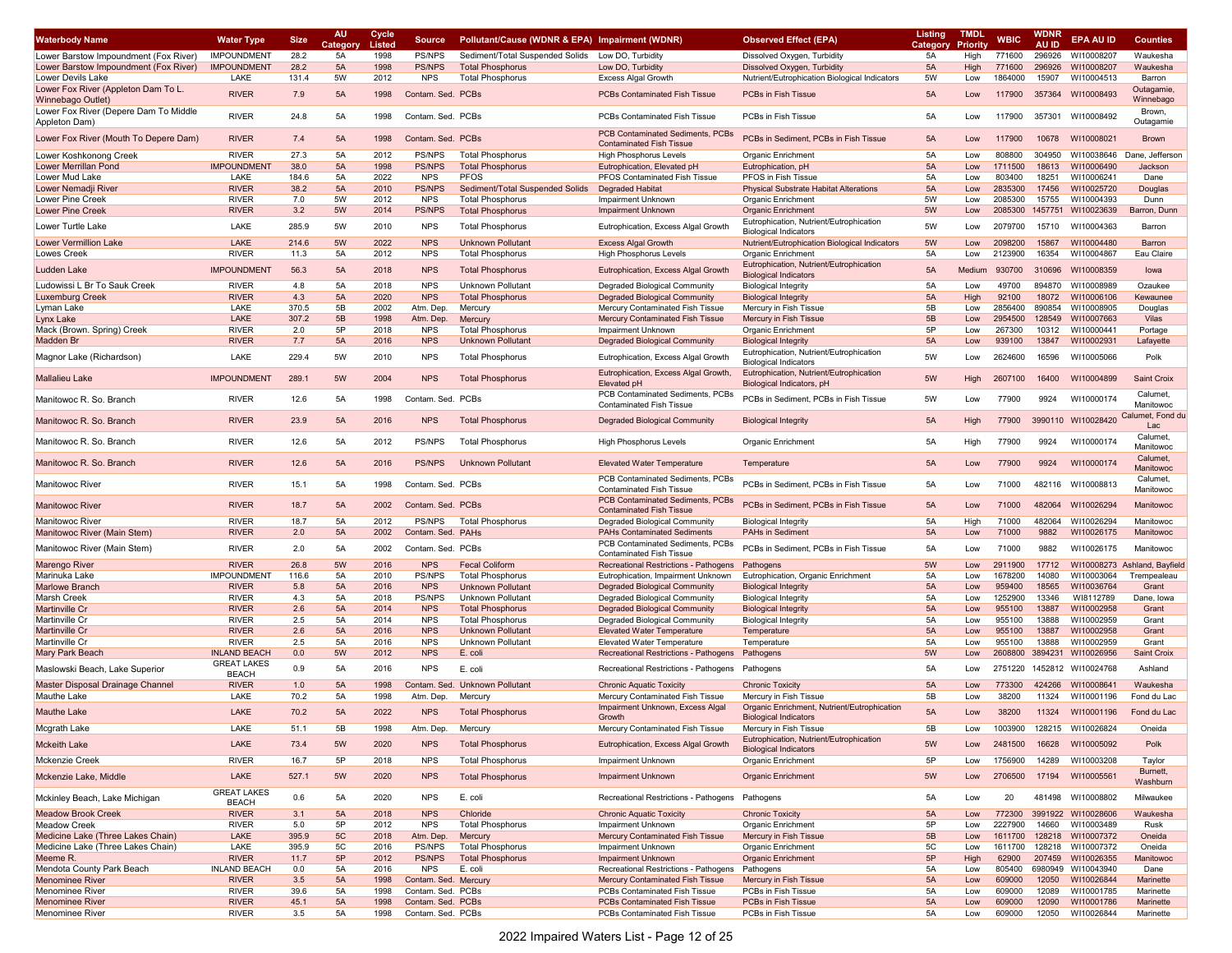| Waterbody Name                                                                                             | <b>Water Type</b>                  | <b>Size</b> | AU<br>Category | Cycle<br>Listed | <b>Source</b>     | Pollutant/Cause (WDNR & EPA) Impairment (WDNR) |                                                                                       | <b>Observed Effect (EPA)</b>                  | <b>Listing</b><br>Category | <b>TMDL</b><br>Priority | WBIC    | <b>WDNF</b><br>AU ID | <b>EPA AU ID</b>         | <b>Counties</b>                              |
|------------------------------------------------------------------------------------------------------------|------------------------------------|-------------|----------------|-----------------|-------------------|------------------------------------------------|---------------------------------------------------------------------------------------|-----------------------------------------------|----------------------------|-------------------------|---------|----------------------|--------------------------|----------------------------------------------|
| <b>Menomonee River</b>                                                                                     | <b>RIVER</b>                       | 6.34        | 5A             | 2018            | <b>PS/NPS</b>     | Chloride                                       | Chronic Aquatic Toxicity, Acute Aquatic Chronic Toxicity, Toxicity<br><b>Toxicity</b> |                                               | 5A                         | Low                     | 16000   |                      | 3884139 WI8104653        | Milwaukee                                    |
| Menomonee River                                                                                            | <b>RIVER</b>                       | 12.2        | 5A             | 2018            | <b>PS/NPS</b>     | Chloride                                       | Chronic Aquatic Toxicity, Acute Aquatic Chronic Toxicity, Toxicity<br>Toxicity        |                                               | 5A                         | Low                     | 16000   | 8104655              | WI8104656                | Washington.<br>Waukesha,<br>Milwaukee        |
| Menomonee River                                                                                            | <b>RIVER</b>                       | 2.7         | <b>5A</b>      | 2018            | <b>PS/NPS</b>     | Chloride                                       | Chronic Aquatic Toxicity, Acute Aquatic<br><b>Toxicity</b>                            | <b>Chronic Toxicity, Toxicity</b>             | 5A                         | Low                     | 16000   | 426506               | WI10008754               | Milwaukee                                    |
| Menomonee River                                                                                            | <b>RIVER</b>                       | 3.6         | 5A             | 2018            | <b>PS/NPS</b>     | Chloride                                       | Chronic Aquatic Toxicity, Acute Aquatic Chronic Toxicity, Toxicity<br>Toxicity        |                                               | 5A                         | Low                     | 16000   | 10017                | WI10026421               | Milwaukee                                    |
| <b>Menomonee River</b>                                                                                     | <b>RIVER</b>                       | 2.7         | 5A             | 1998            | Contam. Sed. PCBs |                                                | <b>PCBs Contaminated Fish Tissue</b>                                                  | PCBs in Fish Tissue                           | 5A                         | Low                     | 16000   | 426506               | WI10008754               | Milwaukee                                    |
| Menomonee River                                                                                            | <b>RIVER</b>                       | 2.7         | 5A             | 1998            |                   | Contam. Sed. Unspecified Metals                | <b>Chronic Aquatic Toxicity</b>                                                       | <b>Chronic Toxicity</b>                       | 5A                         | Low                     | 16000   | 426506               | WI10008754               | Milwaukee                                    |
| Menonminee R -Wi-II Bd                                                                                     | <b>RIVER</b>                       | 4.9         | 5P             | 2018            | <b>PS/NPS</b>     | <b>Total Phosphorus</b>                        | <b>Impairment Unknown</b>                                                             | <b>Organic Enrichment</b>                     | 5P                         | Medium                  | 941700  | 13853                | WI10038783               | Grant                                        |
| Merrill Flowage                                                                                            | <b>IMPOUNDMENT</b>                 | 284.3       | 5A             | 1998            |                   | Contam. Sed. Unknown Pollutant                 | <b>Chronic Aquatic Toxicity</b>                                                       | <b>Chronic Toxicity</b>                       | 5A                         | Low                     | 1481100 | 127986               | WI10007168               | Lincoln                                      |
| Messenger Creek                                                                                            | <b>RIVER</b>                       | 3.8         | 5C             | 2018            | <b>NPS</b>        | <b>Unknown Pollutant</b>                       | <b>Elevated Water Temperature</b>                                                     | Temperature                                   | 5C                         | Low                     | 518400  | 18265                | WI10006251               | Oconto                                       |
| Meyers Valley Creek                                                                                        | RIVER                              | 3.7         | 5A             | 2014            | <b>NPS</b>        | <b>Total Phosphorus</b>                        | Degraded Biological Community                                                         | <b>Biological Integrity</b>                   | 5A                         | Low                     | 1776700 | 14353                | WI10003257               | Trempealeau                                  |
| Michigan Boulevard Beach, Lake<br>Michigan                                                                 | <b>GREAT LAKES</b><br><b>BEACH</b> | 0.2         | 5W             | 2012            | Unknown           | E. coli                                        | Recreational Restrictions - Pathogens                                                 | Pathogens                                     | 5W                         | Low                     | 20      | 3894230              | WI10026955               | Racine                                       |
| Middle Branch Of O'Neill Creek                                                                             | <b>RIVER</b>                       | 8.1         | 5P             | 2014            | <b>NPS</b>        | <b>Total Phosphorus</b>                        | Impairment Unknown                                                                    | Organic Enrichment                            | 5P                         | Medium                  | 1749700 | 14266                | WI10003190               | Clark                                        |
| Middle River Beach, Lake Superior                                                                          | <b>GREAT LAKES</b><br><b>BEACH</b> | 0.5         | 5A             | 2016            | <b>NPS</b>        | E. coli                                        | Recreational Restrictions - Pathogens                                                 | Pathogens                                     | 5A                         | Low                     | 2751220 | 1489001              | WI10024803               | Douglas                                      |
| Mill Creek                                                                                                 | <b>RIVER</b>                       | 3.0         | 5A             | 2014            | <b>NPS</b>        | Sediment/Total Suspended Solids                | Degraded Habitat                                                                      | Physical Substrate Habitat Alterations        | 5A                         | Low                     | 835500  | 11412                | WI10001259               | Dodge                                        |
| Mill Creek                                                                                                 | <b>RIVER</b>                       | 3.0         | 5A             | 2014            | <b>NPS</b>        | <b>Total Phosphorus</b>                        | <b>Impairment Unknown</b>                                                             | <b>Organic Enrichment</b>                     | 5P                         | Low                     | 835500  | 11412                | WI10001259               | Dodge                                        |
| Mill Creek                                                                                                 | <b>RIVER</b>                       | 10.8        | 5A             | 2016            | <b>NPS</b>        | <b>Total Phosphorus</b>                        | <b>High Phosphorus Levels</b>                                                         | Organic Enrichment                            | 5A                         | Low                     | 867700  | 11571                | WI10001390               | Dodge                                        |
| Mill Creek                                                                                                 | <b>RIVER</b>                       | 15.5        | 5P             | 2014            | <b>PS/NPS</b>     | <b>Total Phosphorus</b>                        | <b>Impairment Unknown</b>                                                             | <b>Organic Enrichment</b>                     | 5P                         | Low                     | 1215600 | 13296                | WI10002589               | Richland                                     |
| Mill Creek                                                                                                 | <b>RIVER</b>                       | 15.8        | 5W             | 2012            | <b>NPS</b>        | <b>Total Phosphorus</b>                        | <b>Impairment Unknown</b>                                                             | Organic Enrichment                            | 5W                         | Low                     | 1242200 | 13418                | WI10026082               | lowa                                         |
| Mill Creek                                                                                                 | <b>RIVER</b>                       | 3.0         | <b>5A</b>      | 1998            | <b>NPS</b>        | Sediment/Total Suspended Solids                | <b>Degraded Habitat</b>                                                               | <b>Physical Substrate Habitat Alterations</b> | 5A                         | Low                     | 1688500 | 14109                | WI10008032               | Jackson                                      |
| Milun Creek                                                                                                | <b>RIVER</b>                       | 2.4         | 5P             | 2018            | <b>NPS</b>        | <b>Total Phosphorus</b>                        | Impairment Unknown                                                                    | Organic Enrichment                            | 5P                         | Medium                  | 886300  | 13660                | WI10002827               | Dane                                         |
| Milwaukee Harbor                                                                                           | <b>BAY/HARBOR</b>                  | 0.32        | 5A             | 1998            | Contam. Sed. PCBs |                                                | <b>PCBs Contaminated Fish Tissue</b>                                                  | PCBs in Fish Tissue                           | 5A                         | Low                     | 15010   | 426424               | WI10008753               | Milwaukee                                    |
| Milwaukee Harbor                                                                                           | <b>BAY/HARBOR</b>                  | 0.3         | 5A             | 1998            |                   | Contam. Sed. Unspecified Metals                | <b>Chronic Aquatic Toxicity</b>                                                       | <b>Chronic Toxicity</b>                       | 5A                         | Low                     | 15010   | 426424               | WI10008753               | Milwaukee                                    |
| Milwaukee River                                                                                            | <b>RIVER</b>                       | 2.9         | 5A             | 1998            | Contam. Sed. PCBs |                                                | PCB Contaminated Sediments, PCBs<br><b>Contaminated Fish Tissue</b>                   | PCBs in Sediment, PCBs in Fish Tissue         | 5A                         | Low                     | 15000   | 426339               | WI10008752               | Milwaukee                                    |
| Milwaukee River                                                                                            | <b>RIVER</b>                       | 16.5        | 5A             | 1998            | Contam. Sed. PCBs |                                                | PCBs Contaminated Fish Tissue                                                         | PCBs in Fish Tissue                           | 5A                         | Low                     | 15000   | 426381               | WI10026897               | Ozaukee,<br>Milwaukee                        |
| Milwaukee River                                                                                            | <b>RIVER</b>                       | 39.2        | 5A             | 2016            | <b>PS/NPS</b>     | <b>Unknown Pollutant</b>                       | <b>Elevated Water Temperature</b>                                                     | Temperature                                   | 5A                         | Low                     | 15000   | 481566               | WI10008803               | Ozaukee,                                     |
| Milwaukee River                                                                                            | <b>RIVER</b>                       | 34.8        | 5A             | 2016            | <b>PS/NPS</b>     | Unknown Pollutant                              | <b>Elevated Water Temperature</b>                                                     | Temperature                                   | 5A                         | Low                     | 15000   | 481605               | WI10008804               | Washington<br>Washington,                    |
| Milwaukee River                                                                                            | <b>RIVER</b>                       | 16.5        | 5A             | 2016            | <b>PS/NPS</b>     | <b>Unknown Pollutant</b>                       | <b>Elevated Water Temperature</b>                                                     | Temperature                                   | 5A                         | Low                     | 15000   | 426381               | WI10026897               | Fond du Lac<br>Ozaukee,                      |
| Milwaukee River                                                                                            | <b>RIVER</b>                       | 2.9         | 5A             | 1998            |                   | Contam. Sed. Unspecified Metals                | Unspecified Metals Contaminated                                                       | Unspecified Metals in Sediment                | 5A                         | Low                     | 15000   | 426339               | WI10008752               | Milwaukee<br>Milwaukee                       |
|                                                                                                            |                                    |             |                |                 |                   |                                                | Sediments                                                                             |                                               |                            |                         |         |                      |                          |                                              |
| Mineral Lake                                                                                               | LAKE                               | 227.1       | 5W             | 2016            | <b>NPS</b>        | <b>Total Phosphorus</b>                        | <b>Impairment Unknown</b>                                                             | Organic Enrichment                            | 5W                         | Low                     | 2916900 | 891211               | WI10008925               | Ashland                                      |
| Mineral Point Branch                                                                                       | <b>RIVER</b>                       | 24.5        | 5A             | 2014            | <b>NPS</b>        | <b>Total Phosphorus</b>                        | <b>Degraded Biological Community</b>                                                  | <b>Biological Integrity</b>                   | 5A                         | Medium                  | 927900  | 13810                | WI10002907               | Lafayette, lowa                              |
| <b>Minnesuing Lake</b>                                                                                     | LAKE                               | 450.2       | 5B             | 2002            | Atm. Dep.         | Mercury                                        | Mercury Contaminated Fish Tissue                                                      | Mercury in Fish Tissue                        | 5B                         | Low                     | 2866200 | 890871               | WI10008906               | Douglas                                      |
| Mirror Lake                                                                                                | <b>IMPOUNDMENT</b>                 | 139.0       | 5A             | 2018            | <b>NPS</b>        | <b>Total Phosphorus</b>                        | <b>High Phosphorus Levels</b>                                                         | Organic Enrichment                            | 5P                         | Low                     | 1296000 | 13548                | WI10002739               | Sauk                                         |
| Mississippi (Reach 1) Rush-Vermillion -<br>St. Croix R to Chippewa R(Pools 3- lower<br>Pool 4, Lake Pepin) | <b>RIVER</b>                       | 48.1        | <b>5A</b>      | 1998            | Other             | Mercury                                        | <b>Impairment Unknown</b>                                                             | <b>Organic Enrichment</b>                     | 5A                         | Low                     | 721000  | 892119               | WI10008954               | Pierce, Pepin                                |
| Mississippi (Reach 1) Rush-Vermillion -<br>St. Croix R to Chippewa R(Pools 3- lower<br>Pool 4, Lake Pepin) | RIVER                              | 48.1        | 5A             | 1998            | Other             | PCBs                                           | PCBs Contaminated Fish Tissue                                                         | PCBs in Fish Tissue                           | 5A                         | Low                     | 721000  |                      | 892119 WI10008954        | Pierce, Pepin                                |
| Mississippi (Reach 1) Rush-Vermillion -<br>St. Croix R to Chippewa R(Pools 3- lower<br>Pool 4, Lake Pepin) | <b>RIVER</b>                       | 48.1        | 5A             | 2008            | Other             | <b>PFOS</b>                                    | <b>PFOS Contaminated Fish Tissue</b>                                                  | PFOS in Fish Tissue                           | 5A                         | Low                     | 721000  |                      | 892119 WI10008954        | Pierce, Pepin                                |
| Mississippi (Reach 1) Rush-Vermillion -<br>St. Croix R to Chippewa R(Pools 3- lower<br>Pool 4, Lake Pepin) | <b>RIVER</b>                       | 48.1        | 5A             | 2008            | <b>PS/NPS</b>     | Sediment/Total Suspended Solids                | Degraded Submerged Aquatic<br>Vegetation (SAV)                                        | Aquatic Plants (Macrophytes)                  | 5A                         | Low                     | 721000  |                      | 892119 WI10008954        | Pierce, Pepin                                |
| Mississippi (Reach 1) Rush-Vermillion -<br>St. Croix R to Chippewa R(Pools 3- lower<br>Pool 4, Lake Pepin) | <b>RIVER</b>                       | 48.1        | 5A             | 2012            | <b>PS/NPS</b>     | <b>Total Phosphorus</b>                        | <b>Degraded Biological Community</b>                                                  | <b>Biological Integrity</b>                   | 5A                         | Low                     | 721000  |                      | 892119 WI10008954        | Pierce, Pepin                                |
| Mississippi (Reach 2) Buffalo-Whitewater<br>Chippewa River to LD 6 (lower Pool 4 to<br>Pool 6)             | <b>RIVER</b>                       | 49.2        | 5A             | 1998            | Other             | Mercury                                        | <b>Impairment Unknown</b>                                                             | Organic Enrichment                            | 5A                         | Low                     | 721000  |                      | 892047 WI10008953        | Buffalo,<br>Trempealeau<br>Pepin, La Crosse  |
| Mississippi (Reach 2) Buffalo-Whitewater -<br>Chippewa River to LD 6 (lower Pool 4 to<br>Pool 6)           | <b>RIVER</b>                       | 49.2        | 5A             | 1998            | Other             | <b>PCBs</b>                                    | <b>PCBs Contaminated Fish Tissue</b>                                                  | PCBs in Fish Tissue                           | 5A                         | Low                     | 721000  |                      | 892047 WI10008953        | Buffalo,<br>Trempealeau,<br>Pepin, La Crosse |
| Mississippi (Reach 2) Buffalo-Whitewater<br>Chippewa River to LD 6 (lower Pool 4 to<br>Pool 6)             | RIVER                              | 49.2        | 5A             | 2008            | Other             | <b>PFOS</b>                                    | PFOS Contaminated Fish Tissue                                                         | PFOS in Fish Tissue                           | 5A                         | Low                     | 721000  |                      | 892047 WI10008953        | Buffalo,<br>Trempealeau,<br>Pepin, La Crosse |
| Mississippi (Reach 2) Buffalo-Whitewater -<br>Chippewa River to LD 6 (lower Pool 4 to<br>Pool 6)           | <b>RIVER</b>                       | 49.2        | 5A             | 2012            | <b>PS/NPS</b>     | <b>Total Phosphorus</b>                        | <b>Impairment Unknown</b>                                                             | Organic Enrichment                            | 5P                         | Low                     | 721000  |                      | 892047 WI10008953        | Buffalo,<br>Trempealeau,<br>Pepin, La Crosse |
| Mississippi (Reach 3) LaCrosse-Pine - LD<br>6 to Root River (Pool 7 to upper Pool 8)                       | <b>RIVER</b>                       | 20.5        | 5A             | 1998            | Other             | Mercury                                        | Impairment Unknown                                                                    | <b>Organic Enrichment</b>                     | 5A                         | Low                     | 721000  |                      | 892011 WI10026429        | Trempealeau, La<br>Crosse                    |
| Mississippi (Reach 3) LaCrosse-Pine - LD<br>6 to Root River (Pool 7 to upper Pool 8)                       | <b>RIVER</b>                       | 20.5        | 5A             | 1998            | Other             | <b>PCBs</b>                                    | <b>PCBs Contaminated Fish Tissue</b>                                                  | PCBs in Fish Tissue                           | 5A                         | Low                     |         |                      | 721000 892011 WI10026429 | Trempealeau, La<br>Crosse                    |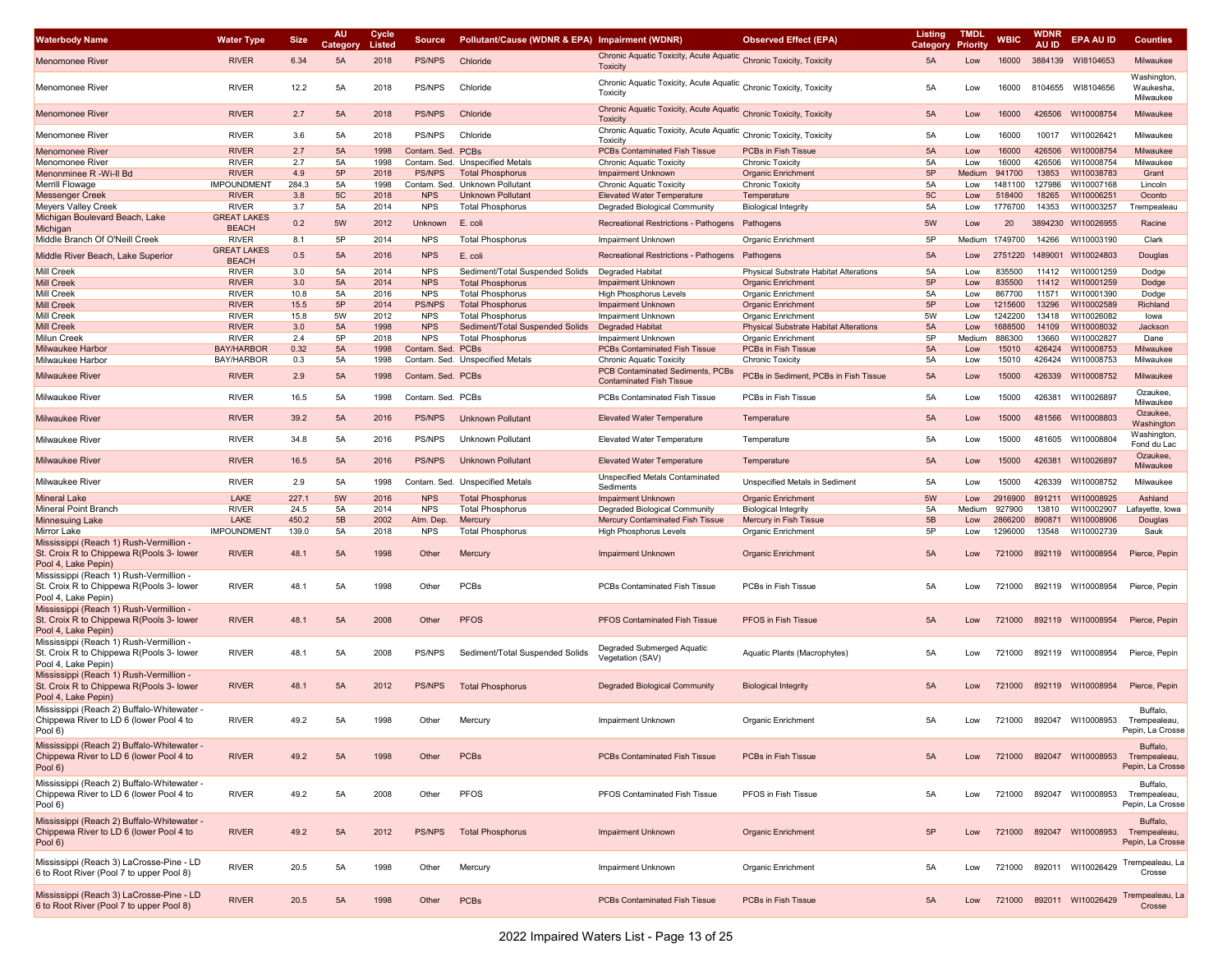| Waterbody Name                                                                              | <b>Water Type</b>    | <b>Size</b>  | <b>AU</b><br>Category | Cycle<br>Listed | <b>Source</b>            | Pollutant/Cause (WDNR & EPA) Impairment (WDNR)     |                                                                     | <b>Observed Effect (EPA)</b>                                            | <b>Listing</b><br>Category | <b>TMDL</b><br>Priority | <b>WBIC</b>        | WDNR<br>AU ID | <b>EPA AU ID</b>                 | <b>Counties</b>                     |
|---------------------------------------------------------------------------------------------|----------------------|--------------|-----------------------|-----------------|--------------------------|----------------------------------------------------|---------------------------------------------------------------------|-------------------------------------------------------------------------|----------------------------|-------------------------|--------------------|---------------|----------------------------------|-------------------------------------|
| Mississippi (Reach 3) LaCrosse-Pine - LD<br>6 to Root River (Pool 7 to upper Pool 8)        | <b>RIVER</b>         | 20.5         | 5A                    | 2012            | PS/NPS                   | <b>Total Phosphorus</b>                            | <b>Impairment Unknown</b>                                           | Organic Enrichment                                                      | 5P                         | Low                     | 721000             | 892011        | WI10026429                       | Trempealeau, La<br>Crosse           |
| Mississippi (Reach 4) Coon-Yellow - Pool<br>10 portion - Wis R to LD 9)                     | <b>RIVER</b>         | 17.3         | 5A                    | 1998            | Other                    | Mercury                                            | <b>Impairment Unknown</b>                                           | <b>Organic Enrichment</b>                                               | 5A                         | Low                     | 721000             | 891939        | WI10008952                       | Crawford, Gran                      |
| Mississippi (Reach 4) Coon-Yellow - Pool<br>10 portion - Wis R to LD 9)                     | <b>RIVER</b>         | 17.3         | 5A                    | 1998            | Other                    | PCBs                                               | PCBs Contaminated Fish Tissue                                       | PCBs in Fish Tissue                                                     | 5A                         | Low                     | 721000             | 891939        |                                  | WI10008952 Crawford, Grant          |
| Mississippi (Reach 4) Coon-Yellow - Pool<br>10 portion - Wis R to LD 9)                     | <b>RIVER</b>         | 17.3         | 5A                    | 2012            | <b>PS/NPS</b>            | <b>Total Phosphorus</b>                            | <b>Impairment Unknown</b>                                           | Organic Enrichment                                                      | 5P                         | Low                     | 721000             | 891939        | WI10008952                       | Crawford, Grant                     |
| Mississippi (Reach 4) Coon-Yellow - Pool<br>8 portion - LD 8 to Root R.)                    | <b>RIVER</b>         | 14.6         | 5A                    | 1998            | Other                    | Mercury                                            | Impairment Unknown                                                  | Organic Enrichment                                                      | 5A                         | Low                     | 721000             |               | 1848773 WI10025434               | Vernon, La<br>Crosse                |
| Mississippi (Reach 4) Coon-Yellow - Pool<br>8 portion - LD 8 to Root R.)                    | <b>RIVER</b>         | 14.6         | 5A                    | 1998            | Other                    | <b>PCBs</b>                                        | <b>PCBs Contaminated Fish Tissue</b>                                | PCBs in Fish Tissue                                                     | 5A                         | Low                     | 721000             |               | 1848773 WI10025434               | Vernon, La<br>Crosse                |
| Mississippi (Reach 4) Coon-Yellow - Pool<br>8 portion - LD 8 to Root R.)                    | <b>RIVER</b>         | 14.6         | 5A                    | 2012            | PS/NPS                   | <b>Total Phosphorus</b>                            | Impairment Unknown                                                  | Organic Enrichment                                                      | 5P                         | Low                     | 721000             |               | 1848773 WI10025434               | Vernon, La<br>Crosse                |
| Mississippi (Reach 4) Coon-Yellow - Pool<br>9 portion - LD 9 to LD 8)                       | <b>RIVER</b>         | 31.1         | 5A                    | 2010            | Other                    | Mercury                                            | Mercury Contaminated Fish Tissue                                    | Mercury in Fish Tissue                                                  | 5A                         | Low                     | 721000             |               |                                  | 1848750 WI10025433 Crawford, Vernon |
| Mississippi (Reach 4) Coon-Yellow - Pool<br>9 portion - LD 9 to LD 8)                       | <b>RIVER</b>         | 31.1         | 5A                    | 1998            | Other                    | PCBs                                               | <b>PCBs Contaminated Fish Tissue</b>                                | PCBs in Fish Tissue                                                     | 5A                         | Low                     | 721000             |               |                                  | 1848750 WI10025433 Crawford, Vernon |
| Mississippi (Reach 4) Coon-Yellow - Pool<br>9 portion - LD 9 to LD 8)                       | <b>RIVER</b>         | 31.1         | 5A                    | 2012            | <b>PS/NPS</b>            | <b>Total Phosphorus</b>                            | <b>Impairment Unknown</b>                                           | <b>Organic Enrichment</b>                                               | 5P                         | Low                     | 721000             | 1848750       |                                  | WI10025433 Crawford, Vernon         |
| Mississippi (Reach 5) Grant-Maquoketa<br>Wisconsin River to LD 11 (mid Pool 10 to<br>LD 12) | <b>RIVER</b>         | 47.7         | 5A                    | 1998            | Other                    | Mercury                                            | Impairment Unknown                                                  | Organic Enrichment                                                      | 5A                         | Low                     | 721000             | 16323         |                                  | WI10004842 Crawford, Grant          |
| Mississippi (Reach 5) Grant-Maquoketa<br>Wisconsin River to LD 11 (mid Pool 10 to<br>LD 12) | <b>RIVER</b>         | 47.7         | 5A                    | 1998            | Other                    | PCBs                                               | <b>PCBs Contaminated Fish Tissue</b>                                | PCBs in Fish Tissue                                                     | 5A                         | Low                     | 721000             | 16323         |                                  | WI10004842 Crawford, Grant          |
| Mississippi (Reach 5) Grant-Maquoketa<br>Wisconsin River to LD 11 (mid Pool 10 to<br>LD 12) | <b>RIVER</b>         | 47.7         | 5A                    | 2016            | PS/NPS                   | <b>Total Phosphorus</b>                            | <b>Impairment Unknown</b>                                           | Organic Enrichment                                                      | 5P                         | Low                     | 721000             | 16323         |                                  | WI10004842 Crawford, Grant          |
| Mississippi (Reach 6) Apple-Plum LD 11<br>to Wisconsin State Line (upper Pool 12)           | <b>RIVER</b>         | 2.2          | 5A                    | 1998            | Other                    | Mercury                                            | <b>Impairment Unknown</b>                                           | <b>Organic Enrichment</b>                                               | 5A                         | Low                     | 721000             | 18638         | WI10006510                       | Grant                               |
| Mississippi (Reach 6) Apple-Plum LD 11<br>to Wisconsin State Line (upper Pool 12)           | <b>RIVER</b>         | 2.2          | 5A                    | 1998            | Other                    | PCBs                                               | PCBs Contaminated Fish Tissue                                       | PCBs in Fish Tissue                                                     | 5A                         | Low                     | 721000             | 18638         | WI10006510                       | Grant                               |
| Mississippi (Reach 6) Apple-Plum LD 11<br>to Wisconsin State Line (upper Pool 12)           | <b>RIVER</b>         | 2.2          | 5A                    | 2016            | <b>PS/NPS</b>            | <b>Total Phosphorus</b>                            | <b>Impairment Unknown</b>                                           | <b>Organic Enrichment</b>                                               | 5P                         | Low                     | 721000             | 18638         | WI10006510                       | Grant                               |
| Missouri Creek                                                                              | <b>RIVER</b>         | 4.0          | 5A                    | 1998            | <b>NPS</b>               | Sediment/Total Suspended Solids                    | <b>Degraded Habitat</b>                                             | Physical Substrate Habitat Alterations                                  | 5A                         | Low                     | 2055700            | 15619         | WI10004294                       | Pierce                              |
| <b>Missouri Creek</b>                                                                       | <b>RIVER</b>         | 5.2          | 5A                    | 1998            | <b>NPS</b>               | Sediment/Total Suspended Solids                    | <b>Degraded Habitat</b>                                             | <b>Physical Substrate Habitat Alterations</b>                           | 5A                         | Low                     | 2055700            | 18774         | WI10006623                       | Dunn                                |
| Mitchell Field Ditch                                                                        | <b>RIVER</b>         | 2.3          | 5A                    | 2020            | PS/NPS                   | Chloride                                           | Chronic Aquatic Toxicity, Acute Aquati<br>Toxicity                  | Chronic Toxicity, Toxicity                                              | 5A                         | Low                     | 14800              | 9968          | WI10008035                       | Milwaukee                           |
| Moen Lake (Moen's Lake Chain)                                                               | LAKE                 | 460.9        | 5C                    | 1998            | Atm. Dep.                | Mercury                                            | Mercury Contaminated Fish Tissue                                    | Mercury in Fish Tissue                                                  | 5B                         | Low                     | 1573800            | 128230        | WI10008940                       | Oneida                              |
| Moen Lake (Moen's Lake Chain)                                                               | LAKE                 | 460.9        | 5C                    | 2016            | <b>NPS</b>               | Total Phosphorus                                   | <b>Excess Algal Growth</b>                                          | Nutrient/Eutrophication Biological Indicators                           | 5C                         | Low                     | 1573800            | 128230        | WI10008940                       | Oneida                              |
| <b>Molash Creek</b>                                                                         | <b>RIVER</b>         | 7.8          | 5P                    | 2012            | <b>NPS</b>               | <b>Total Phosphorus</b>                            | <b>Impairment Unknown</b>                                           | <b>Organic Enrichment</b>                                               | 5P                         | High                    | 90100              | 10164         | WI10000336                       | Manitowoc                           |
| Monona Lake                                                                                 | LAKE                 | 3359.0       | 5A                    | 1998            | Contam. Sed.             | PCBs                                               | PCB Contaminated Sediments, PCBs<br><b>Contaminated Fish Tissue</b> | PCBs in Sediment, PCBs in Fish Tissue                                   | 5A                         | Low                     | 804600             | 11665         | WI10001455                       | Dane                                |
| Monona Lake                                                                                 | LAKE                 | 3359.0       | 5A                    | 2022            | Point Source             | <b>PFOS</b>                                        | <b>PFOS Contaminated Fish Tissue</b>                                | PFOS in Fish Tissue                                                     | 5A                         | Medium                  | 804600             | 11665         | WI10001455                       | Dane                                |
| Moon Bay                                                                                    | BAY/HARBOR           | 355.0        | 5A                    | 2008            | <b>NPS</b>               | Total Phosphorus                                   | Eutrophication<br>Impairment Unknown, Excess Algal                  | Eutrophication<br>Organic Enrichment, Nutrient/Eutrophication           | 5A                         | Low                     | 2152800            |               | 1521808 WI10025271               | Chippewa                            |
| Moon Lake<br>Moose Ear Creek                                                                | LAKE<br><b>RIVER</b> | 73.9<br>7.4  | 5W<br>5W              | 2020<br>2020    | <b>NPS</b><br><b>NPS</b> | <b>Total Phosphorus</b><br><b>Total Phosphorus</b> | Growth<br>Impairment Unknown                                        | <b>Biological Indicators</b><br>Organic Enrichmen                       | 5W<br>5W                   | Low<br>Low              | 1867600<br>2089600 | 18813         | WI10006654<br>1443128 WI10023453 | Barron<br>Barron                    |
| Moose Lake                                                                                  | LAKE                 | 1559.0       | 5B                    | 1998            | Atm. Dep.                | Mercury                                            | Mercury Contaminated Fish Tissue                                    | Mercury in Fish Tissue                                                  | 5B                         | Low                     | 2420600            | 15532         | WI10026667                       | Sawyer                              |
| Moquah Lake                                                                                 | LAKE                 | 64.5         | 5B                    | 2014            | Atm. Dep.                | Mercury                                            | Mercury Contaminated Fish Tissue                                    | Mercury in Fish Tissue                                                  | 5B                         | Low                     | 2918200            | 20895         | WI10011361                       | Ashland                             |
| <b>Morris Creek</b>                                                                         | <b>RIVER</b>         | 14.0         | 5P                    | 2012            | <b>PS/NPS</b>            | <b>Total Phosphorus</b>                            | <b>Impairment Unknown</b>                                           | <b>Organic Enrichment</b>                                               | 5P                         | Low                     | 1200000            | 13209         | WI10002537                       | Monroe                              |
| <b>Mounds Branch</b>                                                                        | <b>RIVER</b>         | 4.5          | 5A                    | 2018            | <b>NPS</b>               | Unknown Pollutant                                  | Degraded Biological Community                                       | <b>Biological Integrity</b>                                             | 5A                         | Low                     | 947100             | 13899         | WI6902844                        | Grant, Lafayette                    |
| Mud (Ojaski) Lake                                                                           | LAKE                 | 331.9        | 5W                    | 2006            | <b>NPS</b>               | <b>Total Phosphorus</b>                            | Eutrophication                                                      | Eutrophication                                                          | 5W                         | Low                     | 2094600            | 15818         | WI10024769                       | Barron                              |
| Mud Creek                                                                                   | <b>RIVER</b>         | 3.7          | 5A                    | 2016            | <b>NPS</b>               | Chloride                                           | Chronic Aquatic Toxicity, Acute Aquatic<br>Toxicity                 | Chronic Toxicity, Toxicity                                              | 5A                         | Low                     | 129500             | 10846         | WI10000840                       | Outagamie,<br>Winnebago             |
| <b>Mud Creek</b>                                                                            | <b>RIVER</b>         | 10.1         | 5P                    | 2022            | <b>NPS</b>               | <b>Total Phosphorus</b>                            | <b>Impairment Unknown</b>                                           | Organic Enrichment                                                      | 5P                         | Low                     | 810300             | 11723         | WI10001499                       | Dane                                |
| Mud Creek                                                                                   | <b>RIVER</b>         | 10.8         | 5A                    | 2016            | <b>NPS</b>               | <b>Total Phosphorus</b>                            | <b>Degraded Biological Community</b>                                | <b>Biological Integrity</b>                                             | 5A                         | Low                     | 840800             | 11387         | WI10001237                       | Dane, Dodge                         |
| Mud Creek                                                                                   | <b>RIVER</b>         | 11.7         | 5C                    | 2014            | <b>NPS</b>               | <b>Total Phosphorus</b>                            | <b>Impairment Unknown</b>                                           | Organic Enrichment                                                      | 5C                         | Low                     | 2344100            | 14539         | WI10003392                       | Rusk, Chippewa                      |
| Mud Creek (Left, Hills) T18n, R21e, S12                                                     | <b>RIVER</b>         | 9.26         | 5A                    | 2018            | PS/NPS                   | <b>Total Phosphorus</b>                            | <b>Impairment Unknown</b>                                           | Organic Enrichment                                                      | 5P                         | High                    | 73600              | 9888          | WI10000148                       | Manitowoc                           |
| Mud Creek (Left, Hills) T18n, R21e, S12                                                     | <b>RIVER</b>         | 9.3          | 5A                    | 2016            | <b>PS/NPS</b>            | <b>Unknown Pollutant</b>                           | <b>Flevated Water Temperature</b>                                   | Temperature                                                             | 5A                         | Low                     | 73600              | 9888          | WI10000148                       | Manitowoc                           |
| Mud Lake                                                                                    | LAKE                 | 34.8         | 5P                    | 2018            | <b>NPS</b>               | <b>Total Phosphorus</b>                            | Impairment Unknown                                                  | Organic Enrichment                                                      | 5P                         | Low                     | 326000             | 9835          | WI10000112                       | Shawano                             |
| Mud Lake                                                                                    | LAKE                 | 83.5         | 5A                    | 2018            | <b>NPS</b>               | <b>Total Phosphorus</b>                            | Eutrophication, Excess Algal Growth                                 | Eutrophication, Nutrient/Eutrophication<br><b>Biological Indicators</b> | 5A                         | Low                     | 830800             | 18222         | WI10006218                       | Jefferson                           |
| Mud Lake                                                                                    | LAKE                 | 51.3         | 5A                    | 2018            | <b>NPS</b>               | <b>Total Phosphorus</b>                            | <b>High Phosphorus Levels</b><br>High Phosphorus Levels, Impairment | Organic Enrichment<br>Organic Enrichment, Nutrient/Eutrophication       | 5A                         | Low                     | 1006500            | 13491         | WI10002703                       | Dane                                |
| Mud Lake                                                                                    | LAKE                 | 116.3        | 5C                    | 2016            | <b>NPS</b>               | <b>Total Phosphorus</b>                            | Unknown                                                             | <b>Biological Indicators</b><br>Eutrophication, Nutrient/Eutrophication | 5C                         | Low                     | 1612500            | 128234        | WI10007385                       | Oneida                              |
| Mud Lake T33n R18w S35<br><b>Mullet River</b>                                               | LAKE<br><b>RIVER</b> | 43.1<br>17.8 | 5W<br>5P              | 2022<br>2012    | <b>NPS</b><br>PS/NPS     | <b>Total Phosphorus</b><br><b>Total Phosphorus</b> | Eutrophication, Excess Algal Growth<br>Impairment Unknown           | <b>Biological Indicators</b><br><b>Organic Enrichment</b>               | 5W<br>5P                   | Low<br>High             | 2615700<br>53400   | 16454<br>9839 | WI10004943<br>WI10008041         | Polk<br>Sheboygan                   |
| <b>Mullet River</b>                                                                         | <b>RIVER</b>         | 5.9          | 5A                    | 2020            | <b>PS/NPS</b>            | <b>Total Phosphorus</b>                            | Impairment Unknown                                                  | Organic Enrichment                                                      | 5P                         | High                    | 53400              | 9842          | WI10026236                       | Sheboygan                           |
| <b>Murbou Creek</b>                                                                         | <b>RIVER</b>         | 0.9          | 5A                    | 2016            | <b>NPS</b>               | <b>Unknown Pollutant</b>                           | <b>Degraded Biological Community</b>                                | <b>Biological Integrity</b>                                             | 5A                         | Low                     | 541800             | 11937         | WI10026217                       | Marinette                           |
| Murphy (Wingra) Creek                                                                       | <b>RIVER</b>         | 1.2          | 5A                    | 2022            | <b>NPS</b>               | E. coli                                            | Recreational Restrictions - Pathogens                               | Pathogens                                                               | 5A                         | Low                     | 804700             | 11666         | WI10001456                       | Dane                                |
| Murphy (Wingra) Creek                                                                       | <b>RIVER</b>         | 1.2          | 5A                    | 2022            | <b>NPS</b>               | <b>PFOS</b>                                        | PFOS Contaminated Fish Tissue                                       | PFOS in Fish Tissue                                                     | 5A                         | Low                     | 804700             | 11666         | WI10001456                       | Dane                                |
| Murphy (Wingra) Creek                                                                       | <b>RIVER</b>         | 1.2          | 5A                    | 1998            | Contam. Sed.             | Unknown Pollutant                                  | <b>Chronic Aquatic Toxicity</b>                                     | <b>Chronic Toxicity</b>                                                 | 5A                         | Low                     | 804700             | 11666         | WI10001456                       | Dane                                |
| <b>Murphys Creek</b>                                                                        | <b>RIVER</b>         | 4.7          | 5P                    | 2018            | <b>NPS</b>               | <b>Total Phosphorus</b>                            | <b>Impairment Unknown</b>                                           | <b>Organic Enrichment</b>                                               | 5P                         | Low                     | 803900             | 11663         | WI10001453                       | Dane                                |
| Murray Creek                                                                                | <b>RIVER</b>         | 2.4          | 5A                    | 2016            | <b>NPS</b>               | Unknown Pollutant                                  | Degraded Biological Community                                       | <b>Biological Integrity</b>                                             | 5A                         | Low                     | 323000             | 9826          | WI10025676                       | Shawano                             |
| <b>Muskellunge Creek</b>                                                                    | <b>RIVER</b>         | 1.0          | 5A                    | 2012            | <b>NPS</b>               | <b>Total Phosphorus</b>                            | <b>High Phosphorus Levels</b>                                       | <b>Organic Enrichment</b>                                               | 5A                         |                         | Medium 957600      |               | 13908 WI10002970                 | Grant                               |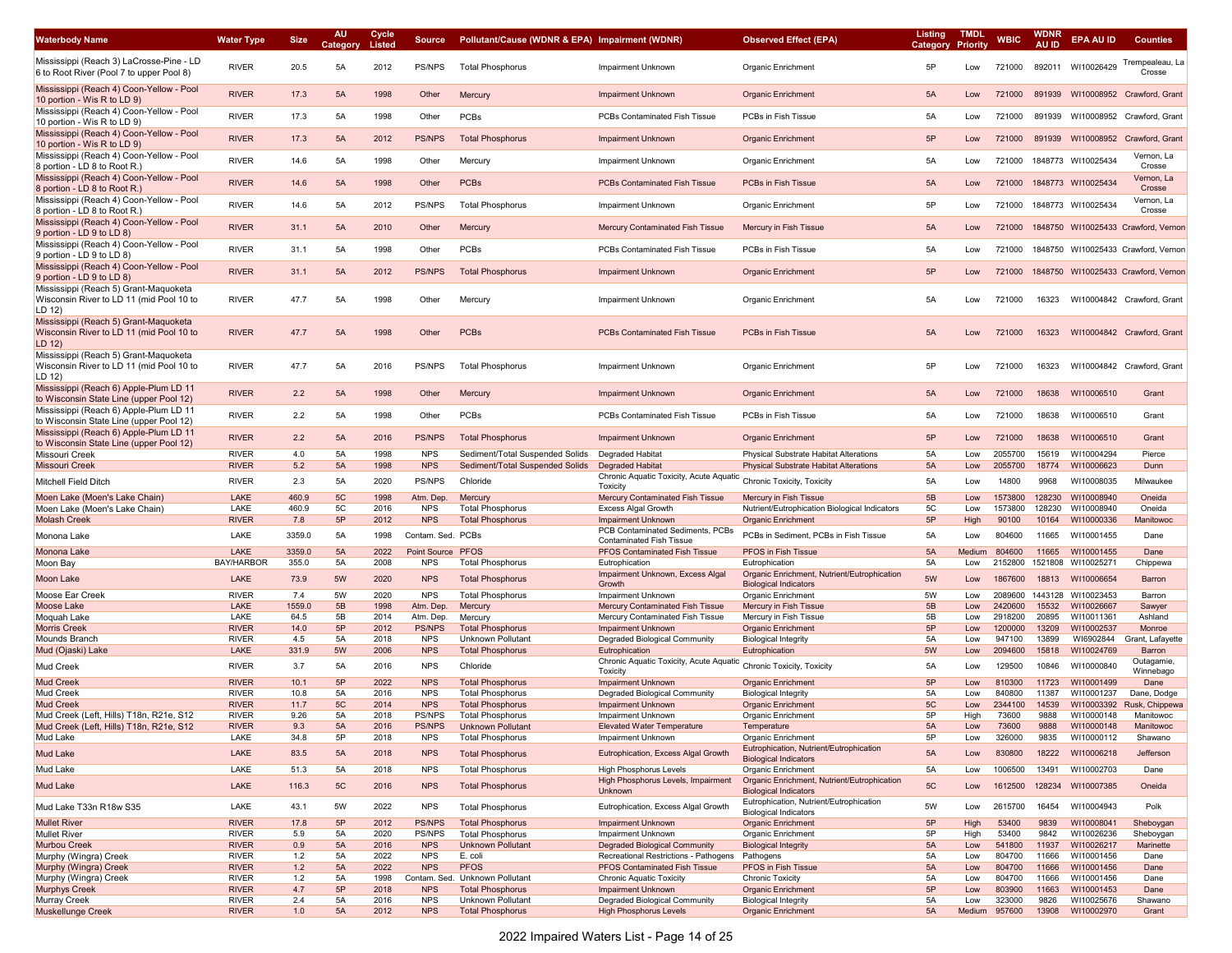| Waterbody Name                    | <b>Water Type</b>                  | <b>Size</b> | <b>AU</b><br>Categor | Cycle<br>Listed | <b>Source</b>        | Pollutant/Cause (WDNR & EPA) Impairment (WDNR) |                                                                                | <b>Observed Effect (EPA)</b>                                            | <b>Listing</b><br>Category | <b>TMDL</b><br>Priority | <b>WBIC</b> | WDNR<br><b>AU ID</b> | <b>EPA AU ID</b>   | <b>Counties</b>                           |
|-----------------------------------|------------------------------------|-------------|----------------------|-----------------|----------------------|------------------------------------------------|--------------------------------------------------------------------------------|-------------------------------------------------------------------------|----------------------------|-------------------------|-------------|----------------------|--------------------|-------------------------------------------|
| <b>Muskellunge Creek</b>          | <b>RIVER</b>                       | 1.0         | 5A                   | 2016            | <b>NPS</b>           | <b>Unknown Pollutant</b>                       | Degraded Biological Community                                                  | <b>Biological Integrity</b>                                             | 5A                         | Low                     | 957600      | 13908                | WI10002970         | Grant                                     |
| Muskellunge Creek                 | <b>RIVER</b>                       | 3.9         | 5A                   | 2016            | <b>NPS</b>           | <b>Unknown Pollutant</b>                       | <b>Degraded Biological Community</b>                                           | <b>Biological Integrity</b>                                             | 5A                         | Low                     | 957600      | 13909                | WI10036765         | Grant                                     |
| Muskellunge Lake                  | LAKE                               | 269.9       | 5C                   | 2014            | <b>NPS</b>           | Unknown Pollutant                              | <b>Excess Algal Growth</b>                                                     | Nutrient/Eutrophication Biological Indicators                           | 5A                         | Low                     | 1596600     | 128570               | WI10007681         | Vilas                                     |
| Musser Lake                       | <b>IMPOUNDMENT</b>                 | 503.5       | 5P                   | 1998            | Atm. Dep.            | Mercury                                        | <b>Mercury Contaminated Fish Tissue</b>                                        | Mercury in Fish Tissue                                                  | 5B                         | Low                     | 2245100     | 14741                | WI10003557         | Price                                     |
| Musser Lake                       | <b>IMPOUNDMENT</b>                 | 503.5       | 5P                   | 2012            | <b>NPS</b>           | <b>Total Phosphorus</b>                        | <b>Impairment Unknown</b>                                                      | Organic Enrichment                                                      | 5P                         | Low                     | 2245100     | 14741                | WI10003557         | Price                                     |
| Myers Park Beach, Lake Michigan   | <b>GREAT LAKES</b><br><b>BEACH</b> | 0.0         | 5A                   | 2022            | <b>NPS</b>           | E. coli                                        | Recreational Restrictions - Pathogens                                          | Pathogens                                                               | 5A                         | Low                     | 20          | 3899108              | WI10027392         | Racine                                    |
| Myrtle Lake                       | LAKE                               | 28.4        | 5P                   | 2012            | <b>NPS</b>           | <b>Total Phosphorus</b>                        | <b>Impairment Unknown</b>                                                      | Organic Enrichment                                                      | 5P                         | Low                     | 1626000     | 128571               | WI10007682         | Vilas                                     |
| N. Fork Juda Branch               | <b>RIVER</b>                       | 1.7         | 5A                   | 1998            | <b>PS/NPS</b>        | <b>BOD</b>                                     | Low DO                                                                         | <b>Dissolved Oxygen</b>                                                 | 5A                         | Low                     | 877700      | 13615                | WI6876676          | Green                                     |
| N. Fork Juda Branch               | <b>RIVER</b>                       | 2.1         | 5A                   | 1998            | <b>NPS</b>           | <b>BOD</b>                                     | Low DO, Degraded Biological<br>Community                                       | Dissolved Oxygen, Biological Integrity                                  | 5A                         | Low                     | 877700      | 6876678              | WI6876679          | Green                                     |
| N. Fork Juda Branch               | <b>RIVER</b>                       | 1.7         | 5A                   | 1998            | <b>PS/NPS</b>        | <b>Total Phosphorus</b>                        | Low DO, Degraded Biological<br>Community                                       | Dissolved Oxygen, Biological Integrity                                  | 5A                         | Medium                  | 877700      | 13615                | WI6876676          | Green                                     |
| Necedah Lake                      | <b>IMPOUNDMENT</b>                 | 189.3       | 5P                   | 2020            | <b>NPS</b>           | <b>Total Phosphorus</b>                        | <b>Impairment Unknown</b>                                                      | Organic Enrichment                                                      | 5P                         | Low                     | 1354300     | 424120               | WI10008636         | Juneau                                    |
| Neda Creek                        | <b>RIVER</b>                       | 3.0         | 5W                   | 2022            | <b>NPS</b>           | <b>Total Phosphorus</b>                        | <b>Degraded Biological Community</b>                                           | <b>Biological Integrity</b>                                             | 5W                         | Low                     | 859100      | 11464                | WI10001298         | Dodge                                     |
| Neenah Channel                    | <b>BAY/HARBOR</b>                  | 101.6       | 5A                   | 2016            | Contam, Sed.         | PCBs                                           | PCBs Contaminated Fish Tissue                                                  | PCBs in Fish Tissue                                                     | 5A                         | Low                     | 130600      | 5720096              | WI10037360         | Winnebago                                 |
| Neenah Slough                     | <b>RIVER</b>                       | 2.8         | 5A                   | 1998            | Contam. Sed.         | PCBs                                           | <b>PCBs Contaminated Fish Tissue</b>                                           | <b>PCBs in Fish Tissue</b>                                              | 5A                         | Low                     | 130800      | 10848                | WI10000842         | Winnebago                                 |
| Neenah Slough                     | <b>RIVER</b>                       | 0.8         | 5A                   | 1998            | Contam. Sed. PCBs    |                                                | PCBs Contaminated Fish Tissue                                                  | PCBs in Fish Tissue                                                     | 5A                         | Low                     | 130800      |                      | 357915 WI10008498  | Winnebago                                 |
| Neenah Slough                     | <b>RIVER</b>                       | 2.6         | 5A                   | 1998            | Contam. Sed.         | PCBs                                           | PCBs Contaminated Fish Tissue                                                  | PCBs in Fish Tissue                                                     | 5A                         | Low                     | 130800      | 357955               | WI10008499         | Winnebago                                 |
| Nelson Lake                       | LAKE                               | 2716.0      | 5W                   | 2014            | <b>NPS</b>           | <b>Total Phosphorus</b>                        | <b>Excess Algal Growth</b>                                                     | Nutrient/Eutrophication Biological Indicators                           | 5W                         | Low                     | 2704200     | 18973                | WI10006780         | Sawyer                                    |
| <b>Neshonoc Lake</b>              | <b>IMPOUNDMENT</b>                 | 606.5       | 5A                   | 1998            | Contam. Sed.         | Mercury                                        | <b>Mercury Contaminated Fish Tissue</b>                                        | Mercury in Fish Tissue                                                  | 5A                         | Low                     | 1653500     | 13999                | WI10008309         | La Crosse                                 |
| Neshonoc Lake                     | <b>IMPOUNDMENT</b>                 | 606.5       | 5A                   | 1998            | <b>PS/NPS</b>        | Sediment/Total Suspended Solids                | Eutrophication, Elevated pH                                                    | Eutrophication, pH                                                      | 5A                         | Low                     | 1653500     | 13999                | WI10008309         | La Crosse                                 |
| <b>Neshonoc Lake</b>              | <b>IMPOUNDMENT</b>                 | 606.5       | 5A                   | 1998            | <b>PS/NPS</b>        | <b>Total Phosphorus</b>                        | Eutrophication, Excess Algal Growth.<br>Elevated pH                            | Eutrophication, Nutrient/Eutrophication<br>Biological Indicators, pH    | 5A                         | Low                     | 1653500     | 13999                | WI10008309         | La Crosse                                 |
| Neshota Park Beach, Lake Michigan | <b>GREAT LAKES</b><br><b>BEACH</b> | 0.7         | 5A                   | 2022            | <b>PS/NPS</b>        | E. coli                                        | Recreational Restrictions - Pathogens                                          | Pathogens                                                               | 5A                         | Low                     | 20          | 481979               | WI10008811         | Manitowoc                                 |
| Neshota River                     | <b>RIVER</b>                       | 3.0         | 5A                   | 2020            | <b>NPS</b>           | <b>Total Phosphorus</b>                        | <b>High Phosphorus Levels</b>                                                  | <b>Organic Enrichment</b>                                               | 5A                         | High                    | 88200       | 9959                 | WI10000200         | Brown.<br>Kewaunee<br>Manitowoc           |
| Neshota River                     | <b>RIVER</b>                       | 14.2        | 5A                   | 2012            | <b>NPS</b>           | <b>Total Phosphorus</b>                        | <b>High Phosphorus Levels</b>                                                  | Organic Enrichment                                                      | 5A                         | High                    | 88200       | 18054                | WI10006091         | Brown,<br>Kewaunee                        |
| Newton Creek                      | <b>RIVER</b>                       | 1.8         | 5A                   | 1998            | Contam. Sed.         | Foam/Flocs/Scum/Oil Slicks                     | <b>Chronic Aquatic Toxicity</b>                                                | <b>Chronic Toxicity</b>                                                 | 5A                         | Low                     | 2843650     | 305141               | WI10008328         | <b>Douglas</b>                            |
| Newton Creek                      | <b>RIVER</b>                       | 1.8         | 5A                   | 1998            | Contam, Sed.         | PAHs                                           | <b>Chronic Aquatic Toxicity</b>                                                | <b>Chronic Toxicity</b>                                                 | 5A                         | Low                     | 2843650     | 305141               | WI10008328         | Douglas                                   |
| Newton Creek                      | <b>RIVER</b>                       | 1.8         | 5A                   | 2018            | <b>NPS</b>           | <b>Unknown Pollutant</b>                       | <b>Degraded Biological Community</b>                                           | <b>Biological Integrity</b>                                             | 5A                         | Low                     | 2843650     | 305141               | WI10008328         | Douglas                                   |
| Newton Creek                      | <b>RIVER</b>                       | 1.8         | 5A                   | 1998            | Contam. Sed.         | <b>Unspecified Metals</b>                      | <b>Chronic Aquatic Toxicity</b>                                                | <b>Chronic Toxicity</b>                                                 | 5A                         | Low                     | 2843650     | 305141               | WI10008328         | Douglas                                   |
| Newton Lake                       | LAKE                               | 19.4        | 5A                   | 2016            | <b>NPS</b>           | <b>Total Phosphorus</b>                        | <b>Excess Algal Growth</b>                                                     | Nutrient/Eutrophication Biological Indicators                           | 5A                         | Low                     | 450600      | 900376               | WI10009578         | Oconto                                    |
| Nichols Creek (N. B. Milw R)      | <b>RIVER</b>                       | 4.3         | 5A                   | 2018            | <b>NPS</b>           | Unknown Pollutant                              | <b>Elevated Water Temperature</b>                                              | Temperature                                                             | 5A                         | Low                     | 27100       | 10070                | WI10008045         | Sheboygar                                 |
| <b>Ninemile Creek</b>             | <b>RIVER</b>                       | 13.0        | 5A                   | 2016            | <b>NPS</b>           | <b>Unknown Pollutant</b>                       | <b>Elevated Water Temperature</b>                                              | Temperature                                                             | 5A                         | Low                     | 366800      | 11255                | WI10001136         | Langlade                                  |
| North Branch Manitowoc River      | <b>RIVER</b>                       | 7.4         | 5W                   | 1998            | <b>PS/NPS</b>        | Sediment/Total Suspended Solids                | Low DO, Degraded Habitat                                                       | Dissolved Oxygen, Physical Substrate<br><b>Habitat Alterations</b>      | 5W                         | High                    | 75900       | 9911                 | WI10000163         | Calumet                                   |
| North Branch Manitowoc River      | <b>RIVER</b>                       | 7.4         | 5W                   | 1998            | <b>PS/NPS</b>        | <b>Total Phosphorus</b>                        | Low DO, High Phosphorus Levels                                                 | Dissolved Oxygen, Organic Enrichment                                    | 5W                         | High                    | 75900       | 9911                 | WI10000163         | Calumet                                   |
| North Branch Oak Creek            | <b>RIVER</b>                       | 5.7         | 5A                   | 2018            | <b>NPS</b>           | Chloride                                       | Chronic Aquatic Toxicity, Acute Aquatic<br>Toxicity                            | Chronic Toxicity, Toxicity                                              | 5A                         | Low                     | 14900       | 9967                 | WI10008046         | Milwaukee                                 |
| North Branch Of Pike River        | <b>RIVER</b>                       | 5.2         | 5W                   | 2008            | <b>PS/NPS</b>        | Sediment/Total Suspended Solids                | <b>Degraded Habitat</b>                                                        | <b>Physical Substrate Habitat Alterations</b>                           | 5W                         | Low                     | 1900        | 10532                |                    | WI10000604 Racine, Kenosha                |
| North Branch Of Pike River        | <b>RIVER</b>                       | 5.2         | 5W                   | 1998            | <b>PS/NPS</b>        | Unknown Pollutant                              | <b>Chronic Aquatic Toxicity</b>                                                | Chronic Toxicity                                                        | 5W                         | Low                     | 1900        | 10532                |                    | WI10000604 Racine, Kenosha                |
| North Branch O'Neill Creek        | <b>RIVER</b>                       | 17.2        | 5A                   | 2014            | <b>NPS</b>           | <b>Total Phosphorus</b>                        | <b>High Phosphorus Levels</b>                                                  | <b>Organic Enrichment</b>                                               | 5A                         | Medium                  | 1749600     | 14265                | WI10026855         | Clark                                     |
| North Branch Pigeon River         | <b>RIVER</b>                       | 5.3         | 5A                   | 2018            | PS/NPS               | Unknown Pollutant                              | Degraded Biological Community,<br><b>Elevated Water Temperature</b>            | <b>Biological Integrity</b>                                             | 5A                         | Low                     | 293900      | 9714                 | WI10026240         | Waupaca                                   |
| North Branch Pike River           | <b>RIVER</b>                       | 2.6         | 5W                   | 2018            | <b>NPS</b>           | Chloride                                       | <b>Chronic Aquatic Toxicity</b>                                                | <b>Chronic Toxicity</b>                                                 | 5W                         | Low                     | 1900        | 425919               | WI10025723         | Racine                                    |
| North Flowage                     | <b>IMPOUNDMENT</b>                 | 211.0       | 5В                   | 2002            | Atm. Dep             | Mercury                                        | Mercury Contaminated Fish Tissue                                               | Mercury in Fish Tissue                                                  | 5B                         | Low                     | 1700300     | 14153                | WI10003107         | Monroe                                    |
| North Fork Beaver Creek           | <b>RIVER</b>                       | 7.9         | 5A                   | 2016            | <b>NPS</b>           | <b>Total Phosphorus</b>                        | <b>High Phosphorus Levels</b>                                                  | <b>Organic Enrichment</b>                                               | 5A                         | Medium                  | 1682500     | 1181543              | WI10010472         | Jackson                                   |
| North Fork Eau Claire             | <b>RIVER</b>                       | 10.5        | 5W                   | 2018            | <b>NPS</b>           | <b>Total Phosphorus</b>                        | <b>Impairment Unknown</b>                                                      | Organic Enrichment                                                      | 5W                         | Low                     | 2145400     | 16146                | WI6923087          | Eau Claire                                |
| North Fork Eau Claire             | <b>RIVER</b>                       | 12.0        | 5W                   | 2018            | <b>NPS</b>           | <b>Total Phosphorus</b>                        | <b>Impairment Unknown</b>                                                      | <b>Organic Enrichment</b>                                               | 5W                         | Low                     | 2145400     | 6923349              | WI10042216         | Clark, Eau Claire                         |
| North Fork Eau Claire River       | <b>RIVER</b>                       | 31.4        | 5W                   | 2018            | <b>PS/NPS</b>        | <b>Total Phosphorus</b>                        | <b>Impairment Unknown</b>                                                      | Organic Enrichment                                                      | 5W                         | Medium                  | 2145400     | 6923457              | WI10042217         | Clark, Eau Claire                         |
| North Fork Of Beaver Creek        | <b>RIVER</b>                       | 11.6        | 5A                   | 2016            | <b>PS/NPS</b>        | <b>Total Phosphorus</b>                        | <b>High Phosphorus Levels</b>                                                  | <b>Organic Enrichment</b>                                               | 5A                         | Medium                  | 1682500     | 14094                | WI10003073         | Trempealeau                               |
| North Fork Willow River           | <b>RIVER</b>                       | 8.1         | 5W                   | 2018            | <b>PS/NPS</b>        | <b>Total Phosphorus</b>                        | <b>Impairment Unknown</b>                                                      | Organic Enrichment                                                      | 5W                         | Low                     | 2606900     | 16413                | WI10038948         | Saint Croix                               |
| North Lake                        | LAKE                               | 440.5       | 5W                   | 2014            | <b>NPS</b>           | <b>Total Phosphorus</b>                        | <b>Impairment Unknown</b>                                                      | <b>Organic Enrichment</b>                                               | 5W                         | Low                     | 850800      | 11496                | WI10001324         | Waukesha                                  |
| North Spirit Lake                 | LAKE                               | 224.4       | 5C                   | 2012            | <b>NPS</b>           | <b>Total Phosphorus</b>                        | Eutrophication, Excess Algal Growth                                            | Eutrophication, Nutrient/Eutrophication<br><b>Biological Indicators</b> | 5C                         | Low                     | 1515200     | 425815               | WI10008722         | Price, Taylor                             |
| Norwegian Creek                   | <b>RIVER</b>                       | 7.5         | 5W                   | 2018            | <b>NPS</b>           | <b>Total Phosphorus</b>                        | <b>Impairment Unknown</b>                                                      | <b>Organic Enrichment</b>                                               | 5W                         | Low                     | 2144500     | 16144                | WI10004703         | Clark                                     |
| Nor-X-Way Channel                 | <b>RIVER</b>                       | 4.9         | 5A                   | 2020            | <b>PS/NPS</b>        | Chloride                                       | <b>Chronic Aquatic Toxicity</b>                                                | Chronic Toxicity                                                        | 5A                         | Medium                  | 18450       | 10043                | WI10000247         | Ozaukee,<br><b>Washington</b><br>Waukesha |
| Nor-X-Way Channel                 | <b>RIVER</b>                       | 4.9         | 5A                   | 2020            | <b>PS/NPS</b>        | <b>Unknown Pollutant</b>                       | <b>Elevated Water Temperature</b>                                              | Temperature                                                             | 5A                         | Medium                  | 18450       |                      | 10043 WI10000247   | Ozaukee,<br>Washington,<br>Waukesha       |
| Noyes Creek                       | <b>RIVER</b>                       | 3.5         | 5A                   | 2020            | PS/NPS               | Chloride                                       | Chronic Aquatic Toxicity, Acute Aquatic Chronic Toxicity, Toxicity<br>Toxicity |                                                                         | 5A                         | Medium                  | 17700       |                      | 3988299 WI10028301 | Milwaukee                                 |
| <b>Noyes Creek</b>                | <b>RIVER</b>                       | 3.5         | 5A                   | 2018            | <b>PS/NPS</b>        | <b>Unknown Pollutant</b>                       | <b>Elevated Water Temperature</b>                                              | Temperature                                                             | 5A                         | Low                     | 17700       | 3988299              | WI10028301         | Milwaukee                                 |
| Oak Creek                         | <b>RIVER</b>                       | 13.3        | 5A                   | 2014            | <b>NPS</b>           | Chloride                                       | Chronic Aquatic Toxicity, Acute Aquatic Chronic Toxicity, Toxicity<br>Toxicity |                                                                         | 5A                         | Low                     | 14500       | 9969                 | WI10008047         | Milwaukee                                 |
| Oak Creek                         | <b>RIVER</b>                       | 13.3        | 5A                   | 2012            | <b>NPS</b>           | <b>Total Phosphorus</b>                        | <b>Degraded Biological Community</b>                                           | <b>Biological Integrity</b>                                             | 5A                         | Low                     | 14500       | 9969                 | WI10008047         | Milwaukee                                 |
| Oak Creek                         | <b>RIVER</b>                       | 13.3        | 5A                   | 1998            | <b>NPS</b>           | Unknown Pollutant                              | <b>Chronic Aquatic Toxicity</b>                                                | <b>Chronic Toxicity</b>                                                 | 5A                         | Low                     | 14500       | 9969                 | WI10008047         | Milwaukee                                 |
| <b>Oconto River</b>               | <b>RIVER</b>                       | 9.9         | 5A                   | 1998            | Contam. Sed. Mercury |                                                | Mercury Contaminated Fish Tissue                                               | Mercury in Fish Tissue                                                  | 5A                         | Low                     | 440200      | 10870                | WI10000858         | Oconto                                    |
| Oconto River                      | <b>RIVER</b>                       | 4.22        | 5A                   | 1998            | Contam. Sed. Mercury |                                                | Mercury Contaminated Fish Tissue                                               | Mercury in Fish Tissue                                                  | 5A                         | Low                     | 440200      | 884729               | WI10008824         | Oconto                                    |
| Oconto River                      | <b>RIVER</b>                       | 4.4         | 5A                   | 2016            | <b>NPS</b>           | <b>Unknown Pollutant</b>                       | <b>Elevated Water Temperature</b>                                              | Temperature                                                             | 5A                         | Low                     | 440200      |                      |                    | 1440776 WI10023350 Oconto, Shawand        |
| Odana Pond                        | LAKE                               | 13.7        | 5A                   | 2012            | <b>NPS</b>           | Chloride                                       | Chronic Aquatic Toxicity, Acute Aquatic Chronic Toxicity, Toxicity             |                                                                         | 5A                         | Low                     | 3000513     |                      | 34522 WI10022173   | Dane                                      |
|                                   |                                    |             |                      |                 |                      |                                                | Toxicity                                                                       |                                                                         |                            |                         |             |                      |                    |                                           |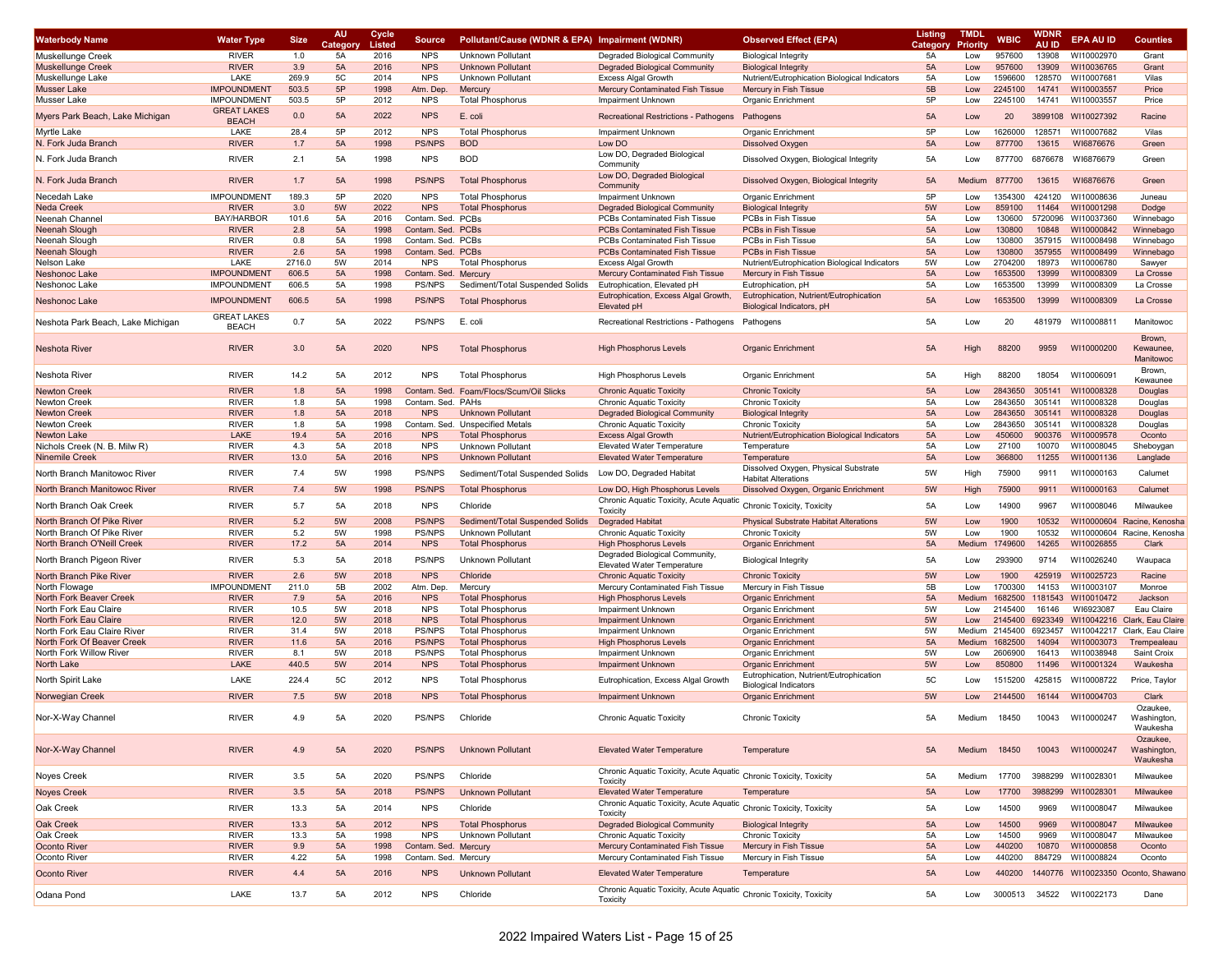| Waterbody Name                                         | <b>Water Type</b>                  | <b>Size</b>   | <b>AU</b><br>Categon | Cycle<br>Listed | <b>Source</b>            | Pollutant/Cause (WDNR & EPA) Impairment (WDNR)             |                                                                                                         | <b>Observed Effect (EPA)</b>                                             | Listing<br>Category | <b>TMDL</b><br>Priority | WBIC               | WDNR<br>AU ID    | <b>EPA AU ID</b>                 | <b>Counties</b>            |
|--------------------------------------------------------|------------------------------------|---------------|----------------------|-----------------|--------------------------|------------------------------------------------------------|---------------------------------------------------------------------------------------------------------|--------------------------------------------------------------------------|---------------------|-------------------------|--------------------|------------------|----------------------------------|----------------------------|
| Odana Pond                                             | LAKE                               | 13.7          | 5A                   | 2012            | <b>NPS</b>               | <b>Total Phosphorus</b>                                    | Eutrophication, Excess Algal Growth                                                                     | Eutrophication, Nutrient/Eutrophication<br><b>Biological Indicators</b>  | 5A                  | Low                     | 3000513            | 34522            | WI10022173                       | Dane                       |
| Ok Creek                                               | <b>RIVER</b>                       | 6.8           | 5A                   | 2016            | <b>PS/NPS</b>            | Sediment/Total Suspended Solids                            | <b>Degraded Habitat</b>                                                                                 | Physical Substrate Habitat Alterations                                   | 5A                  | Medium                  | 877200             | 13611            | WI10034740                       | Green                      |
| Ok Creek                                               | <b>RIVER</b>                       | 6.8           | 5A                   | 2016            | <b>PS/NPS</b>            | <b>Total Phosphorus</b>                                    | <b>Degraded Biological Community</b>                                                                    | <b>Biological Integrity</b>                                              | 5A                  | Medium                  | 877200             | 13611            | WI10034740                       | Green                      |
| Okauchee Lake<br><b>Olbrich Park Beach</b>             | LAKE<br><b>INLAND BEACH</b>        | 1210.3<br>0.2 | 5W                   | 2014<br>2008    | <b>NPS</b><br><b>NPS</b> | <b>Total Phosphorus</b><br>E. coli                         | <b>Impairment Unknown</b>                                                                               | Organic Enrichment                                                       | 5W                  | Low                     | 850300<br>804600   | 902156           | WI10009840<br>1491088 WI10024848 | Waukesha<br>Dane           |
| Old Elk Lake                                           | LAKE                               | 90.2          | 5A<br>5A             | 1998            | <b>NPS</b>               | Sediment/Total Suspended Solids                            | Recreational Restrictions - Pathogens<br>Degraded Habitat                                               | Pathogens<br><b>Physical Substrate Habitat Alterations</b>               | 5A<br>5A            | Low<br>Low              | 1871400            | 16070            | WI10004652                       | Dunn                       |
| Old Elk Lake                                           | LAKE                               | 90.2          | 5A                   | 1998            | <b>NPS</b>               | <b>Total Phosphorus</b>                                    | Low DO, Eutrophication                                                                                  | Dissolved Oxygen, Eutrophication                                         | 5A                  | Low                     | 1871400            | 16070            | WI10004652                       | Dunn                       |
| Olin Park Beach                                        | <b>INLAND BEACH</b>                | 0.1           | 5A                   | 2008            | <b>NPS</b>               | E. coli                                                    | Recreational Restrictions - Pathogens                                                                   | Pathogens                                                                | 5A                  | Low                     | 804600             |                  | 1491113 WI10024849               | Dane                       |
| <b>Oliver Creek</b>                                    | <b>RIVER</b>                       | 4.1           | 5W                   | 2016            | <b>NPS</b>               | <b>Unknown Pollutant</b>                                   | <b>Degraded Biological Community</b>                                                                    | <b>Biological Integrity</b>                                              | 5W                  | Low                     | 859000             | 11463            | WI10001297                       | Dodge                      |
| O'Neill Creek                                          | <b>RIVER</b>                       | 3.1           | 5P                   | 2014            | <b>NPS</b>               | <b>Total Phosphorus</b>                                    | <b>Impairment Unknown</b>                                                                               | <b>Organic Enrichment</b>                                                | 5P                  | Medium                  | 1748800            | 14264            | WI10003189                       | Clark                      |
| Oneonta Lake                                           | LAKE                               | 67.6          | 5A                   | 2014            | <b>NPS</b>               | Unknown Pollutan                                           | <b>Excess Algal Growth</b>                                                                              | Nutrient/Eutrophication Biological Indicators                            | 5A                  | Low                     | 503300             | 12049            | WI10001760                       | Marinette                  |
| Onion River                                            | <b>RIVER</b>                       | 31.8          | 5A                   | 2012            | <b>PS/NPS</b>            | <b>Total Phosphorus</b>                                    | Degraded Biological Community                                                                           | <b>Biological Integrity</b>                                              | 5A                  | High                    | 51200              | 3987353          | WI10028120                       | Sheboygar                  |
| Oregon Branch                                          | <b>RIVER</b>                       | 4.7           | 5A                   | 2012            | <b>NPS</b>               | <b>PCBs</b>                                                | <b>PCBs Contaminated Fish Tissue</b>                                                                    | <b>PCBs in Fish Tissue</b>                                               | 5A                  | Low                     | 800700             | 11656            | WI10001450                       | Dane                       |
| Osman Trib to Meeme River<br>Osman Trib to Meeme River | <b>RIVER</b><br><b>RIVER</b>       | 1.2<br>1.2    | 5A<br>5A             | 1998<br>1998    | <b>NPS</b><br><b>NPS</b> | Sediment/Total Suspended Solids<br><b>Total Phosphorus</b> | Degraded Habitat<br>Low DO                                                                              | <b>Physical Substrate Habitat Alterations</b><br><b>Dissolved Oxygen</b> | 5A<br>5A            | High<br>High            | 5025264<br>5025264 | 481039<br>481039 | WI10008797<br>WI10008797         | Manitowoc<br>Manitowoc     |
| Otter Creek                                            | <b>RIVER</b>                       | 4.0           | 5A                   | 2002            | <b>NPS</b>               | E. coli                                                    | Recreational Restrictions - Pathogens                                                                   | Pathogens                                                                | 5A                  | Low                     | 56400              | 18215            | WI10006214                       | Sheboygar                  |
| Otter Creek                                            | <b>RIVER</b>                       | 10.6          | 5A                   | 2016            | <b>NPS</b>               | Ammonia (Unionized) - Toxin                                | <b>Degraded Biological Community</b>                                                                    | <b>Biological Integrity</b>                                              | 5A                  | Low                     | 923300             | 13798            | WI10036500                       | Lafayette                  |
| Otter Creek                                            | <b>RIVER</b>                       | 10.6          | 5A                   | 2016            | <b>NPS</b>               | <b>BOD</b>                                                 | Degraded Biological Community                                                                           | <b>Biological Integrity</b>                                              | 5A                  | Low                     | 923300             | 13798            | WI10036500                       | Lafayette                  |
| <b>Otter Creek</b>                                     | <b>RIVER</b>                       | 14.9          | 5P                   | 2014            | <b>NPS</b>               | <b>Total Phosphorus</b>                                    | <b>Impairment Unknown</b>                                                                               | <b>Organic Enrichment</b>                                                | 5P                  | Low                     | 1237100            | 18477            | WI10006408                       | lowa                       |
| Otter Creek                                            | <b>RIVER</b>                       | 5.0           | 5A                   | 2016            | <b>NPS</b>               | Unknown Pollutan                                           | <b>Elevated Water Temperature</b>                                                                       | Temperature                                                              | 5A                  | Low                     | 1237100            | 13449            | WI10002676                       | lowa                       |
| Otter Creek                                            | <b>RIVER</b>                       | 17.2          | 5A                   | 2014            | <b>PS/NPS</b>            | Sediment/Total Suspended Solids                            | <b>Degraded Habitat</b>                                                                                 | <b>Physical Substrate Habitat Alterations</b>                            | 5A                  | Low                     | 1258400            | 13470            | WI10010270                       | Sauk                       |
| Otter Creek                                            | <b>RIVER</b>                       | 1.6           | 5A                   | 2020            | <b>NPS</b>               | Unknown Pollutant                                          | <b>Elevated Water Temperature</b>                                                                       | Temperature                                                              | 5A                  | Low                     | 1258400            | 13471            | WI10010271                       | Sauk                       |
| <b>Otter Creek</b>                                     | <b>RIVER</b>                       | 5.9           | 5W                   | 2018            | <b>NPS</b>               | <b>Total Phosphorus</b>                                    | <b>High Phosphorus Levels</b>                                                                           | <b>Organic Enrichment</b>                                                | 5W                  | Low                     | 2068700            | 15686            | WI10004346                       | Dunn                       |
| Otter Creek                                            | <b>RIVER</b>                       | 7.0           | 5W                   | 2018            | <b>NPS</b>               | <b>Total Phosphorus</b>                                    | <b>High Phosphorus Levels</b>                                                                           | <b>Organic Enrichment</b>                                                | 5W<br>5W            | Low                     | 2068700            | 1456596          | WI10023604                       | Dunn                       |
| Otter Creek<br>Otter Creek                             | <b>RIVER</b><br><b>RIVER</b>       | 26.5<br>7.1   | 5W<br>5P             | 2012<br>2018    | <b>NPS</b><br><b>NPS</b> | <b>Total Phosphorus</b><br><b>Total Phosphorus</b>         | <b>High Phosphorus Levels</b><br>Impairment Unknown                                                     | <b>Organic Enrichment</b><br><b>Organic Enrichment</b>                   | 5P                  | Low<br>Low              | 2125700<br>2156800 | 16364<br>16196   | WI10024605<br>WI6923579          | Eau Claire<br>Chippewa     |
| <b>Otter Creek</b>                                     | <b>RIVER</b>                       | 8.6           | 5P                   | 2018            | <b>NPS</b>               | <b>Total Phosphorus</b>                                    | <b>Impairment Unknown</b>                                                                               | <b>Organic Enrichment</b>                                                | 5P                  | Low                     | 2156800            | 6923581          | WI6923582                        | Taylor, Chippewa           |
| Otter Lake                                             | LAKE                               | 601.6         | 5A                   | 2002            | <b>NPS</b>               | <b>Total Phosphorus</b>                                    | Eutrophication, Elevated pH                                                                             | Eutrophication, pH                                                       | 5A                  | Low                     | 2157000            | 16197            | WI10004739                       | Chippewa                   |
| Otumba Park Beach                                      | <b>GREAT LAKES</b><br><b>BEACH</b> | 0.0           | 5A                   | 2022            | <b>NPS</b>               | E. coli                                                    | <b>Recreational Restrictions - Pathogens</b>                                                            | Pathogens                                                                | 5A                  | Low                     | 88                 | 3897218          | WI10027182                       | Door                       |
| Owl Lake                                               | LAKE                               | 125.3         | 5B                   | 1998            | Atm. Dep                 | Mercury                                                    | Mercury Contaminated Fish Tissue                                                                        | Mercury in Fish Tissue                                                   | 5B                  | Low                     | 2307600            | 14996            | WI10003768                       | Iron                       |
| <b>Oxbow Lake</b>                                      | LAKE                               | 523.2         | 5A                   | 2014            | Atm. Dep                 | <b>Mercury</b>                                             | Mercury Contaminated Fish Tissue                                                                        | Mercury in Fish Tissue                                                   | 5B                  | Low                     | 2954800            | 128581           | WI10007691                       | Vilas                      |
| Oxbow Lake                                             | LAKE                               | 523.2         | 5A                   | 2014            | <b>NPS</b>               | <b>Total Phosphorus</b>                                    | <b>Impairment Unknown</b>                                                                               | Organic Enrichment                                                       | 5P                  | Low                     | 2954800            | 128581           | WI10007691                       | Vilas                      |
| Pages Slough (L. Poygan)                               | LAKE                               | 150.0         | 5A                   | 2006            | <b>NPS</b>               | Sediment/Total Suspended Solids                            | Degraded Habitat, Turbidity                                                                             | Physical Substrate Habitat Alterations,<br>Turbidity                     | 5A                  | Low                     | 251700             | 26906            | WI10017332                       | Winnebago                  |
| Pages Slough (L. Poygan)                               | LAKE                               | 150.0         | 5A                   | 2006            | <b>NPS</b>               | <b>Total Phosphorus</b>                                    | Eutrophication                                                                                          | Eutrophication                                                           | 5A                  | Low                     | 251700             | 26906            | WI10017332                       | Winnebago                  |
| Paint Creek                                            | <b>RIVER</b>                       | 20.7          | 5P                   | 2022            | <b>NPS</b>               | <b>Total Phosphorus</b>                                    | <b>Impairment Unknown</b>                                                                               | <b>Organic Enrichment</b>                                                | 5P                  | Low                     | 2153200            | 16180            | WI10004724                       | Chippewa                   |
| Palmer Park Beach                                      | <b>INLAND BEACH</b>                | 0.0           | 5A                   | 2022            | <b>NPS</b>               | E. coli                                                    | Recreational Restrictions - Pathogens                                                                   | Pathogens                                                                | 5A                  | Low                     | 796800             |                  | 6877807 WI10040606               | Rock                       |
| Park Falls Flowage, Lower                              | <b>IMPOUNDMENT</b>                 | 62.0          | 5A                   | 1998            | Contam. Sed. Mercury     |                                                            | Chronic Aquatic Toxicity, Mercury<br>Contaminated Fish Tissue, Mercury<br><b>Contaminated Sediments</b> | Chronic Toxicity, Mercury in Fish Tissue,<br><b>Mercury in Sediment</b>  | 5A                  | Low                     | 2290100            | 14891            | WI10003679                       | Price                      |
| Park Falls Flowage, Lower                              | <b>IMPOUNDMENT</b>                 | 62.0          | 5A                   | 1998            |                          | Contam. Sed. Unspecified Metals                            | Chronic Aquatic Toxicity, Unspecified<br><b>Metals Contaminated Sediments</b>                           | Chronic Toxicity, Unspecified Metals in<br>Sediment                      | 5A                  | Low                     | 2290100            | 14891            | WI10003679                       | Price                      |
| Pats Creek                                             | RIVER                              | 9.0           | 5A                   | 2016            | <b>NPS</b>               | <b>Unknown Pollutant</b>                                   | <b>Degraded Biological Community</b>                                                                    | <b>Biological Integrity</b>                                              | 5A                  | Low                     | 939800             | 13848            | WI10002932                       | Lafayette                  |
| Pattison Beach (State Park)                            | <b>INLAND BEACH</b>                | 0.1           | 5A                   | 2016            | <b>NPS</b>               | E. coli                                                    | Recreational Restrictions - Pathogens                                                                   | Pathogens                                                                | 5A                  | Low                     | 2838000            |                  | 1455339 WI10023586               | Douglas                    |
| Paukotuk-Candlish Creek                                | <b>RIVER</b>                       | 7.9           | 5P                   | 2018            | <b>NPS</b>               | <b>Total Phosphorus</b>                                    | <b>Impairment Unknown</b>                                                                               | <b>Organic Enrichment</b>                                                | 5P                  | Low                     | 132200             |                  | 5691806 WI10036155               | Winnebago                  |
| Pecatonica River                                       | <b>RIVER</b>                       | 51.8          | 5P                   | 2012            | <b>PS/NPS</b>            | <b>Total Phosphorus</b>                                    | Impairment Unknown                                                                                      | <b>Organic Enrichment</b>                                                | 5P                  | Low                     | 889100             | 13677            | WI6901736                        | Green, Lafayette           |
| Pecatonica River                                       | <b>RIVER</b>                       | 28.3          | 5P                   | 2012            | <b>NPS</b>               | <b>Total Phosphorus</b>                                    | <b>Impairment Unknown</b>                                                                               | <b>Organic Enrichment</b>                                                | 5P                  | Low                     | 889100             | 6901822          | WI6901823                        | Lafayette, Iowa            |
| Pecatonica River                                       | <b>RIVER</b>                       | 13.9          | 5P                   | 2012            | <b>NPS</b>               | <b>Total Phosphorus</b>                                    | <b>Impairment Unknown</b>                                                                               | Organic Enrichment                                                       | 5P                  | Low                     | 889100             | 6901738          | WI6901966                        | Lafayette                  |
| Pelican Lake                                           | LAKE                               | 3544.9        | 5A                   | 2016            | <b>NPS</b>               | <b>Unknown Pollutant</b>                                   | <b>Excess Algal Growth</b>                                                                              | Nutrient/Eutrophication Biological Indicators                            | 5A                  | Low                     | 1579900            |                  | 128252 WI10007401                | Oneida                     |
| Pennoyer Park Beach, Lake Michigan                     | <b>GREAT LAKES</b><br><b>BEACH</b> | 0.7           | 5W                   | 2006            | Other                    | E. coli                                                    | Recreational Restrictions - Pathogens                                                                   | Pathogens                                                                | 5W                  | Low                     | 20                 |                  | 1452836 WI10023515               | Kenosha                    |
| <b>Pensaukee River</b>                                 | <b>RIVER</b>                       | 60.4          | 5P                   | 2014            | <b>PS/NPS</b>            | <b>Total Phosphorus</b>                                    | <b>Impairment Unknown</b>                                                                               | <b>Organic Enrichment</b>                                                | 5P                  | Low                     | 412900             | 10866            |                                  | WI10000855 Oconto, Shawano |
| Perennial Stream C (Pb018)                             | <b>RIVER</b>                       | 1.9           | 5A                   | 1998            | <b>NPS</b>               | Sediment/Total Suspended Solids                            | Elevated Water Temperature,<br><b>Degraded Habitat</b>                                                  | Temperature, Physical Substrate Habitat<br>Alterations                   | 5A                  | High                    | 3000119            | 425595           | WI10008711                       | Waukesha                   |
| Perennial Stream C (Sc011)                             | <b>RIVER</b>                       | 3.0           | 5A                   | 1998            | <b>NPS</b>               | Sediment/Total Suspended Solids                            | Elevated Water Temperature,<br><b>Degraded Habitat</b>                                                  | Temperature, Physical Substrate Habitat<br>Alterations                   | 5A                  | High                    | 3000121            | 425628           | WI10008712                       | Waukesha                   |
| Perennial Stream C (Sc011)                             | <b>RIVER</b>                       | 3.0           | 5A                   | 1998            | <b>NPS</b>               | <b>Total Phosphorus</b>                                    | <b>Elevated Water Temperature</b>                                                                       | Temperature                                                              | 5A                  | High                    | 3000121            | 425628           | WI10008712                       | Waukesha                   |
| Perennial Stream D (Pb016)                             | <b>RIVER</b>                       | 0.7           | 5A                   | 1998            | <b>NPS</b>               | Sediment/Total Suspended Solids                            | <b>Elevated Water Temperature</b>                                                                       | Temperature, Physical Substrate Habitat                                  | 5A                  | <b>High</b>             | 3000120            | 425544           | WI10026852                       | Waukesha                   |
| Pesabic Lake                                           | LAKE                               | 147.3         | 5B                   | 1998            | Atm. Dep.                | Mercury                                                    | Degraded Habitat<br>Mercury Contaminated Fish Tissue                                                    | Alterations<br>Mercury in Fish Tissue                                    | 5B                  | Low                     | 1481600            |                  | 127995 WI10008934                | Lincoln                    |
| Peshtigo River                                         | <b>RIVER</b>                       | 11.7          | 5A                   | 1998            | Contam. Sed. Mercury     |                                                            | Mercury Contaminated Fish Tissue,                                                                       | Mercury in Fish Tissue, Mercury in Sediment                              | 5A                  | Low                     | 515500             | 884803           | WI10008826                       | Marinette                  |
| Peshtigo River                                         | <b>RIVER</b>                       | 5.6           | 5A                   | 2016            | <b>NPS</b>               | Unknown Pollutant                                          | <b>Mercury Contaminated Sediments</b><br><b>Elevated Water Temperature</b>                              | Temperature                                                              | 5A                  | Low                     | 515500             | 11844            | WI10001602                       | Marinette                  |
| <b>Petenwell Flowage</b>                               | <b>IMPOUNDMENT</b>                 | 23000.8       | 5A                   | 1998            | Contam. Sed. Dioxin      |                                                            | Dioxin Contaminated Fish Tissue                                                                         | Dioxin in Fish Tissue                                                    | 5A                  | Low                     | 1377100            | 424132           | WI10008638                       | Adams, Juneau              |
| <b>Petenwell Flowage</b>                               | <b>IMPOUNDMENT</b>                 | 23000.8       | 5A                   | 1998            | Contam. Sed. Mercury     |                                                            | Mercury Contaminated Fish Tissue                                                                        | Mercury in Fish Tissue                                                   | 5A                  | Low                     | 1377100            |                  | 424132 WI10008638                | Adams, Juneau              |
| <b>Petenwell Flowage</b>                               | <b>IMPOUNDMENT</b>                 | 23000.8       | 5A                   | 1998            | Contam. Sed. PCBs        |                                                            | PCBs Contaminated Fish Tissue                                                                           | PCBs in Fish Tissue                                                      | 5A                  | Low                     | 1377100            |                  | 424132 WI10008638                | Adams, Juneau              |
| Petenwell Flowage                                      | <b>IMPOUNDMENT</b>                 | 23000.8       | 5A                   | 2022            | PS/NPS                   | <b>PFOS</b>                                                | PFOS Contaminated Fish Tissue                                                                           | PFOS in Fish Tissue                                                      | 5A                  | Low                     | 1377100            |                  | 424132 WI10008638                | Adams, Juneau              |
| Peterson Creek                                         | <b>RIVER</b>                       | 8.2           | 5A                   | 2016            | <b>NPS</b>               | <b>Unknown Pollutant</b>                                   | <b>Elevated Water Temperature</b>                                                                       | Temperature                                                              | 5A                  | Low                     | 275400             | 10395            | WI10000504                       | Waupaca                    |
| Phantom Lake                                           | LAKE                               | 110.2         | 5P                   | 2016            | <b>NPS</b>               | <b>Total Phosphorus</b>                                    | Impairment Unknown                                                                                      | Organic Enrichment<br><b>Chronic Toxicity</b>                            | 5P                  | High                    | 766000             | 10500            | WI10000590                       | Waukesha                   |
| Pheasant Branch                                        | <b>RIVER</b>                       | 1.0           | 5A                   | 2016            | <b>PS/NPS</b>            | Chloride                                                   | <b>Chronic Aquatic Toxicity</b><br>Chronic Aquatic Toxicity, Acute Aquatic Chronic Toxicity, Toxicity   |                                                                          | 5A                  | Low                     | 805900             | 11695            | WI10001480                       | Dane                       |
| Pheasant Branch                                        | <b>RIVER</b>                       | 8.1           | 5A                   | 2016            | PS/NPS                   | Chloride                                                   | Toxicity<br>Impairment Unknown, Excess Algal                                                            | Organic Enrichment, Nutrient/Eutrophication                              | 5A                  | Low                     | 805900             | 11696            | WI10001481                       | Dane                       |
| Pickerel Lake                                          | LAKE                               | 580.7         | 5C                   | 2022            | <b>NPS</b>               | <b>Total Phosphorus</b>                                    | Growth                                                                                                  | <b>Biological Indicators</b>                                             | 5C                  | Low                     | 1590400            | 128257           | WI10007405                       | Oneida                     |
| Pickerel Lake                                          | LAKE                               | 270.3         | 5C                   | 2020            | <b>NPS</b>               | Unknown Pollutant                                          | <b>Excess Algal Growth</b>                                                                              | Nutrient/Eutrophication Biological Indicators                            | 5C                  | Low                     | 1619700            |                  | 128585 WI10007694                | Vilas                      |
| Pidgeon Creek                                          | <b>RIVER</b>                       | 0.4           | 5A                   | 2014            | <b>NPS</b>               | <b>Total Phosphorus</b>                                    | <b>High Phosphorus Levels</b>                                                                           | <b>Organic Enrichment</b>                                                | 5A                  | Low                     |                    |                  | 1792500 5688313 WI10036021       | Trempealeau                |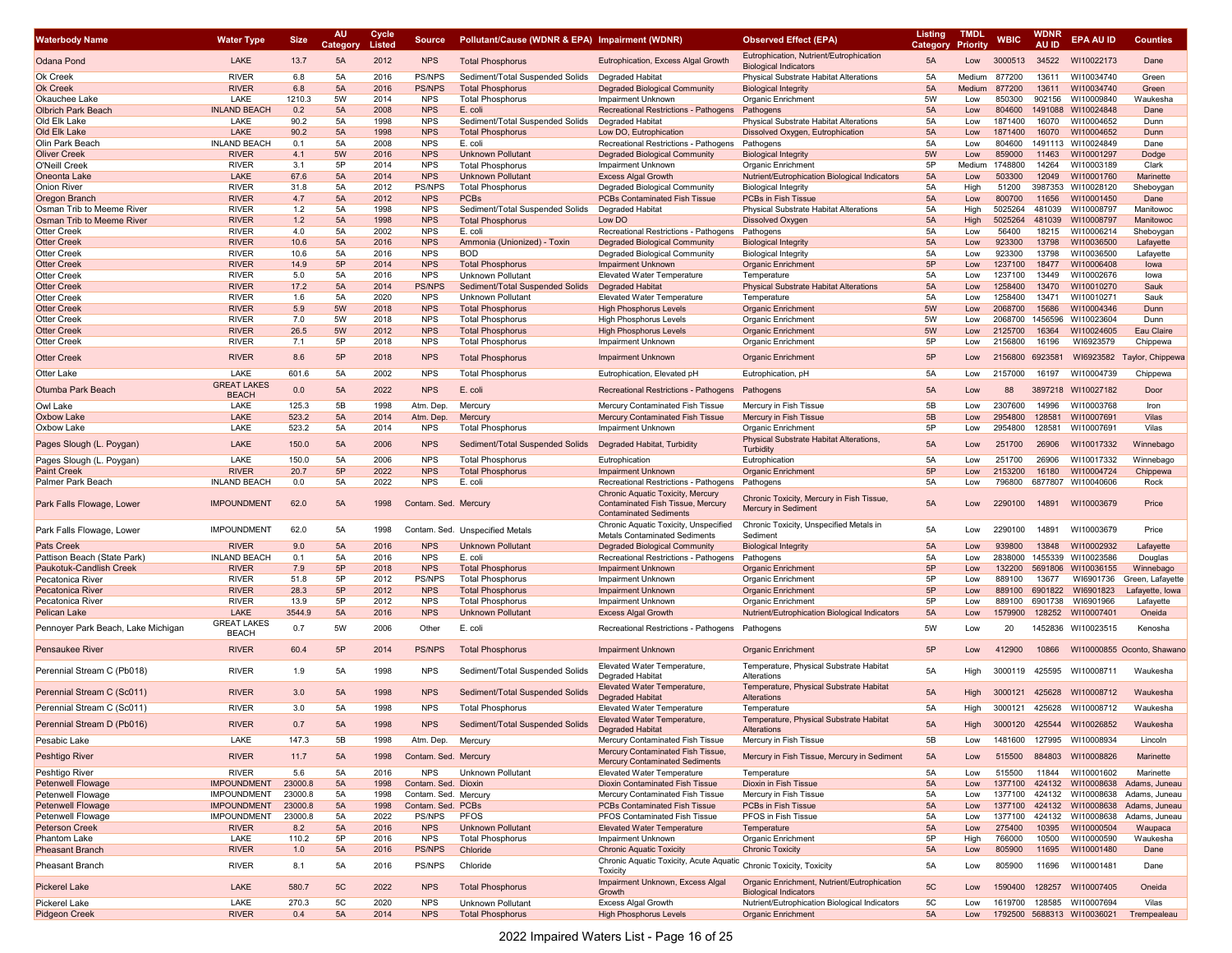| <b>Waterbody Name</b>                       | Water Type                         | <b>Size</b>    | <b>AU</b><br>Categon | Cycle<br>Listed | <b>Source</b>          | Pollutant/Cause (WDNR & EPA) Impairment (WDNR) |                                                                       | <b>Observed Effect (EPA)</b>                                                                                | <b>Listing</b><br>Category | <b>TMDL</b><br>Priority | WBIC               | WDNF<br>AU ID   | <b>EPA AU ID</b>                         | <b>Counties</b>           |
|---------------------------------------------|------------------------------------|----------------|----------------------|-----------------|------------------------|------------------------------------------------|-----------------------------------------------------------------------|-------------------------------------------------------------------------------------------------------------|----------------------------|-------------------------|--------------------|-----------------|------------------------------------------|---------------------------|
| Pigeon Creek                                | <b>RIVER</b>                       | 14.0           | 5A                   | 2012            | <b>NPS</b>             | <b>Total Phosphorus</b>                        | <b>High Phosphorus Levels</b>                                         | Organic Enrichment                                                                                          | 5A                         | Low                     | 959600             | 13916           | WI10002976                               | Grant                     |
| <b>Pigeon Creek</b>                         | <b>RIVER</b>                       | 14.0           | 5A                   | 2016            | <b>NPS</b>             | <b>Unknown Pollutant</b>                       | <b>Degraded Biological Community</b>                                  | <b>Biological Integrity</b>                                                                                 | 5A                         | Low                     | 959600             | 13916           | WI10002976                               | Grant                     |
| Pigeon Creek                                | <b>RIVER</b>                       | 5.0            | 5A                   | 1998            | Habitat/Physio<br>al   | Other flow regime alterations                  | <b>Elevated Water Temperature</b>                                     | Temperature                                                                                                 | 5A                         | Low                     | 1700800            | 14158           | WI10003111                               | Jackson                   |
| <b>Pigeon Creek</b>                         | <b>RIVER</b>                       | 7.0            | 5A                   | 2020            | <b>NPS</b>             | <b>Total Phosphorus</b>                        | <b>High Phosphorus Levels</b>                                         | <b>Organic Enrichment</b>                                                                                   | 5A                         | Low                     | 1792500            | 14394           | WI10026497                               | Jackson,<br>Trempealeau   |
| Pigeon Creek                                | <b>RIVER</b>                       | 7.5            | 5A                   | 2014            | <b>NPS</b>             | <b>Total Phosphorus</b>                        | <b>High Phosphorus Levels</b>                                         | Organic Enrichment                                                                                          | 5A                         | Low                     | 1792500            | 14393           | WI10036020                               | Trempealeau               |
| Pigeon River                                | <b>RIVER</b>                       | 18.1           | 5A                   | 2012            | <b>PS/NPS</b>          | <b>Total Phosphorus</b>                        | <b>High Phosphorus Levels</b>                                         | <b>Organic Enrichment</b>                                                                                   | 5A                         | High                    | 62300              |                 | 1496062 WI10024946                       | Manitowoc<br>Sheboygan    |
| Pike Creek                                  | <b>RIVER</b>                       | 3.7            | 5W                   | 2016            | <b>NPS</b>             | Chloride                                       | Chronic Aquatic Toxicity, Acute Aquatic<br>Toxicity                   | Chronic Toxicity, Toxicity                                                                                  | 5W                         | Low                     | 1200               | 896190          | WI10035400                               | Kenosha                   |
| Pike Lake Chain                             | LAKE                               | 740.7          | 5C                   | 2016            | <b>NPS</b>             | Total Phosphorus                               | <b>Excess Algal Growth</b>                                            | Nutrient/Eutrophication Biological Indicators                                                               | 5C                         | Low                     | 2268300            | 14813           | WI10003621                               | Price                     |
| <b>Pike River</b>                           | <b>RIVER</b>                       | 1.5            | 5A                   | 2016            | <b>NPS</b>             | Chloride                                       | <b>Chronic Aquatic Toxicity</b>                                       | Chronic Toxicity                                                                                            | 5W                         | Low                     | 1300               |                 | 1523844 WI10029940                       | Kenosha                   |
| <b>Pike River</b>                           | <b>RIVER</b>                       | 8.1            | 5W                   | 2016            | <b>NPS</b>             | Chloride                                       | Chronic Aquatic Toxicity, Acute Aquati<br>Toxicity                    | <b>Chronic Toxicity, Toxicity</b>                                                                           | 5A                         | Low                     | 1300               |                 | 4696818 WI10029941                       | Kenosha                   |
| Pike River<br><b>Pike River</b>             | <b>RIVER</b><br><b>RIVER</b>       | 1.5<br>1.5     | 5A<br>5A             | 2014<br>2012    | Unknown<br><b>NPS</b>  | <b>PCBs</b><br><b>Total Phosphorus</b>         | PCBs Contaminated Fish Tissue<br><b>Degraded Biological Community</b> | PCBs in Fish Tissue<br><b>Biological Integrity</b>                                                          | 5A<br>5W                   | Low<br>Low              | 1300<br>1300       |                 | 1523844 WI10029940<br>1523844 WI10029940 | Kenosha<br>Kenosha        |
| <b>Pike River</b>                           | <b>RIVER</b>                       | 8.1            | 5W                   | 2012            | <b>NPS</b>             | <b>Total Phosphorus</b>                        | Degraded Biological Community                                         | <b>Biological Integrity</b>                                                                                 | 5W                         | Low                     | 1300               | 4696818         | WI10029941                               | Kenosha                   |
| <b>Pine Creek</b>                           | <b>RIVER</b>                       | 5.5            | 5A                   | 1998            | Contam. Sed.           | PCBs                                           | <b>PCB Contaminated Sediments</b>                                     | <b>PCBs in Sediment</b>                                                                                     | 5A                         | Low                     | 79900              | 9931            | WI10000180                               | Calumet                   |
| Pine Creek                                  | <b>RIVER</b>                       | 3.6            | 5A                   | 1998            | Contam. Sed.           | PCBs                                           | <b>PCB Contaminated Sediments</b>                                     | PCBs in Sediment                                                                                            | 5W                         | Low                     | 79900              | 9932            | WI10000181                               | Calumet                   |
| Pine Creek                                  | <b>RIVER</b>                       | 3.6            | 5A                   | 2016            | <b>NPS</b>             | <b>Total Phosphorus</b>                        | <b>High Phosphorus Levels</b>                                         | <b>Organic Enrichment</b>                                                                                   | 5A                         | High                    | 79900              | 9932            | WI10000181                               | Calumet                   |
| Pine Creek                                  | <b>RIVER</b>                       | 5.5            | 5A                   | 2020            | <b>NPS</b>             | <b>Total Phosphorus</b>                        | Impairment Unknown                                                    | <b>Organic Enrichment</b>                                                                                   | 5P                         | High                    | 79900              | 9931            | WI10000180                               | Calumet                   |
| Pine Creel                                  | <b>RIVER</b>                       | 20.0           | 5P                   | 2018            | <b>NPS</b>             | Total Phosphorus                               | Impairment Unknown                                                    | <b>Organic Enrichment</b>                                                                                   | 5P                         | Low                     | 1758900            | 14293           | WI10003212                               | Taylor                    |
| Pine Lake                                   | LAKE                               | 1672.6         | 5A                   | 2014            | <b>NPS</b>             | Unknown Pollutant                              | <b>Excess Algal Growth</b>                                            | Nutrient/Eutrophication Biological Indicators                                                               | 5A                         | Low                     | 406900             | 127787          | WI10006989                               | Forest                    |
| Pine Lake                                   | LAKE                               | 256.5          | 5A                   | 1998            | Atm. Dep.              | Mercury                                        | <b>Mercury Contaminated Fish Tissue</b>                               | Mercury in Fish Tissue                                                                                      | 5A                         | Low                     | 2092900            | 14536           |                                          | WI10003389 Rusk, Chippewa |
| Pine Lake<br>Pine Lake, T29n R17w S01       | LAKE<br>LAKE                       | 299.6<br>118.5 | 5B<br>5W             | 2018<br>2016    | Atm. Dep<br><b>NPS</b> | Mercury<br><b>Total Phosphorus</b>             | Mercury Contaminated Fish Tissue                                      | Mercury in Fish Tissue<br>Nutrient/Eutrophication Biological Indicators                                     | 5B<br>5W                   | Low<br>Low              | 2949200<br>2489700 | 891377<br>16410 | WI10008933<br>WI10004905                 | Iron<br>Saint Croix       |
| Pine River                                  | <b>RIVER</b>                       | 22.4           | 5P                   | 2014            | <b>PS/NPS</b>          | <b>Total Phosphorus</b>                        | <b>Excess Algal Growth</b><br>Impairment Unknown                      | <b>Organic Enrichment</b>                                                                                   | 5P                         | Low                     | 1220600            | 18493           | WI10010168                               | Richland                  |
| Pipe Lake                                   | LAKE                               | 293.3          | 5B                   | 2014            | Atm. Dep.              | Mercury                                        | Mercury Contaminated Fish Tissue                                      | Mercury in Fish Tissue                                                                                      | 5B                         | Low                     | 2490500            | 16528           | WI10026579                               | Polk                      |
| Pipe Lake, North                            | LAKE                               | 64.5           | 5W                   | 2014            | <b>NPS</b>             | Unknown Pollutant                              | <b>Excess Algal Growth</b>                                            | Nutrient/Eutrophication Biological Indicators                                                               | 5W                         | Low                     | 2485700            | 16525           | WI10005006                               | Polk                      |
| <b>Pixley Flowage</b>                       | <b>IMPOUNDMENT</b>                 | 181.6          | 5A                   | 1998            | Contam. Sed.           | Mercury                                        | <b>Mercury Contaminated Fish Tissue</b>                               | Mercury in Fish Tissue                                                                                      | 5A                         | Low                     | 2288900            | 14889           | WI10003677                               | Price                     |
| Planting Ground Lake (Three Lakes<br>Chain) | LAKE                               | 1010.5         | 5B                   | 2012            | Atm. Dep.              | Mercury                                        | Mercury Contaminated Fish Tissue                                      | Mercury in Fish Tissue                                                                                      | 5B                         | Low                     | 1609100            | 128261          | WI10007409                               | Oneida                    |
| Platte River                                | <b>RIVER</b>                       | 37.8           | 5P                   | 2012            | <b>NPS</b>             | Total Phosphorus                               | <b>Impairment Unknown</b>                                             | Organic Enrichmen                                                                                           | 5P                         | Low                     | 943600             | 13865           | WI10002941                               | Grant                     |
| Plum Creek                                  | <b>RIVER</b>                       | 13.8           | 5A                   | 2016            | <b>NPS</b>             | <b>Total Phosphorus</b>                        | Degraded Biological Community                                         | <b>Biological Integrity</b>                                                                                 | 5A                         | Medium                  | 868400             | 18230           | WI10006225                               | Dodge                     |
| <b>Plum Creek</b>                           | <b>RIVER</b>                       | 7.2            | 5P                   | 2018            | <b>NPS</b>             | Total Phosphorus                               | <b>Impairment Unknown</b>                                             | <b>Organic Enrichment</b>                                                                                   | 5P                         | Low                     | 2051300            | 15591           | WI10004272                               | Pepin                     |
| Plum Creek                                  | <b>RIVER</b>                       | 6.0            | 5P                   | 2022            | <b>NPS</b>             | Total Phosphorus                               | Impairment Unknown                                                    | Organic Enrichment                                                                                          | 5P                         | Low                     | 2051300            | 1468708         | WI10024490                               | Pierce, Pepin             |
| Point Beach State Park Beach, Lake          | <b>GREAT LAKES</b>                 | 1.5            | 5A                   | 2022            | <b>NPS</b>             | E. coli                                        | Recreational Restrictions - Pathogens                                 | Pathogens                                                                                                   | 5A                         | Low                     | 20                 | 482011          | WI10008812                               | Manitowoc                 |
| Michigan                                    | <b>BEACH</b>                       |                | 5P                   |                 |                        |                                                |                                                                       |                                                                                                             |                            |                         |                    |                 |                                          |                           |
| <b>Point Creek</b><br>Pokegama Lake         | <b>RIVER</b><br>LAKE               | 13.7<br>433.5  | 5W                   | 2020<br>2006    | PS/NPS<br><b>NPS</b>   | Total Phosphorus<br><b>Total Phosphorus</b>    | Impairment Unknown<br>Eutrophication, Excess Algal Growth             | Organic Enrichment<br>Eutrophication, Nutrient/Eutrophication                                               | 5P<br>5W                   | High<br>Low             | 66000<br>2094300   | 9864<br>15817   | WI10036460<br>WI10024770                 | Manitowoc<br>Barron       |
|                                             |                                    |                |                      |                 |                        |                                                |                                                                       | <b>Biological Indicators</b>                                                                                |                            |                         |                    |                 |                                          |                           |
| Pokegema River                              | <b>RIVER</b><br>LAKE               | 25.7<br>14.3   | 5P<br>5C             | 2018            | PS/NPS<br><b>NPS</b>   | Total Phosphorus                               | Impairment Unknown                                                    | Organic Enrichment                                                                                          | 5P<br>5C                   | Low                     | 2844000            | 17467<br>26194  | WI10008212                               | Douglas                   |
| Pope Lake<br>Poplar Creek                   | <b>RIVER</b>                       | 2.1            | 5A                   | 2020<br>1998    | <b>NPS</b>             | <b>Total Phosphorus</b><br>Unknown Pollutant   | <b>Impairment Unknown</b><br>Low DO                                   | <b>Organic Enrichment</b><br>Dissolved Oxygen                                                               | 5A                         | Low<br>Low              | 262900<br>772800   | 424526          | WI10016632<br>WI10008660                 | Waupaca<br>Waukesha       |
| Poplar Creek                                | <b>RIVER</b>                       | 2.4            | 5A                   | 1998            | <b>NPS</b>             | <b>Unknown Pollutant</b>                       | Low DO                                                                | <b>Dissolved Oxygen</b>                                                                                     | 5A                         | Low                     | 772800             | 424456          | WI10026888                               | Waukesha                  |
| Poplar River                                | <b>RIVER</b>                       | 11.1           | 5A                   | 2012            | <b>NPS</b>             | Total Phosphorus                               | <b>High Phosphorus Levels</b>                                         | Organic Enrichment                                                                                          | 5A                         | Low                     | 1752900            | 14276           | WI10003197                               | Clark                     |
| <b>Poplar River</b>                         | <b>RIVER</b>                       | 2.5            | 5A                   | 2012            | <b>NPS</b>             | Total Phosphorus                               | <b>High Phosphorus Levels</b>                                         | <b>Organic Enrichment</b>                                                                                   | 5A                         | Low                     | 1752900            | 18630           | WI10006503                               | Clark                     |
| Poplar River (Creek)                        | <b>RIVER</b>                       | 3.6            | 5A                   | 2018            | <b>NPS</b>             | Total Phosphorus                               | Impairment Unknown                                                    | Organic Enrichment                                                                                          | 5P                         | High                    | 772800             | 10511           | WI10000601                               | Waukesha                  |
| Poplar River (Creek)                        | <b>RIVER</b>                       | 3.6            | 5A                   | 1998            | <b>NPS</b>             | <b>Unknown Pollutant</b>                       | Low DO                                                                | <b>Dissolved Oxygen</b>                                                                                     | 5A                         | Low                     | 772800             | 10511           | WI10000601                               | Waukesha                  |
| Popple (Poplar) River, North Fork           | <b>RIVER</b>                       | 20.0           | 5A                   | 2014            | PS/NPS                 | Total Phosphorus                               | <b>High Phosphorus Levels</b>                                         | Organic Enrichment                                                                                          | 5A                         | Medium                  | 1754800            | 14283           | WI10003204                               | Clark                     |
| Popple (Poplar) River, North Fork           | <b>RIVER</b>                       | 5.0            | 5A                   | 2014            | <b>PS/NPS</b>          | <b>Total Phosphorus</b>                        | <b>High Phosphorus Levels</b>                                         | <b>Organic Enrichment</b>                                                                                   | 5A                         | Medium                  | 1754800            | 18632           | WI10026772                               | Clark                     |
| Popple River East Fork                      | <b>RIVER</b>                       | 7.0            | 5P                   | 2014            | <b>NPS</b>             | Total Phosphorus                               | <b>Impairment Unknown</b>                                             | Organic Enrichment                                                                                          | 5P                         | Medium                  | 1754500            | 14282           | WI10003203                               | Clark                     |
| Porcupine Creek                             | <b>RIVER</b>                       | 1.8            | 5P<br>5P             | 2018            | <b>NPS</b>             | <b>Total Phosphorus</b>                        | <b>Impairment Unknown</b>                                             | <b>Organic Enrichment</b>                                                                                   | 5P                         | Low                     | 2051500            | 9123345         | WI9123346                                | Pierce, Pepin             |
| Porcupine Creek                             | <b>RIVER</b>                       | 8.4            |                      | 2018            | <b>NPS</b>             | Total Phosphorus                               | Impairment Unknown<br>Impairment Unknown, Excess Algal                | Organic Enrichment<br>Organic Enrichment, Nutrient/Eutrophication                                           | 5P                         | Low                     | 2051500            | 15593           | WI10004273                               | Pepin                     |
| Porcupine Lake                              | LAKE                               | 32.2           | 5C                   | 2022            | <b>NPS</b>             | <b>Total Phosphorus</b>                        | Growth                                                                | <b>Biological Indicators</b>                                                                                | 5C                         | Low                     | 443500             | 10953           | WI10000914                               | Oconto                    |
| Port Wing Beach West, Lake Superior         | <b>GREAT LAKES</b><br><b>BEACH</b> | 0.7            | 5A                   | 2022            | <b>NPS</b>             | E. coli                                        | Recreational Restrictions - Pathogens                                 | Pathogens                                                                                                   | 5A                         | Low                     | 2751220            | 3895787         | WI10027081                               | Bayfield                  |
| Portage Canal                               | <b>BAY/HARBOR</b>                  | 13.7           | 5A                   | 2016            | Contam. Sed. Lead      |                                                | <b>Lead Contaminated Sediments</b>                                    | Lead in Sediment                                                                                            | 5A                         | Low                     | 179500             |                 | 5534667 WI10033580                       | Columbia                  |
| Portage Canal                               | <b>BAY/HARBOR</b>                  | 13.7           | 5A                   | 2016            | Contam, Sed. Mercury   |                                                | <b>Mercury Contaminated Sediments</b>                                 | Mercury in Sediment                                                                                         | 5A                         | Low                     | 179500             |                 | 5534667 WI10033580                       | Columbia                  |
| Portage Canal                               | <b>BAY/HARBOR</b>                  | 13.7           | 5A                   | 2016            | Contam. Sed. PCBs      |                                                | PCB Contaminated Sediments, PCBs<br><b>Contaminated Fish Tissue</b>   | PCBs in Sediment, PCBs in Fish Tissue                                                                       | 5A                         | Low                     | 179500             |                 | 5534667 WI10033580                       | Columbia                  |
| Poskin Lake                                 | LAKE                               | 153.5          | 5W                   | 2012            | <b>NPS</b>             | <b>Total Phosphorus</b>                        | <b>Excess Algal Growth</b>                                            | Nutrient/Eutrophication Biological Indicators                                                               | 5W                         | Low                     | 2098000            | 15866           | WI10004479                               | Barron                    |
| Potato Lake                                 | LAKE                               | 540.4          | 5A                   | 2014            | <b>NPS</b>             | <b>Total Phosphorus</b>                        | Eutrophication, Excess Algal Growth                                   | Eutrophication, Nutrient/Eutrophication<br><b>Biological Indicators</b>                                     | 5A                         | Low                     | 2355300            | 897942          | WI10009222                               | <b>Rusk</b>               |
| Potter Flowage                              | <b>IMPOUNDMENT</b>                 | 255.1          | 5B                   | 1998            | Atm. Dep.              | Mercury                                        | Mercury Contaminated Fish Tissue                                      | Mercury in Fish Tissue                                                                                      | 5B                         | Low                     | 1722000            | 14212           | WI10003153                               | Jackson                   |
| Potter Lake                                 | LAKE                               | 154.6          | 5A                   | 2010            | <b>NPS</b>             | <b>Total Phosphorus</b>                        | <b>High Phosphorus Levels</b>                                         | <b>Organic Enrichment</b>                                                                                   | 5A                         | High                    | 753800             | 10491           | WI10000582                               | Walworth                  |
| Prairie Lake                                | LAKE                               | 1408.4         | 5W                   | 2006            | <b>NPS</b>             | <b>Total Phosphorus</b>                        | Eutrophication, Degraded Habitat,<br><b>Excess Algal Growth</b>       | Eutrophication, Physical Substrate Habitat<br>Alterations, Nutrient/Eutrophication Biological<br>Indicators | 5W                         | Low                     | 2094100            | 15816           | WI10004438                               | Barron                    |
| <b>Pre-Emption Creek</b>                    | <b>RIVER</b>                       | 7.2            | 5C                   | 2020            | <b>NPS</b>             | <b>Unknown Pollutant</b>                       | <b>Elevated Water Temperature</b>                                     | Temperature                                                                                                 | 5C                         | Low                     | 2895200            | 947339          | WI10025738                               | Bayfield                  |
| <b>Printz Creek</b>                         | <b>RIVER</b>                       | 3.1            | 5A                   | 1998            | <b>NPS</b>             | Sediment/Total Suspended Solids                | Degraded Habitat                                                      | Physical Substrate Habitat Alterations                                                                      | 5A                         | Low                     | 1693100            | 14126           | WI10003090                               | Monroe                    |
| <b>Puchyan River</b>                        | <b>RIVER</b>                       | 14.0           | 5A                   | 2016            | <b>NPS</b>             | <b>Unknown Pollutant</b>                       | <b>Elevated Water Temperature</b>                                     | Temperature                                                                                                 | 5A                         | Low                     | 145200             | 11018           | WI10038600                               | <b>Green Lake</b>         |
| <b>Quarter Creek</b>                        | <b>RIVER</b>                       | 3.3            | 5W                   | 2018            | <b>NPS</b>             | <b>Total Phosphorus</b>                        | Impairment Unknown                                                    | Organic Enrichment                                                                                          | 5W                         | Low                     | 2077200            | 15697           | WI10004352                               | Dunn                      |
| Racine Harbor                               | <b>BAY/HARBOR</b>                  | 84.2           | 5A                   | 1998            | Other                  | <b>Unspecified Metals</b>                      | <b>Chronic Aquatic Toxicity</b>                                       | <b>Chronic Toxicity</b>                                                                                     | 5A                         | Low                     | 25                 | 481367          | WI10008799                               | Racine                    |
| Range Line Lake                             | LAKE                               | 93.2           | 5A                   | 2016            | <b>NPS</b>             | Unknown Pollutant                              | <b>Excess Algal Growth</b>                                            | Nutrient/Eutrophication Biological Indicators                                                               | 5A                         | Low                     | 478200             | 127791          | WI10006992                               | Forest                    |
| Range Line Lake (Three Lakes Chain)         | LAKE                               | 128.6          | 5B                   | 1998            | Atm. Dep.              | Mercury                                        | Mercury Contaminated Fish Tissue                                      | Mercury in Fish Tissue                                                                                      | 5B                         | Low                     | 1610300            | 128265          | WI10007412                               | Oneida                    |
| Rat River                                   | <b>RIVER</b>                       | 13.1           | 5A                   | 2016            | <b>NPS</b>             | Unknown Pollutant                              | <b>Elevated Water Temperature</b>                                     | Temperature                                                                                                 | 5A                         | Low                     | 251800             | 18133           | WI10006156                               | Winnebago                 |
| <b>Rattlesnake Creek</b>                    | <b>RIVER</b>                       | 21.1           | 5A                   | 2016            | <b>NPS</b>             | <b>Unknown Pollutant</b>                       | <b>Degraded Biological Community</b>                                  | <b>Biological Integrity</b>                                                                                 | 5A                         | Low                     | 957300             |                 | 13905 WI10026607                         | Grant                     |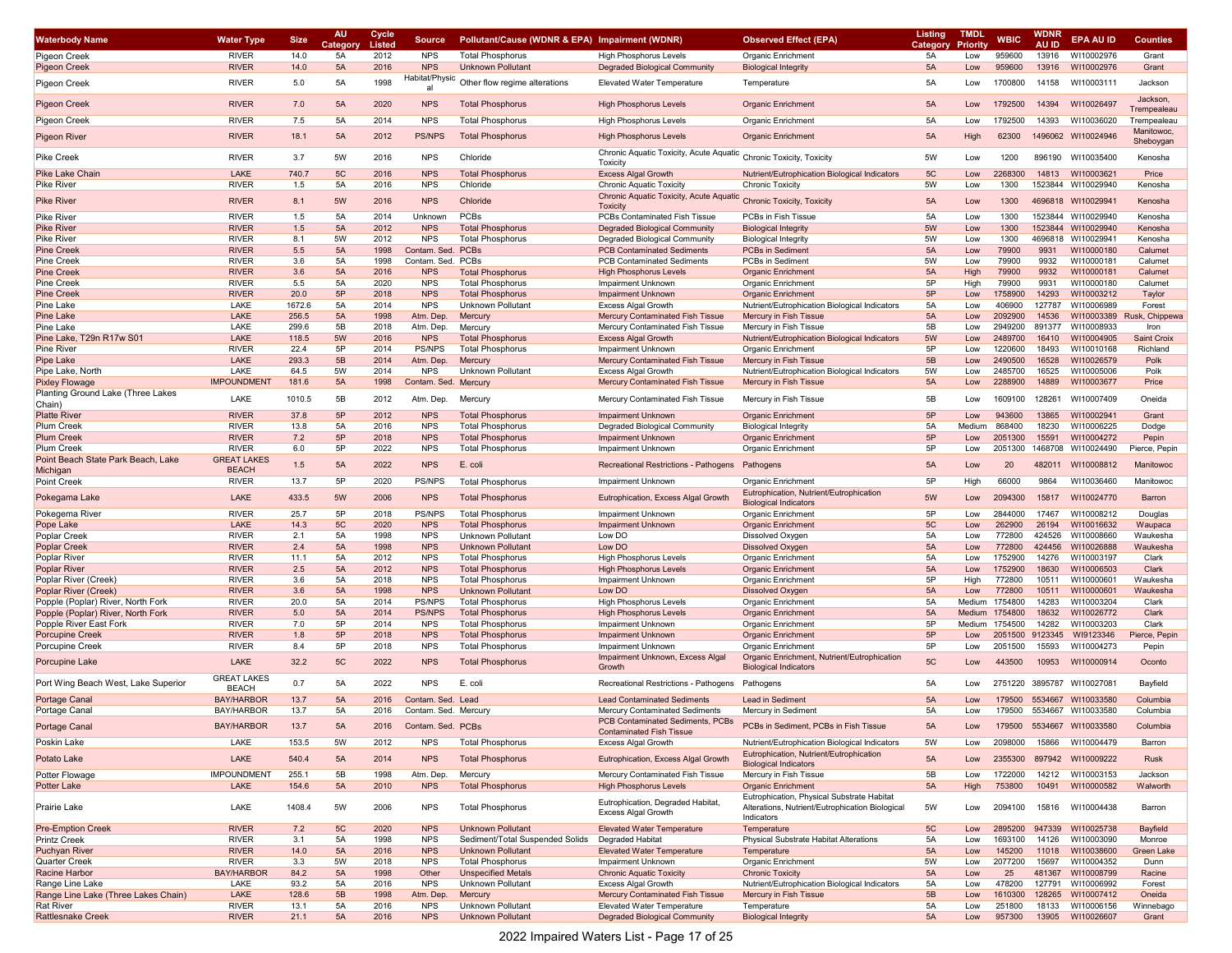| <b>Waterbody Name</b>                                         | <b>Water Type</b>                  | <b>Size</b> | <b>AU</b><br>Category | Cycle<br>Listed | <b>Source</b> | Pollutant/Cause (WDNR & EPA) Impairment (WDNR) |                                                            | <b>Observed Effect (EPA)</b>                                                | Listing<br>Category | <b>TMDL</b><br><b>Priority</b> | <b>WBIC</b> | WDNR<br>AU ID  | <b>EPA AU ID</b>          | <b>Counties</b>            |
|---------------------------------------------------------------|------------------------------------|-------------|-----------------------|-----------------|---------------|------------------------------------------------|------------------------------------------------------------|-----------------------------------------------------------------------------|---------------------|--------------------------------|-------------|----------------|---------------------------|----------------------------|
| Red Arrow Park Beach, Lake Michigan                           | <b>GREAT LAKES</b><br><b>BEACH</b> | 0.4         | 5A                    | 1998            | Other         | E. coli                                        | Recreational Restrictions - Pathogens                      | Pathogens                                                                   | 5A                  | Low                            | 20          |                | 481879 WI10008808         | Manitowoc                  |
| <b>Red Cedar Lake</b>                                         | LAKE                               | 1896.9      | 5W                    | 2014            | <b>NPS</b>    | <b>Total Phosphorus</b>                        | Eutrophication, Excess Algal Growth                        | Eutrophication, Nutrient/Eutrophication<br><b>Biological Indicators</b>     | 5W                  | Low                            | 2109600     | 16042          | WI10004632                | Washburn<br>Barron         |
| <b>Red Cedar River</b>                                        | <b>RIVER</b>                       | 9.3         | 5A                    | 2006            | Other         | <b>PCBs</b>                                    | PCBs Contaminated Fish Tissue                              | PCBs in Fish Tissue                                                         | 5A                  | Low                            | 2063500     | 15741          | WI10004383                | Dunn                       |
| <b>Red Cedar River</b>                                        | <b>RIVER</b>                       | 4.3         | 5A                    | 1998            | Other         | <b>PCBs</b>                                    | <b>PCBs Contaminated Fish Tissue</b>                       | PCBs in Fish Tissue                                                         | 5A                  | Low                            | 2063500     | 888773         | WI10008876                | Dunn                       |
| Red Cedar River                                               | <b>RIVER</b>                       | 2.9         | 5A                    | 1998            | Other         | <b>PCBs</b>                                    | PCBs Contaminated Fish Tissue                              | PCBs in Fish Tissue                                                         | 5A                  | Low                            | 2063500     | 888812         | WI10008877                | Dunn                       |
| <b>Red Cedar River</b>                                        | <b>RIVER</b>                       | 6.2         | 5W                    | 1998            | <b>PS/NPS</b> | <b>Total Phosphorus</b>                        | Eutrophication, Elevated pH                                | Eutrophication, pH                                                          | 5W                  | Low                            | 2063500     | 888648         | WI10008875                | Dunn                       |
| Red Cedar River                                               | <b>RIVER</b>                       | 4.3         | 5A                    | 1998            | <b>NPS</b>    | <b>Total Phosphorus</b>                        | Eutrophication, Elevated pH                                | Eutrophication, pH                                                          | 5W                  | Low                            | 2063500     |                | 888773 WI10008876         | Dunn                       |
| Red Cedar River                                               | <b>RIVER</b>                       | 2.3         | 5W                    | 1998            | <b>PS/NPS</b> | <b>Total Phosphorus</b>                        | Eutrophication, Elevated pH                                | Eutrophication, pH                                                          | 5W                  | Low                            | 2063500     | 888574         | WI10026586                | Dunn                       |
| Red Cedar River                                               | <b>RIVER</b>                       | 9.3         | 5A                    | 2014            | <b>PS/NPS</b> | <b>Total Phosphorus</b>                        | <b>Impairment Unknown</b>                                  | Organic Enrichment                                                          | 5W                  | Low                            | 2063500     | 15741          | WI10004383                | Dunn                       |
| Red Cedar River                                               | <b>RIVER</b>                       | 44.9        | 5W                    | 2012            | <b>PS/NPS</b> | <b>Total Phosphorus</b>                        | <b>Impairment Unknown</b>                                  | <b>Organic Enrichment</b>                                                   | 5W                  | Low                            | 2063500     | 15856          | WI10004471                | Barron, Dunn               |
| Red Cedar River                                               | <b>RIVER</b>                       | 2.9         | 5A                    | 2012            | <b>PS/NPS</b> | <b>Total Phosphorus</b>                        | Impairment Unknown                                         | Organic Enrichment                                                          | 5W                  | Low                            | 2063500     | 888812         | WI10008877                | Dunn                       |
| <b>Red Cedar River</b>                                        | <b>RIVER</b>                       | 4.9         | 5W                    | 1998            | <b>PS/NPS</b> | <b>Total Phosphorus</b>                        | Low DO                                                     | Dissolved Oxygen                                                            | 5W                  | Low                            | 2063500     | 18785          | WI10006629                | Barron                     |
| <b>Red River</b>                                              | RIVER                              | 8.9         | 5P                    | 2014            | <b>NPS</b>    | <b>Total Phosphorus</b>                        | Impairment Unknown                                         | Organic Enrichment                                                          | 5P                  | High                           | 101000      | 10250          | WI10000395                | Kewaunee                   |
| <b>Rice Lake</b>                                              | LAKE                               | 79.0        | 5A                    | 2022            | <b>NPS</b>    | <b>Total Phosphorus</b>                        | Impairment Unknown, Excess Algal<br>Growth                 | Organic Enrichment, Nutrient/Eutrophication<br><b>Biological Indicators</b> | 5A                  | Low                            | 1618600     | 128786         | WI10026161                | Vilas                      |
| Rice Lake                                                     | LAKE                               | 859.3       | 5W                    | 2012            | PS/NPS        | <b>Total Phosphorus</b>                        | <b>Excess Algal Growth</b>                                 | Nutrient/Eutrophication Biological Indicators                               | 5W                  | Low                            | 2103900     | 15977          | WI10004576                | Barron                     |
| Rice Lake (Lower Whitewater)                                  | LAKE                               | 144.1       | 5A                    | 2018            | <b>NPS</b>    | <b>Total Phosphorus</b>                        | Eutrophication, Excess Algal Growth                        | Eutrophication, Nutrient/Eutrophication<br><b>Biological Indicators</b>     | 5A                  | Low                            | 816600      | 11783          | WI10001551                | Walworth                   |
| Richard Bong State Rec Area - Vern Wolf<br>Lake Beach         | <b>INLAND BEACH</b>                | 0.0         | 5A                    | 2022            | <b>NPS</b>    | E. coli                                        | Recreational Restrictions - Pathogens                      | Pathogens                                                                   | 5A                  | Low                            | 739100      | 3898972        | WI10027368                | Kenosha                    |
| <b>Richland Creek</b>                                         | <b>RIVER</b>                       | 13.5        | 5P                    | 2014            | <b>NPS</b>    | <b>Total Phosphorus</b>                        | <b>Impairment Unknown</b>                                  | <b>Organic Enrichment</b>                                                   | 5P                  | Medium                         | 889200      | 13669          | WI10002831                | Green                      |
| Richland Creek                                                | <b>RIVER</b>                       | 9.7         | 5P                    | 2020            | <b>NPS</b>    | <b>Total Phosphorus</b>                        | <b>Impairment Unknown</b>                                  | Organic Enrichment                                                          | 5P                  | Low                            | 1206000     | 13238          | WI10002554                | Crawford                   |
| Riley School Branch                                           | <b>RIVER</b>                       | 4.8         | 5A                    | 2016            | <b>NPS</b>    | Sediment/Total Suspended Solids                | <b>Degraded Habitat</b>                                    | <b>Physical Substrate Habitat Alterations</b>                               | 5A                  | Medium                         | 877600      | 18519          | WI10006433                | Green                      |
| Riley School Branch                                           | <b>RIVER</b>                       | 4.8         | 5A                    | 2016            | <b>NPS</b>    | <b>Total Phosphorus</b>                        | Degraded Biological Community                              | Biological Integrity                                                        | 5A                  | Medium                         | 877600      | 18519          | WI10006433                | Green                      |
| <b>Rio Creek</b>                                              | <b>RIVER</b>                       | 8.8         | 5P                    | 2020            | <b>NPS</b>    | <b>Total Phosphorus</b>                        | <b>Impairment Unknown</b>                                  | Organic Enrichment                                                          | 5P                  | High                           | 95200       | 10215          | WI10000374                | Kewaunee                   |
| <b>Roaring Creek</b>                                          | <b>RIVER</b>                       | 5.3         | 5A                    | 1998            | <b>NPS</b>    | Sediment/Total Suspended Solids                | Degraded Habitat                                           | Physical Substrate Habitat Alterations                                      | 5A                  | Low                            | 1695200     | 14136          | WI10003095                | Jackson                    |
| <b>Roaring Creek</b>                                          | <b>RIVER</b>                       | 5.3         | 5A                    | 2016            | <b>NPS</b>    | <b>Total Phosphorus</b>                        | Degraded Biological Community, High<br>Phosphorus Levels   | <b>Biological Integrity, Organic Enrichment</b>                             | 5A                  | Medium                         | 1695200     | 14136          | WI10003095                | Jackson                    |
| <b>Robinson Creek</b>                                         | <b>RIVER</b>                       | 12.0        | 5P                    | 2012            | <b>NPS</b>    | <b>Total Phosphorus</b>                        | <b>Impairment Unknown</b>                                  | Organic Enrichment                                                          | 5P                  | Low                            | 1696300     | 14142          | WI10003099                | Jackson                    |
| <b>Rock Creek</b>                                             | <b>RIVER</b>                       | 0.9         | 5P                    | 2018            | <b>PS/NPS</b> | <b>Total Phosphorus</b>                        | <b>Impairment Unknown</b>                                  | <b>Organic Enrichment</b>                                                   | 5P                  | Low                            | 830100      |                | 6777615 WI10039661        | Jefferson                  |
| Rock Creek                                                    | RIVER                              | 4.2         | 5A                    | 2022            | <b>NPS</b>    | <b>Total Phosphorus</b>                        | Impairment Unknown                                         | Organic Enrichment                                                          | 5P                  | Low                            | 830100      |                | 9117164 WI10045173        | Jefferson                  |
| <b>Rock Creek</b>                                             | <b>RIVER</b>                       | 21.9        | 5A                    | 2012            | <b>NPS</b>    | <b>Total Phosphorus</b>                        | <b>High Phosphorus Levels</b>                              | <b>Organic Enrichment</b>                                                   | 5A                  | Medium                         | 1750800     | 18628          | WI10006501                | Clark                      |
| <b>Rock Creek</b>                                             | <b>RIVER</b>                       | 1.8         | 5A                    | 2002            | <b>NPS</b>    | Sediment/Total Suspended Solids                | Elevated Water Temperature.<br>Degraded Habitat            | Temperature, Physical Substrate Habitat<br>Alterations                      | 5A                  | Low                            | 2119000     | 16348          | WI10004861                | Dunn                       |
| <b>Rock Creek</b>                                             | <b>RIVER</b>                       | 5.0         | 5A                    | 2020            | <b>NPS</b>    | <b>Total Phosphorus</b>                        | <b>High Phosphorus Levels</b>                              | Organic Enrichment                                                          | 5A                  | Low                            | 2119000     | 890345         | WI10008896                | Eau Claire.<br>Pepin, Dunn |
| Rock Dam Lake                                                 | <b>IMPOUNDMENT</b>                 | 95.9        | 5W                    | 2014            | <b>NPS</b>    | <b>Total Phosphorus</b>                        | <b>Impairment Unknown</b>                                  | Organic Enrichment                                                          | 5W                  | Low                            | 2139000     | 18828          | WI10006669                | Clark                      |
| Rock Lake - Sandy Beach West                                  | <b>INLAND BEACH</b>                | 0.1         | 5A                    | 2022            | <b>NPS</b>    | E. coli                                        | <b>Recreational Restrictions - Pathogens</b>               | Pathogens                                                                   | 5A                  | Low                            | 830700      |                | 6878187 WI10040618        | Jefferson                  |
| Rock River                                                    | river                              | 12.4        | 5A                    | 2022            | PS/NPS        | E. coli                                        | Recreational Restrictions - Pathogens                      | Pathogens                                                                   | 5A                  | Low                            | 788800      | 11455          | WI10001290                | Rock                       |
| Rock River Traxler Park Skier's Platform<br>Beach, Rock River | <b>INLAND BEACH</b>                | 0.2         | 5A                    | 2022            | <b>NPS</b>    | E. coli                                        | Recreational Restrictions - Pathogens Pathogens            |                                                                             | 5A                  | Low                            | 788800      | 3899467        | WI10027438                | Rock                       |
| Rock River, West Branch                                       | <b>RIVER</b>                       | 37.6        | 5A                    | 2018            | <b>PS/NPS</b> | Unknown Pollutant                              | <b>Elevated Water Temperature</b>                          | Temperature                                                                 | 5A                  | Low                            | 861300      | 11566          | WI10001387                | Dodge, Fond du             |
|                                                               | <b>RIVER</b>                       | 8.0         | 5W                    | 2018            | <b>NPS</b>    | <b>Total Phosphorus</b>                        |                                                            | <b>Organic Enrichment</b>                                                   | 5W                  |                                | 2144100     |                | WI10004702                | Lac<br>Clark               |
| Rocky Run<br>Roger Creek                                      | RIVER                              | 9.0         | 5W                    | 2018            | <b>NPS</b>    | <b>Total Phosphorus</b>                        | <b>Impairment Unknown</b><br><b>High Phosphorus Levels</b> | Organic Enrichment                                                          | 5W                  | Low<br>Low                     | 2146600     | 16143<br>16152 | WI10004706                | Clark, Chippewa            |
| Rogers Branch                                                 | <b>RIVER</b>                       | 8.0         | 5A                    | 2016            | <b>NPS</b>    | <b>Unknown Pollutant</b>                       | <b>Elevated Water Temperature</b>                          | Temperature                                                                 | 5A                  | Low                            | 964300      | 13930          | WI10002981                | Grant                      |
|                                                               |                                    |             |                       |                 |               |                                                |                                                            |                                                                             |                     |                                |             |                |                           | Racine,                    |
| <b>Root River</b>                                             | <b>RIVER</b>                       | 14.7        | 5W                    | 2022            | <b>PS/NPS</b> | Chloride                                       | Chronic Aquatic Toxicity                                   | <b>Chronic Toxicity</b>                                                     | 5W                  | Low                            | 2900        |                | 896175 WI10027840         | Milwaukee                  |
| <b>Root River</b>                                             | <b>RIVER</b>                       | 17.9        | 5W                    | 2014            | <b>NPS</b>    | Chloride                                       | Chronic Aquatic Toxicity, Acute Aquatic<br><b>Toxicity</b> | <b>Chronic Toxicity, Toxicity</b>                                           | 5W                  | Low                            | 2900        | 425682         | WI10030660                | Waukesha<br>Milwaukee      |
| <b>Root River</b>                                             | <b>RIVER</b>                       | 5.82        | 5A                    | 1998            | PS/NPS        | <b>PCBs</b>                                    | PCBs Contaminated Fish Tissue                              | PCBs in Fish Tissue                                                         | 5A                  | Low                            | 2900        | 10533          | WI10000605                | Racine                     |
| <b>Root River</b>                                             | <b>RIVER</b>                       | 17.9        | 5W                    | 1998            | <b>NPS</b>    | Sediment/Total Suspended Solids                | Low DO                                                     | <b>Dissolved Oxygen</b>                                                     | 5W                  | Low                            | 2900        |                | 425682 WI10030660         | Waukesha<br>Milwaukee      |
| <b>Root River</b>                                             | <b>RIVER</b>                       | 5.3         | 5W                    | 1998            | <b>NPS</b>    | Sediment/Total Suspended Solids                | Low DO                                                     | Dissolved Oxygen                                                            | 5W                  | Medium                         | 2900        |                | 4714703 WI10030661        | Racine,<br>Milwaukee       |
| <b>Root River</b>                                             | <b>RIVER</b>                       | 14.7        | 5W                    | 2012            | <b>PS/NPS</b> | <b>Total Phosphorus</b>                        | <b>Degraded Biological Community</b>                       | <b>Biological Integrity</b>                                                 | 5W                  | Medium                         | 2900        |                | 896175 WI10027840         | Racine,<br>Milwaukee       |
| <b>Root River</b>                                             | <b>RIVER</b>                       | 5.8         | 5A                    | 2012            | <b>PS/NPS</b> | <b>Total Phosphorus</b>                        | Impairment Unknown                                         | Organic Enrichment                                                          | 5W                  | Medium                         | 2900        | 10533          | WI10000605                | Racine                     |
| <b>Root River</b>                                             | <b>RIVER</b>                       | 17.9        | 5W                    | 1998            | <b>NPS</b>    | <b>Total Phosphorus</b>                        | Low DO, Degraded Biological<br>Community                   | Dissolved Oxygen, Biological Integrity                                      | 5W                  | Low                            | 2900        |                | 425682 WI10030660         | Waukesha<br>Milwaukee      |
| Root River                                                    | RIVER                              | 5.3         | 5W                    | 1998            | <b>NPS</b>    | <b>Total Phosphorus</b>                        | Low DO, Degraded Biologica                                 | Dissolved Oxygen, Biological Integrity                                      | 5W                  | Medium                         | 2900        |                | 4714703 WI10030661        | Racine.<br>Milwaukee       |
| <b>Root River Canal</b>                                       | <b>RIVER</b>                       | 5.7         | 5W                    | 1998            | <b>NPS</b>    | Sediment/Total Suspended Solids                | Community<br>Low DO                                        | Dissolved Oxygen                                                            | 5W                  | Medium                         | 4300        |                | 10535 WI10000607          | Racine,                    |
| Root River Canal                                              | <b>RIVER</b>                       | 5.7         | 5W                    | 1998            | <b>NPS</b>    | <b>Total Phosphorus</b>                        | Low DO                                                     | Dissolved Oxygen                                                            | 5W                  | Medium                         | 4300        | 10535          | WI10000607                | Milwaukee<br>Racine,       |
| <b>Ross Crossing Creek</b>                                    | <b>RIVER</b>                       | 5.2         | 5P                    | 2018            | <b>NPS</b>    | <b>Total Phosphorus</b>                        | <b>Impairment Unknown</b>                                  | Organic Enrichment                                                          | 5P                  | Medium                         | 885600      | 13632          | WI10002805                | Milwaukee<br>Green         |
| Round Lake                                                    | LAKE                               | 11.4        | 5W                    | 2016            | <b>NPS</b>    | <b>Total Phosphorus</b>                        | Eutrophication, Excess Algal Growth                        | Eutrophication, Nutrient/Eutrophication                                     | 5W                  | High                           | 68600       | 9910           | WI10000162                | Calumet                    |
|                                                               |                                    |             |                       |                 |               |                                                |                                                            | <b>Biological Indicators</b>                                                |                     |                                |             |                |                           |                            |
| Round Lake (Cushing)                                          | LAKE                               | 37.4        | 5W                    | 2020            | <b>NPS</b>    | <b>Total Phosphorus</b>                        | <b>Impairment Unknown</b>                                  | <b>Organic Enrichment</b>                                                   | 5W                  | Low                            | 2494000     | 16631          | WI10005095                | Polk                       |
| Round Lake (Three Lakes Chain)                                | LAKE                               | 151.3       | 5B                    | 2018            | Atm. Dep.     | Mercury                                        | Mercury Contaminated Fish Tissue                           | Mercury in Fish Tissue                                                      | 5B                  | Low                            | 1610400     |                | 128272 WI10007418         | Oneida                     |
| Round Lake T32 R9w S14                                        | LAKE                               | 215.8       | 5B                    | 1998            | Atm. Dep.     | Mercury                                        | Mercury Contaminated Fish Tissue                           | Mercury in Fish Tissue                                                      | 5B                  | Low                            |             |                | 2169200 891353 WI10008932 | Chippewa                   |
| Round Lake T37n R18w S27                                      | LAKE                               | 208.35      | 5W                    | 2012            | <b>NPS</b>    | <b>Total Phosphorus</b>                        | Excess Algal Growth                                        | Nutrient/Eutrophication Biological Indicators                               | 5W                  | Low                            | 2640100     | 16676          | WI10005130                | Burnett                    |
| <b>Rouse Creek</b>                                            | <b>RIVER</b>                       | 2.3         | 5A                    | 2016            | <b>NPS</b>    | <b>Unknown Pollutant</b>                       | <b>Degraded Biological Community</b>                       | <b>Biological Integrity</b>                                                 | 5A                  | Low                            | 2925000     | 17755          | WI10008278                | Iron                       |
| Roxbury Creek                                                 | <b>RIVER</b>                       | 4.0         | 5A                    | 2014            | PS/NPS        | <b>Total Phosphorus</b>                        | Degraded Biological Community                              | <b>Biological Integrity</b>                                                 | 5A                  | Low                            | 1259900     | 13496          | WI10002706                | Dane                       |
| <b>Rubicon River</b>                                          | <b>RIVER</b>                       | 9.7         | 5A                    | 2012            | <b>NPS</b>    | <b>Total Phosphorus</b>                        | <b>High Phosphorus Levels</b>                              | Organic Enrichment                                                          | 5A                  | Low                            | 856500      |                | 11555 WI6977676           | Dodge                      |
| <b>Rubicon River</b>                                          | <b>RIVER</b>                       | 17.6        | 5A                    | 2012            | PS/NPS        | <b>Total Phosphorus</b>                        | <b>High Phosphorus Levels</b>                              | Organic Enrichment                                                          | 5A                  | Low                            |             |                | 856500 6977678 WI6977679  | Dodge,<br>Washington       |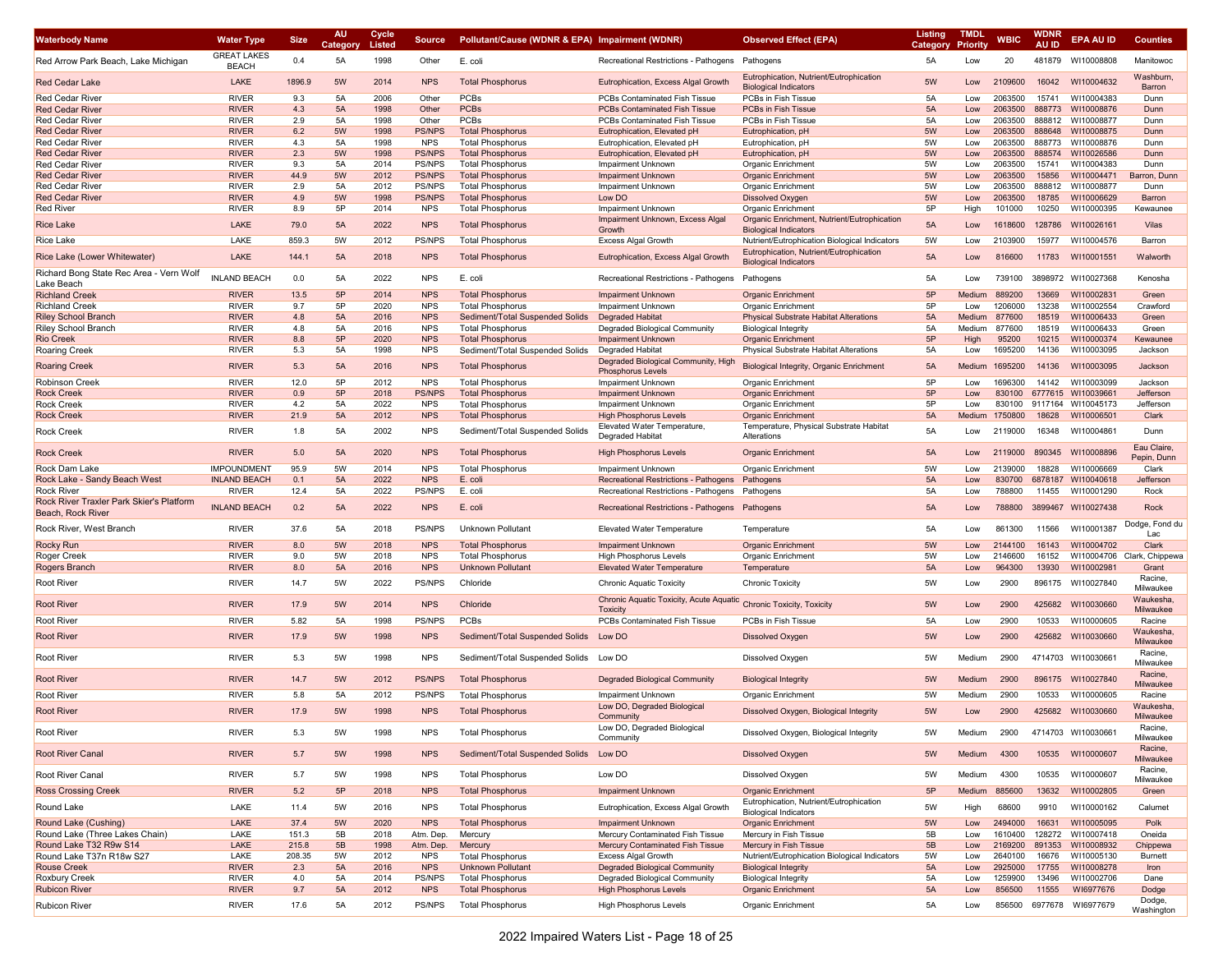| Waterbody Name                      | <b>Water Type</b>                  | <b>Size</b>    | <b>AU</b>      | Cycle          | Source                      | Pollutant/Cause (WDNR & EPA) Impairment (WDNR)             |                                                                   | <b>Observed Effect (EPA)</b>                                                | <b>Listing</b> | <b>TMDL</b>            | <b>WBIC</b>               | <b>WDNF</b>           | <b>EPA AU ID</b>         | <b>Counties</b>                     |
|-------------------------------------|------------------------------------|----------------|----------------|----------------|-----------------------------|------------------------------------------------------------|-------------------------------------------------------------------|-----------------------------------------------------------------------------|----------------|------------------------|---------------------------|-----------------------|--------------------------|-------------------------------------|
| <b>Running Valley Creek</b>         | <b>RIVER</b>                       | 4.6            | Category<br>5W | Listed<br>2012 | <b>NPS</b>                  | <b>Total Phosphorus</b>                                    | <b>High Phosphorus Levels</b>                                     | <b>Organic Enrichment</b>                                                   | Category<br>5W | <b>Priority</b><br>Low | 2082700                   | <b>AU ID</b><br>15745 | WI10004386               | Dunn                                |
| Rush Creek                          | <b>RIVER</b>                       | 5.2            | 5P             | 2018           | <b>NPS</b>                  | <b>Total Phosphorus</b>                                    | Impairment Unknown                                                | Organic Enrichment                                                          | 5P             | Low                    | 2066900                   | 18790                 | WI10006633               | Dunn                                |
| <b>Ryan Creek</b>                   | <b>RIVER</b>                       | 6.9            | 5W             | 2018           | <b>NPS</b>                  | <b>Total Phosphorus</b>                                    | <b>Degraded Biological Community</b>                              | <b>Biological Integrity</b>                                                 | 5W             | Low                    | 5100                      | 5719503               | WI10037315               | Milwaukee                           |
| Sackett Lake                        | LAKE                               | 60.2           | 5B             | 1998           | Atm. Dep.                   | Mercury                                                    | Mercury Contaminated Fish Tissue                                  | Mercury in Fish Tissue                                                      | 5B             | Low                    | 1764500                   | 14316                 | WI10003232               | Taylor                              |
| Sand Bay Beach 1, Lake Michigan     | <b>GREAT LAKES</b><br><b>BEACH</b> | 0.0            | 5A             | 2022           | <b>NPS</b>                  | E. coli                                                    | Recreational Restrictions - Pathogens                             | Pathogens                                                                   | 5A             | Low                    | 20                        |                       | 3897303 WI10027186       | Door                                |
| Sand Creek                          | <b>RIVER</b>                       | 10.2           | 5A             | 2016           | <b>NPS</b>                  | <b>Total Phosphorus</b>                                    | <b>High Phosphorus Levels</b>                                     | Organic Enrichment                                                          | 5A             | Medium                 | 1689700                   | 14017                 | WI10003023               | Jackson, Monroe<br>La Crosse        |
| Sand Lake                           | LAKE                               | 48.35          | 5B             | 1998           | Atm. Dep                    | Mercury                                                    | Mercury Contaminated Fish Tissue                                  | Mercury in Fish Tissue                                                      | 5B             | Low                    | 591600                    | 127700                | WI1002667                | Florence                            |
| Sand Lake                           | LAKE                               | 271.8          | 5B<br>5A       | 2012           | Atm. Dep.                   | Mercury                                                    | Mercury Contaminated Fish Tissue                                  | Mercury in Fish Tissue                                                      | 5B             | Low                    | 2353600                   | 18665                 | WI10006531               | Rusk, Chippewa                      |
| Sandy Creek<br>Sauk Creek           | <b>RIVER</b><br><b>RIVER</b>       | 5.6<br>15.9    | 5A             | 1998<br>2012   | <b>NPS</b><br><b>NPS</b>    | Sediment/Total Suspended Solids<br><b>Total Phosphorus</b> | <b>Degraded Habitat</b><br><b>High Phosphorus Levels</b>          | <b>Physical Substrate Habitat Alterations</b><br>Organic Enrichment         | 5A<br>5A       | Low<br>High            | 966100<br>49500           | 18576<br>11342        | WI10006469<br>WI10001213 | Grant<br>Ozaukee                    |
|                                     |                                    |                |                |                |                             |                                                            | Impairment Unknown, Excess Algal                                  | Organic Enrichment, Nutrient/Eutrophication                                 |                |                        |                           |                       |                          |                                     |
| Scattering Rice Lake (Eagle Chain)  | LAKE                               | 263.3          | 5A             | 2018           | <b>NPS</b>                  | <b>Total Phosphorus</b>                                    | Growth                                                            | <b>Biological Indicators</b>                                                | 5A             | Low                    | 1600300                   | 128607                | WI10007713               | Vilas<br><b>DIUWII</b>              |
| School Creek                        | <b>RIVER</b>                       | 5.6            | 5A             | 2018           | <b>NPS</b>                  | <b>Total Phosphorus</b>                                    | <b>High Phosphorus Levels</b>                                     | Organic Enrichment                                                          | 5A             | High                   | 92200                     | 10184                 | WI10000350               | Kewaunee                            |
| Scout Lake<br>Scuppernong River     | LAKE<br><b>RIVER</b>               | $5.5\,$<br>9.4 | 5W<br>5P       | 2014<br>2014   | <b>NPS</b><br><b>PS/NPS</b> | <b>Total Phosphorus</b><br><b>Total Phosphorus</b>         | <b>Impairment Unknown</b><br>Impairment Unknown                   | <b>Organic Enrichment</b><br>Organic Enrichment                             | 5W<br>5P       | Low<br>Low             | 6100<br>817600            | 207466<br>11789       | WI10008142<br>WI8107583  | Milwaukee<br>Jefferson              |
| Scuppernong River                   | <b>RIVER</b>                       | 2.2            | 5P             | 2014           | <b>NPS</b>                  | <b>Total Phosphorus</b>                                    | <b>Impairment Unknown</b>                                         | <b>Organic Enrichment</b>                                                   | 5P             | Low                    | 817600                    | 8107585               | WI8107586                | Jefferson,                          |
| Second Lake (Moen's Lake Chain)     | LAKE                               | 102.7          | 5B             | 2014           | Atm. Dep                    | Mercury                                                    | Mercury Contaminated Fish Tissue                                  | Mercury in Fish Tissue                                                      | 5B             | Low                    | 1572300                   | 128279                | WI10007424               | Waukesha<br>Oneida                  |
| Sevenmile Creek                     | <b>RIVER</b>                       | 5.0            | 5P             | 2020           | <b>NPS</b>                  | <b>Total Phosphorus</b>                                    | <b>Impairment Unknown</b>                                         | Organic Enrichment                                                          | 5A             | High                   | 65100                     | 9861                  | WI10000124               | Sheboygan                           |
| Sevenmile Creek                     | <b>RIVER</b>                       | 4.7            | 5W             | 2016           | <b>NPS</b>                  | <b>Total Phosphorus</b>                                    | <b>High Phosphorus Levels</b>                                     | Organic Enrichment                                                          | 5W             | Medium                 | 2128700                   | 16088                 | WI10004665               | Eau Claire                          |
| Sevenmile Creek                     | <b>RIVER</b>                       | 2.5            | 5W             | 2016           | <b>NPS</b>                  | <b>Total Phosphorus</b>                                    | <b>High Phosphorus Levels</b>                                     | Organic Enrichment                                                          | 5W             | Medium                 | 2128700                   | 16089                 | WI10004666               | Chippewa                            |
| Shannahan Valley Creek              | <b>RIVER</b>                       | 1.3            | 5A             | 2002           | Habitat/                    | Ammonia (Unionized) - Toxin                                | <b>Chronic Aquatic Toxicity</b>                                   | <b>Chronic Toxicity</b>                                                     | 5A             | Low                    | 1257900                   | 13466                 | WI10026085               | Sauk                                |
|                                     |                                    |                |                |                | Physica<br>Habitat/         |                                                            |                                                                   |                                                                             |                |                        |                           |                       |                          |                                     |
| Shannahan Valley Creek              | <b>RIVER</b>                       | 1.3            | 5A             | 2002           | Physical<br>Habitat/        | <b>BOD</b>                                                 | Low DO                                                            | <b>Dissolved Oxygen</b>                                                     | 5A             | Low                    | 1257900                   | 13466                 | WI10026085               | Sauk                                |
| Shannahan Valley Creek              | <b>RIVER</b>                       | 1.33           | 5A             | 2002           | Physica                     | <b>Elevated Water Temperature</b>                          | Impairment Unknown                                                | Organic Enrichment                                                          | 5A             | Low                    | 1257900                   | 13466                 | WI10026085               | Sauk                                |
| <b>Shannon Lake</b>                 | LAKE                               | 34.9           | 5B             | 1998           | Atm. Dep.                   | Mercury                                                    | <b>Mercury Contaminated Fish Tissue</b>                           | Mercury in Fish Tissue                                                      | 5B             | Low                    | 1016800                   | 128610                | WI10026107               | Vilas                               |
| Shea Lake                           | LAKE                               | 31.5           | 5A             | 2020           | <b>NPS</b>                  | <b>Total Phosphorus</b>                                    | High Phosphorus Levels, Excess Alga<br>Growth                     | Organic Enrichment, Nutrient/Eutrophication<br><b>Biological Indicators</b> | 5A             | High                   | 85400                     | 10154                 | WI10000326               | Kewaunee                            |
| Sheboygan River                     | <b>RIVER</b>                       | 13.6           | 5A             | 1998           | Contam. Sed.                | PCBs                                                       | <b>PCBs Contaminated Fish Tissue</b>                              | PCBs in Fish Tissue                                                         | 5A             | Low                    | 50700                     | 11354                 | WI10008190               | Sheboygan                           |
| Sheboygan River                     | <b>RIVER</b>                       | 20.2           | 5A             | 2020           | PS/NPS                      | <b>Total Phosphorus</b>                                    | Degraded Biological Community                                     | <b>Biological Integrity</b>                                                 | 5A             | High                   | 50700                     | 11356                 | WI10038520               | Calumet,<br>Manitowoc,<br>Sheboygan |
| Sheboygan River                     | <b>RIVER</b>                       | 20.8           | 5A             | 2020           | <b>PS/NPS</b>               | <b>Total Phosphorus</b>                                    | <b>High Phosphorus Levels</b>                                     | <b>Organic Enrichment</b>                                                   | 5A             | High                   | 50700                     |                       | 5753343 WI10038540       | Sheboygan, Fond<br>du Lac           |
| Sheboygan River                     | <b>RIVER</b>                       | 13.6           | 5A             | 2014           | PS/NPS                      | <b>Total Phosphorus</b>                                    | Impairment Unknown                                                | Organic Enrichment                                                          | 5P             | High                   | 50700                     | 11354                 | WI10008190               | Sheboygan                           |
| <b>Sherman Creek</b>                | <b>RIVER</b>                       | 14.0           | 5A             | 2014           | <b>NPS</b>                  | <b>Unknown Pollutant</b>                                   | <b>Degraded Biological Community</b>                              | <b>Biological Integrity</b>                                                 | 5A             | Low                    | 2125100                   | 16080                 | WI10006874               | Eau Claire<br>Chippewa              |
| Sherwood Lake                       | <b>IMPOUNDMENT</b>                 | 117.0          | 5B             | 1998           | Atm. Dep.                   | Mercury                                                    | Mercury Contaminated Fish Tissue                                  | Mercury in Fish Tissue                                                      | 5B             | Low                    | 1736200                   | 14240                 | WI10003172               | Clark                               |
| Shoop Park Beach, Lake Michigan     | <b>GREAT LAKES</b>                 | 0.1            | 5W             | 2014           | <b>NPS</b>                  | E. coli                                                    | Recreational Restrictions - Pathogens                             | Pathogens                                                                   | 5W             | Low                    | 20                        |                       | 3992139 WI10028614       | Racine                              |
| Shoulder Creek                      | <b>BEACH</b><br><b>RIVER</b>       | 13.0           | 5P             | 2020           | <b>PS/NPS</b>               | <b>Total Phosphorus</b>                                    | Impairment Unknown                                                | Organic Enrichment                                                          | 5P             | Low                    | 2188600                   | 18668                 | WI10006533               | Taylor, Rusk                        |
| Silver Birch Lake                   | LAKE                               | 144.6          | 5A             | 1998           | <b>NPS</b>                  | <b>Total Phosphorus</b>                                    | Eutrophication, Excess Algal Growth,                              | Eutrophication, Nutrient/Eutrophication                                     | 5A             | Low                    | 2054600                   | 15605                 | WI10004282               | Pepin                               |
|                                     |                                    |                |                |                |                             |                                                            | Elevated pH                                                       | Biological Indicators, pH                                                   |                |                        |                           |                       |                          |                                     |
| Silver Creek<br>Silver Creek        | <b>RIVER</b><br><b>RIVER</b>       | 8.4<br>9.3     | 5P<br>5P       | 2014<br>2014   | <b>NPS</b><br><b>PS/NPS</b> | <b>Total Phosphorus</b><br><b>Total Phosphorus</b>         | Impairment Unknown<br><b>Impairment Unknown</b>                   | Organic Enrichment<br>Organic Enrichment                                    | 5P<br>5P       | High<br>High           | 67300<br>67300            | 9872<br>8106635       | WI8106633<br>WI8106636   | Manitowoc<br>Manitowoc              |
|                                     |                                    |                |                |                |                             |                                                            |                                                                   |                                                                             |                |                        |                           |                       |                          | Green Lake                          |
| Silver Creek                        | <b>RIVER</b>                       | 11.44          | 5A             | 2022           | <b>NPS</b>                  | E. coli                                                    | Recreational Restrictions - Pathogens                             | Pathogens                                                                   | 5A             | Low                    | 146800                    | 11028                 | WI10038624               | Fond du Lac                         |
| <b>Silver Creek</b>                 | <b>RIVER</b>                       | 5.3            | 5P             | 2018           | <b>NPS</b>                  | <b>Total Phosphorus</b>                                    | <b>Impairment Unknown</b>                                         | <b>Organic Enrichment</b>                                                   | 5P             | Low                    | 847600                    | 11457                 | WI10001292               | Dodge                               |
| Silver Creek                        | <b>RIVER</b>                       | 4.4            | 5A             | 1998           | <b>NPS</b>                  | Sediment/Total Suspended Solids                            | Low DO, Degraded Habitat                                          | Dissolved Oxygen, Physical Substrate<br><b>Habitat Alterations</b>          | 5A             | Low                    | 1280000                   | 13004                 | WI10002427               | Sauk                                |
| <b>Silver Creek</b>                 | <b>RIVER</b>                       | 1.7            | 5A             | 2022           | <b>PS/NPS</b>               | <b>PFOS</b>                                                | PFOS Contaminated Fish Tissue                                     | PFOS in Fish Tissue                                                         | 5A             | Low                    | 1660500                   | 1180470               | WI1180470                | Monroe                              |
| Silver Creek                        | <b>RIVER</b>                       | 7.8            | 5A             | 2022           | <b>PS/NPS</b>               | <b>PFOS</b>                                                | PFOS Contaminated Fish Tissue                                     | PFOS in Fish Tissue                                                         | 5A             | Low                    | 1660500                   | 949202                | WI10010407               | Monroe                              |
| Silver Creek Mouth                  | LAKE                               | 156.0          | 5A             | 2012           | Unknown                     | E. coli                                                    | Recreational Restrictions - Pathogens                             | Pathogens                                                                   | 5A             | Low                    | 146800                    | 896230                | WI10009008               | <b>Green Lake</b>                   |
| Silver Creek(Havel Creek)           | <b>RIVER</b>                       | 5.5            | 5P             | 2018           | <b>NPS</b>                  | <b>Total Phosphorus</b>                                    | <b>Impairment Unknown</b>                                         | Organic Enrichment                                                          | 5P             | High                   | 94900                     | 10212                 | WI10026815               | Kewaunee                            |
| Silver Lake                         | LAKE                               | 330.7          | 5B             | 2012           | Atm. Dep.                   | Mercury                                                    | Mercury Contaminated Fish Tissue                                  | Mercury in Fish Tissue                                                      | 5B             | Low                    | 1881100                   | 15841                 | WI10004457               | Barron                              |
| Silver Spring Creek                 | <b>RIVER</b><br><b>GREAT LAKES</b> | 5.9            | 5A             | 2012           | <b>NPS</b>                  | <b>Total Phosphorus</b>                                    | Degraded Biological Community                                     | <b>Biological Integrity</b>                                                 | 5A             | Low                    | 917700                    | 13777                 | WI10026289               | Lafayette                           |
| Simmons Island Beach, Lake Michigan | <b>BEACH</b>                       | 0.5            | 5W             | 2006           | Other                       | E. coli                                                    | Recreational Restrictions - Pathogens Pathogens                   |                                                                             | 5W             | Low                    | 20                        |                       | 1452862 WI10024771       | Kenosha                             |
| Sinsinawa River                     | <b>RIVER</b>                       | 10.8           | 5A             | 2016           | <b>NPS</b>                  | <b>Total Phosphorus</b>                                    | <b>Degraded Biological Community</b>                              | <b>Biological Integrity</b>                                                 | 5A             | Medium                 | 940200                    | 13850                 | WI10002934               | Grant                               |
| Siskiwit Lake                       | LAKE                               | 284.8          | 5B             | 1998           | Atm. Dep.                   | Mercury                                                    | Mercury Contaminated Fish Tissue                                  | Mercury in Fish Tissue                                                      | 5B             | Low                    | 2882300                   |                       | 890939 WI10008910        | Bayfield                            |
| Sissabagama Lake                    | LAKE                               | 805.4          | 5A             | 2016           | <b>NPS</b>                  | Unknown Pollutant                                          | <b>Excess Algal Growth</b>                                        | Nutrient/Eutrophication Biological Indicators                               | 5A             | Low                    | 2393500                   | 15374                 | WI10004088               | Sawyer                              |
| Six Lake<br>Six Mile Creek          | LAKE<br><b>RIVER</b>               | 142.4<br>8.5   | 5B<br>5A       | 1998<br>2016   | Atm. Dep.<br><b>NPS</b>     | Mercury<br><b>Total Phosphorus</b>                         | Mercury Contaminated Fish Tissue<br><b>High Phosphorus Levels</b> | Mercury in Fish Tissue<br>Organic Enrichment                                | 5B<br>5A       | Low<br>Low             | 2294500<br>805500         | 14899<br>11691        | WI10003685<br>WI10001477 | Iron<br>Dane                        |
| Six Mile Creek                      | <b>RIVER</b>                       | 3.6            | 5A             | 2022           | <b>NPS</b>                  | <b>Total Phosphorus</b>                                    | <b>High Phosphorus Levels</b>                                     | <b>Organic Enrichment</b>                                                   | 5A             | Low                    | 805500                    |                       | 11692 WI10026265         | Dane                                |
| Sixth Avenue West Beach             | <b>GREAT LAKES</b><br><b>BEACH</b> | 0.1            | 5A             | 2022           | <b>NPS</b>                  | E. coli                                                    | Recreational Restrictions - Pathogens                             | Pathogens                                                                   | 5A             | Low                    | 2751220                   |                       | 6878249 WI10040620       | Ashland                             |
| <b>Skinner Creek</b>                | <b>RIVER</b>                       | 14.0           | 5P             | 2012           | <b>PS/NPS</b>               | <b>Total Phosphorus</b>                                    | <b>Impairment Unknown</b>                                         | <b>Organic Enrichment</b>                                                   | 5P             | Low                    | 894500                    | 13678                 | WI10002837               | Green                               |
| Slaughterhouse Creek                | <b>RIVER</b>                       | 0.7            | 5A             | 1998           |                             | Contam. Sed. Unspecified Metals                            | <b>Chronic Aquatic Toxicity</b>                                   | <b>Chronic Toxicity</b>                                                     | 5A             | Low                    | 1568100                   | 12806                 | WI10002279               | Oneida                              |
| Slim Creek                          | <b>RIVER</b>                       | 2.2            | 5W             | 2018           | <b>NPS</b>                  | <b>Total Phosphorus</b>                                    | <b>Impairment Unknown</b>                                         | <b>Organic Enrichment</b>                                                   | 5W             | Low                    | 2108400                   | 15998                 | WI10026767               | Washburn                            |
| Slim Lake                           | LAKE                               | 209.9          | 5W             | 2014           | <b>NPS</b>                  | <b>Total Phosphorus</b>                                    | <b>Impairment Unknown</b>                                         | Organic Enrichment                                                          | 5W             | Low                    | 2109300                   | 16000                 | WI10004596               | Washburn                            |
| Snipe Lake                          | LAKE                               | 215.5          | 5B             | 1998           | Atm. Dep.                   | Mercury                                                    | Mercury Contaminated Fish Tissue                                  | Mercury in Fish Tissue                                                      | 5B             | Low                    | 1018500                   | 128615                | WI10007719               | Vilas                               |
| Solberg Lake                        | LAKE                               | 843.6          | 5B             | 1998           | Atm. Dep.                   | Mercury                                                    | Mercury Contaminated Fish Tissue                                  | Mercury in Fish Tissue                                                      | 5B             | Low                    | 2242500                   | 14731                 | WI10003547               | Price                               |
| Solberg Lake                        | LAKE                               | 843.6          | 5B             | 2016           | <b>NPS</b>                  | <b>Total Phosphorus</b>                                    | <b>Impairment Unknown</b>                                         | Organic Enrichment                                                          | 5P             | Low                    | 2242500                   | 14731                 | WI10003547               | Price                               |
| Somo Lake                           | LAKE                               | 404.0          | 5B             | 1998           | Atm. Dep.                   | Mercury                                                    | Mercury Contaminated Fish Tissue                                  | Mercury in Fish Tissue                                                      | 5B<br>5P       | Low                    | 1547700<br>Medium 1693400 | 128861                | WI10007947               | Lincoln                             |
| <b>Soper Creek</b>                  | <b>RIVER</b>                       | 8.0            | 5P             | 2016           | <b>NPS</b>                  | <b>Total Phosphorus</b>                                    | <b>Impairment Unknown</b>                                         | <b>Organic Enrichment</b>                                                   |                |                        |                           |                       | 14129 WI10003091         | Monroe                              |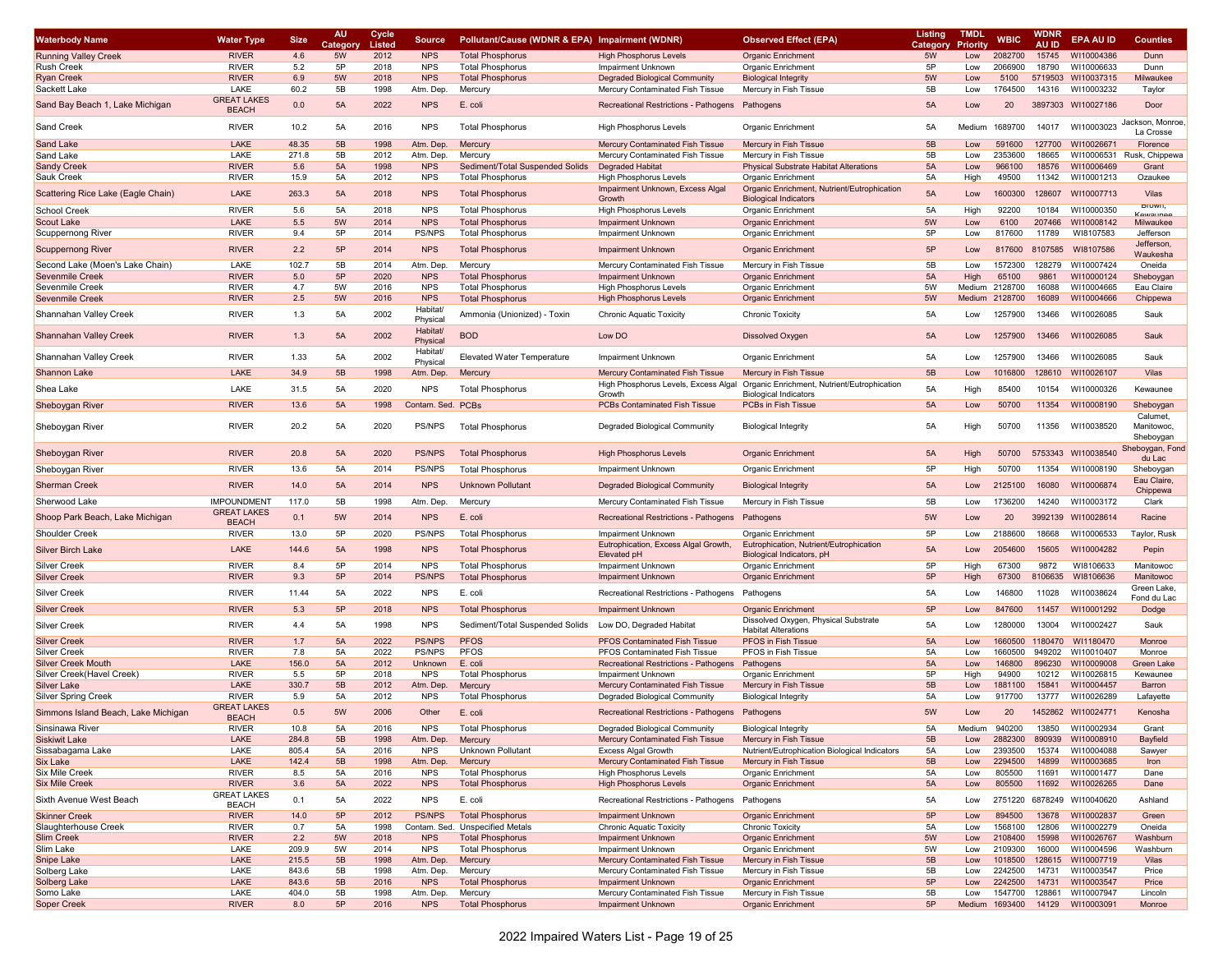| <b>Waterbody Name</b>                | Water Type                         | <b>Size</b> | AU<br>Category | <b>Cycle</b><br>Listed | <b>Source</b>        | Pollutant/Cause (WDNR & EPA) Impairment (WDNR)                    |                                                                                | <b>Observed Effect (EPA)</b>                                            | <b>Listing</b><br>Category | <b>TMDL</b><br>Priority | <b>WBIC</b> | WDNR<br>AU ID | <b>EPA AU ID</b>           | <b>Counties</b>              |
|--------------------------------------|------------------------------------|-------------|----------------|------------------------|----------------------|-------------------------------------------------------------------|--------------------------------------------------------------------------------|-------------------------------------------------------------------------|----------------------------|-------------------------|-------------|---------------|----------------------------|------------------------------|
| South 43rd Street Ditch              | <b>RIVER</b>                       | 1.2         | 5A             | 2022                   | PS/NPS               | Chloride                                                          | Chronic Aquatic Toxicity, Acute Aquatic<br>Toxicity                            | Chronic Toxicity, Toxicity                                              | 5A                         | Low                     | 15900       | 9981          | WI10000209                 | Milwaukee                    |
| South Branch Creek                   | <b>RIVER</b>                       | 2.4         | 5A             | 2018                   | <b>NPS</b>           | Chloride                                                          | Chronic Aquatic Toxicity, Acute Aquatic<br>Toxicity                            | Chronic Toxicity, Toxicity                                              | 5A                         | Low                     | 3000073     | 3899370       | WI10027435                 | Milwaukee                    |
| South Branch Of Underwood Creek      | <b>RIVER</b>                       | 1.1         | 5A             | 2018                   | PS/NPS               | Chloride                                                          | Chronic Aquatic Toxicity, Acute Aquatic Chronic Toxicity, Toxicity<br>Toxicity |                                                                         | 5A                         | Low                     | 16800       | 10028         | WI10000236                 | Waukesha<br>Milwaukee        |
| South Branch O'Neil Creek            | <b>RIVER</b>                       | 18.1        | 5A             | 2012                   | PS/NPS               | <b>Total Phosphorus</b>                                           | <b>High Phosphorus Levels</b>                                                  | Organic Enrichment                                                      | 5A                         | Low                     | 1749300     | 18626         | WI10006499                 | Clark, Wood                  |
| South Branch Tenmile Creek           | <b>RIVER</b>                       | 4.2         | 5A             | 2018                   | <b>NPS</b>           | <b>Unknown Pollutant</b>                                          | <b>Elevated Water Temperature</b>                                              | Temperature                                                             | 5A                         | Low                     | 1383200     | 1489448       | WI10024813                 | Portage                      |
| South Branch Trade River             | <b>RIVER</b>                       | 2.5         | 5W             | 2018                   | <b>NPS</b>           | <b>Total Phosphorus</b>                                           | <b>High Phosphorus Levels</b>                                                  | <b>Organic Enrichment</b>                                               | 5W                         | Low                     | 2641600     | 16684         | WI10005135                 | Polk                         |
| South Fish Creek                     | <b>RIVER</b>                       | 22.5        | 5P             | 2016                   | <b>NPS</b>           | <b>Total Phosphorus</b>                                           |                                                                                |                                                                         | 5P                         | Low                     | 2889900     | 17624         | WI10008261                 | Bayfield                     |
|                                      |                                    |             |                |                        |                      |                                                                   | Impairment Unknown                                                             | Organic Enrichment                                                      |                            |                         |             |               |                            |                              |
| South Fork Eau Claire River          | <b>RIVER</b>                       | 10.2        | 5W             | 2016                   | <b>NPS</b>           | <b>Total Phosphorus</b>                                           | <b>Degraded Biological Community</b>                                           | <b>Biological Integrity</b>                                             | 5W                         | Medium                  |             |               | 2137000 5542093 WI10034681 | Clark, Taylor                |
| South Fork Eau Claire River          | <b>RIVER</b>                       | 16.8        | 5W             | 2016                   | <b>NPS</b>           | <b>Total Phosphorus</b>                                           | <b>High Phosphorus Levels</b>                                                  | Organic Enrichment                                                      | 5W                         | Medium                  | 2137000     |               | 5542152 WI10034700         | Clark                        |
| South Fork Hay River                 | <b>RIVER</b>                       | 7.1         | 5W             | 2018                   | <b>PS/NPS</b>        | <b>Total Phosphorus</b>                                           | <b>Impairment Unknown</b>                                                      | <b>Organic Enrichment</b>                                               | 5W                         | Low                     | 2070100     |               | 1454817 WI10023560         | Dunn                         |
| South Fork Lemonweir River           | <b>RIVER</b>                       | 6.0         | 5A             | 1998                   | <b>PS/NPS</b>        | <b>BOD</b>                                                        | Low DO                                                                         | <b>Dissolved Oxygen</b>                                                 | 5A                         | Low                     | 1338500     | 888023        | WI10035721                 | Monroe                       |
| South Fork Paint Creek               | <b>RIVER</b>                       | 6.0         | 5P             | 2022                   | <b>NPS</b>           | <b>Total Phosphorus</b>                                           | <b>Impairment Unknown</b>                                                      | <b>Organic Enrichment</b>                                               | 5P                         | Low                     | 2153300     | 18842         | WI10006676                 | Eau Claire<br>Chippewa       |
| South Fork Popple (Poplar) River     | <b>RIVER</b>                       | 10.0        | 5A             | 2012                   | <b>NPS</b>           | <b>Total Phosphorus</b>                                           | <b>High Phosphorus Levels</b>                                                  | Organic Enrichment                                                      | 5A                         | Medium                  | 1754100     | 14280         | WI10003201                 | Clark                        |
| South Fork Popple River              | <b>RIVER</b>                       | 10.0        | 5A             | 2012                   | <b>PS/NPS</b>        | <b>Total Phosphorus</b>                                           | <b>High Phosphorus Levels</b>                                                  | <b>Organic Enrichment</b>                                               | 5A                         | Medium                  | 1754100     | 14281         | WI10003202                 | Clark                        |
|                                      |                                    |             |                |                        |                      |                                                                   |                                                                                |                                                                         |                            |                         |             |               |                            |                              |
| South Fork Thunder River             | <b>RIVER</b>                       | 4.4         | 5A             | 2018                   | <b>NPS</b>           | Chloride                                                          | <b>Chronic Aquatic Toxicity</b>                                                | Chronic Toxicity                                                        | 5A                         | Low                     | 538400      | 18284         |                            | WI10026638 Oconto, Marinette |
|                                      |                                    |             |                |                        |                      |                                                                   |                                                                                |                                                                         |                            |                         |             |               |                            |                              |
| South Fork Willow River              | <b>RIVER</b>                       | 5.3         | 5W             | 2018                   | <b>NPS</b>           | <b>Total Phosphorus</b>                                           | <b>Impairment Unknown</b>                                                      | <b>Organic Enrichment</b>                                               | 5W                         | Low                     | 2609200     | 16414         | WI10004908                 | <b>Saint Croix</b>           |
| South Shore Beach, Lake Michigan     | <b>GREAT LAKES</b><br><b>BEACH</b> | 0.7         | 5A             | 2004                   | Other                | E. coli                                                           | Recreational Restrictions - Pathogens                                          | Pathogens                                                               | 5A                         | Low                     | 20          | 481411        | WI10008800                 | Milwaukee                    |
| Southport Park Beach, Lake Michigan  | <b>GREAT LAKES</b><br><b>BEACH</b> | 0.1         | 5W             | 2022                   | <b>NPS</b>           | E. coli                                                           | Recreational Restrictions - Pathogens                                          | Pathogens                                                               | 5W                         | Low                     | 20          | 1491250       | WI10024852                 | Kenosha                      |
|                                      |                                    |             |                |                        |                      |                                                                   |                                                                                |                                                                         |                            |                         |             |               |                            |                              |
| Spice Lake                           | LAKE                               | 20.2        | 5P             | 2020                   | <b>NPS</b>           | Total Phosphorus                                                  | Impairment Unknown                                                             | Organic Enrichment                                                      | 5P                         | Low                     | 445900      | 900346        | WI10009574                 | Oconto                       |
| <b>Spider Lake</b>                   | LAKE                               | 86.4        | 5B             | 1998                   | Atm. Dep.            | Mercury                                                           | Mercury Contaminated Fish Tissue                                               | Mercury in Fish Tissue                                                  | 5B                         | Low                     | 2918600     |               | 891245 WI10008927          | Ashland                      |
| Spider Lake (Whispering)             | LAKE                               | 358.7       | 5B             | 2012                   | Atm. Dep             | Mercury                                                           | Mercury Contaminated Fish Tissue                                               | Mercury in Fish Tissue                                                  | 5B                         | Low                     | 2306300     | 14992         | WI10003764                 | Iron                         |
| Spillerberg Lake                     | LAKE                               | 74.9        | 5B             | 1998                   | Atm. Dep.            | Mercury                                                           | <b>Mercury Contaminated Fish Tissue</b>                                        | Mercury in Fish Tissue                                                  | 5B                         | Low                     |             |               | 2936200 891279 WI10008929  | Ashland                      |
| Spirit Lake                          | LAKE                               | 136.8       | 5C             | 2012                   | <b>NPS</b>           | <b>Total Phosphorus</b>                                           | High Phosphorus Levels, Excess Algal                                           | Organic Enrichment, Nutrient/Eutrophication                             | 5C                         | Low                     | 1513000     | 425781        | WI10008717                 | Price, Taylor                |
|                                      |                                    |             |                |                        |                      |                                                                   | Growth                                                                         | <b>Biological Indicators</b>                                            |                            |                         |             |               |                            |                              |
| Spirit Lake (Three Lakes Chain)      | LAKE                               | 347.8       | 5B             | 2018                   | Atm. Dep             | Mercury                                                           | <b>Mercury Contaminated Fish Tissue</b>                                        | Mercury in Fish Tissue                                                  | 5B                         | Low                     | 1612000     | 128297        | WI10007441                 | Oneida                       |
| Spirit River Flowage                 | <b>IMPOUNDMENT</b>                 | 1220.0      | 5A             | 1998                   | Atm. Dep.            | Mercury                                                           | Mercury Contaminated Fish Tissue                                               | Mercury in Fish Tissue                                                  | 5B                         | Low                     | 1506800     | 128009        | WI10007188                 | Lincoln                      |
| <b>Spirit River Flowage</b>          | <b>IMPOUNDMENT</b>                 | 1220.0      | 5A             | 2012                   | <b>NPS</b>           | <b>Total Phosphorus</b>                                           | High Phosphorus Levels, Excess Algal                                           | Organic Enrichment, Nutrient/Eutrophication                             | 5A                         | High                    | 1506800     | 128009        | WI10007188                 | Lincoln                      |
|                                      |                                    |             |                |                        |                      |                                                                   | Growth                                                                         | <b>Biological Indicators</b>                                            |                            |                         |             |               |                            |                              |
| Spring (Dorn) Creek                  | <b>RIVER</b>                       | 5.5         | 5A             | 2002                   | <b>NPS</b>           | E. coli                                                           | Recreational Restrictions - Pathogens                                          | Pathogens                                                               | 5A                         | Low                     | 805600      | 11694         | WI10001479                 | Dane                         |
| Spring (Dorn) Creek                  | <b>RIVER</b>                       | 1.0         | 5A             | 2018                   | <b>NPS</b>           | <b>Total Phosphorus</b>                                           | <b>Degraded Biological Community</b>                                           | <b>Biological Integrity</b>                                             | 5A                         | Low                     | 805600      | 11693         | WI10001478                 | Dane                         |
| Spring (Dorn) Creek                  | <b>RIVER</b>                       | 5.5         | 5A             | 2016                   | <b>NPS</b>           | <b>Total Phosphorus</b>                                           | Impairment Unknown                                                             | Organic Enrichment                                                      | 5P                         | Low                     | 805600      | 11694         | WI10001479                 | Dane                         |
| Spring Brook Creek                   | <b>RIVER</b>                       | 1.9         | 5A             | 2014                   | <b>NPS</b>           | <b>Unknown Pollutant</b>                                          |                                                                                |                                                                         | 5A                         | Low                     | 1440800     | 18345         | WI10024968                 | Langlade                     |
|                                      |                                    |             |                |                        |                      |                                                                   | <b>Degraded Biological Community</b>                                           | <b>Biological Integrity</b>                                             |                            |                         |             |               |                            |                              |
| Spring Brook Creek                   | <b>RIVER</b>                       | 2.4         | 5A             | 1998                   | Contam. Sed.         | <b>Unspecified Metals</b>                                         | <b>Chronic Aquatic Toxicity</b>                                                | <b>Chronic Toxicity</b>                                                 | 5A                         | Low                     | 1440800     | 12432         | WI10002023                 | Langlade                     |
| Spring Brook Creek                   | <b>RIVER</b>                       | 1.9         | 5A             | 1998                   | Contam. Sed.         | <b>Unspecified Metals</b>                                         | <b>Chronic Aquatic Toxicity</b>                                                | <b>Chronic Toxicity</b>                                                 | 5A                         | Low                     | 1440800     | 18345         | WI10024968                 | Langlade                     |
| Spring Brook T01n R13e S31           | <b>RIVER</b>                       | 9.7         | 5A             | 2022                   | PS/NPS               | <b>Total Phosphorus</b>                                           | <b>High Phosphorus Levels</b>                                                  | Organic Enrichment                                                      | 5A                         | Low                     | 790500      | 11613         | WI10001418                 | Rock                         |
| Spring Brook T02n R14e S27           | <b>RIVER</b>                       | 2.0         | 5P             | 2018                   | <b>NPS</b>           | <b>Total Phosphorus</b>                                           | <b>Impairment Unknown</b>                                                      | <b>Organic Enrichment</b>                                               | 5P                         | Low                     | 791300      | 11615         | WI10001420                 | Rock                         |
| Spring Creek                         | <b>RIVER</b>                       | 5.32        | 5P             | 2018                   | <b>NPS</b>           | <b>Total Phosphorus</b>                                           | Impairment Unknown                                                             | Organic Enrichment                                                      | 5P                         | Low                     | 172400      | 11094         | WI10026432                 | Columbia                     |
| Spring Creek                         | <b>RIVER</b>                       | 6.6         | 5A             | 1998                   | <b>PS/NPS</b>        | <b>Total Phosphorus</b>                                           | Low DO                                                                         | <b>Dissolved Oxygen</b>                                                 | 5A                         | High                    | 773400      | 10482         | WI10000574                 | Waukesha                     |
| Spring Creek (S29)                   | <b>RIVER</b>                       | 5.1         | 5W             | 2014                   | <b>NPS</b>           | Unknown Pollutan                                                  | <b>Degraded Biological Community</b>                                           | <b>Biological Integrity</b>                                             | 5W                         | Low                     | 2085900     |               | 1444913 WI10023466         | Barron                       |
|                                      |                                    |             |                |                        |                      |                                                                   |                                                                                |                                                                         |                            |                         |             |               |                            |                              |
| Spring Creek (Solon Spring Creek)    | <b>RIVER</b>                       | 2.5         | 5W             | 2016                   | <b>NPS</b>           | <b>Unknown Pollutant</b>                                          | <b>Elevated Water Temperature</b>                                              | Temperature                                                             | 5W                         | Low                     |             |               | 2748100 1497732 WI10024977 | Douglas                      |
| Spring Harbor Beach                  | <b>INLAND BEACH</b>                | 0.1         | 5A             | 2014                   | <b>NPS</b>           | E. coli                                                           | Recreational Restrictions - Pathogens                                          | Pathogens                                                               | 5A                         | Low                     | 805400      |               | 1491284 WI10024853         | Dane                         |
| <b>Spring Lake Lower</b>             | LAKE                               | 104.7       | 5P             | 2012                   | <b>NPS</b>           | <b>Total Phosphorus</b>                                           | <b>Impairment Unknown</b>                                                      | <b>Organic Enrichment</b>                                               | 5P                         | Low                     | 820800      | 902136        | WI10009837                 | Jefferson                    |
| <b>St Croix Creek</b>                | <b>RIVER</b>                       | 1.0         | 5W             | 2016                   | <b>NPS</b>           | Unknown Pollutan                                                  | <b>Elevated Water Temperature</b>                                              | Temperature                                                             | 5W                         | Low                     | 2749100     | 17123         | WI10005502                 | Douglas                      |
| <b>St Croix River</b>                | <b>RIVER</b>                       | 17.4        | 5A             | 1998                   | Contam. Sed.         | PCBs                                                              | <b>PCBs Contaminated Fish Tissue</b>                                           | PCBs in Fish Tissue                                                     | 5A                         | Low                     | 2601400     | 16373         | WI10008079                 | Pierce, Saint<br>Croix       |
| <b>St Croix River</b>                | <b>RIVER</b>                       | 27.3        | 5A             | 1998                   | Contam. Sed.         | PCBs                                                              | PCBs Contaminated Fish Tissue                                                  | PCBs in Fish Tissue                                                     | 5A                         | Low                     | 2601400     | 890644        | WI10008899                 | Polk, Saint Croix            |
|                                      |                                    |             |                |                        |                      |                                                                   |                                                                                |                                                                         |                            |                         |             |               |                            |                              |
| <b>St Croix River</b>                | <b>RIVER</b>                       | 9.8         | 5A             | 1998                   | Contam, Sed.         | PCBs                                                              | <b>PCBs Contaminated Fish Tissue</b>                                           | PCBs in Fish Tissue                                                     | 5A                         | Low                     | 2601400     | 890677        | WI10008900                 | Polk                         |
| St. Croix Flowage                    | <b>IMPOUNDMENT</b>                 | 2247.4      | 5B             | 1998                   | Atm. Dep             | Mercury                                                           | Mercury Contaminated Fish Tissue                                               | Mercury in Fish Tissue                                                  | 5B                         | Low                     | 2740300     | 17084         | WI10005472                 | Douglas                      |
| St. Louis River AOC, Howards Bay     | <b>BAY/HARBOR</b>                  | 140.6       | 5A             | 2010                   | Contam. Sed. Lead    |                                                                   | <b>Lead Contaminated Sediments</b>                                             | Lead in Sediment                                                        | 5A                         | Low                     | 2843800     |               | 1527203 WI10025422         | Douglas                      |
| St. Louis River AOC, Howards Bay     | <b>BAY/HARBOR</b>                  | 140.6       | 5A             | 1998                   | Contam. Sed. Mercury |                                                                   | Mercury Contaminated Fish Tissue                                               | Mercury in Fish Tissue                                                  | 5A                         | Low                     | 2843800     |               | 1527203 WI10025422         | Douglas                      |
| St. Louis River AOC, Howards Bay     | BAY/HARBOR                         | 140.6       | 5A             | 1998                   | Contam, Sed. PCBs    |                                                                   | <b>PCBs Contaminated Fish Tissue</b>                                           | <b>PCBs in Fish Tissue</b>                                              | 5A                         | Low                     |             |               | 2843800 1527203 WI10025422 | Douglas                      |
| St. Louis River AOC, St. Louis River | BAY/HARBOR                         | 5902.4      | 5A             | 2010                   | Other                | 2,3,7,8-Tetrachlorodibenzo-p-dioxin Dioxin Contaminated Sediments |                                                                                | Dioxin in Fish Tissue                                                   | 5A                         | Low                     | 2843800     | 17465         | WI10005776                 | Douglas                      |
| St. Louis River AOC, St. Louis River | <b>BAY/HARBOR</b>                  | 5902.4      | 5A             | 2010                   | Other                | <b>DDT</b>                                                        | <b>DDT Contaminated Sediments</b>                                              | <b>DDT</b> in Sediment                                                  | 5A                         | Low                     | 2843800     | 17465         | WI10005776                 | Douglas                      |
| St. Louis River AOC, St. Louis River | BAY/HARBOR                         | 5902.4      | 5A             | 2010                   | Other                | Dieldrin                                                          | <b>Dieldrin Contaminated Sediments</b>                                         | Dieldrin in Sediment                                                    | 5A                         | Low                     | 2843800     | 17465         | WI10005776                 | Douglas                      |
| St. Louis River AOC, St. Louis River | BAY/HARBOR                         | 5902.4      | 5A             | 1998                   | Other                | Mercury                                                           | Mercury Contaminated Fish Tissue                                               | Mercury in Fish Tissue                                                  | 5A                         | Low                     | 2843800     | 17465         | WI10005776                 | Douglas                      |
|                                      |                                    |             |                |                        |                      |                                                                   |                                                                                |                                                                         |                            |                         |             |               | WI10005776                 |                              |
| St. Louis River AOC, St. Louis River | <b>BAY/HARBOR</b>                  | 5902.4      | 5A             | 2006                   | Other                | PAHs                                                              | Chronic Aquatic Toxicity                                                       | <b>Chronic Toxicity</b>                                                 | 5A                         | Low                     | 2843800     | 17465         |                            | Douglas                      |
| St. Louis River AOC, St. Louis River | BAY/HARBOR                         | 5902.4      | 5A             | 1998                   | Other                | <b>PCBs</b>                                                       | <b>PCBs Contaminated Fish Tissue</b>                                           | PCBs in Fish Tissue                                                     | 5A                         | Low                     | 2843800     | 17465         | WI10005776                 | Douglas                      |
| St. Louis River AOC, St. Louis River | <b>BAY/HARBOR</b>                  | 5902.4      | 5A             | 2006                   | Other                | <b>Unspecified Metals</b>                                         | <b>Chronic Aquatic Toxicity</b>                                                | <b>Chronic Toxicity</b>                                                 | 5A                         | Low                     | 2843800     | 17465         | WI10005776                 | Douglas                      |
| <b>Staples Creek</b>                 | <b>RIVER</b>                       | 8.0         | 5W             | 2022                   | <b>NPS</b>           | <b>Total Phosphorus</b>                                           | <b>Impairment Unknown</b>                                                      | <b>Organic Enrichment</b>                                               | 5W                         | Low                     | 2631900     | 16584         | WI10005057                 | Barron                       |
| Staples Lake                         | LAKE                               | 339.6       | 5W             | 2018                   | <b>NPS</b>           | <b>Total Phosphorus</b>                                           | Eutrophication, Excess Algal Growth                                            | Eutrophication, Nutrient/Eutrophication                                 | 5W                         | Low                     | 2631200     | 16580         | WI10005053                 | Polk, Barron                 |
|                                      |                                    |             |                |                        |                      |                                                                   |                                                                                | <b>Biological Indicators</b>                                            |                            |                         |             |               |                            |                              |
| <b>Starkweather Creek</b>            | <b>RIVER</b>                       | 3.7         | 5A             | 1998                   | <b>NPS</b>           | <b>BOD</b>                                                        | Low DO                                                                         | Dissolved Oxygen                                                        | 5A                         | Low                     | 805100      | 11668         | WI10001458                 | Dane                         |
| <b>Starkweather Creek</b>            | <b>RIVER</b>                       | 3.7         | 5A             | 2016                   | <b>NPS</b>           | Chloride                                                          | Chronic Aquatic Toxicity, Acute Aquatic<br>Toxicity                            | Chronic Toxicity, Toxicity                                              | 5A                         | Low                     | 805100      | 11668         | WI10001458                 | Dane                         |
| <b>Starkweather Creek</b>            | <b>RIVER</b>                       | 3.7         | 5A             | 2022                   | <b>NPS</b>           | E. coli                                                           | <b>Recreational Restrictions - Pathogens</b>                                   | Pathogens                                                               | 5A                         | Low                     | 805100      | 11668         | WI10001458                 | Dane                         |
|                                      | <b>RIVER</b>                       | 3.7         |                | 2022                   | Point Source         | <b>PFOS</b>                                                       | PFOS Contaminated Fish Tissue                                                  |                                                                         | 5A                         |                         | 805100      | 11668         | WI10001458                 | Dane                         |
| <b>Starkweather Creek</b>            |                                    |             | 5A             |                        |                      |                                                                   |                                                                                | PFOS in Fish Tissue                                                     |                            | Medium                  |             |               |                            |                              |
| <b>Starkweather Creek</b>            | <b>RIVER</b>                       | 3.7         | 5A             | 1998                   | <b>NPS</b>           | Sediment/Total Suspended Solids                                   | <b>Degraded Habitat</b>                                                        | <b>Physical Substrate Habitat Alterations</b>                           | 5A                         | Low                     | 805100      | 11668         | WI10001458                 | Dane                         |
| <b>Starkweather Creek</b>            | <b>RIVER</b>                       | 3.7         | 5A             | 1998                   |                      | Contam. Sed. Unspecified Metals                                   | Chronic Aquatic Toxicity                                                       | <b>Chronic Toxicity</b>                                                 | 5A                         | Low                     | 805100      | 11668         | WI10001458                 | Dane                         |
| <b>Stewart Lake</b>                  | LAKE                               | 5.8         | 5A             | 2022                   | <b>NPS</b>           | <b>Total Phosphorus</b>                                           | Eutrophication, Excess Algal Growth                                            | Eutrophication, Nutrient/Eutrophication<br><b>Biological Indicators</b> | 5A                         | Medium                  | 1252300     | 13487         | WI10002700                 | Dane                         |
| <b>Stillson Creek</b>                | <b>RIVER</b>                       | 3.8         | 5P             | 2022                   | <b>NPS</b>           | <b>Total Phosphorus</b>                                           | Impairment Unknown                                                             | Organic Enrichment                                                      | 5P                         | Low                     | 2153000     | 16179         | WI10004723                 | Chippewa                     |
| <b>Stony Brook</b>                   | <b>RIVER</b>                       | 4.4         | 5P             | 2020                   | <b>NPS</b>           | <b>Total Phosphorus</b>                                           | <b>Impairment Unknown</b>                                                      | <b>Organic Enrichment</b>                                               | 5P                         | High                    | 81500       | 18047         | WI10026145                 | Calumet                      |
| <b>Stony Brook</b>                   | <b>RIVER</b>                       | 1.8         | 5P             | 2022                   | <b>NPS</b>           | <b>Total Phosphorus</b>                                           | Impairment Unknown                                                             | Organic Enrichment                                                      | 5P                         | High                    | 81500       |               | 5735506 WI10037981         | Calumet                      |
|                                      |                                    |             |                |                        |                      |                                                                   |                                                                                |                                                                         |                            |                         |             |               |                            |                              |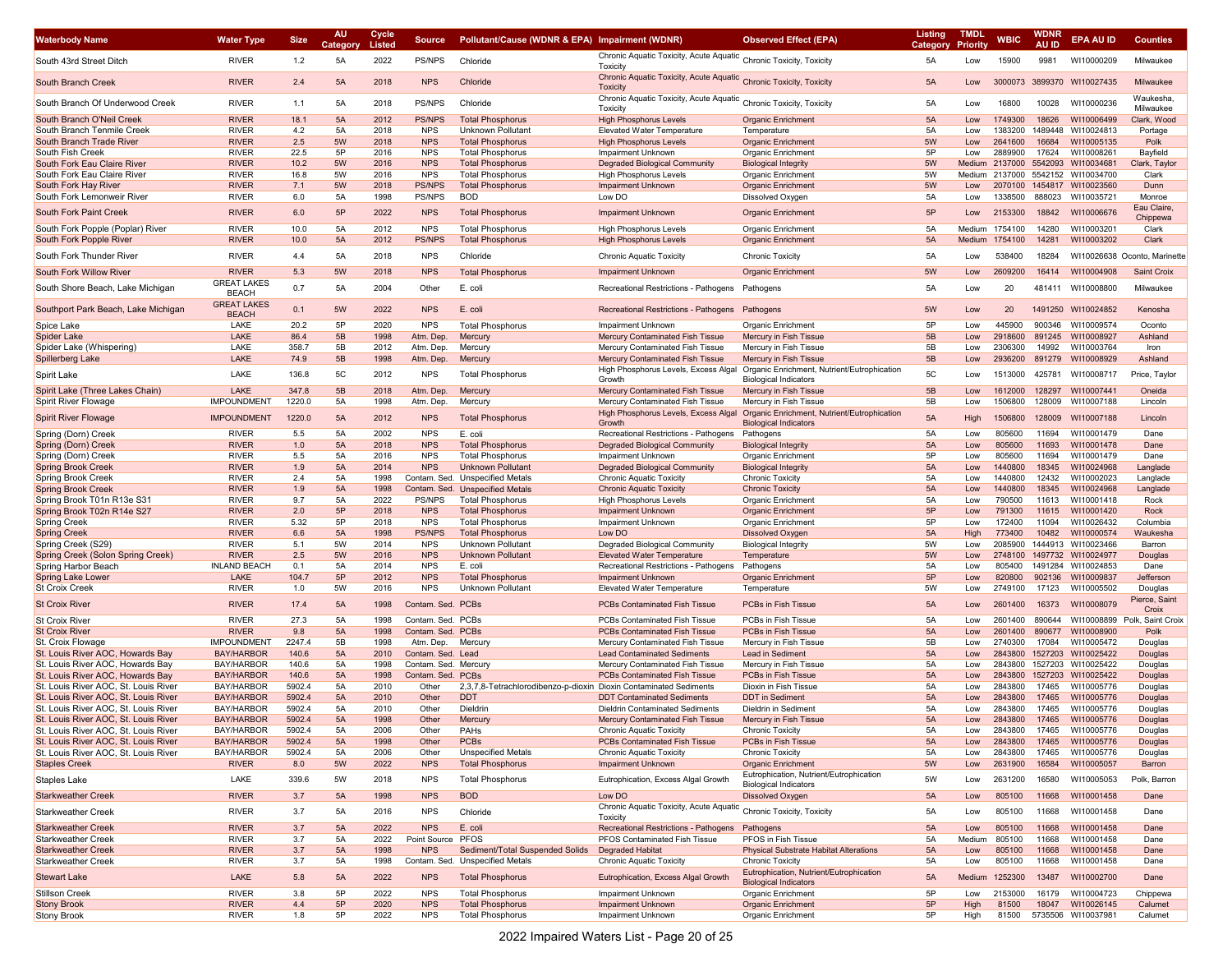| Waterbody Name                         | <b>Water Type</b>   | <b>Size</b> | AU      | Cycle  | <b>Source</b> | Pollutant/Cause (WDNR & EPA) Impairment (WDNR) |                                       | <b>Observed Effect (EPA)</b>                  | <b>Listing</b> | <b>TMDL</b> | <b>WBIC</b>     | WDNR         | <b>EPA AU ID</b>           | <b>Counties</b>  |
|----------------------------------------|---------------------|-------------|---------|--------|---------------|------------------------------------------------|---------------------------------------|-----------------------------------------------|----------------|-------------|-----------------|--------------|----------------------------|------------------|
|                                        |                     |             | Categon | Listed |               |                                                |                                       |                                               | Category       | Priority    |                 | <b>AU ID</b> |                            |                  |
| <b>Stony Creek</b>                     | <b>RIVER</b>        | 8.3         | 5A      | 1998   | <b>NPS</b>    | Sediment/Total Suspended Solids                | <b>Degraded Habitat</b>               | <b>Physical Substrate Habitat Alterations</b> | 5A             | High        | 96100           | 10219        | WI10025681                 | Door, Kewaunee   |
| Stony Creek                            | <b>RIVER</b>        | 7.8         | 5P      | 2018   | <b>NPS</b>    | <b>Total Phosphorus</b>                        | Impairment Unknown                    | Organic Enrichment                            | 5P             | High        | 96100           | 10220        | WI10000378                 | Door             |
| <b>Stream 28-10</b>                    | <b>RIVER</b>        | 8.1         | 5P      | 2020   | <b>NPS</b>    | <b>Total Phosphorus</b>                        | <b>Impairment Unknown</b>             | <b>Organic Enrichment</b>                     | 5P             | Low         | 2050200         | 15589        | WI10004270                 | Pepin            |
| Stream C, trib to Flambeau River       | <b>RIVER</b>        | 0.6         | 5A      | 2012   | Unknown       | Copper                                         | <b>Acute Aquatic Toxicity</b>         | Toxicity                                      | 5A             | Low         |                 |              | 4000013 3924686 WI10036600 | Rusk             |
| Stream C, trib to Flambeau River       | <b>RIVER</b>        | 0.2         | 5A      | 2022   | Unknown       | Copper                                         | <b>Acute Aquatic Toxicity</b>         | Toxicity                                      | 5A             | Low         |                 |              | 4000013 9133320 WI10045440 | <b>Rusk</b>      |
| Stream C, trib to Flambeau River       | <b>RIVER</b>        | 0.2         | 5A      | 2022   | Unknown       | Zinc                                           | <b>Acute Aquatic Toxicity</b>         | Toxicity                                      | 5A             | Low         |                 |              | 4000013 9133320 WI10045440 | Rusk             |
| Strum Lake Beach                       | <b>INLAND BEACH</b> | 0.0         | 5A      | 2022   | <b>NPS</b>    | E. coli                                        | Recreational Restrictions - Pathogens | Pathogens                                     | 5A             | Low         |                 |              | 1825100 8113409 WI10044783 | Trempealeau      |
|                                        |                     |             |         |        |               |                                                |                                       |                                               |                |             |                 |              |                            | Ozaukee,         |
| <b>Sucker Creek</b>                    | <b>RIVER</b>        | 10.2        | 5A      | 2012   | <b>NPS</b>    | <b>Total Phosphorus</b>                        | Degraded Biological Community         | <b>Biological Integrity</b>                   | 5A             | High        | 50100           | 11343        | WI10027605                 | Sheboygar        |
| Sugar Camp Lake                        | LAKE                | 519.1       | 5B      | 1998   | Atm. Dep      | Mercury                                        | Mercury Contaminated Fish Tissue      | Mercury in Fish Tissue                        | 5B             | Low         | 1020400         | 128310       | WI10007452                 | Oneida           |
| Sugar Creek                            | <b>RIVER</b>        | 9.0         | 5P      | 2014   | <b>NPS</b>    | <b>Total Phosphorus</b>                        | Impairment Unknown                    | Organic Enrichmen                             | 5P             | High        | 100500          | 10247        | WI10000392                 | Door             |
|                                        |                     | 26.3        | 5P      | 2014   |               |                                                |                                       |                                               | 5P             |             | 752100          |              |                            |                  |
| Sugar Creek                            | <b>RIVER</b>        |             |         |        | <b>NPS</b>    | <b>Total Phosphorus</b>                        | <b>Impairment Unknown</b>             | <b>Organic Enrichment</b>                     |                | High        |                 | 10488        | WI10000579                 | Walworth         |
| Sugar River                            | <b>RIVER</b>        | 20.9        | 5P      | 2014   | <b>NPS</b>    | <b>Total Phosphorus</b>                        | <b>Impairment Unknown</b>             | Organic Enrichment                            | 5P             | Medium      | 875300          | 13651        | WI8105718                  | Green, Rock      |
| Sugar Riveı                            | <b>RIVER</b>        | 5.3         | 5P      | 2014   | <b>PS/NPS</b> | <b>Total Phosphorus</b>                        | <b>Impairment Unknown</b>             | <b>Organic Enrichment</b>                     | 5P             | Medium      | 875300          | 8105719      | WI8105720                  | Green            |
| Sugar River                            | <b>RIVER</b>        | 17.7        | 5P      | 2014   | PS/NPS        | <b>Total Phosphorus</b>                        | Impairment Unknown                    | Organic Enrichment                            | 5P             | Medium      | 875300          | 8105801      | WI8105802                  | Green            |
| Sugar River                            | <b>RIVER</b>        | 11.0        | 5P      | 2012   | <b>NPS</b>    | <b>Total Phosphorus</b>                        | <b>Impairment Unknown</b>             | <b>Organic Enrichment</b>                     | 5P             | Medium      | 875300          |              | 1855695 WI10025771         | Rock             |
| Sugar River East Channel               | <b>RIVER</b>        | 3.2         | 5P      | 2016   | PS/NPS        | <b>Total Phosphorus</b>                        | <b>Impairment Unknown</b>             | Organic Enrichment                            | 5P             | Medium      | 878400          |              | 5476700 WI10031000         | Green            |
| <b>Summit Lake</b>                     | LAKE                | 279.2       | 5B      | 1998   | Atm. Dep      | Mercury                                        | Mercury Contaminated Fish Tissue      | Mercury in Fish Tissue                        | 5B             | Low         | 1445600         | 127905       | WI10007094                 | Langlade         |
| Swan Creek                             | <b>RIVER</b>        | 4.4         | 5P      | 2018   | <b>NPS</b>    | <b>Total Phosphorus</b>                        | Impairment Unknown                    | Organic Enrichment                            | 5P             | Low         | 803800          | 11662        | WI10025684                 | Dane             |
| Swan Creek                             | <b>RIVER</b>        | 5.1         | 5P      | 2016   | <b>NPS</b>    | <b>Total Phosphorus</b>                        | <b>Impairment Unknown</b>             | <b>Organic Enrichment</b>                     | 5P             | Medium      | 876700          | 13608        | WI10002791                 | Rock             |
| Swinns Valley Creek                    | <b>RIVER</b>        | 8.5         | 5A      | 2020   | <b>NPS</b>    | <b>Total Phosphorus</b>                        | <b>High Phosphorus Levels</b>         | Organic Enrichment                            | 5A             | Low         | 1776000         | 14351        | WI10026861                 | Buffalo          |
| Sylvan Lake (Pipe)                     | LAKE                | 76.9        | 5W      | 2016   | <b>NPS</b>    | <b>Total Phosphorus</b>                        | <b>Excess Algal Growth</b>            | Nutrient/Eutrophication Biological Indicators | 5W             | Low         | 1884800         | 15843        | WI10004459                 | Barron           |
|                                        |                     |             |         |        |               |                                                |                                       |                                               |                |             |                 |              |                            |                  |
| T22n, R22e, S23 Sesw (Denmark Creek)   | <b>RIVER</b>        | 4.7         | 5A      | 2016   | <b>PS/NPS</b> | <b>Total Phosphorus</b>                        | <b>Degraded Biological Community</b>  | Biological Integrity                          | 5A             | High        | 89100           | 10131        | WI10000305                 | Brown            |
|                                        |                     |             |         |        |               |                                                |                                       |                                               |                |             |                 |              |                            |                  |
| Tagatz Creek                           | <b>RIVER</b>        | 13.5        | 5A      | 2018   | <b>NPS</b>    | <b>Unknown Pollutant</b>                       | <b>Elevated Water Temperature</b>     | Temperature                                   | 5A             | Low         | 165800          | 10716        | WI10010020                 | Marquette        |
| Tahkodah Lake                          | LAKE                | 147.8       | 5B      | 1998   | Atm. Dep      | Mercury                                        | Mercury Contaminated Fish Tissue      | Mercury in Fish Tissue                        | 5B             | Low         | 2473500         | 890990       | WI10008913                 | Bayfield         |
| Tainter Creek                          | <b>RIVER</b>        | 12.6        | 5A      | 2020   | <b>NPS</b>    | <b>Unknown Pollutant</b>                       | <b>Elevated Water Temperature</b>     | Temperature                                   | 5A             | Low         | 1185500         | 13137        | WI10002501                 | Crawford, Vernon |
|                                        |                     |             |         |        |               |                                                |                                       |                                               |                |             |                 |              |                            |                  |
| Tamarack Creek                         | <b>RIVER</b>        | 6.3         | 5A      | 2012   | <b>NPS</b>    | <b>Total Phosphorus</b>                        | Degraded Biological Community         | <b>Biological Integrity</b>                   | 5A             | Low         | 1770300         | 14332        | WI10026860                 | Trempealeau      |
| <b>Taylor Creek</b>                    | <b>RIVER</b>        | 6.1         | 5P      | 2016   | <b>NPS</b>    | <b>Total Phosphorus</b>                        | <b>Impairment Unknown</b>             | <b>Organic Enrichment</b>                     | 5P             | Medium      | 876300          | 13605        | WI10034640                 | Rock             |
| Ten Mile Creeŀ                         | <b>RIVER</b>        | 3.1         | 5W      | 2018   | <b>NPS</b>    | Unknown Pollutan                               | Degraded Biological Community         | <b>Biological Integrity</b>                   | 5W             | Low         | 2607900         | 1467873      | WI10024479                 | Saint Croix      |
| <b>Tenmile Creek</b>                   | <b>RIVER</b>        | 2.1         | 5W      | 2014   | <b>NPS</b>    | <b>Total Phosphorus</b>                        | <b>High Phosphorus Levels</b>         | <b>Organic Enrichment</b>                     | 5W             | Low         | 2089400         | 15797        | WI6977818                  | Barron           |
| Tenmile Creek                          | <b>RIVER</b>        | 17.9        | 5W      | 2014   | <b>NPS</b>    | <b>Total Phosphorus</b>                        | <b>High Phosphorus Levels</b>         | Organic Enrichment                            | 5W             | Low         | 2089400         | 6977820      | WI6977821                  | Rusk, Barror     |
| Tenmile Lake                           | LAKE                | 265.8       | 5W      | 2006   | <b>NPS</b>    | <b>Total Phosphorus</b>                        | Eutrophication                        | Eutrophication                                | 5W             | Low         | 2089500         | 15798        | WI10024774                 | Barron           |
|                                        | <b>INLAND BEACH</b> | 0.1         | 5A      | 2014   | <b>NPS</b>    | E. coli                                        |                                       | Pathogens                                     | 5A             | Low         | 805400          | 1527026      | WI10025419                 | Dane             |
| Tenny Park Beach, Lake Mendota         |                     |             |         |        |               |                                                | Recreational Restrictions - Pathogens |                                               |                |             |                 |              |                            |                  |
| <b>Tess Corners Creel</b>              | <b>RIVER</b>        | 7.3         | 5W      | 2018   | <b>NPS</b>    | <b>Total Phosphorus</b>                        | <b>Impairment Unknown</b>             | <b>Organic Enrichment</b>                     | 5W             | Low         | 6200            | 9965         | WI10008084                 | Waukesha         |
|                                        |                     |             |         |        |               |                                                |                                       |                                               |                |             |                 |              |                            | Milwaukee        |
| Third Lake (Moen's Lake Chain)         | LAKE                | 96.7        | 5B      | 2014   | Atm. Dep      | Mercury                                        | Mercury Contaminated Fish Tissue      | Mercury in Fish Tissue                        | 5B             | Low         | 1572200         | 128317       | WI10007459                 | Oneida           |
| <b>Thompson Valley Creek</b>           | <b>RIVER</b>        | 2.7         | 5W      | 2014   | PS/NPS        | <b>Total Phosphorus</b>                        | <b>High Phosphorus Levels</b>         | <b>Organic Enrichment</b>                     | 5W             | Medium      | 2131100         | 16107        | WI10004676                 | Eau Claire       |
| Thompson Valley Creek                  | <b>RIVER</b>        | 7.1         | 5W      | 2014   | <b>NPS</b>    | <b>Total Phosphorus</b>                        | <b>High Phosphorus Levels</b>         | Organic Enrichment                            | 5W             |             | Medium 2131100  | 16106        | WI10024644                 | Eau Claire       |
| <b>Thompson Valley Creek</b>           | <b>RIVER</b>        | 2.7         | 5W      | 2014   | <b>PS/NPS</b> | <b>Unknown Pollutant</b>                       | <b>Degraded Habitat</b>               | <b>Physical Substrate Habitat Alterations</b> | 5W             | Low         | 2131100         | 16107        | WI10004676                 | Eau Claire       |
|                                        | <b>RIVER</b>        | 7.1         | 5W      | 2014   | <b>NPS</b>    | Unknown Pollutant                              | Elevated Water Temperature,           | Temperature, Physical Substrate Habitat       | 5W             |             | 2131100         | 16106        | WI10024644                 | Eau Claire       |
| Thompson Valley Creek                  |                     |             |         |        |               |                                                | Degraded Habitat                      | Alterations                                   |                | Low         |                 |              |                            |                  |
| Tichigan Lake                          | LAKE                | 281.7       | 5A      | 2014   | <b>NPS</b>    | <b>PCBs</b>                                    | <b>PCBs Contaminated Fish Tissue</b>  | <b>PCBs in Fish Tissue</b>                    | 5A             | Low         | 763600          | 10476        | WI10000569                 | Racine           |
| Tichigan Lake                          | LAKE                | 281.7       | 5A      | 2012   | <b>NPS</b>    | <b>Total Phosphorus</b>                        | <b>Impairment Unknown</b>             | Organic Enrichment                            | 5A             | High        | 763600          | 10476        | WI10000569                 | Racine           |
|                                        |                     |             |         |        |               |                                                |                                       | Eutrophication, Nutrient/Eutrophication       |                |             |                 |              |                            |                  |
| <b>Tiedemans Pond</b>                  | LAKE                | 9.4         | 5A      | 2022   | <b>NPS</b>    | <b>Total Phosphorus</b>                        | Eutrophication, Excess Algal Growth   | <b>Biological Indicators</b>                  | 5A             | Low         | 783740          | 11689        | WI10001475                 | Dane             |
|                                        |                     |             |         |        |               |                                                |                                       |                                               |                |             |                 |              |                            | Jackson.         |
| Timber Creek                           | <b>RIVER</b>        | 4.2         | 5A      | 2016   | <b>NPS</b>    | Unknown Pollutant                              | Degraded Biological Community         | <b>Biological Integrity</b>                   | 5A             | Low         | 1796700         | 14401        | WI10003291                 | Trempealeau      |
| <b>Token Creek</b>                     | <b>RIVER</b>        | 2.7         | 5P      | 2016   | <b>NPS</b>    | <b>Total Phosphorus</b>                        | <b>Impairment Unknown</b>             | <b>Organic Enrichment</b>                     | 5P             | Medium      | 806600          |              | 5546058 WI10040480         | Dane             |
| Token Creek                            | <b>RIVER</b>        | 1.8         | 5A      | 2016   | <b>NPS</b>    | <b>Total Phosphorus</b>                        | <b>Impairment Unknown</b>             | Organic Enrichmen                             | 5P             | Medium      | 806600          |              | 5546125 WI10040482         | Dane             |
|                                        |                     |             |         |        |               |                                                |                                       |                                               |                |             |                 |              |                            |                  |
| Tomah Lake                             | <b>IMPOUNDMENT</b>  | 245.5       | 5A      | 1998   | <b>NPS</b>    | <b>Total Phosphorus</b>                        | Eutrophication, Excess Algal Growth,  | Eutrophication, Nutrient/Eutrophication       | 5A             | Low         | 1342100         | 13599        | WI10002784                 | Monroe           |
|                                        |                     |             |         |        |               |                                                | Elevated pH                           | Biological Indicators, pH                     |                |             |                 |              |                            |                  |
| Tomorrow/Waupaca River                 | <b>RIVER</b>        | 5.8         | 5A      | 2016   | <b>PS/NPS</b> | <b>Unknown Pollutant</b>                       | <b>Elevated Water Temperature</b>     | Temperature                                   | 5A             | Low         | 257400          | 315909       | WI10008441                 | Portage          |
| Tomorrow/Waupaca River                 | <b>RIVER</b>        | 7.4         | 5A      | 2016   | <b>PS/NPS</b> | <b>Unknown Pollutant</b>                       | <b>Elevated Water Temperature</b>     | Temperature                                   | 5A             | Low         | 257400          | 315930       | WI10008442                 | Portage          |
| Tomorrow/Waupaca River                 | <b>RIVER</b>        | 13.9        | 5A      | 2016   | <b>NPS</b>    | Unknown Pollutant                              | <b>Elevated Water Temperature</b>     | Temperature                                   | 5A             | Low         | 270400          | 1493981      | WI10024905                 | Portage          |
| <b>Town Creek</b>                      | <b>RIVER</b>        | 4.0         | 5A      | 2016   | <b>NPS</b>    | <b>Total Phosphorus</b>                        | <b>High Phosphorus Levels</b>         | <b>Organic Enrichment</b>                     | 5A             | Medium      | 1708100         | 14181        | WI10008088                 | Jackson          |
| Town Line Flowage                      | <b>IMPOUNDMENT</b>  | 131.3       | 5B      | 1998   | Atm. Dep      | Mercury                                        | Mercury Contaminated Fish Tissue      | Mercury in Fish Tissue                        | 5B             | Low         | 1717300         | 18607        | WI10006484                 | Jackson          |
| Trade Lake, Little                     | LAKE                | 125.9       | 5W      | 2018   | <b>NPS</b>    | <b>Total Phosphorus</b>                        | Eutrophication, Excess Algal Growth   | Eutrophication, Nutrient/Eutrophication       | 5W             | Low         | 2639300         | 16674        | WI10005128                 | <b>Burnett</b>   |
|                                        |                     |             |         |        |               |                                                |                                       | <b>Biological Indicators</b>                  |                |             |                 |              |                            |                  |
| Trade River                            | <b>RIVER</b>        | 2.8         | 5W      | 2020   | <b>NPS</b>    | <b>Total Phosphorus</b>                        | Impairment Unknown                    | <b>Organic Enrichment</b>                     | 5W             | Low         | 2636000 6978199 |              | WI6978200                  | Burnett, Polk    |
| <b>Trade River</b>                     | <b>RIVER</b>        | 2.5         | 5W      | 2020   | <b>NPS</b>    | <b>Total Phosphorus</b>                        | <b>Impairment Unknown</b>             | <b>Organic Enrichment</b>                     | 5W             | Low         |                 |              | 2636000 6978241 WI6978242  | Polk             |
| Trade River                            | <b>RIVER</b>        | 4.7         | 5W      | 2020   | <b>NPS</b>    | Total Phosphorus                               | Impairment Unknown                    | Organic Enrichment                            | 5W             | Low         | 2636000         | 1517663      | WI10025171                 | Polk             |
| <b>Trappers Creek</b>                  | <b>RIVER</b>        | 14.5        | 5A      | 2018   | <b>NPS</b>    | <b>Total Phosphorus</b>                        | <b>High Phosphorus Levels</b>         | <b>Organic Enrichment</b>                     | 5A             | Low         | 1758400         | 14292        | WI10003211                 | Clark, Taylor    |
| Tree Lake                              | LAKE                | 73.2        | 5A      | 2014   | <b>NPS</b>    | Unknown Pollutant                              | <b>Excess Algal Growth</b>            | Nutrient/Eutrophication Biological Indicators | 5A             | Low         | 289400          | 10324        | WI10000452                 | Portage          |
| Trego Lake                             | <b>IMPOUNDMENT</b>  | 383.3       | 5W      | 2018   | <b>NPS</b>    | <b>Unknown Pollutant</b>                       | <b>Excess Algal Growth</b>            | Nutrient/Eutrophication Biological Indicators | 5W             | Low         | 2712000         | 17332        | WI10005676                 | Washburn         |
| Trempealeau River                      | <b>RIVER</b>        | 20.4        | 5A      | 2022   | PS/NPS        | E. coli                                        | Recreational Restrictions - Pathogens |                                               |                |             | 1769900 8105983 |              | WI8105984                  |                  |
|                                        |                     |             |         |        |               |                                                |                                       | Pathogens                                     | 5A             | Low         |                 |              |                            | Trempealeau      |
| Trempealeau River                      | <b>RIVER</b>        | 31.3        | 5A      | 2002   | Other         | Mercury                                        | Mercury Contaminated Fish Tissue      | Mercury in Fish Tissue                        | 5A             | Low         | 1769900         | 14412        | WI10003297                 | Buffalo,         |
|                                        |                     |             |         |        |               |                                                |                                       |                                               |                |             |                 |              |                            | Trempealeau      |
| Trempealeau River                      | <b>RIVER</b>        | 20.4        | 5A      | 2018   | PS/NPS        | <b>Total Phosphorus</b>                        | <b>High Phosphorus Levels</b>         | Organic Enrichment                            | 5A             | Low         | 1769900 8105983 |              | WI8105984                  | Trempealeau      |
| <b>Trempealeau River</b>               | <b>RIVER</b>        | 9.6         | 5A      | 2018   | PS/NPS        | <b>Total Phosphorus</b>                        | <b>High Phosphorus Levels</b>         | Organic Enrichment                            | 5A             | Low         | 1769900 8106050 |              | WI8106051                  | Trempealeau      |
| Trempealeau River                      | <b>RIVER</b>        | 31.3        | 5A      | 2012   | PS/NPS        | <b>Total Phosphorus</b>                        | <b>High Phosphorus Levels</b>         | Organic Enrichment                            | 5A             | Medium      | 1769900         | 14412        | WI10003297                 | Buffalo,         |
|                                        |                     |             |         |        |               |                                                |                                       |                                               |                |             |                 |              |                            | Trempealeau      |
| Trempealeau River                      | <b>RIVER</b>        | 7.9         | 5A      | 2018   | PS/NPS        | <b>Total Phosphorus</b>                        | <b>High Phosphorus Levels</b>         | <b>Organic Enrichment</b>                     | 5A             | Low         | 1769900         | 361967       | WI10008536                 | Jackson,         |
|                                        |                     |             |         |        |               |                                                |                                       |                                               |                |             |                 |              |                            | Trempealeau      |
| Trempealeau River                      | <b>RIVER</b>        | 11.7        | 5A      | 2018   | <b>NPS</b>    | <b>Total Phosphorus</b>                        | <b>High Phosphorus Levels</b>         | Organic Enrichment                            | 5A             | Low         | 1769900         | 362004       | WI10026444                 | Jackson          |
| Trempealeau River (Pietrek County Park |                     |             |         |        |               |                                                |                                       |                                               |                |             |                 |              |                            |                  |
| Beach)                                 | <b>INLAND BEACH</b> | 0.0         | 5A      | 2022   | <b>NPS</b>    | E. coli                                        | Recreational Restrictions - Pathogens | Pathogens                                     | 5A             | Low         |                 |              | 1769900 8113439 WI10044800 | Trempealeau      |
| Trib To Brewery Creek                  | <b>RIVER</b>        | 2.3         | 5A      | 1998   | PS/NPS        | Cadmium                                        | <b>Acute Aquatic Toxicity</b>         | Toxicity                                      | 5A             | Low         | 928700          |              | 353179 WI10008473          | lowa             |
| Trib To Brewery Creek                  | <b>RIVER</b>        | 2.3         | 5A      | 1998   | PS/NPS        | Lead                                           | <b>Acute Aquatic Toxicity</b>         | Toxicity                                      | 5A             | Low         | 928700          |              | 353179 WI10008473          | lowa             |
|                                        |                     |             |         |        |               |                                                |                                       |                                               |                |             |                 |              |                            |                  |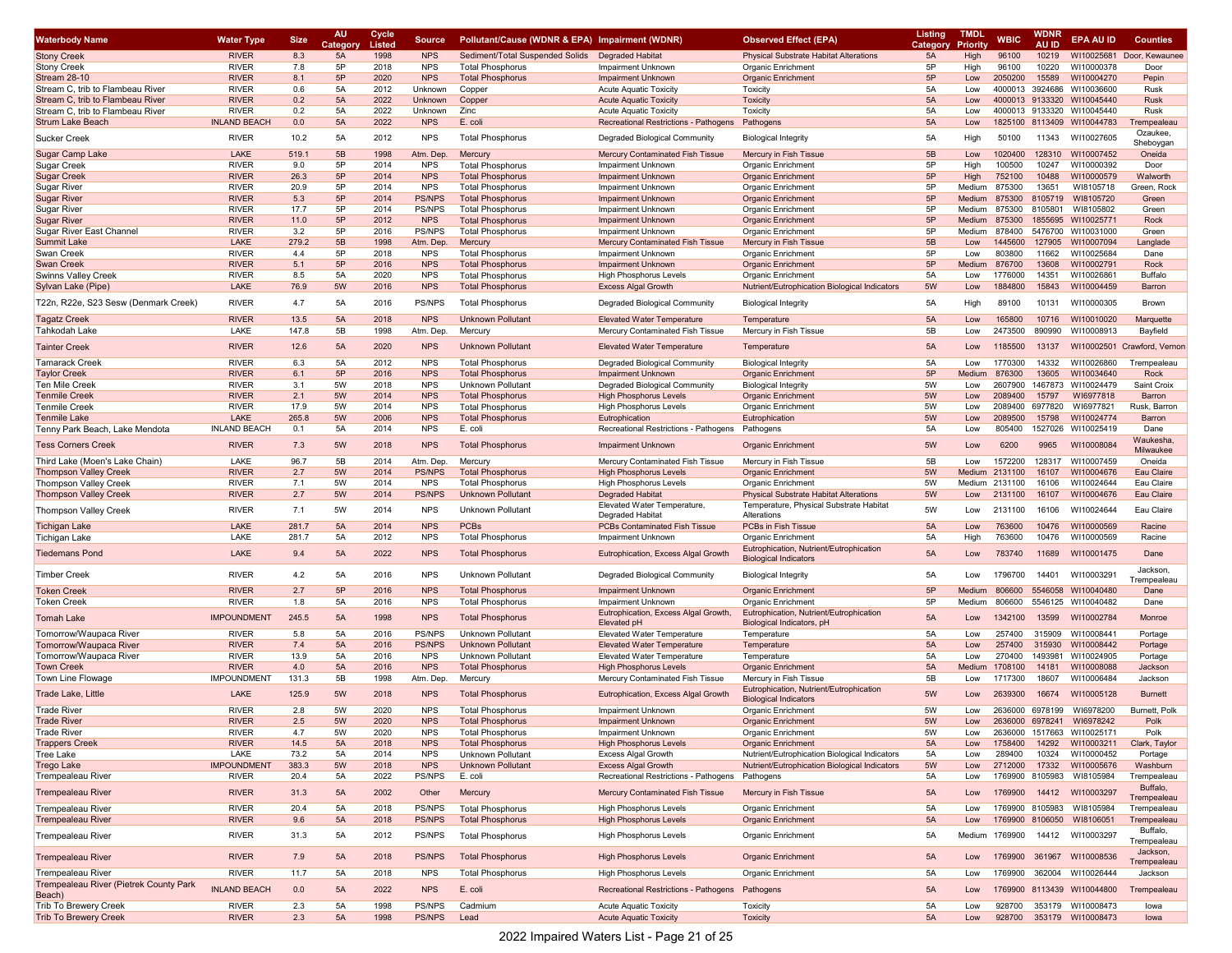| Waterbody Name                                               | <b>Water Type</b>  | <b>Size</b> | <b>AU</b><br>Categor | Cycle<br>Listed | <b>Source</b>         | Pollutant/Cause (WDNR & EPA) Impairment (WDNR) |                                                                                | <b>Observed Effect (EPA)</b>                                                | <b>Listing</b><br>Category | <b>TMDL</b><br>Priority | <b>WBIC</b>  | WDNR<br><b>AU ID</b> | <b>EPA AU ID</b>           | <b>Counties</b>             |
|--------------------------------------------------------------|--------------------|-------------|----------------------|-----------------|-----------------------|------------------------------------------------|--------------------------------------------------------------------------------|-----------------------------------------------------------------------------|----------------------------|-------------------------|--------------|----------------------|----------------------------|-----------------------------|
| Trib To Brewery Creek                                        | <b>RIVER</b>       | 2.3         | 5A                   | 1998            | PS/NPS                | Mercury                                        | <b>Acute Aquatic Toxicity</b>                                                  | Toxicity                                                                    | 5A                         | Low                     | 928700       | 353179               | WI10008473                 | lowa                        |
| <b>Trib To Brewery Creek</b>                                 | <b>RIVER</b>       | 2.3         | 5A                   | 1998            | <b>PS/NPS</b>         | Zinc                                           | <b>Acute Aquatic Toxicity</b>                                                  | Toxicity                                                                    | 5A                         | Low                     | 928700       | 353179               | WI10008473                 | lowa                        |
| Trib to E Br Little Black Cr                                 | <b>RIVER</b>       | 1.0         | 5A                   | 2022            | <b>NPS</b>            | <b>Total Phosphorus</b>                        | <b>High Phosphorus Levels</b>                                                  | <b>Organic Enrichment</b>                                                   | 5A                         | Medium                  |              |                      | 5008295 9122763 WI10045260 | Taylor                      |
| Trib To Livingston Br                                        | <b>RIVER</b>       | 3.5         | 5A                   | 1998            | <b>NPS</b>            | Ammonia (Unionized) - Toxin                    | <b>Acute Aquatic Toxicity</b>                                                  | Toxicity                                                                    | 5A                         | Low                     | 932800       |                      | 353406 WI10008474          | lowa                        |
| Trib To Livingston Br                                        | <b>RIVER</b>       | 3.5         | 5A                   | 1998            | <b>NPS</b>            | <b>BOD</b>                                     | Low DO                                                                         | Dissolved Oxygen                                                            | 5A                         | Low                     | 932800       |                      | 353406 WI10008474          | lowa                        |
| Trib To Livingston Br                                        | <b>RIVER</b>       | 3.5         | 5A                   | 1998            | <b>NPS</b>            | <b>Total Phosphorus</b>                        | Degraded Biological Community, Acute<br><b>Aquatic Toxicity</b>                | <b>Biological Integrity, Toxicity</b>                                       | 5A                         | Medium                  | 932800       | 353406               | WI10008474                 | lowa                        |
| Trib To The East River                                       | <b>RIVER</b>       | 0.7         | 5A                   | 1998            | Contam. Sed.          | PCBs                                           | Chronic Aquatic Toxicity                                                       | <b>Chronic Toxicity</b>                                                     | 5A                         | Low                     | 5018099      | 890826               | WI10030740                 | Brown                       |
| TRIBUTARY TO DEAD CREEK TO THE                               | <b>RIVER</b>       | 1.5         | 5A                   | 2012            | <b>NPS</b>            | <b>Total Phosphorus</b>                        | <b>High Phosphorus Levels</b>                                                  | <b>Organic Enrichment</b>                                                   | 5A                         | Low                     | 860400       |                      | 1517006 WI10025154         | Dodge                       |
| ROCK RIVER                                                   |                    |             |                      |                 |                       |                                                |                                                                                |                                                                             |                            |                         |              |                      |                            |                             |
| Tributary to Rock River                                      | <b>RIVER</b>       | 1.6         | 5A                   | 2018            | <b>PS/NPS</b>         | <b>Total Phosphorus</b>                        | <b>High Phosphorus Levels</b>                                                  | <b>Organic Enrichment</b>                                                   | 5A                         | Low                     | 870500       |                      | 1517805 WI10025177         | Fond du Lac                 |
| <b>Tripp Lake</b>                                            | LAKE               | 121.1       | 5A                   | 2012            | <b>NPS</b>            | <b>Total Phosphorus</b>                        | Impairment Unknown, Excess Algal<br>Growth                                     | Organic Enrichment, Nutrient/Eutrophication                                 | 5A                         | Low                     | 816000       | 11781                | WI10001549                 | Walworth                    |
| Trout Brook                                                  | <b>RIVER</b>       | 2.6         | 5W                   | 2016            | <b>PS/NPS</b>         | <b>Fecal Coliform</b>                          | Recreational Restrictions - Pathogens                                          | <b>Biological Indicators</b><br>Pathogens                                   | 5W                         | Low                     | 2913900      | 9119858              | WI9119859                  | Ashland                     |
| <b>Trout Creek</b>                                           | <b>RIVER</b>       | 3.7         | 5W                   | 2018            | <b>NPS</b>            | <b>Unknown Pollutant</b>                       | <b>Degraded Biological Community</b>                                           | <b>Biological Integrity</b>                                                 | 5W                         | Low                     | 515900       | 6898359              | WI6898360                  | Marinette                   |
| Trout Run                                                    | <b>RIVER</b>       | 5.3         | 5A                   | 1998            | <b>NPS</b>            | <b>BOD</b>                                     | Low DO                                                                         | Dissolved Oxygen                                                            | 5A                         | Low                     | 1695500      | 361621               | WI10008519                 | Jackson                     |
| Trout Run                                                    | <b>RIVER</b>       | 5.3         | 5A                   | 1998            | <b>NPS</b>            | Sediment/Total Suspended Solids                | <b>Elevated Water Temperature</b>                                              | Temperature                                                                 | 5A                         | Low                     | 1695500      | 361621               | WI10008519                 | Jackson                     |
| Trout Run Creek                                              | <b>RIVER</b>       | 3.8         | 5A                   | 2012            | <b>NPS</b>            | <b>Total Phosphorus</b>                        | <b>High Phosphorus Levels</b>                                                  | Organic Enrichment                                                          | 5A                         | Low                     | 1775000      | 14344                | WI10003252                 | Trempealeau                 |
| <b>Trout Run Creek</b>                                       | <b>RIVER</b>       | 3.8         | 5A                   | 2014            | <b>NPS</b>            | <b>Unknown Pollutant</b>                       | <b>Degraded Habitat</b>                                                        | <b>Physical Substrate Habitat Alterations</b>                               | 5A                         | Low                     | 1775000      | 14344                | WI10003252                 | Trempealeau                 |
| Trout Run Creek                                              | <b>RIVER</b>       | 2.3         | 5A                   | 2014            | <b>NPS</b>            | <b>Unknown Pollutant</b>                       | Degraded Habitat                                                               | <b>Physical Substrate Habitat Alterations</b>                               | 5A                         | Low                     | 1775000      | 14345                | WI10003253                 | Trempealeau                 |
| Trude Lake                                                   | LAKE               | 785.7       | 5B                   | 2002            | Atm. Dep.             | Mercury                                        | Mercury Contaminated Fish Tissue                                               | Mercury in Fish Tissue                                                      | 5B                         | Low                     | 2295200      | 14946                | WI10003728                 | Iron                        |
| Trump Coulee Creek                                           | <b>RIVER</b>       | 7.7         | 5A                   | 1998            | <b>NPS</b>            | <b>Total Phosphorus</b>                        | Low DO                                                                         | Dissolved Oxygen                                                            | 5A                         | Low                     | 1800600      | 14414                | WI10026663                 | Jackson,<br>Trempealeau     |
| <b>Tug Lake</b>                                              | LAKE               | 151.5       | 5B                   | 2010            | Atm. Dep.             | Mercury                                        | Mercury Contaminated Fish Tissue                                               | Mercury in Fish Tissue                                                      | 5B                         | Low                     | 1482400      |                      | 128014 WI10026797          | Lincoln                     |
| Turner Lake (Pike Lake Chain)                                | LAKE               | 158.6       | 5C                   | 2018            | <b>NPS</b>            | <b>Total Phosphorus</b>                        | Impairment Unknown, Excess Algal<br>Growth                                     | Organic Enrichment, Nutrient/Eutrophication<br><b>Biological Indicators</b> | 5C                         | Low                     | 2268500      | 14814                | WI10003622                 | Price, Vilas                |
| <b>Turtle Creek</b>                                          | <b>RIVER</b>       | 6.8         | 5P                   | 2022            | <b>NPS</b>            | <b>Total Phosphorus</b>                        | <b>Impairment Unknown</b>                                                      | <b>Organic Enrichment</b>                                                   | 5P                         | Low                     | 790300       | 18241                | WI10006231                 | Walworth                    |
| Turtle Creek                                                 | <b>RIVER</b>       | 23.8        | 5P                   | 2018            | <b>NPS</b>            | <b>Total Phosphorus</b>                        | Impairment Unknown                                                             | Organic Enrichment                                                          | 5P                         | Low                     | 790300       |                      | 1480471 WI10024635         | Rock, Walworth              |
| <b>Turtle Lake, North</b>                                    | LAKE               | 359.2       | 5C                   | 2020            | <b>NPS</b>            | <b>Total Phosphorus</b>                        | <b>Impairment Unknown</b>                                                      | <b>Organic Enrichment</b>                                                   | 5C                         | Low                     | 2310400      | 15010                | WI10003782                 | Vilas                       |
| Turtle Lake, South                                           | LAKE               | 466.2       | 5A                   | 2018            | <b>NPS</b>            | Unknown Pollutant                              | <b>Excess Algal Growth</b>                                                     | Nutrient/Eutrophication Biological Indicators                               | 5A                         | Low                     | 2310200      | 15009                | WI10003781                 | Vilas                       |
| Turtle-Flambeau Flowage                                      | <b>IMPOUNDMENT</b> | 12942.5     | 5A                   | 2002            | Atm. Dep              | Mercury                                        | Mercury Contaminated Fish Tissue                                               | Mercury in Fish Tissue                                                      | 5B                         | Low                     | 2294900      | 14944                | WI10026777                 | Iron                        |
| Turtle-Flambeau Flowage                                      | <b>IMPOUNDMENT</b> | 12942.5     | 5A                   | 2014            | <b>NPS</b>            | <b>Total Phosphorus</b>                        | Eutrophication, Excess Algal Growth                                            | Eutrophication, Nutrient/Eutrophication<br><b>Biological Indicators</b>     | 5C                         | Low                     | 2294900      | 14944                | WI10026777                 | Iron                        |
| Turton Creek (American Valley Creek)                         | <b>RIVER</b>       | 0.7         | 5A                   | 2012            | <b>NPS</b>            | <b>Total Phosphorus</b>                        | <b>High Phosphorus Levels</b>                                                  | <b>Organic Enrichment</b>                                                   | 5A                         | Low                     | 1777100      | 14354                | WI10036043                 | Trempealeau                 |
| Turton Creek (American Valley Creek)                         | <b>RIVER</b>       | 2.9         | 5A                   | 2018            | <b>NPS</b>            | <b>Total Phosphorus</b>                        | <b>High Phosphorus Levels</b>                                                  | <b>Organic Enrichment</b>                                                   | 5A                         | High                    |              |                      | 1777100 5688435 WI10036044 | Trempealeau                 |
| <b>Twin Falls Flowage</b>                                    | LAKE               | 569.7       | 5B                   | 2018            | Atm. Dep.             | Mercury                                        | Mercury Contaminated Fish Tissue                                               | Mercury in Fish Tissue                                                      | 5B                         | Low                     | 701900       |                      | 127710 WI10026672          | Florence                    |
| Twin Hill Creek                                              | <b>RIVER</b>       | 6.0         | 5A                   | 2020            | <b>NPS</b>            | <b>Total Phosphorus</b>                        | <b>High Phosphorus Levels</b>                                                  | Organic Enrichment                                                          | 5A                         | High                    | 89600        | 10135                | WI10000309                 | Brown                       |
| Twin Lakes                                                   | <b>LAKE</b>        | 627.7       | 5P                   | 2018            | <b>NPS</b>            | <b>Total Phosphorus</b>                        | <b>Impairment Unknown</b>                                                      | <b>Organic Enrichment</b>                                                   | 5P                         | Low                     | 1623700      | 128617               | WI10007721                 | Vilas                       |
| Twin Lakes                                                   | LAKE               | 2871.0      | 5C                   | 2016            | <b>NPS</b>            | <b>Total Phosphorus</b>                        | <b>Impairment Unknowr</b>                                                      | Organic Enrichment                                                          | 5C                         | Low                     | 1623800      | 128574               | WI10007685                 | Vilas                       |
| Twin Valley Lake                                             | LAKE               | 135.9       | 5A                   | 2016            | <b>NPS</b>            | Unknown Pollutant                              | <b>Excess Algal Growth</b>                                                     | Nutrient/Eutrophication Biological Indicators                               | 5A                         | Low                     | 1245800      | 13431                | WI10026083                 | lowa                        |
| Two Rivers Harbor                                            | <b>BAY/HARBOR</b>  | 11.4        | 5A                   | 1998            | Other                 | <b>Unknown Pollutant</b>                       | <b>Chronic Aquatic Toxicity</b>                                                | <b>Chronic Toxicity</b>                                                     | 5A                         | Low                     | 47           | 482709               | WI10008819                 | Manitowoc                   |
| Ulao Creek                                                   | <b>RIVER</b>       | 8.6         | 5A                   | 2016            | <b>NPS</b>            | Chloride                                       | Chronic Aquatic Toxicity, Acute Aquatic<br><b>Toxicity</b>                     | <b>Chronic Toxicity, Toxicity</b>                                           | 5A                         | Low                     | 21200        | 10012                | WI10026821                 | Ozaukee                     |
| Un Tr To Shullsburg Br                                       | <b>RIVER</b>       | 4.3         | 5A                   | 1998            | <b>NPS</b>            | Lead                                           | Chronic Aquatic Toxicity                                                       | <b>Chronic Toxicity</b>                                                     | 5A                         | Low                     | 937800       | 13845                | WI10008090                 | Lafayette                   |
| Un Tr To Shullsburg Br                                       | <b>RIVER</b>       | 4.3         | 5A                   | 1998            | <b>NPS</b>            | Sediment/Total Suspended Solids                | <b>Degraded Habitat</b>                                                        | <b>Physical Substrate Habitat Alterations</b>                               | 5A                         | Medium                  | 937800       | 13845                | WI10008090                 | Lafayette                   |
| Un Tr To Shullsburg Br                                       | <b>RIVER</b>       | 4.3         | 5A                   | 1998            | <b>NPS</b>            | Zinc                                           | Chronic Aquatic Toxicity                                                       | <b>Chronic Toxicity</b>                                                     | 5A                         | Low                     | 937800       | 13845                | WI10008090                 | Lafayette                   |
| Un Trib To Sinsinawa River                                   | <b>RIVER</b>       | 5.9         | 5A                   | 2016            | <b>NPS</b>            | <b>Unknown Pollutant</b>                       | Degraded Biological Community                                                  | <b>Biological Integrity</b>                                                 | 5A                         | Low                     | 941100       | 13851                | WI10036780                 | Grant                       |
| Un. Creek (Brown Deer Creek)(T08n<br>R22e Sw Nw 07)          | <b>RIVER</b>       | 2.3         | 5A                   | 2018            | <b>NPS</b>            | Chloride                                       | Chronic Aquatic Toxicity, Acute Aquatic<br>Toxicity                            | Chronic Toxicity, Toxicity                                                  | 5A                         | Low                     | 19700        | 10007                | WI10000219                 | Milwaukee                   |
| Un. Creek (Brown Deer Creek)(T08n<br>R22e Sw Nw 07)          | <b>RIVER</b>       | 2.3         | 5A                   | 2020            | <b>NPS</b>            | <b>Total Phosphorus</b>                        | <b>Impairment Unknown</b>                                                      | Organic Enrichment                                                          | 5P                         | Low                     | 19700        | 10007                | WI10000219                 | Milwaukee                   |
| Un. Creek (T07n R 20e Se Se 15)                              | <b>RIVER</b>       | 2.5         | 5A                   | 2022            | <b>NPS</b>            | Chloride                                       | Chronic Aquatic Toxicity, Acute Aquatic Chronic Toxicity, Toxicity<br>Toxicity |                                                                             | 5A                         | Low                     | 17100        | 10029                | WI10000237                 | Waukesha                    |
| Un. Creek (Trinity Creek)(T09n R21e Se<br>Ne 35)             | <b>RIVER</b>       | 3.1         | 5A                   | 2016            | <b>NPS</b>            | <b>Unknown Pollutant</b>                       | <b>Elevated Water Temperature</b>                                              | Temperature                                                                 | 5A                         | Low                     | 20400        | 10010                | WI10000222                 | Ozaukee.<br>Milwaukee       |
| Un. Trib. To Onion River via Waldo<br>Impoundment            | <b>RIVER</b>       | 3.7         | 5A                   | 1998            | <b>NPS</b>            | Sediment/Total Suspended Solids                | <b>Degraded Habitat</b>                                                        | Physical Substrate Habitat Alterations                                      | 5A                         | High                    | 52600        | 1489156              | WI10024806                 | Sheboygan                   |
| <b>Underwood Creek</b>                                       | <b>RIVER</b>       | 2.8         | 5A                   | 2018            | PS/NPS                | Chloride                                       | Chronic Aquatic Toxicity, Acute Aquatic<br><b>Toxicity</b>                     | <b>Chronic Toxicity, Toxicity</b>                                           | 5A                         | Low                     | 16700        | 10026                | WI10008091                 | Milwaukee                   |
| Underwood Creek                                              | <b>RIVER</b>       | 5.7         | 5A                   | 2018            | PS/NPS                | Chloride                                       | Chronic Aquatic Toxicity, Acute Aquatic<br>Toxicity                            | Chronic Toxicity, Toxicity                                                  | 5A                         | Low                     | 16700        | 10027                | WI10008092                 | Waukesha<br>Milwaukee       |
| <b>Underwood Creek</b>                                       | <b>RIVER</b>       | 2.8         | 5A                   | 2016            | <b>PS/NPS</b>         | <b>Unknown Pollutant</b>                       | Degraded Biological Community,<br><b>Elevated Water Temperature</b>            | <b>Biological Integrity</b>                                                 | 5A                         | Low                     | 16700        | 10026                | WI10008091                 | Milwaukee                   |
| Unnamed                                                      | <b>RIVER</b>       | 2.9         | 5W                   | 2018            | <b>NPS</b>            | <b>Total Phosphorus</b>                        | Impairment Unknown                                                             | Organic Enrichment                                                          | 5W                         | Medium                  | 3385         |                      | 5719859 WI10037326         | Racine,<br>Milwaukee        |
| Unnamed                                                      | <b>RIVER</b>       | 5.3         | 5P                   | 2018            | <b>NPS</b>            | <b>Total Phosphorus</b>                        | <b>Impairment Unknown</b>                                                      | <b>Organic Enrichment</b>                                                   | 5P                         | Low                     | 326100       |                      | 1524934 WI10025373         | Shawano                     |
| Unnamed (Trib To Crawford Creek)                             | <b>RIVER</b>       |             | 5A                   | 1998            | Contam. Sed. Creosote |                                                | <b>Chronic Aquatic Toxicity</b>                                                | <b>Chronic Toxicity</b>                                                     | 5A                         | Low                     | $\Omega$     |                      | 891570 WI10008949          | Douglas                     |
| Unnamed (Trib To Crawford Creek)                             | <b>RIVER</b>       |             | 5A                   | 1998            | Contam. Sed. PAHs     |                                                | <b>Chronic Aquatic Toxicity</b>                                                | <b>Chronic Toxicity</b>                                                     | 5A                         | Low                     | $\mathbf{0}$ |                      | 891570 WI10008949          | Douglas                     |
| Unnamed Cr 17-6 (T30n, R3e, S17,<br>Nwnw, 37)                | <b>RIVER</b>       | 3.9         | 5C                   | 2016            | <b>NPS</b>            | Unknown Pollutant                              | <b>Elevated Water Temperature</b>                                              | Temperature                                                                 | 5C                         | Low                     | 1460500      | 12482                |                            | WI10002065 Marathon, Taylor |
| <b>Unnamed Creek</b>                                         | <b>RIVER</b>       | 2.9         | 5A                   | 1998            | <b>PS/NPS</b>         | Sediment/Total Suspended Solids                | <b>Degraded Habitat</b>                                                        | <b>Physical Substrate Habitat Alterations</b>                               | 5A                         | High                    | 3000057      | 482551               | WI10008817                 | Calumet                     |
| <b>Unnamed Creek</b>                                         | <b>RIVER</b>       | 0.7         | 5A                   | 2014            | NPS                   | Unknown Pollutant                              | Degraded Biological Community                                                  | <b>Biological Integrity</b>                                                 | 5A                         | Low                     |              |                      | 5000547 1525949 WI10025414 | Douglas                     |
| <b>Unnamed Creek</b>                                         | <b>RIVER</b>       | 1.9         | 5A                   | 2022            | <b>NPS</b>            | <b>Unknown Pollutant</b>                       | <b>Degraded Biological Community</b>                                           | <b>Biological Integrity</b>                                                 | 5A                         | Low                     |              |                      | 5014158 5747098 WI10038338 | Door                        |
| Unnamed Creek (T18n, R21e, S13) Trib<br>To St. Nazianz       | <b>RIVER</b>       | 4.0         | 5A                   | 2016            | <b>NPS</b>            | <b>Unknown Pollutant</b>                       | Degraded Biological Community                                                  | <b>Biological Integrity</b>                                                 | 5A                         | Low                     | 73700        | 9889                 | WI10000149                 | Manitowoc                   |
| Unnamed Creek 2-13 (T29n, R4e, S2,<br>Nwse, 37)              | <b>RIVER</b>       | 3.2         | 5A                   | 2016            | <b>NPS</b>            | <b>Unknown Pollutant</b>                       | <b>Elevated Water Temperature</b>                                              | Temperature                                                                 | 5A                         | Low                     | 1458300      | 18359                | WI10006325                 | Marathon                    |
| Unnamed Creek Trib To Upper Mud Lake                         | <b>RIVER</b>       | 5.7         | 5A                   | 2018            | <b>NPS</b>            | <b>Total Phosphorus</b>                        | Degraded Biological Community                                                  | <b>Biological Integrity</b>                                                 | 5P                         | Low                     | 804100       | 305082               | WI10036740                 | Dane                        |
| Unnamed Creek(T22n,R20e,S31)<br>Unnamed Ditch to Lk Michigan | <b>RIVER</b>       | 10.0        | 5W                   | 2020            | <b>PS/NPS</b>         | <b>Total Phosphorus</b>                        | <b>High Phosphorus Levels</b>                                                  | <b>Organic Enrichment</b>                                                   | 5W                         | Low                     | 120500       | 10686                | WI10000732                 | <b>Brown</b>                |
|                                                              | <b>RIVER</b>       | 3.5         | 5W                   | 2018            | NPS                   | Unknown Pollutant                              | <b>Degraded Biological Community</b>                                           | <b>Biological Integrity</b>                                                 | 5W                         | Low                     |              |                      | 3000624 5536074 WI10034060 | Marinette                   |

2022 Impaired Waters List - Page 22 of 25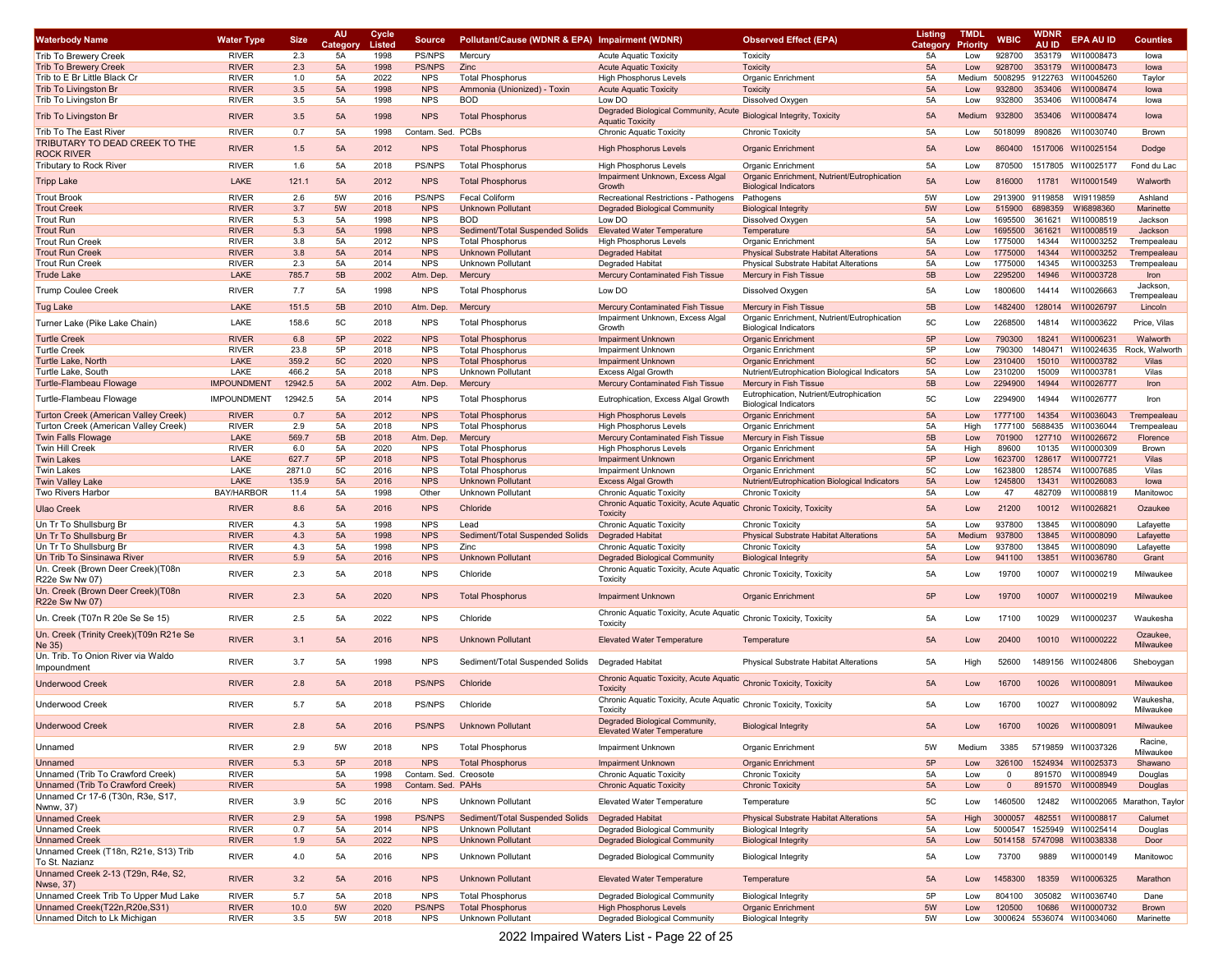| <b>Waterbody Name</b>                                             | <b>Water Type</b>            | <b>Size</b> | <b>AU</b><br>Category | Cycle<br>Listed | <b>Source</b>               | Pollutant/Cause (WDNR & EPA) Impairment (WDNR)     |                                                            | <b>Observed Effect (EPA)</b>                                            | <b>Listing</b><br>Category | <b>TMDL</b><br>Priority | WRIC    | WDNR<br><b>AU ID</b> | <b>EPA AU ID</b>                                         | <b>Counties</b>                     |
|-------------------------------------------------------------------|------------------------------|-------------|-----------------------|-----------------|-----------------------------|----------------------------------------------------|------------------------------------------------------------|-------------------------------------------------------------------------|----------------------------|-------------------------|---------|----------------------|----------------------------------------------------------|-------------------------------------|
| <b>Unnamed Stream</b>                                             | <b>RIVER</b>                 | 0.7         | 5C                    | 2016            | <b>NPS</b>                  | <b>Unknown Pollutant</b>                           | <b>Elevated Water Temperature</b>                          | Temperature                                                             | 5C                         | Low                     | 453700  |                      | 5506375 WI10032053                                       | Oconto                              |
| <b>Unnamed Stream</b>                                             | <b>RIVER</b>                 | 3.7         | 5P                    | 2018            | <b>NPS</b>                  | <b>Total Phosphorus</b>                            | Impairment Unknown                                         | Organic Enrichment                                                      | 5P                         | Low                     | 801500  |                      | 5512970 WI10032905                                       | Dane                                |
| <b>Unnamed Stream</b>                                             | <b>RIVER</b>                 | 5.3         | 5P                    | 2018            | <b>NPS</b>                  | <b>Total Phosphorus</b>                            | <b>Impairment Unknown</b>                                  | <b>Organic Enrichment</b>                                               | 5P                         | Low                     | 802400  |                      | 5513101 WI10032918                                       | Dane                                |
| <b>Unnamed Stream</b>                                             | <b>RIVER</b>                 | 1.2         | 5A                    | 2020            | <b>NPS</b>                  | <b>Total Phosphorus</b>                            | <b>High Phosphorus Levels</b>                              | <b>Organic Enrichment</b>                                               | 5A                         | Low                     | 1764700 |                      | 8110198 WI10044420                                       | Taylor                              |
| <b>Unnamed Stream</b>                                             | <b>RIVER</b>                 | 1.9         | 5A                    | 2016            | <b>NPS</b>                  | <b>Total Phosphorus</b>                            | Degraded Biological Community                              | <b>Biological Integrity</b>                                             | 5A                         | High                    |         |                      | 3000212 5500551 WI10031700                               | Kewaunee                            |
| <b>Unnamed Stream</b>                                             | <b>RIVER</b>                 | 0.4         | <b>5A</b>             | 2018            | <b>PS/NPS</b>               | <b>Total Phosphorus</b>                            | <b>High Phosphorus Levels</b>                              | Organic Enrichment                                                      | 5A                         | High                    |         |                      | 3000213 5500585 WI10031701                               | Kewaunee                            |
| <b>Unnamed Stream</b>                                             | <b>RIVER</b>                 | 0.4         | 5A                    | 2016            | <b>PS/NPS</b>               | <b>Unknown Pollutant</b>                           | <b>Elevated Water Temperature</b>                          | Temperature                                                             | 5A                         | Low                     | 3000213 |                      | 5500585 WI10031701                                       | Kewaunee                            |
| <b>Unnamed Stream</b><br><b>Unnamed Stream</b>                    | <b>RIVER</b><br><b>RIVER</b> | 7.3<br>1.5  | 5A<br>5P              | 2020<br>2020    | <b>NPS</b><br><b>PS/NPS</b> | <b>Total Phosphorus</b><br><b>Total Phosphorus</b> | Degraded Biological Community<br><b>Impairment Unknown</b> | <b>Biological Integrity</b><br><b>Organic Enrichment</b>                | 5A<br>5P                   | Low                     |         |                      | 5021372 8111273 WI10044545<br>5039986 8111314 WI10044546 | Outagamie<br>Green                  |
|                                                                   |                              |             |                       |                 |                             |                                                    |                                                            |                                                                         |                            | Low                     |         |                      |                                                          | Waukesha                            |
| Unnamed Stream (R21e S18                                          | <b>RIVER</b>                 | 2.0         | 5P                    | 2014            | <b>NPS</b>                  | <b>Total Phosphorus</b>                            | <b>Impairment Unknown</b>                                  | Organic Enrichment                                                      | 5P                         | Low                     | 18350   | 10041                | WI10000246                                               | Milwaukee                           |
| Unnamed Stream (T19n, R22e, S3)                                   | <b>RIVER</b>                 | 3.0         | 5A                    | 2012            | <b>NPS</b>                  | <b>Total Phosphorus</b>                            | <b>High Phosphorus Levels</b>                              | <b>Organic Enrichment</b>                                               | 5A                         | High                    | 71600   | 18037                | WI10006077                                               | Manitowoc                           |
| Unnamed Trib (T19n, R21e, S02)                                    | <b>RIVER</b>                 | 4.1         | 5A                    | 2020            | <b>NPS</b>                  | Unknown Pollutan                                   | Degraded Biological Community                              | <b>Biological Integrity</b>                                             | 5A                         | Low                     | 75500   | 18035                | WI10006075                                               | Manitowoc                           |
| Unnamed Trib T22n, R22e, S03 Sesw                                 | <b>RIVER</b>                 | 9.0         | 5A                    | 2018            | <b>NPS</b>                  | <b>Total Phosphorus</b>                            | <b>High Phosphorus Levels</b>                              | <b>Organic Enrichment</b>                                               | 5A                         | High                    | 89500   | 10134                | WI10000308                                               | <b>Brown</b>                        |
| Unnamed Trib to Burgy Cr                                          | <b>RIVER</b>                 | 3.8         | 5A                    | 2014            | <b>NPS</b>                  | Sediment/Total Suspended Solids                    | Degraded Habitat                                           | Physical Substrate Habitat Alterations                                  | 5A                         | Medium                  | 881000  |                      | 4000228 WI10029480                                       | Green                               |
| Unnamed Trib to Fischer River                                     | <b>RIVER</b>                 | 3.8         | 5P                    | 2018            | <b>NPS</b>                  | <b>Total Phosphorus</b>                            | <b>Impairment Unknown</b>                                  | <b>Organic Enrichment</b>                                               | 5P                         | Low                     | 2182400 |                      |                                                          | 6863003 WI10040380 Taylor, Chippewa |
| Unnamed Trib to Fourmile Creek                                    | <b>RIVER</b>                 | 1.5         | 5P                    | 2018            | <b>NPS</b>                  | <b>Total Phosphorus</b>                            | Impairment Unknown                                         | Organic Enrichment                                                      | 5P                         | High                    | 64800   |                      | 6853227 WI10039796                                       | Sheboygan                           |
| <b>Unnamed Trib to Garners Creek</b>                              | <b>RIVER</b>                 | 4.7         | 5W                    | 2016            | <b>NPS</b>                  | <b>Total Phosphorus</b>                            | <b>Degraded Biological Community</b>                       | <b>Biological Integrity</b>                                             | 5W                         | Medium                  |         |                      | 5022162 3993962 WI10028713                               | Calumet,<br>Outagamie               |
|                                                                   | <b>RIVER</b>                 | 3.0         | 5P                    | 2018            | <b>NPS</b>                  | <b>Total Phosphorus</b>                            | Impairment Unknown                                         | Organic Enrichment                                                      | 5P                         | Low                     | 803300  |                      | 6860960 WI10040200                                       | Dane                                |
| Unnamed Trib to Lake Kegonsa<br>Unnamed Trib to Lake Michigan     | <b>RIVER</b>                 | 6.0         | 5W                    | 2018            | <b>NPS</b>                  | <b>Unknown Pollutant</b>                           | <b>Degraded Biological Community</b>                       | <b>Biological Integrity</b>                                             | 5W                         | Low                     | 498000  |                      | 5476532 WI10030962                                       | Marinette                           |
| Unnamed Trib to Lotus Lake                                        | <b>RIVER</b>                 | 2.3         | 5W                    | 2018            | <b>NPS</b>                  | <b>Total Phosphorus</b>                            | Impairment Unknown                                         | Organic Enrichment                                                      | 5W                         | Low                     | 5006441 |                      | 5477038 WI10031020                                       | Polk                                |
| Unnamed Trib to Marengo R                                         | <b>RIVER</b>                 | 5.9         | 5W                    | 2016            | <b>NPS</b>                  | <b>Fecal Coliform</b>                              | Recreational Restrictions - Pathogens                      | Pathogens                                                               | 5W                         | Low                     |         |                      | 2919600 5702214 WI10036930                               | Bayfield                            |
| Unnamed Trib to Mineral Point Br at                               |                              |             |                       |                 |                             |                                                    |                                                            |                                                                         |                            |                         |         |                      |                                                          |                                     |
| Survey Rd                                                         | <b>RIVER</b>                 | 3.9         | 5A                    | 2018            | <b>NPS</b>                  | Unknown Pollutant                                  | Degraded Biological Community                              | <b>Biological Integrity</b>                                             | 5A                         | Low                     | 931000  |                      | 3991126 WI10028527                                       | lowa                                |
| Unnamed Trib to Peshtigo River                                    | <b>RIVER</b>                 | 0.5         | 5W                    | 2018            | <b>NPS</b>                  | <b>Unknown Pollutant</b>                           | <b>Degraded Biological Community</b>                       | <b>Biological Integrity</b>                                             | 5W                         | Low                     | 515600  |                      | 6776865 WI10039607                                       | Marinette                           |
| Unnamed Trib to Peshtigo River                                    | <b>RIVER</b>                 | 1.8         | 5W                    | 2018            | <b>NPS</b>                  | Unknown Pollutant                                  | Degraded Biological Community                              | <b>Biological Integrity</b>                                             | 5W                         | Low                     |         |                      | 5008359 6776931 WI10039621                               | Marinette                           |
| Unnamed Trib to Peshtigo River                                    | <b>RIVER</b>                 | 0.6         | 5W                    | 2018            | <b>NPS</b>                  | <b>Unknown Pollutant</b>                           | <b>Degraded Biological Community</b>                       | <b>Biological Integrity</b>                                             | 5W                         | Low                     |         |                      | 5008538 6776774 WI10039604                               | Marinette                           |
| Unnamed Trib to Pheasant Br                                       | <b>RIVER</b>                 | 5.0         | 5A                    | 2018            | <b>NPS</b>                  | <b>Total Phosphorus</b>                            | <b>High Phosphorus Levels</b>                              | Organic Enrichment                                                      | 5A                         | Low                     |         |                      | 5035724 5702430 WI10036940                               | Dane                                |
| Unnamed Trib to Pigeon River                                      | <b>RIVER</b>                 | 1.8         | 5P                    | 2018            | <b>NPS</b>                  | <b>Total Phosphorus</b>                            | <b>Impairment Unknown</b>                                  | <b>Organic Enrichment</b>                                               | 5P                         | Low                     | 5015231 |                      | 6775097 WI10039421                                       | Waupaca                             |
| Unnamed Trib to Pigeon River                                      | <b>RIVER</b>                 | 1.9         | 5A                    | 2018            | <b>NPS</b><br><b>NPS</b>    | <b>Total Phosphorus</b>                            | Degraded Biological Community                              | <b>Biological Integrity</b>                                             | 5A                         | Low                     |         |                      | 5016138 6852789 WI10039782                               | Waupaca                             |
| Unnamed Trib to S Br Pigeon River<br>Unnamed Trib to S Fish Creek | <b>RIVER</b><br><b>RIVER</b> | 0.7<br>6.7  | 5A<br>5P              | 2018<br>2016    | <b>NPS</b>                  | <b>Total Phosphorus</b><br><b>Total Phosphorus</b> | <b>High Phosphorus Levels</b>                              | <b>Organic Enrichment</b><br>Organic Enrichment                         | 5A<br>5P                   | Low<br>Low              | 295800  |                      | 6777222 WI10039630<br>2890200 5698877 WI10036580         | Waupaca<br>Bayfield                 |
| <b>Unnamed Trib to Spring Creek</b>                               | <b>RIVER</b>                 | 3.8         | 5P                    | 2018            | <b>NPS</b>                  | <b>Total Phosphorus</b>                            | <b>Impairment Unknown</b><br><b>Impairment Unknown</b>     | <b>Organic Enrichment</b>                                               | 5P                         | High                    |         |                      | 5033250 5477277 WI10031047                               | Dane, Columbia                      |
| Unnamed Trib to Token Creek                                       | <b>RIVER</b>                 | 0.6         | 5A                    | 2018            | <b>NPS</b>                  | <b>Total Phosphorus</b>                            | <b>High Phosphorus Levels</b>                              | <b>Organic Enrichment</b>                                               | 5A                         | Low                     | 5033839 |                      | 6876076 WI10040485                                       | Dane                                |
| Unnamed Trib to Trib of S Br Rock R                               | <b>RIVER</b>                 | 5.0         | 5A                    | 2016            | <b>NPS</b>                  | <b>Total Phosphorus</b>                            | <b>Degraded Biological Community</b>                       | <b>Biological Integrity</b>                                             | 5A                         | Medium                  | 871000  |                      | 5514082 WI10033140                                       | Fond du Lac                         |
| Unnamed Trib to Turtle Creek                                      | <b>RIVER</b>                 | 3.6         | 5P                    | 2022            | <b>NPS</b>                  | <b>Total Phosphorus</b>                            | <b>Impairment Unknown</b>                                  | Organic Enrichment                                                      | 5P                         | Low                     | 794300  |                      | 6854137 WI10039841                                       | Walworth                            |
| Unnamed Trib to W Br Root River Canal                             | <b>RIVER</b>                 | 3.9         | 5W                    | 2018            | <b>NPS</b>                  | <b>Total Phosphorus</b>                            | <b>Impairment Unknown</b>                                  | <b>Organic Enrichment</b>                                               | 5W                         | Medium                  | 4840    |                      | 6853289 WI10039798                                       | Racine                              |
| Unnamed Trib to Wildcat Creek                                     | <b>RIVER</b>                 | 0.9         | 5W                    | 2022            | <b>NPS</b>                  | <b>Total Phosphorus</b>                            | <b>Impairment Unknown</b>                                  | <b>Organic Enrichment</b>                                               | 5W                         | Low                     | 858700  |                      | 9117494 WI10045180                                       | Dodge                               |
| Unnamed Trib to Yahara R                                          | <b>RIVER</b>                 | 2.5         | 5A                    | 2018            | <b>NPS</b>                  | <b>Total Phosphorus</b>                            | <b>High Phosphorus Levels</b>                              | <b>Organic Enrichment</b>                                               | 5A                         | Low                     | 806300  |                      | 5703959 WI10037003                                       | Dane                                |
| Unnamed Trib to Yahara R                                          | <b>RIVER</b>                 | 1.1         | 5P                    | 2018            | <b>NPS</b>                  | <b>Total Phosphorus</b>                            | <b>Impairment Unknown</b>                                  | Organic Enrichment                                                      | 5P                         | Low                     | 5033743 |                      | 5536735 WI10034119                                       | Dane                                |
| Unnamed Trib to Yahara River                                      | <b>RIVER</b>                 | 1.7         | 5A                    | 2020            | <b>NPS</b>                  | <b>Total Phosphorus</b>                            | <b>High Phosphorus Levels</b>                              | <b>Organic Enrichment</b>                                               | 5A                         | Low                     |         |                      | 5034240 6854039 WI10039838                               | Dane                                |
| Unnamed Tributary to Silver Spring Creek                          | <b>RIVER</b>                 | 1.4         | 5A                    | 2016            | <b>NPS</b>                  | <b>Total Phosphorus</b>                            | Degraded Biological Community                              | <b>Biological Integrity</b>                                             | 5A                         | Medium                  | 5040863 |                      | 3991302 WI10028533                                       | Lafayette                           |
| Unnamed W Trib to Schoenick Cr                                    | <b>RIVER</b>                 | 1.2         | 5A                    | 2018            | <b>NPS</b>                  | <b>Unknown Pollutant</b>                           | <b>Degraded Biological Community</b>                       | <b>Biological Integrity</b>                                             | 5A                         | Low                     | 321400  |                      | 3997977 WI10028970                                       | Shawano                             |
| Upper Buckatabon Lake                                             | LAKE                         | 493.0       | 5C                    | 2016            | <b>NPS</b>                  | <b>Total Phosphorus</b>                            | <b>Impairment Unknown</b>                                  | Organic Enrichment                                                      | 5C                         | Low                     | 1621800 | 128692               | WI10007795                                               | Vilas                               |
| <b>Upper Fox River</b>                                            | <b>RIVER</b>                 | 4.5         | 5A                    | 2002            | Contam. Sed. PCBs           |                                                    | <b>PCBs Contaminated Fish Tissue</b>                       | PCBs in Fish Tissue                                                     | 5A                         | Low                     | 117900  |                      | 359244 WI10008506                                        | Columbia                            |
| <b>Upper Fox River</b>                                            | <b>RIVER</b>                 | 16.5        | 5A                    | 1998            | Contam. Sed. PCBs           |                                                    | PCBs Contaminated Fish Tissue                              | PCBs in Fish Tissue                                                     | 5A                         | Low                     | 117900  | 359274               | WI10008507                                               | Marquette                           |
|                                                                   |                              |             |                       |                 |                             |                                                    | Impairment Unknown, Excess Algal                           | Organic Enrichment, Nutrient/Eutrophication                             |                            |                         |         |                      |                                                          | Columbia<br>Waukesha                |
| <b>Upper Kelly Lake</b>                                           | LAKE                         | 12.7        | 5W                    | 2014            | <b>NPS</b>                  | <b>Total Phosphorus</b>                            | Growth                                                     | <b>Biological Indicators</b>                                            | 5W                         | Low                     | 7100    | 207470               | WI10008146                                               | Milwaukee                           |
| Upper Koshkonong                                                  | <b>RIVER</b>                 | 21.2        | 5A                    | 2012            | <b>PS/NPS</b>               | <b>Total Phosphorus</b>                            | Degraded Biological Community, High<br>Phosphorus Levels   | Biological Integrity, Organic Enrichment                                | 5A                         | Low                     | 808800  | 304937               | WI10038648                                               | Dane, Jefferson                     |
| Upper Lake Park Beach, Lake Michigan                              | <b>GREAT LAKES</b>           | 0.8         | 5A                    | 2022            | <b>NPS</b>                  | E. coli                                            | Recreational Restrictions - Pathogens                      | Pathogens                                                               | 5A                         | Low                     | 20      |                      | 1452959 WI10024775                                       | Ozaukee                             |
| <b>Upper Mud Lake</b>                                             | <b>BEACH</b><br>LAKE         | 218.0       | 5A                    | 2022            | <b>NPS</b>                  | <b>PFOS</b>                                        | PFOS Contaminated Fish Tissue                              | PFOS in Fish Tissue                                                     | 5A                         |                         | 804000  | 18256                | WI10006244                                               | Dane                                |
| <b>Upper Pine Creek</b>                                           | <b>RIVER</b>                 | 9.0         | 5W                    | 2016            | <b>PS/NPS</b>               | <b>Total Phosphorus</b>                            | <b>High Phosphorus Levels</b>                              | <b>Organic Enrichment</b>                                               | 5W                         | Low<br>Medium           | 2087300 | 1515438              | WI10026866                                               | Barron                              |
| <b>Upper Pine Creek</b>                                           | <b>RIVER</b>                 | 5.5         | 5W                    | 2018            | NPS                         | Unknown Pollutant                                  | Degraded Biological Community                              | <b>Biological Integrity</b>                                             | 5W                         | Low                     | 2087300 | 15766                | WI10004397                                               | Barron                              |
| Upper Pixley Flowage                                              | <b>IMPOUNDMENT</b>           | 84.3        | 5A                    | 1998            | Atm. Dep.                   | Mercury                                            | Mercury Contaminated Fish Tissue                           | Mercury in Fish Tissue                                                  | 5B                         | Low                     | 2225000 | 890453               | WI10026587                                               | Price                               |
| Upper Sugar River                                                 | <b>RIVER</b>                 | 26.2        | 5C                    | 2020            | <b>PS/NPS</b>               | <b>Total Phosphorus</b>                            | Impairment Unknown                                         | <b>Organic Enrichment</b>                                               | 5C                         | Low                     | 875300  |                      | 1520990 WI10025254                                       | Dane, Green                         |
| <b>Upper Turtle Lake</b>                                          | LAKE                         | 427.0       | 5W                    | 2018            | <b>NPS</b>                  | <b>Total Phosphorus</b>                            | Eutrophication, Excess Algal Growth                        | Eutrophication, Nutrient/Eutrophication<br><b>Biological Indicators</b> | 5W                         | Im <sub>0</sub>         | 2079800 | 15711                | WI10004364                                               | <b>Barron</b>                       |
| <b>Upper Vermillion Lake</b>                                      | LAKE                         | 91.5        | 5W                    | 2020            | <b>NPS</b>                  | <b>Total Phosphorus</b>                            | Eutrophication, Excess Algal Growth                        | Eutrophication, Nutrient/Eutrophication                                 | 5W                         | Low                     | 2098800 | 15868                | WI10004481                                               | Barron                              |
| Van Zile Lake                                                     | LAKE                         | 78.3        | 5B                    | 1998            | Atm. Dep.                   | Mercury                                            | Mercury Contaminated Fish Tissue                           | <b>Biological Indicators</b><br>Mercury in Fish Tissue                  | 5B                         | Low                     | 608400  |                      | 127822 WI10007020                                        | Florence, Forest                    |
| Vance Creek                                                       | <b>RIVER</b>                 | 3.2         | 5W                    | 2018            | <b>NPS</b>                  | <b>Total Phosphorus</b>                            | Impairment Unknown                                         | Organic Enrichment                                                      | 5W                         | Low                     | 2077100 | 15695                | WI10004350                                               | Dunn                                |
| <b>Vance Creek</b>                                                | <b>RIVER</b>                 | 1.8         | 5W                    | 2018            | <b>NPS</b>                  | <b>Total Phosphorus</b>                            | <b>Impairment Unknown</b>                                  | Organic Enrichment                                                      | 5W                         | Low                     |         |                      | 2077100 1515495 WI10025110                               | Barron                              |
| Vermillion Creek & Spring                                         | <b>RIVER</b>                 | 1.5         | 5W                    | 2018            | <b>NPS</b>                  | <b>Total Phosphorus</b>                            | Impairment Unknown                                         | Organic Enrichment                                                      | 5W                         | Low                     | 2098700 |                      | 1452285 WI10023507                                       | Barron                              |
| <b>Vilas Park Beach</b>                                           | <b>INLAND BEACH</b>          | 0.3         | 5A                    | 2008            | <b>NPS</b>                  | E. coli                                            | Recreational Restrictions - Pathogens                      | Pathogens                                                               | 5A                         | Low                     | 805000  |                      | 1490942 WI10026722                                       | Dane                                |
| Villa Mann Creek                                                  | <b>RIVER</b>                 | 1.2         | 5A                    | 2010            | Other                       | <b>Fecal Coliform</b>                              | Recreational Restrictions - Pathogens                      | Pathogens                                                               | 5A                         | Low                     | 15300   | 9978                 | WI10000206                                               |                                     |
| <b>Virgin Lake</b>                                                | LAKE                         | 260.8       | 5B                    | 2016            | Atm. Dep.                   | Mercury                                            | Mercury Contaminated Fish Tissue                           | Mercury in Fish Tissue                                                  | 5B                         | Low                     | 1614100 |                      | 128371 WI10007510                                        | Oneida                              |
| Vosse Coulee Creek                                                | RIVER                        | 6.3         | 5A                    | 2020            | <b>NPS</b>                  | <b>Total Phosphorus</b>                            | <b>High Phosphorus Levels</b>                              | Organic Enrichment                                                      | 5A                         | Low                     | 1801800 |                      | 14416 WI10026498                                         | Jackson,<br>Trempealeau             |
| W. Br. Starkweather Creek (Airport Road<br>Creek)                 | <b>RIVER</b>                 | 2.6         | 5A                    | 2016            | <b>NPS</b>                  | Chloride                                           | <b>Chronic Aquatic Toxicity</b>                            | <b>Chronic Toxicity</b>                                                 | 5A                         | Low                     | 805200  | 893239               | WI10008957                                               | Dane                                |
| W. Br. Starkweather Creek (Airport Road<br>Creek)                 | RIVER                        | 2.6         | 5A                    | 2022            | Point Source PFOS           |                                                    | PFOS Contaminated Fish Tissue                              | PFOS in Fish Tissue                                                     | 5A                         | Medium                  | 805200  | 893239               | WI10008957                                               | Dane                                |
| W. Br. Starkweather Creek (Airport Road<br>Creek)                 | <b>RIVER</b>                 | 2.6         | 5A                    | 2022            | <b>NPS</b>                  | <b>Total Phosphorus</b>                            | <b>Impairment Unknown</b>                                  | Organic Enrichment                                                      | 5P                         | Low                     | 805200  |                      | 893239 WI10008957                                        | Dane                                |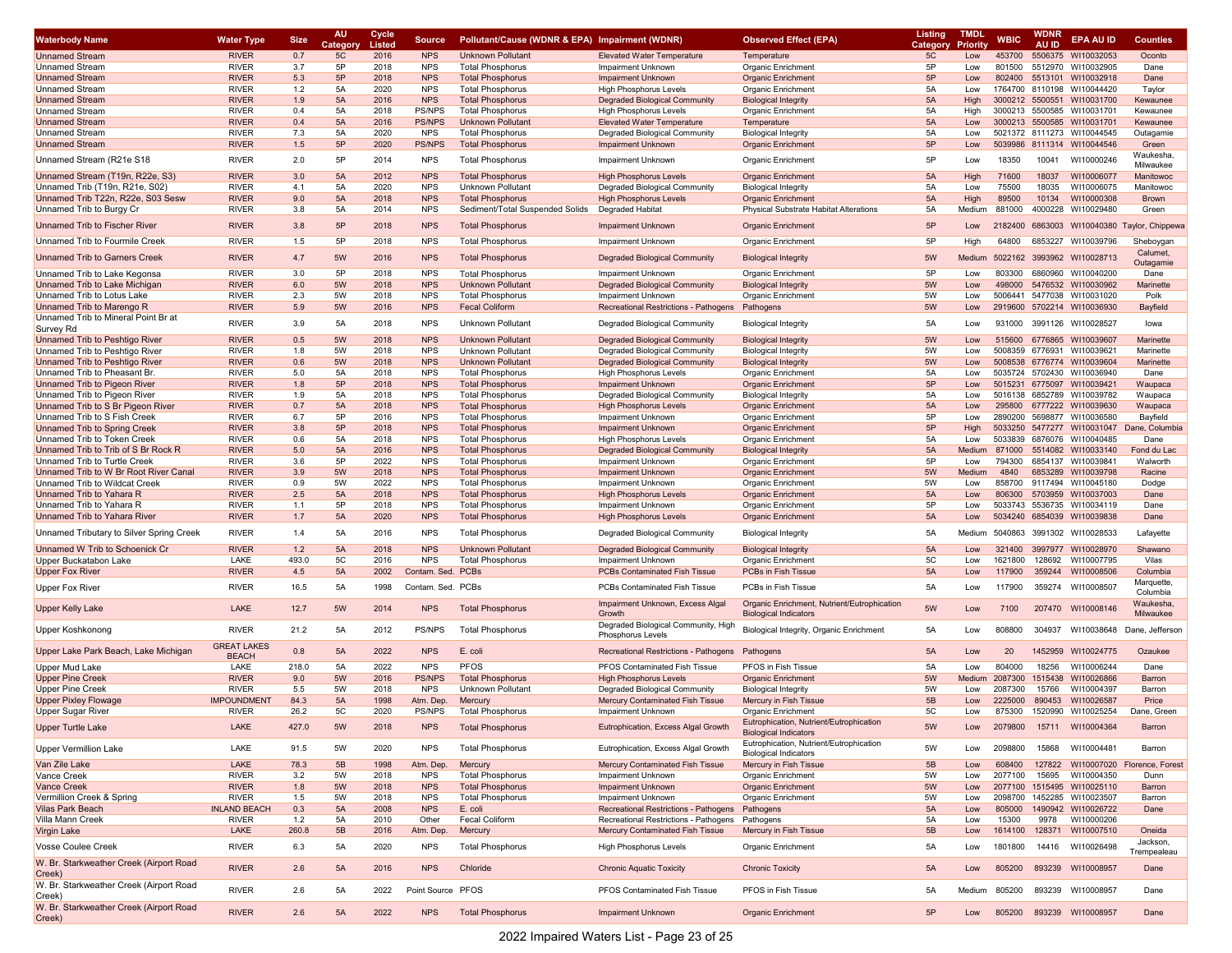| <b>Waterbody Name</b>                    | <b>Water Type</b>                  | <b>Size</b> | <b>AU</b><br>Categor | Cycle<br>Listed | Source        | Pollutant/Cause (WDNR & EPA) Impairment (WDNR) |                                                                                | <b>Observed Effect (EPA)</b>                                                | <b>Listing</b><br>Category | <b>TMDL</b><br>Priority | <b>WBIC</b> | WDNF    | <b>EPA AU ID</b>           | <b>Counties</b>                      |
|------------------------------------------|------------------------------------|-------------|----------------------|-----------------|---------------|------------------------------------------------|--------------------------------------------------------------------------------|-----------------------------------------------------------------------------|----------------------------|-------------------------|-------------|---------|----------------------------|--------------------------------------|
| W. Fork Kickapoo River                   | <b>RIVER</b>                       | 10.3        | 5P                   | 2022            | <b>NPS</b>    | <b>Total Phosphorus</b>                        | <b>Impairment Unknown</b>                                                      | <b>Organic Enrichment</b>                                                   | 5P                         | Low                     | 1187900     | 13154   | WI10002508                 | Vernon                               |
| <b>Wapogasset Lake</b>                   | LAKE                               | 1188.8      | 5W                   | 2012            | <b>NPS</b>    | <b>Total Phosphorus</b>                        | Eutrophication, Excess Algal Growth                                            | Eutrophication, Nutrient/Eutrophication<br><b>Biological Indicators</b>     | 5W                         | Low                     | 2618000     | 16486   | WI10026576                 | Polk                                 |
| Ward Lake                                | LAKE                               | 82.2        | 5W                   | 2012            | <b>NPS</b>    | <b>Total Phosphorus</b>                        | Impairment Unknown, Excess Algal<br>Growth                                     | Organic Enrichment, Nutrient/Eutrophication<br><b>Biological Indicators</b> | 5W                         | Low                     | 2599400     | 18912   | WI10006733                 | Polk                                 |
| Warm Water Beach, Lake Michigan          | <b>GREAT LAKES</b><br><b>BEACH</b> | 0.78        | 5A                   | 2006            | Other         | E. coli                                        | Recreational Restrictions - Pathogens                                          | Pathogens                                                                   | 5A                         | Low                     | 20          | 1452984 | WI10024776                 | Manitowoc                            |
| <b>Waumandee Creek</b>                   | <b>RIVER</b>                       | 12.4        | 5A                   | 2020            | <b>NPS</b>    | <b>Total Phosphorus</b>                        | <b>High Phosphorus Levels</b>                                                  | Organic Enrichment                                                          | 5A                         | Low                     | 1808300     | 14439   | WI10036660                 | Buffalo                              |
| <b>Waupaca River</b>                     | <b>RIVER</b>                       | 15.5        | 5A                   | 2016            | <b>NPS</b>    | <b>Unknown Pollutant</b>                       | <b>Elevated Water Temperature</b>                                              | Temperature                                                                 | 5A                         | Low                     | 257400      | 315887  | WI10008440                 | Waupaca                              |
| Waxdale Creek                            | <b>RIVER</b>                       | 2.9         | 5W                   | 2008            | PS/NPS        | Sediment/Total Suspended Solids                | <b>Degraded Habitat</b>                                                        | Physical Substrate Habitat Alterations                                      | 5W                         | Low                     | 2300        | 10527   | WI10008110                 | Racine                               |
| <b>Wayne Creek</b>                       | <b>RIVER</b>                       | 3.1         | 5A                   | 2012            | <b>NPS</b>    | <b>Total Phosphorus</b>                        | <b>High Phosphorus Levels</b>                                                  | <b>Organic Enrichment</b>                                                   | 5A                         | Low                     | 865500      | 1438861 | WI10023256                 | Washington                           |
| Wedde Creek                              | <b>RIVER</b>                       | 5.1         | 5A                   | 2016            | <b>NPS</b>    | Unknown Pollutant                              | <b>Elevated Water Temperature</b>                                              | Temperature                                                                 | 5A                         | Low                     | 156000      | 11069   | WI10001002                 | Marquette                            |
| West Br Baraboo River                    | <b>RIVER</b>                       | 7.2         | 5A                   | 1998            | <b>PS/NPS</b> | <b>BOD</b>                                     | Low DC                                                                         | <b>Dissolved Oxygen</b>                                                     | 5A                         | Low                     | 1288400     | 13026   | WI10008116                 | Juneau, Vernor                       |
| West Br Baraboo River                    | <b>RIVER</b>                       | 7.2         | 5A                   | 1998            | <b>PS/NPS</b> | Sediment/Total Suspended Solids                | Low DC                                                                         | Dissolved Oxyger                                                            | 5A                         | Low                     | 1288400     | 13026   | WI10008116                 | Juneau, Vernor                       |
| West Br Blue Mounds Creek                | <b>RIVER</b>                       | 7.7         | 5P                   | 2018            | <b>NPS</b>    | <b>Total Phosphorus</b>                        | <b>Impairment Unknown</b>                                                      | Organic Enrichment                                                          | 5P                         | Low                     | 1250400     | 13434   | WI10010266                 | lowa                                 |
| West Branch Fond Du Lac River            | <b>RIVER</b>                       | 26.8        | 5A                   | 2016            | PS/NPS        | Unknown Pollutant                              | <b>Elevated Water Temperature</b>                                              | Temperature                                                                 | 5A                         | Low                     | 134000      | 10990   | WI10000947                 | Fond du Lac                          |
| West Branch Little Black                 | <b>RIVER</b>                       | 13.0        | 5P                   | 2018            | <b>NPS</b>    | <b>Total Phosphorus</b>                        | <b>Impairment Unknown</b>                                                      | <b>Organic Enrichment</b>                                                   | 5P                         | Low                     | 1766200     | 14320   | WI10003236                 | Taylor                               |
| West Branch Milwaukee River              | <b>RIVER</b>                       | 20.6        | 4A                   | 2016            | <b>NPS</b>    | <b>Total Phosphorus</b>                        | <b>Impairment Unknown</b>                                                      | Organic Enrichment                                                          | 5P                         | Low                     | 40400       | 10117   | WI10000294                 | Dodge,<br>Washington.<br>Fond du Lac |
| West Branch Root River Canal             | <b>RIVER</b>                       | 4.4         | 5W                   | 1998            | <b>NPS</b>    | Sediment/Total Suspended Solids                | Low DO                                                                         | <b>Dissolved Oxygen</b>                                                     | 5W                         | Medium                  | 4500        | 9963    | WI10008118                 | Racine                               |
| West Branch Root River Canal             | <b>RIVER</b>                       | 4.4         | 5W                   | 1998            | <b>NPS</b>    | <b>Total Phosphorus</b>                        | Low DO                                                                         | Dissolved Oxygen                                                            | 5W                         | Medium                  | 4500        | 9963    | WI10008118                 | Racine                               |
| West Branch Sugar River                  | <b>RIVER</b>                       | 7.6         | 5A                   | 2012            | <b>NPS</b>    | <b>Total Phosphorus</b>                        | <b>Degraded Biological Community</b>                                           | <b>Biological Integrity</b>                                                 | 5A                         | Medium                  | 886100      | 13658   | WI10002825                 | Dane                                 |
| West Branch Sugar River                  | <b>RIVER</b>                       | 11.2        | 5А                   | 2018            | <b>NPS</b>    | <b>Total Phosphorus</b>                        | Degraded Biological Community                                                  | <b>Biological Integrity</b>                                                 | 5A                         | Low                     | 886100      | 13659   | WI10002826                 | Dane                                 |
| <b>West Thunder Creek</b>                | <b>RIVER</b>                       | 1.4         | 5C                   | 2018            | <b>NPS</b>    | <b>Unknown Pollutant</b>                       | <b>Elevated Water Temperature</b>                                              | Temperature                                                                 | 5C                         | Low                     | 538100      | 11928   | WI10001668                 | Oconto                               |
| West Twin Lake                           | LAKE                               | 98.6        | 5W                   | 1998            | <b>NPS</b>    | <b>Total Phosphorus</b>                        | Eutrophication, Elevated pH                                                    | Eutrophication, pH                                                          | 5W                         | Low                     | 2462300     | 890711  | WI10008901                 | Saint Croix                          |
| <b>West Twin River</b>                   | <b>RIVER</b>                       | 5.9         | 5A                   | 2012            | Contam. Sed.  | <b>PCBs</b>                                    | <b>PCBs Contaminated Fish Tissue</b>                                           | PCBs in Fish Tissue                                                         | 5A                         | Low                     | 87000       | 18050   | WI10006087                 | Manitowoc                            |
| West Twin River                          | <b>RIVER</b>                       | 9.5         | 5A                   | 1998            | <b>NPS</b>    | <b>Total Phosphorus</b>                        | Low DO                                                                         | Dissolved Oxygen                                                            | 5A                         | High                    | 87000       | 9948    | WI10000191                 | Manitowoc                            |
| <b>West Twin River</b>                   | <b>RIVER</b>                       | 5.9         | 5A                   | 1998            | <b>NPS</b>    | <b>Total Phosphorus</b>                        | Low DO                                                                         | <b>Dissolved Oxygen</b>                                                     | 5A                         | High                    | 87000       | 18050   | WI10006087                 | Manitowoc                            |
| West Twin River                          | <b>RIVER</b>                       | 1.3         | 5A                   | 1998            | <b>NPS</b>    | <b>Total Phosphorus</b>                        | Low DO                                                                         | <b>Dissolved Oxyger</b>                                                     | 5A                         | High                    | 87000       | 18051   | WI10006088                 | Manitowoc                            |
| <b>West Twin River</b>                   | <b>RIVER</b>                       | 1.4         | 5A                   | 1998            | <b>NPS</b>    | <b>Total Phosphorus</b>                        | Low DO                                                                         | <b>Dissolved Oxyger</b>                                                     | 5A                         | High                    | 87000       | 9950    | WI10008818                 | Manitowoc                            |
| West Twin River                          | <b>RIVER</b>                       | 0.4         | 5A                   | 1998            | <b>NPS</b>    | <b>Total Phosphorus</b>                        | Low DO                                                                         | Dissolved Oxygen                                                            | 5A                         | High                    | 87000       | 9949    | WI10026863                 | Manitowoc                            |
| <b>West Twin River</b>                   | <b>RIVER</b>                       | 5.9         | 5A                   | 2016            | <b>PS/NPS</b> | <b>Unknown Pollutant</b>                       | <b>Elevated Water Temperature</b>                                              | Temperature                                                                 | 5A                         | Low                     | 87000       | 18050   | WI10006087                 | Manitowoc                            |
| West Twin River                          | <b>RIVER</b>                       | 1.3         | 5A                   | 2016            | <b>NPS</b>    | Unknown Pollutant                              | <b>Elevated Water Temperature</b>                                              | Temperature                                                                 | 5A                         | Low                     | 87000       | 18051   | WI10006088                 | Manitowoc                            |
| Weyers Lake                              | LAKE                               | 5.6         | 5W                   | 2018            | <b>NPS</b>    | <b>Total Phosphorus</b>                        | High Phosphorus Levels, Excess Algal<br>Growth                                 | Organic Enrichment, Nutrient/Eutrophication<br><b>Biological Indicators</b> | 5W                         | High                    | 49400       | 9859    | WI10000122                 | Manitowoc                            |
| White Ash Lake                           | LAKE                               | 147.1       | 5W                   | 2012            | Other         | <b>Total Phosphorus</b>                        | Eutrophication, Excess Algal Growth                                            | Eutrophication, Nutrient/Eutrophication<br><b>Biological Indicators</b>     | 5W                         | Low                     | 2628600     | 16567   | WI10005041                 | Polk                                 |
| White Ash Lake, North                    | LAKE                               | 115.8       | 5W                   | 2014            | <b>NPS</b>    | <b>Total Phosphorus</b>                        | <b>Impairment Unknown</b>                                                      | <b>Organic Enrichment</b>                                                   | 5W                         | Low                     | 2628800     | 16568   | WI10005042                 | Polk                                 |
| White Birch Lake (Ballard Chain)         | LAKE                               | 112.9       | 5В                   | 1998            | Atm. Dep.     | Mercury                                        | Mercury Contaminated Fish Tissue                                               | Mercury in Fish Tissue                                                      | 5B                         | Low                     | 2340500     | 15234   | WI10003969                 | Vilas                                |
| <b>White Creek</b>                       | <b>RIVER</b>                       | 3.1         | 5A                   | 1998            | <b>NPS</b>    | Sediment/Total Suspended Solids                | Degraded Habitat                                                               | <b>Physical Substrate Habitat Alterations</b>                               | 5A                         | Low                     | 1691700     | 14119   | WI10003085                 | Jackson                              |
| White Mound Lake                         | LAKE                               | 92.5        | 5А                   | 2014            | <b>NPS</b>    | Unknown Pollutant                              | <b>Excess Algal Growth</b>                                                     | Nutrient/Eutrophication Biological Indicators                               | 5A                         | Low                     | 1258100     | 13469   | WI10002687                 | Sauk                                 |
| <b>White River</b>                       | <b>RIVER</b>                       | 15.5        | 5P                   | 2012            | <b>PS/NPS</b> | <b>Total Phosphorus</b>                        | <b>Impairment Unknown</b>                                                      | <b>Organic Enrichment</b>                                                   | 5P                         | High                    | 751200      | 10453   |                            | WI10000549 Racine, Walworth          |
| White Tail Flowage                       | <b>IMPOUNDMEN</b>                  | 94.0        | 5B                   | 2002            | Atm. Dep.     | Mercury                                        | Mercury Contaminated Fish Tissue                                               | Mercury in Fish Tissue                                                      | 5B                         | Low                     | 1717500     | 14201   | WI10003143                 | Jackson                              |
| <b>Whitefish Lake</b>                    | LAKE                               | 198.84      | 5B                   | 1998            | Atm. Dep.     | Mercury                                        | Mercury Contaminated Fish Tissue                                               | Mercury in Fish Tissue                                                      | 5B                         | Low                     | 1613500     | 128378  | WI10007517                 | Oneida                               |
| Whitefish Lake                           | LAKE                               | 799.6       | 5P                   | 2016            | <b>NPS</b>    | <b>Total Phosphorus</b>                        | Impairment Unknown                                                             | Organic Enrichment                                                          | 5P                         | Low                     | 2392000     | 18750   | WI10006603                 | Sawyer                               |
| <b>Whiteside Creek</b>                   | <b>RIVER</b>                       | 1.6         | 5A                   | 2018            | <b>NPS</b>    | <b>Unknown Pollutant</b>                       | <b>Degraded Biological Community</b>                                           | <b>Biological Integrity</b>                                                 | 5A                         | Low                     | 899700      | 13691   | WI10002844                 | Lafayette                            |
| Wi-173-Lw18-978900                       | LAKE                               | 525.0       | 5A                   | 2016            | <b>NPS</b>    | <b>Total Phosphorus</b>                        | <b>High Phosphorus Levels</b>                                                  | Organic Enrichment                                                          | 5A                         | Low                     | 978900      | 13489   | WI10002701                 | Dane, Columbia                       |
| <b>Wildcat Creek</b>                     | <b>RIVER</b>                       | 5.1         | 5W                   | 2022            | <b>NPS</b>    | <b>Total Phosphorus</b>                        | <b>Impairment Unknown</b>                                                      | <b>Organic Enrichment</b>                                                   | 5W                         | Low                     | 858600      | 11461   | WI10001296                 | Dodge                                |
| <b>Wildcat Creek</b>                     | <b>RIVER</b>                       | 8.8         | 5W                   | 2022            | <b>NPS</b>    | <b>Total Phosphorus</b>                        | <b>Impairment Unknown</b>                                                      | Organic Enrichment                                                          | 5W                         | Low                     | 858600      | 11462   | WI10026119                 | Dodge                                |
| Willow Creek                             | <b>RIVER</b>                       | 1.0         | 5A                   | 2018            | <b>NPS</b>    | <b>Unknown Pollutant</b>                       | <b>Elevated Water Temperature</b>                                              | Temperature                                                                 | 5A                         | Low                     | 243700      | 6902972 | WI6902973                  | Waushara                             |
| <b>Willow Creek</b>                      | <b>RIVER</b>                       | 16.3        | 5A                   | 2018            | <b>PS/NPS</b> | <b>Unknown Pollutant</b>                       | <b>Elevated Water Temperature</b>                                              | Temperature                                                                 | 5A                         | Low                     | 243700      | 10769   | WI10000792                 | Waushara                             |
| <b>Willow Creek</b>                      | <b>RIVER</b>                       | 9.6         | 5A                   | 2016            | <b>PS/NPS</b> | <b>Unknown Pollutant</b>                       | <b>Elevated Water Temperature</b>                                              | Temperature                                                                 | 5A                         | Low                     | 243700      | 10768   | WI10034820                 | Waushara                             |
| Willow Creek                             | <b>RIVER</b>                       | 6.8         | 5P                   | 2018            | <b>NPS</b>    | <b>Total Phosphorus</b>                        | Impairment Unknown                                                             | Organic Enrichment                                                          | 5P                         | Low                     | 871500      | 11581   | WI10001399                 | Fond du Lac                          |
| <b>Willow Flowage</b>                    | LAKE                               | 4229.4      | 5B                   | 2012            | Atm. Dep.     | Mercury                                        | Mercury Contaminated Fish Tissue                                               | Mercury in Fish Tissue                                                      | 5B                         | Low                     | 1528300     | 128380  | WI10007519                 | Oneida                               |
| Willow Lake                              | LAKE                               | 409.6       | 5B                   | 1998            | Atm. Dep.     | Mercury                                        | Mercury Contaminated Fish Tissue                                               | Mercury in Fish Tissue                                                      | 5B                         | Low                     | 1529500     | 128381  | WI10026528                 | Oneida                               |
| Willow River (140 St to 100th)           | <b>RIVER</b>                       | 2.0         | 5W                   | 1998            | <b>PS/NPS</b> | <b>BOD</b>                                     | Low DO                                                                         | <b>Dissolved Oxygen</b>                                                     | 5W                         | Low                     | 2606900     | 16411   | WI10038943                 | <b>Saint Croix</b>                   |
| Willow River (140 St to 100th            | <b>RIVER</b>                       | 2.0         | 5W                   | 1998            | PS/NPS        | <b>Total Phosphorus</b>                        | Low DC                                                                         | Dissolved Oxygen                                                            | 5W                         | High                    | 2606900     | 16411   | WI10038943                 | Saint Croix                          |
| Willow River (Mouth to Dam)              | <b>RIVER</b>                       | 2.5         | 5W                   | 2020            | <b>NPS</b>    | <b>Total Phosphorus</b>                        | <b>Impairment Unknown</b>                                                      | Organic Enrichment                                                          | 5W                         | Low                     | 2606900     | 1468860 | WI10033723                 | <b>Saint Croix</b>                   |
| Willow River (to confluence of branches) | <b>RIVER</b>                       | 6.2         | 5W                   | 2020            | <b>NPS</b>    | <b>Total Phosphorus</b>                        | Impairment Unknown                                                             | Organic Enrichment                                                          | 5W                         | Low                     | 2606900     | 1525181 | WI10038947                 | Saint Croix                          |
| <b>Wilson Creek</b>                      | <b>RIVER</b>                       | 11.0        | 5P                   | 2012            | <b>PS/NPS</b> | <b>Total Phosphorus</b>                        | <b>Impairment Unknown</b>                                                      | Organic Enrichment                                                          | 5P                         | Low                     | 2066000     | 15662   | WI10004326                 | Dunn                                 |
| Wilson Creek                             | <b>RIVER</b>                       | 3.4         | 5P                   | 2016            | <b>NPS</b>    | <b>Total Phosphorus</b>                        | Impairment Unknown                                                             | Organic Enrichment                                                          | 5P                         | Medium                  | 2066000     | 18788   | WI10006631                 | Dunn                                 |
| Wilson Lake (Wilson Ck FI)               | LAKE                               | 348.0       | 5P                   | 2012            | <b>NPS</b>    | <b>Total Phosphorus</b>                        | <b>Impairment Unknown</b>                                                      | <b>Organic Enrichment</b>                                                   | 5P                         | Low                     | 2239400     |         | 14720 WI10003538           | Price                                |
| <b>Wilson Park Creek</b>                 | RIVER                              | 3.5         | 5A                   | 2018            | PS/NPS        | Chloride                                       | Chronic Aquatic Toxicity, Acute Aquatic Chronic Toxicity, Toxicity<br>Toxicity |                                                                             | 5A                         | Low                     | 15200       | 9975    | WI10000203                 | Milwaukee                            |
| <b>Wind Lake</b>                         | LAKE                               | 919.3       | 5A                   | 1998            | <b>NPS</b>    | <b>Total Phosphorus</b>                        | Low DO, Excess Algal Growth                                                    | Dissolved Oxygen, Nutrient/Eutrophication<br><b>Biological Indicators</b>   | 5A                         | High                    | 761700      | 10469   | WI10000564                 | Racine                               |
| Wind Point Lighthouse Beach              | <b>GREAT LAKES</b><br><b>BEACH</b> | 0.1         | 5W                   | 2022            | <b>NPS</b>    | E. coli                                        | Recreational Restrictions - Pathogens                                          | Pathogens                                                                   | 5W                         | Low                     | 20          |         | 3999943 WI10029380         | Racine                               |
| Windigo Lake (Bass)                      | LAKE                               | 503.2       | 5B                   | 1998            | Atm. Dep.     | Mercury                                        | Mercury Contaminated Fish Tissue                                               | Mercury in Fish Tissue                                                      | 5B                         | Low                     | 2046600     |         | 15354 WI10004070           | Sawyer                               |
| Wingra Creek                             | RIVER                              | 0.8         | 5A                   | 2022            | <b>NPS</b>    | <b>PFOS</b>                                    | PFOS Contaminated Fish Tissue                                                  | PFOS in Fish Tissue                                                         | 5A                         | Low                     | 804700      |         | 5533632 WI10033422         | Dane                                 |
| Winnebago County Community Swim          | <b>INLAND BEACH</b>                | 0.1         | 5A                   | 2018            | <b>NPS</b>    | E. coli                                        | Recreational Restrictions - Pathogens                                          | Pathogens                                                                   | 5A                         | Low                     |             |         | 5556614 6878159 WI10040617 | Winnebago                            |
| Area<br>Winter Lake (Price Flowage)      | <b>IMPOUNDMENT</b>                 | 256.9       | 5B                   | 1998            | Atm. Dep.     | Mercury                                        | Mercury Contaminated Fish Tissue                                               | Mercury in Fish Tissue                                                      | 5B                         | Low                     | 2381100     | 15324   | WI10004043                 | Sawyer                               |
|                                          | <b>GREAT LAKES</b>                 |             |                      |                 |               |                                                |                                                                                |                                                                             |                            |                         |             |         |                            |                                      |
| Wisconsin Point Beach #2, Lake Superior  | <b>BEACH</b><br><b>GREAT LAKES</b> | 0.5         | 5A                   | 2008            | <b>NPS</b>    | E. coli                                        | Recreational Restrictions - Pathogens                                          | Pathogens                                                                   | 5A                         | Low                     |             |         | 2751220 1490997 WI10024845 | Douglas                              |
| Wisconsin Point Beach 1, Lake Superior   | <b>BEACH</b>                       | 0.3         | 5A                   | 2014            | <b>NPS</b>    | E. coli                                        | Recreational Restrictions - Pathogens Pathogens                                |                                                                             | 5A                         | Low                     |             |         | 2751220 3897974 WI10027274 | Douglas                              |